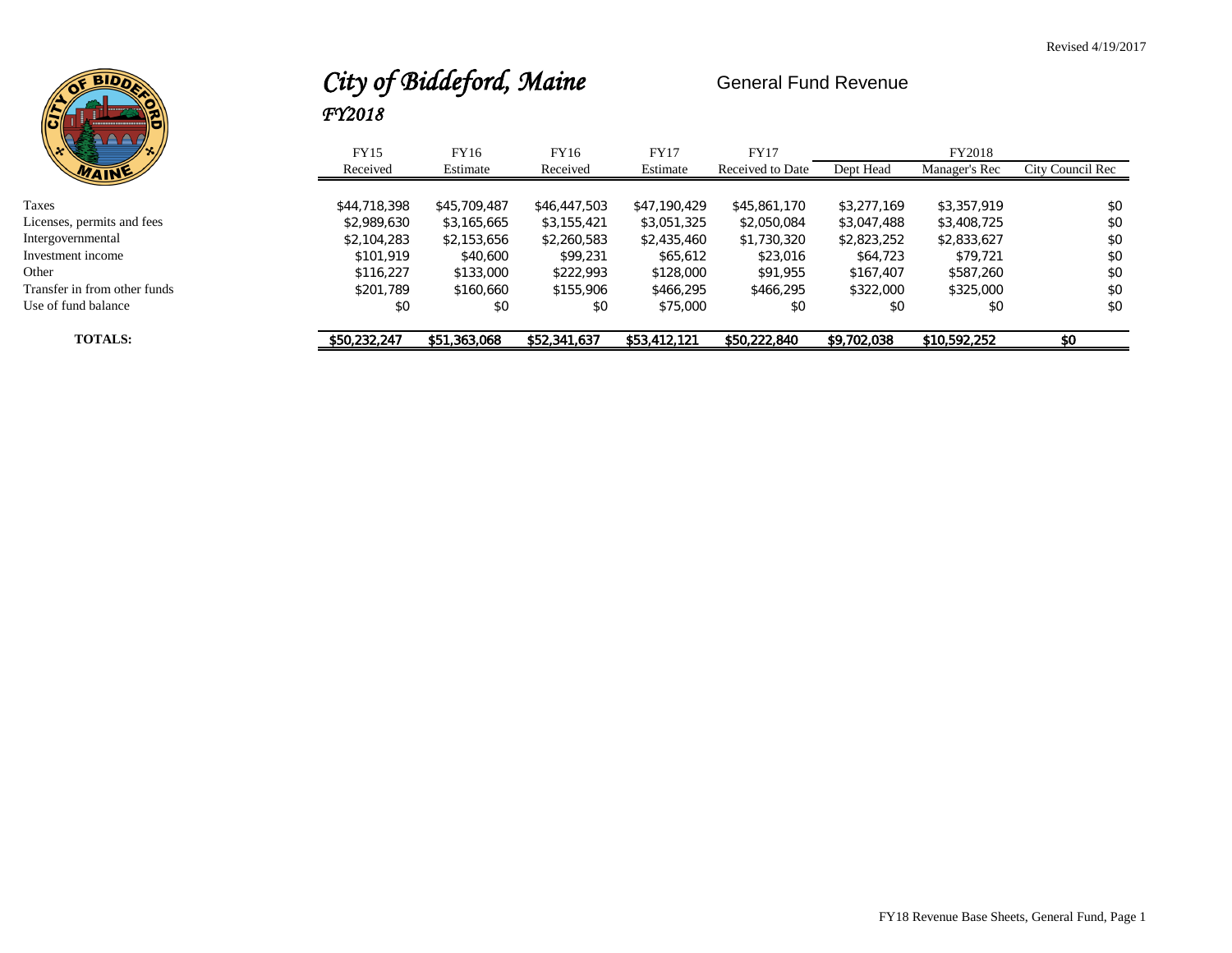| Account |                                     | FY15         | FY16         | FY16         | <b>FY17</b>  | <b>FY17</b>      |             | FY2018        |                  |
|---------|-------------------------------------|--------------|--------------|--------------|--------------|------------------|-------------|---------------|------------------|
| Number  |                                     | Received     | Estimate     | Received     | Estimate     | Received to Date | Dept Head   | Manager's Rec | City Council Rec |
|         |                                     |              |              |              |              |                  |             |               |                  |
| Taxes   |                                     |              |              |              |              |                  |             |               |                  |
| 40100   | <b>Current Property Tax Revenue</b> | \$41,511,062 | \$42,665,987 | \$43,003,352 | \$43,883,326 | \$43,607,410     | \$0         | \$0           | \$0              |
| 40110   | <b>Tax Interest Revenue</b>         | \$99,646     | \$100,000    | \$150,553    | \$100,000    | \$40,185         | \$50,000    | \$100,000     | \$0              |
| 40111   | Tax Lien Costs Revenue              | \$44,928     | \$45,000     | \$16,627     | \$30,000     | \$13,738         | \$20,000    | \$25,000      | \$0              |
| 40112   | <b>Ouit Claim Fee Revenue</b>       | \$1,425      | \$1,500      | \$4,275      | \$2,000      | \$1,125          | \$1,000     | \$1,500       | \$0              |
| 40115   | Payments in Lieu of Taxes Rev       | \$160,917    | \$130,000    | \$192,914    | \$184,103    | \$170.917        | \$190,169   | \$190.169     | \$0              |
| 40120   | Motor Vehicle Excise Tax Rev        | \$2,884,117  | \$2,750,000  | \$3,062,132  | \$2,975,000  | \$2,023,639      | \$3,000,000 | \$3,025,000   | \$0              |
| 40121   | Boat Excise Tax Revenue             | \$16,303     | \$17,000     | \$17,650     | \$16,000     | \$4,156          | \$16,000    | \$16,250      | \$0              |
|         | Total taxes                         | \$44,718,398 | \$45,709,487 | \$46,447,503 | \$47,190,429 | \$45,861,170     | \$3,277,169 | \$3,357,919   | \$0              |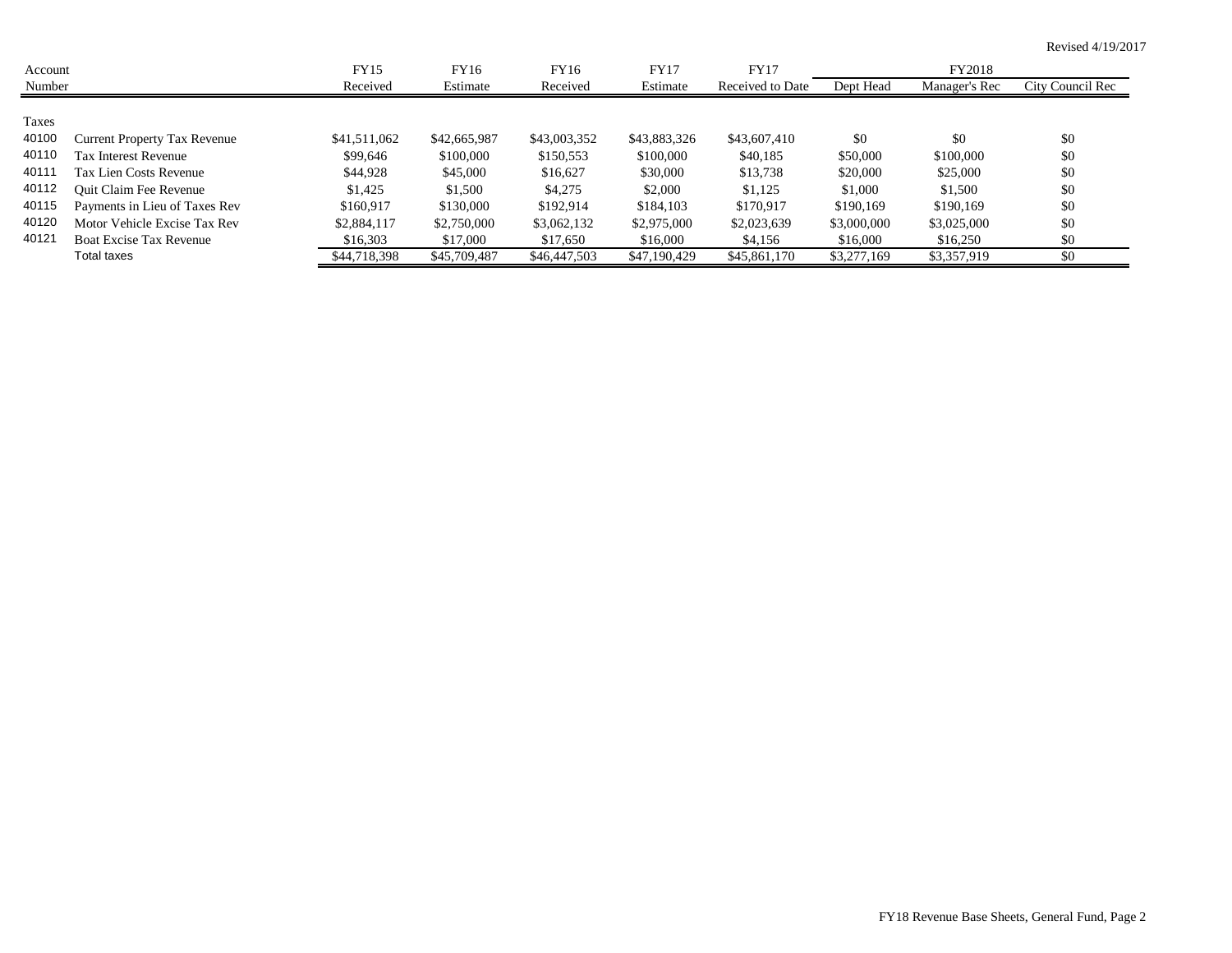| Account |                                                                    | <b>FY15</b> | FY16      | FY16      | <b>FY17</b> | FY17             |           | FY2018        |                  |
|---------|--------------------------------------------------------------------|-------------|-----------|-----------|-------------|------------------|-----------|---------------|------------------|
| Number  | Description                                                        | Received    | Estimate  | Received  | Estimate    | Received to Date | Dept Head | Manager's Rec | City Council Rec |
|         |                                                                    |             |           |           |             |                  |           |               |                  |
|         | Licenses, Permits & Fees                                           |             |           |           |             |                  |           |               |                  |
| 40122   | Snowmobile Registration Reimbu                                     | \$1,708     | \$1,700   | \$1,688   | \$1,650     | \$1,178          | \$1,650   | \$1,650       | \$0              |
| 40263   | Motor Vehicle Reg Fee Rev                                          | \$55,470    | \$53,000  | \$58,242  | \$56,000    | \$34,851         | \$58,000  | \$58,000      | \$0              |
| 40264   | IFW Registration Fee Rev                                           | \$1,656     | \$1,500   | \$2,836   | \$1,800     | \$1,146          | \$2,800   | \$2,800       | \$0              |
| 40200   | <b>Birth Certificate Fee Revenue</b>                               | \$21,126    | \$20,000  | \$22,104  | \$22,000    | \$13,945         | \$21,000  | \$21,000      | \$0              |
| 40201   | Death Certificate Fee Revenue                                      | \$11,622    | \$11,000  | \$9,812   | \$12,000    | \$6,944          | \$10,000  | \$10,500      | \$0              |
| 40202   | <b>Burial Permit Revenue</b>                                       | \$8,448     | \$7,500   | \$8,192   | \$7,750     | \$5,736          | \$8,500   | \$8,500       | \$0              |
| 40203   | Marriage Ceremony Fee Rev                                          | $\$0$       | \$0       | \$0       | $\$0$       | $\$0$            | \$0       | \$0           | \$0              |
| 40204   | Marriage Certificate Fee Rev                                       | \$3,734     | \$4,000   | \$4,208   | \$4,250     | \$3,561          | \$5,000   | \$5,000       | $\$0$            |
| 40205   | Marriage License Revenue                                           | \$5,479     | \$6,000   | \$6,272   | \$6,100     | \$4,512          | \$7,000   | \$7,000       | \$0              |
| 40206   | Resident Turkey License Rev                                        | \$36        | \$50      | \$35      | \$40        | \$20             | \$40      | \$40          | $\$0$            |
| 40207   | Resident Fishing License Rev                                       | \$752       | \$700     | \$728     | \$750       | \$258            | \$750     | \$750         | \$0              |
| 40208   | Massage Therapy License Revenu                                     | \$500       | \$700     | \$470     | \$450       | \$350            | \$450     | \$450         | \$0              |
| 40209   | Muzzle Loading License Rev                                         | \$16        | \$20      | \$22      | \$20        | \$17             | \$20      | \$20          | \$0              |
| 40210   | Duplicate License-Combo Rev                                        | \$12        | \$20      | \$14      | \$20        | \$8              | \$20      | \$20          | \$0              |
| 40212   | Coyote License Revenue                                             | \$20        | \$20      | \$11      | \$20        | \$4              | \$20      | \$20          | \$0              |
| 40213   | Pheasant Stamp Fee Rev                                             | \$7         | \$10      | \$3       | \$10        | \$7              | \$10      | \$10          | \$0              |
| 40214   | Duck Stamp Fee Revenue                                             | \$5         | \$5       | \$3       | \$5         | \$2              | \$5       | \$5           | \$0              |
| 40215   | Resident Hunting Lic Rev                                           | \$59        | \$200     | \$156     | \$200       | \$130            | \$200     | \$200         | $\$0$            |
| 40216   | Junior Hunting Lic Rev                                             | \$26        | \$30      | \$14      | \$30        | \$20             | \$20      | \$20          | \$0              |
| 40217   | Archery License Revenue                                            | \$44        | \$60      | \$35      | \$50        | \$38             | \$50      | \$50          | $\$0$            |
| 40218   | Resident Combo Lic Rev                                             | \$294       | \$300     | \$259     | \$300       | \$174            | \$300     | \$300         | \$0              |
| 40219   | Resident Serviceman Lic Rev                                        | \$2         | \$4       | \$6       | \$2         | \$0              | $\$2$     | \$2           | \$0              |
| 40220   | Small Game License Rev                                             | \$0         | \$0       | \$4       | \$0         | \$6              | $\$0$     | \$0           | \$0              |
| 40221   | Bear License Revenue                                               | \$12        | \$20      | \$17      | \$15        | \$10             | \$15      | \$15          | \$0              |
| 40229   | Victualers License Revenue                                         | \$10,581    | \$10,500  | \$10,035  | \$10,500    | \$5,156          | \$11,000  | \$11,000      | \$0              |
| 40230   | <b>Entertainment License Rev</b>                                   | \$3,300     | \$3,000   | \$4,000   | \$3,500     | \$1,775          | \$4,000   | \$4,000       | \$0              |
| 40232   | Garage/Service Sta Lic Rev                                         | \$2,331     | \$3,000   | \$3,120   | \$3,000     | \$2,900          | \$3,000   | \$3,000       | \$0              |
| 40233   | Vendor License Revenue                                             | \$20        | \$315     | \$220     | \$300       | \$190            | \$300     | \$300         | \$0              |
| 40234   | Taxi License Revenue                                               | \$780       | \$600     | \$680     | \$600       | \$300            | \$400     | \$400         | \$0              |
| 40237   | Second Hand Dealer Lic Rev                                         | \$2,030     | \$1,500   | \$1,400   | \$1,500     | \$800            | \$1,000   | \$1,000       | \$0              |
| 40239   | <b>Research Revenue</b>                                            | \$210       | \$80      | \$10      | \$50        | \$0              | \$20      | \$20          | \$0              |
| 40258   | <b>Advertising Costs Revenue</b>                                   | \$520       | \$400     | \$440     | \$400       | \$200            | \$300     | \$300         | \$0              |
| 40259   | City Clerk Services Rev                                            | \$819       | \$800     | \$988     | \$850       | \$564            | \$850     | \$850         | \$0              |
| 40260   | Copies Revenue                                                     | \$1,456     | \$1,500   | \$1,121   | \$1,500     | \$560            | \$1,000   | \$1,000       | \$0              |
| 40261   | Hospital Liens Revenue                                             | \$0         | \$25      | \$0       | \$10        | \$0              | \$0       | \$0           | \$0              |
| 40262   | Returned Check Fee Rev                                             | \$650       | \$800     | \$800     | \$800       | \$455            | \$800     | \$800         | \$0              |
| 40265   |                                                                    |             |           |           |             |                  |           |               |                  |
| 40266   | <b>Building Permit Revenue</b><br><b>Electrical Permit Revenue</b> | \$354,413   | \$600,000 | \$481,359 | \$375,000   | \$390,277        | \$375,000 | \$425,000     | \$0              |
| 40267   |                                                                    | \$55,922    | \$55,000  | \$55,920  | \$60,000    | \$46,658         | \$60,000  | \$60,000      | $\$0$            |
|         | Plumbing Permit Revenue                                            | \$16,883    | \$20,000  | \$22,085  | \$27,500    | \$16,795         | \$27,000  | \$27,000      | $\$0$            |
| 40268   | Junk Yard Permit Revenue                                           | \$400       | \$400     | \$200     | \$400       | \$0              | \$200     | \$200         | $\$0$            |
| 40271   | Code Violations Fine Revenue                                       | \$2,450     | \$5,000   | \$3,050   | \$5,000     | \$250            | \$3,500   | \$3,500       | $\$0$            |
| 40272   | Code Prof Review Fee Rev                                           | \$0         | \$0       | \$0       | \$0         | \$0              | \$0       | \$0           | \$0              |
| 40273   | ZBA Fee Revenue                                                    | \$400       | \$600     | \$100     | \$600       | \$200            | \$500     | \$500         | $\$0$            |
| 40274   | <b>Contract Zoning Revenue</b>                                     | \$0         | \$0       | \$0       | \$0         | \$0              | \$0       | \$0           | $\$0$            |
| 40275   | Plan Bd Admin Fee Rev                                              | \$1,960     | \$1,000   | \$1,360   | \$1,350     | \$880            | \$1,280   | \$1,350       | $\$0$            |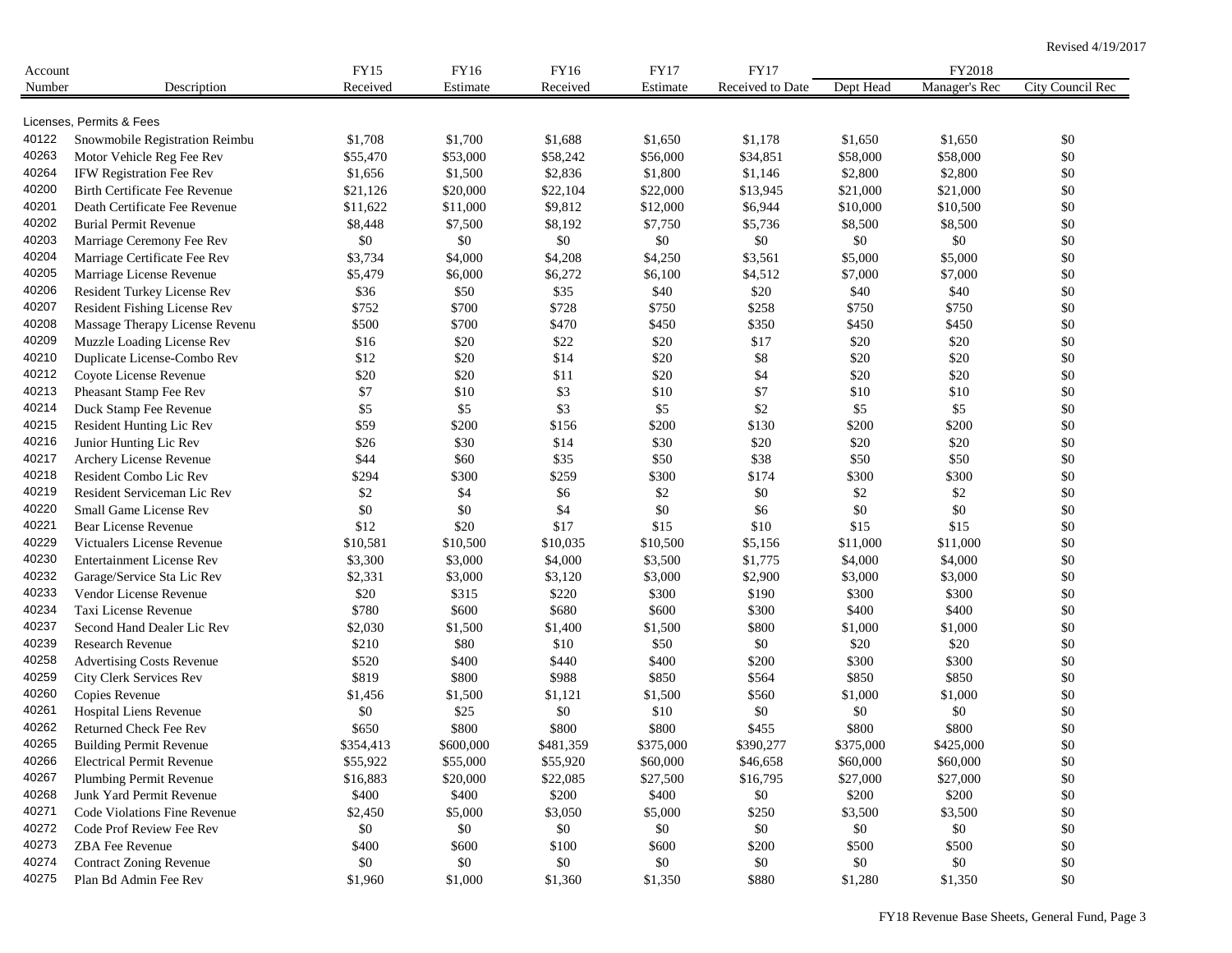| 40276 | Plan Bd Eng Inspect Fee Rev          | \$12,494    | \$10,000    | \$8,582     | \$12,000    | \$0         | \$12,000    | \$12,000    | \$0   |
|-------|--------------------------------------|-------------|-------------|-------------|-------------|-------------|-------------|-------------|-------|
| 40277 | Plan Bd Minor Subdivision Rev        | \$800       | \$1,000     | \$100       | \$500       | \$0         | \$0         | \$0         | \$0   |
| 40278 | Plan Bd Major Subdivision Rev        | \$13,400    | \$5,000     | \$9,080     | \$8,500     | \$1,320     | \$3,000     | \$3,000     | \$0   |
| 40279 | Plan Bd Site Review Rev              | \$9,462     | \$4,000     | \$10,348    | \$7,500     | \$5,500     | \$7,500     | \$7,500     | \$0   |
| 40284 | Plan Bd Eng Site Review Rev          | \$9,200     | \$15,000    | \$7,200     | \$10,000    | \$0         | \$8,000     | \$8,000     | \$0   |
| 40285 | Plan Bd Cond Use/Oth1 Rev            | \$2,700     | \$1,800     | \$600       | \$1,800     | \$1,200     | \$1,800     | \$1,800     | \$0   |
| 40286 | Plan Bd Cond Use/Other2 Rev          | $\$0$       | \$0         | \$0         | \$0         | \$0         | \$0         | $\$0$       | \$0   |
| 40288 | Plan Bd Cont/Cond Zone1 Rev          | \$3,000     | \$0         | \$2,000     | \$0         | \$1,000     | \$2,000     | \$2,000     | \$0   |
| 40294 | Plan Bd Shoreland Zone Rev           | \$300       | \$400       | \$600       | \$400       | \$600       | \$600       | \$600       | \$0   |
| 40310 | Sole Prioprietor Filing Fee Rv       | \$330       | \$200       | \$130       | \$200       | \$170       | \$200       | \$200       | \$0   |
| 40317 | Code Permit Application Fee Rv       | \$24,360    | \$20,000    | \$29,970    | \$22,000    | \$16,925    | \$30,000    | \$30,000    | $\$0$ |
| 40318 | Historic Preservation App Fee        | \$950       | \$750       | \$600       | \$750       | \$100       | \$400       | \$400       | \$0   |
| 40501 | Interest on Notes Rec Rev            | \$0         | \$0         | \$0         | \$0         | \$0         | \$0         | \$0         | \$0   |
| 40550 | Maps Sold Revenue                    | \$40        | \$20        | \$32        | \$40        | \$6         | \$20        | \$20        | \$0   |
| 40551 | <b>BOCA Books Sold Revenue</b>       | \$0         | \$0         | \$0         | \$0         | \$0         | \$0         | \$0         | \$0   |
| 40552 | Zoning Ordinance Books Rev           | \$0         | \$0         | \$0         | \$0         | $\$0$       | \$0         | \$0         | \$0   |
| 40553 | <b>Subdivision Ord Books Rev</b>     | \$0         | \$0         | \$0         | \$0         | \$0         | \$0         | \$0         | \$0   |
| 40555 | Voter Lists Sold Revenue             | \$0         | \$200       | \$0         | \$500       | \$0         | \$0         | \$0         | \$0   |
| 40556 | Copies Sold Revenue                  | \$56        | \$40        | \$10        | \$0         | \$0         | \$0         | \$0         | \$0   |
| 40560 | <b>Welfare Restitution Pmts Rev</b>  | \$80        | \$0         | \$450       | \$500       | \$650       | \$1,250     | \$1,250     | \$0   |
| 40600 | Rental AT&T Cell ME Site             | \$22,361    | \$22,584    | \$22,361    | \$27,760    | \$16,771    | \$22,361    | \$22,361    | \$0   |
| 40601 | Rental Verizon Cell ME Site Rv       | \$13,225    | \$15,870    | \$15,870    | \$15,870    | \$10,580    | \$15,870    | \$15,870    | \$0   |
| 40602 | Rental City Theater Revenue          | \$960       | \$960       | \$960       | \$960       | \$720       | \$960       | \$960       | \$0   |
| 40603 | Rental Community Supp Svcs Rev       | \$1,125     | \$1,125     | \$1,125     | \$1,125     | \$750       | \$1,125     | \$1,125     | \$0   |
| 40604 | Rental Sprint Cell ME Site Rev       | \$22,947    | \$23,176    | \$23,636    | \$23,635    | \$24,345    | \$24,125    | \$24,125    | \$0   |
| 40605 | Rental US Cellular ME Site Rev       | \$30,086    | \$33,297    | \$35,715    | \$32,968    | \$19,392    | \$33,652    | \$33,652    | \$0   |
| 40630 | Rental Verizon Cell Site             | \$1,123     | \$0         | \$0         | \$0         | \$0         | \$0         | \$0         | \$0   |
| 40638 | Rental T-Mobile Cell ME Site R       | \$20,380    | \$20,584    | \$29,620    | \$25,000    | \$0         | \$29,865    | \$29,865    | \$0   |
| 40244 | Ambulance Service Fee Rev            | \$1,540,000 | \$1,400,000 | \$1,444,253 | \$1,475,000 | \$849,767   | \$1,300,000 | \$1,425,000 | \$0   |
| 40297 | False Alarm Fee Revenue              | \$20,692    | \$15,000    | \$25,319    | \$16,500    | \$29,875    | \$25,000    | \$208,167   | \$0   |
| 40298 | Ordinance Fines Revenue              | \$3,080     | \$2,500     | \$1,346     | \$2,000     | \$1,456     | \$2,000     | \$2,000     | \$0   |
| 40299 | Animal Cntrl Collections Rev         | \$3,459     | \$3,500     | \$7,141     | \$3,750     | \$2,735     | \$3,750     | \$3,750     | \$0   |
| 40300 | Police Reports Revenue               | \$9,206     | \$8,000     | \$8,344     | \$9,000     | \$5,254     | \$9,000     | \$9,000     | \$0   |
| 40307 | <b>Court Ordered Restitution Rev</b> | \$290       | \$0         | \$1,700     | $\$0$       | \$393       | \$0         | \$0         | \$0   |
| 40309 | <b>Blasting Permit Fee Revenue</b>   | \$650       | \$150       | \$1,050     | \$500       | \$450       | \$500       | \$500       | \$0   |
| 40316 | Parking Fines Revenue                | \$40,531    | \$35,000    | \$35,952    | \$37,500    | \$25,291    | \$40,000    | \$40,000    | \$0   |
| 40409 | MDEA/DEA Reimburse Rev               | \$146,129   | \$130,000   | \$187,142   | \$210,249   | \$113,211   | \$278,535   | \$278,535   | \$0   |
| 40430 | School Resource Officers Reimb       | \$22,000    | \$100,000   | \$106,519   | \$60,000    | \$60,000    | \$113,480   | \$113,480   | \$0   |
| 40460 | <b>PSAP Service Fees</b>             | \$183,488   | \$200,000   | \$198,331   | \$203,496   | \$203,496   | \$208,167   | \$208,167   | \$0   |
| 40223 | Cemetery Fee Revenue                 | \$5,650     | \$4,600     | \$5,495     | \$5,000     | \$1,850     | \$5,000     | \$5,000     | \$0   |
| 40231 | Septic Sludge Permit Rev             | \$150       | \$150       | \$100       | \$100       | \$100       | \$100       | \$100       | \$0   |
| 40235 | Solid Waste Annual Fee Rev           | \$5,400     | \$5,400     | \$19,926    | \$5,400     | \$5,400     | \$5,400     | \$5,400     | \$0   |
| 40302 | <b>Street Opening Permit Rev</b>     | \$5,520     | \$4,000     | \$3,750     | \$4,500     | \$3,150     | \$5,200     | \$5,200     | \$0   |
| 40303 | Recycling Revenue                    | \$77,603    | \$95,000    | \$50,873    | \$50,000    | \$21,567    | \$50,000    | \$50,000    | \$0   |
| 40304 | Solid Waste Bag Sales Revenue        | \$52,683    | \$60,000    | \$54,471    | \$55,000    | \$25,936    | \$50,000    | \$52,500    | \$0   |
| 40700 | Municipal Garage Labor Charge        | \$117,569   | \$115,000   | \$102,702   | \$115,000   | \$59,248    | \$150,625   | \$150,625   | \$0   |
|       | Total licenses, permits & fees       | \$2,989,630 | \$3,165,665 | \$3,155,421 | \$3,051,325 | \$2,050,084 | \$3,047,488 | \$3,408,725 | \$0   |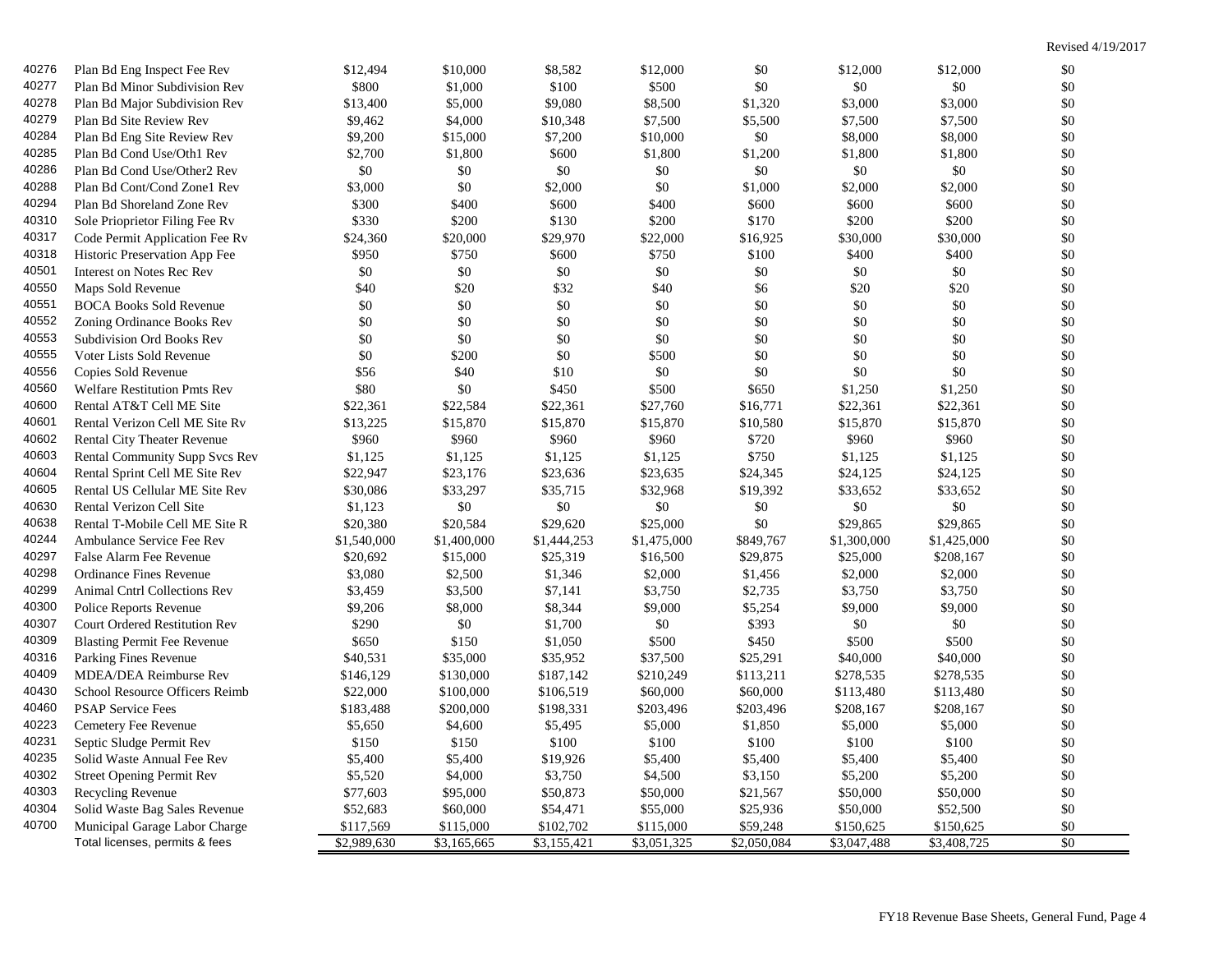| Account |                                      | <b>FY15</b> | FY16        | FY16        | <b>FY17</b> | <b>FY17</b>      |             | FY2018        |                  |
|---------|--------------------------------------|-------------|-------------|-------------|-------------|------------------|-------------|---------------|------------------|
| Number  | Description                          | Received    | Estimate    | Received    | Estimate    | Received to Date | Dept Head   | Manager's Rec | City Council Rec |
|         |                                      |             |             |             |             |                  |             |               |                  |
|         | Intergovernmental                    |             |             |             |             |                  |             |               |                  |
| 40406   | State Vets Tax Reimburse Rev         | \$9,840     | \$9,000     | \$10,583    | \$10,500    | \$10,540         | \$10,500    | \$10,540      | \$0              |
| 40408   | <b>State Tree Growth Assess Rev</b>  | \$37,811    | \$38,000    | \$37,227    | \$37,000    | \$36,328         | \$36,000    | \$36,000      | \$0              |
| 40400   | State Revenue Sharing Rev            | \$1,225,267 | \$1,220,000 | \$1,314,893 | \$1,300,000 | \$866,831        | \$1,357,200 | \$1,360,000   | \$0              |
| 40401   | <b>State Homestead Exemption Rev</b> | \$319,507   | \$316,972   | \$316.972   | \$504,493   | \$297,212        | \$844,050   | \$844,050     | \$0              |
| 40433   | Fed Fish & Wildlife Rev Share        | \$1,536     | \$4,000     | \$0         | \$1,500     | \$0              | \$800       | \$800         | \$0              |
| 40402   | State G A Reimbursement Rev          | \$27,533    | \$54,749    | \$57,522    | \$74,025    | \$30,186         | \$70,200    | \$77,735      | \$0              |
| 40403   | <b>State DHS Assist Rev</b>          | \$20,331    | \$8,000     | \$18,649    | \$5,000     | \$10,203         | \$3,000     | \$3,000       | \$0              |
| 40407   | State Parks Fee Sharing Rev          | \$0         | \$400       | \$498       | \$0         | \$650            | \$400       | \$400         | \$0              |
| 40410   | <b>State Witness Fees Rev</b>        | \$6,688     | \$12,000    | \$11,676    | \$11,000    | \$4,268          | \$12,000    | \$12,000      | \$0              |
| 40404   | State Road Assist Program Rev        | \$193,264   | \$193,264   | \$195,124   | \$195,000   | \$192,160        | \$192,160   | \$192,160     | \$0              |
| 40450   | School Dept. Share Revenue           | \$16,000    | \$15,000    | \$15,000    | \$15,000    | \$0              | \$15,000    | \$15,000      | \$0              |
| 40405   | State BETE Reimbursement Reven       | \$246,506   | \$282,271   | \$282,439   | \$281,942   | \$281,942        | \$281.942   | \$281,942     | \$0              |
|         | Total intergovernmental              | \$2,104,283 | \$2,153,656 | \$2,260,583 | \$2,435,460 | \$1,730,320      | \$2,823,252 | \$2,833,627   | \$0              |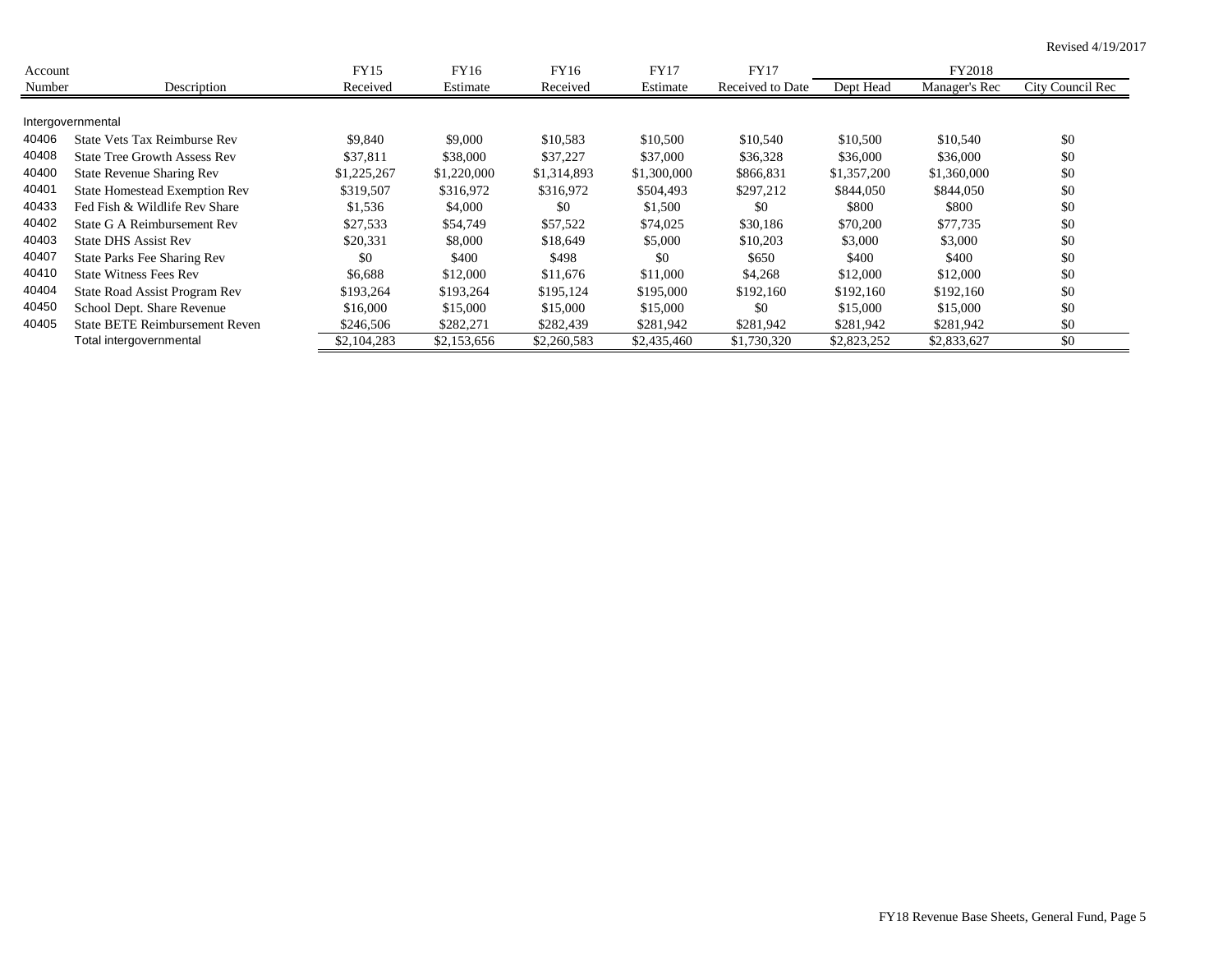| Account        |                                                                                                               | FY15                              | FY16                          | FY16                            | FY17                            | FY17                            |                                 | FY2018                          |                  |
|----------------|---------------------------------------------------------------------------------------------------------------|-----------------------------------|-------------------------------|---------------------------------|---------------------------------|---------------------------------|---------------------------------|---------------------------------|------------------|
| Number         | Description                                                                                                   | Received                          | Estimate                      | Received                        | Estimate                        | Received to Date                | Dept Head                       | Manager's Rec                   | City Council Rec |
| 40500<br>40501 | Investment Income<br><b>Investment Income Revenue</b><br>Interest on Notes Rec Rev<br>Total investment income | \$88,264<br>\$13,655<br>\$101,919 | \$40,000<br>\$600<br>\$40,600 | \$92,747<br>\$6,485<br>\$99,231 | \$60,000<br>\$5,612<br>\$65,612 | \$17,403<br>\$5,612<br>\$23,016 | \$60,000<br>\$4,723<br>\$64,723 | \$75,000<br>\$4,721<br>\$79,721 | \$0<br>\$0<br>80 |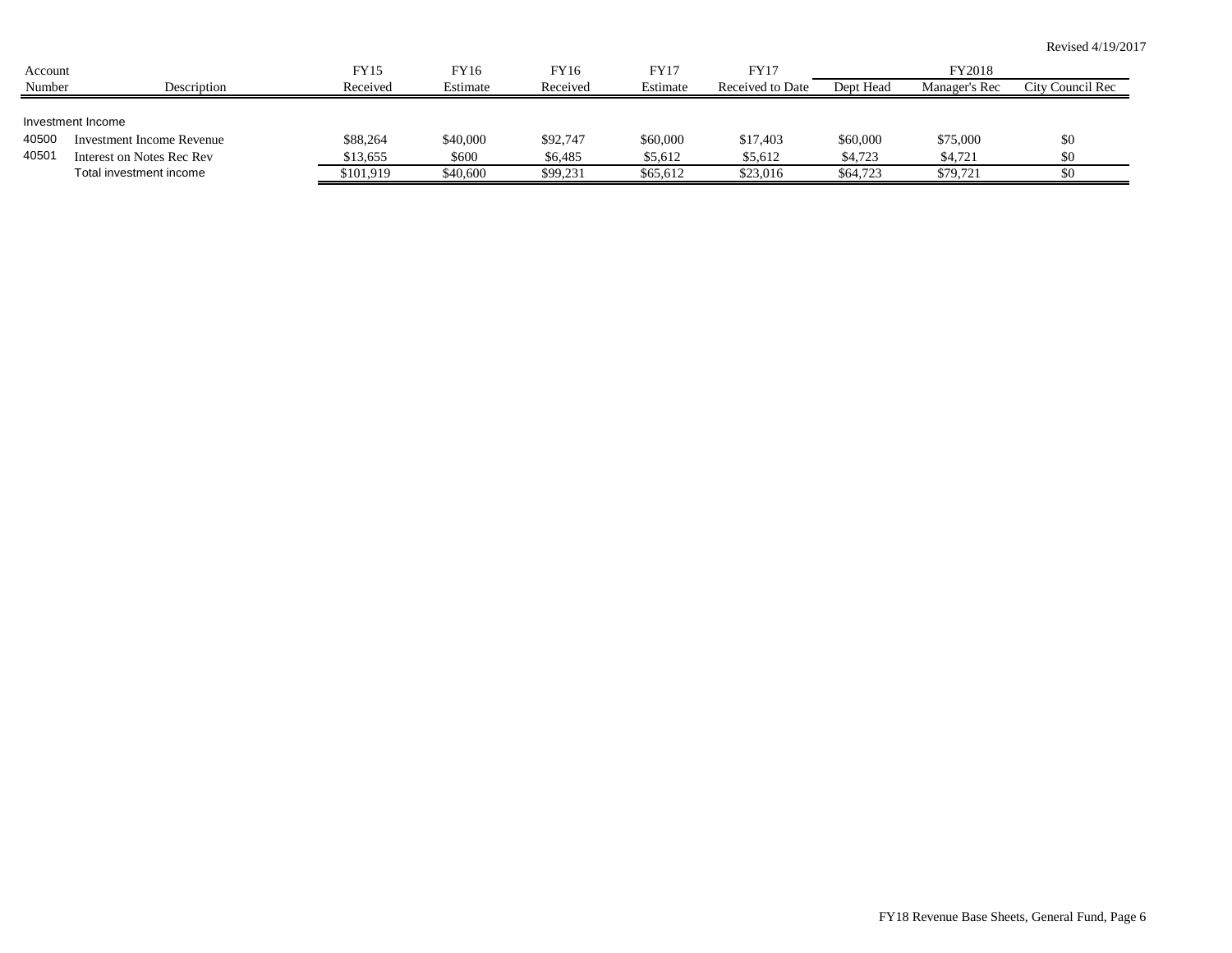| Account       |                                   | FY15      | FY16      | FY16      | <b>FY17</b> | <b>FY17</b>      |           | FY2018        |                  |
|---------------|-----------------------------------|-----------|-----------|-----------|-------------|------------------|-----------|---------------|------------------|
| Number        | Description                       | Received  | Estimate  | Received  | Estimate    | Received to Date | Dept Head | Manager's Rec | City Council Rec |
|               |                                   |           |           |           |             |                  |           |               |                  |
| Other Revenue |                                   |           |           |           |             |                  |           |               |                  |
| 40126         | Sale of Surplus Goods Rev         | \$4,678   | \$0       | \$50      | \$0         | \$0              | \$0       | \$0           | \$0              |
| 40412         | <b>State Share Grants Revenue</b> | \$0       | \$0       | \$0       | \$0         | \$0              | \$0       | \$0           | \$0              |
| 40557         | Donations Received Revenue        | \$0       | \$0       | \$0       | \$0         | \$0              | \$0       | \$0           | \$0              |
| 40559         | Miscellaneous Revenue             | \$76,226  | \$90,000  | \$181.115 | \$90,000    | \$64,103         | \$131,307 | \$551,160     | \$0              |
| 40559         | Miscellaneous Revenue             | \$0       | \$7,000   | \$100     | \$1,000     | \$0              | \$100     | \$100         | \$0              |
| 40561         | Welfare Genl Reimburse Rev        | \$383     | \$0       | \$2,390   | \$1,000     | \$0              | \$0       | \$0           | \$0              |
| 40562         | Arena Debt Serv Reimburse Rev     | \$33,000  | \$36,000  | \$39,000  | \$36,000    | \$27,000         | \$36,000  | \$36,000      | \$0              |
| 40559         | Miscellaneous Revenue             | \$0       | \$0       | \$0       | \$0         | \$0              | \$0       | \$0           | \$0              |
| 40559         | Miscellaneous Revenue             | \$1,940   | \$0       | \$338     | \$0         | \$852            | \$0       | \$0           | \$0              |
| 40128         | Sale of Tax Acquired Prop Rev     | \$0       | \$0       | \$0       | \$0         | \$0              | \$0       | \$0           | \$0              |
|               | Total other revenue               | \$116,227 | \$133,000 | \$222,993 | \$128,000   | \$91,955         | \$167,407 | \$587,260     | \$0              |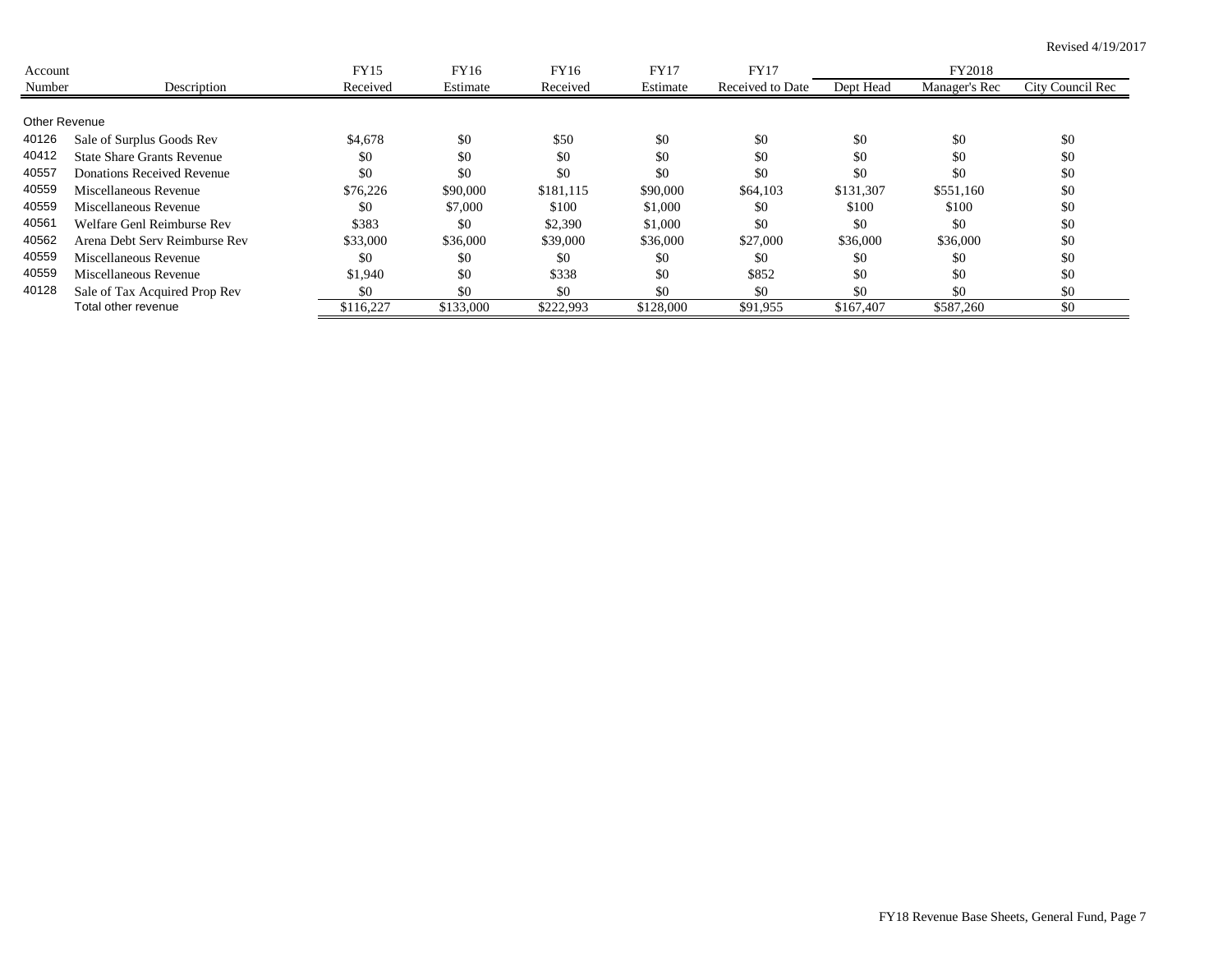| Account |                                                               | FY15      | FY16      | FY16      | <b>FY17</b> | FY17             |           | FY2018        |                  |
|---------|---------------------------------------------------------------|-----------|-----------|-----------|-------------|------------------|-----------|---------------|------------------|
| Number  | Description                                                   | Received  | Estimate  | Received  | Estimate    | Received to Date | Dept Head | Manager's Rec | City Council Rec |
| 40801   | Transfers in from other funds<br>Transfer in from Other Funds | \$201,789 | \$160,660 | \$155,906 | \$466,295   | \$466,295        | \$322,000 | \$325,000     | \$0              |
| 40999   | Use of fund balance<br>Use of Undesignated Fund Balan         | \$0       | \$0       | \$0       | \$75,000    | \$0              | \$0       | \$0           | \$0              |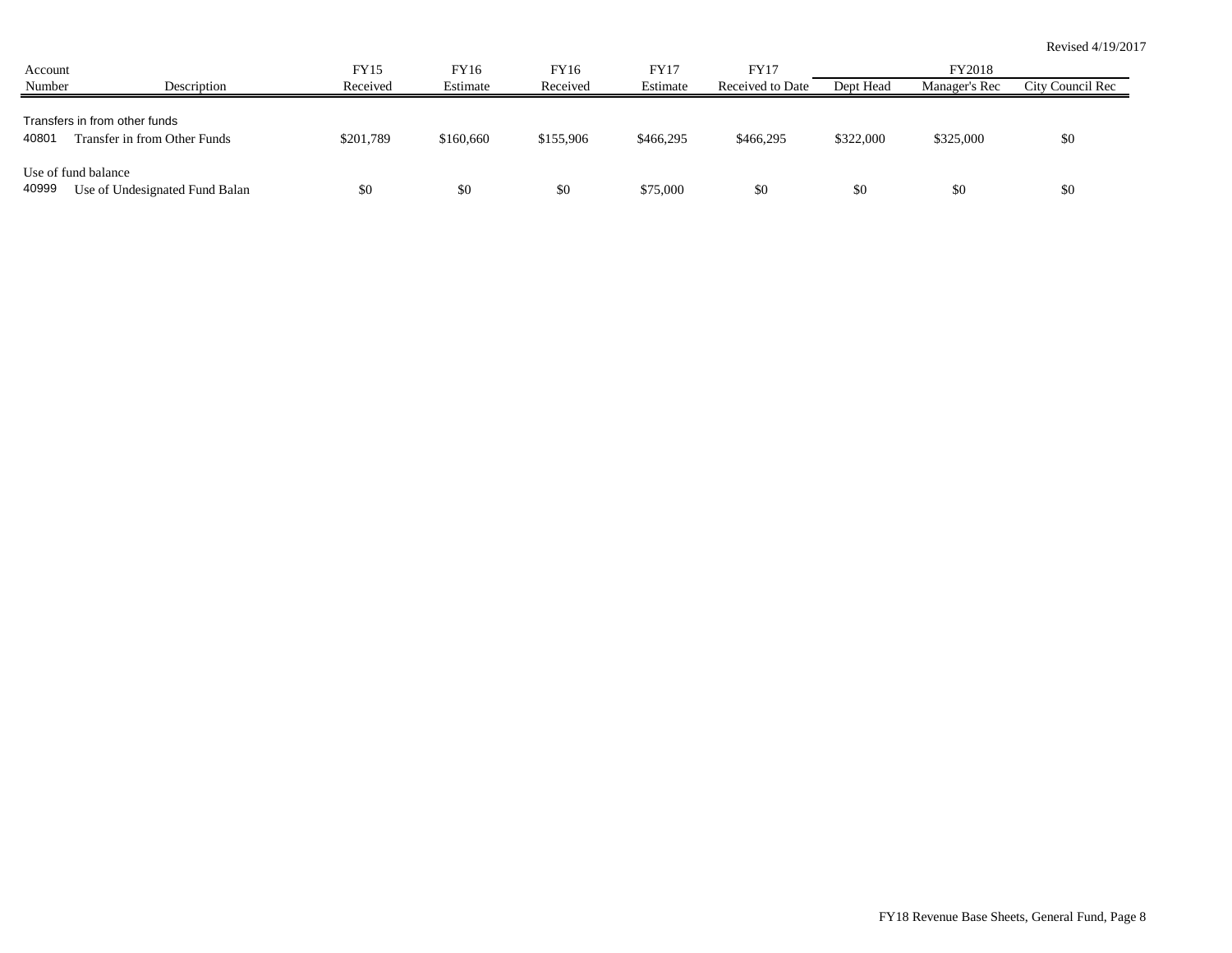

| April 19, 2017     |                                     |              | <b>Department:</b> Property Taxes |              |
|--------------------|-------------------------------------|--------------|-----------------------------------|--------------|
|                    | Account Title: Tax Interest Revenue |              |                                   |              |
| Department Number: | 24101                               |              | Account Number:                   | 40110        |
| FY 2015            | FY 2016                             | FY2016       | FY 2017                           | FY 2017      |
| Actual             | <b>Budget</b>                       | Actual       | <b>Budget</b>                     | Est. Revenue |
| \$99,646.03        | \$100,000.00                        | \$150,552.74 | \$100,000.00                      | \$40,000.00  |

| FY-2018       | Department  | City Mgr       | Council | Increase        |
|---------------|-------------|----------------|---------|-----------------|
|               | Estimate    | Recommendation | Action  | (Decrease)      |
| <b>Budget</b> | \$50,000.00 | \$100,000.00   |         | $(\$50,000.00)$ |

**Support for Budget Request:** Provide justification for the budget request using as much detail as possible to support it. Examples of acceptable support include unit costs, quantity estimates, price quotes, etc. Requests based solely on a percentage increase above the previous budget will not be accepted. Use additional sheets if necessary.

Interest collected on past due current and prior years' taxes. Trend is downward as collections improve.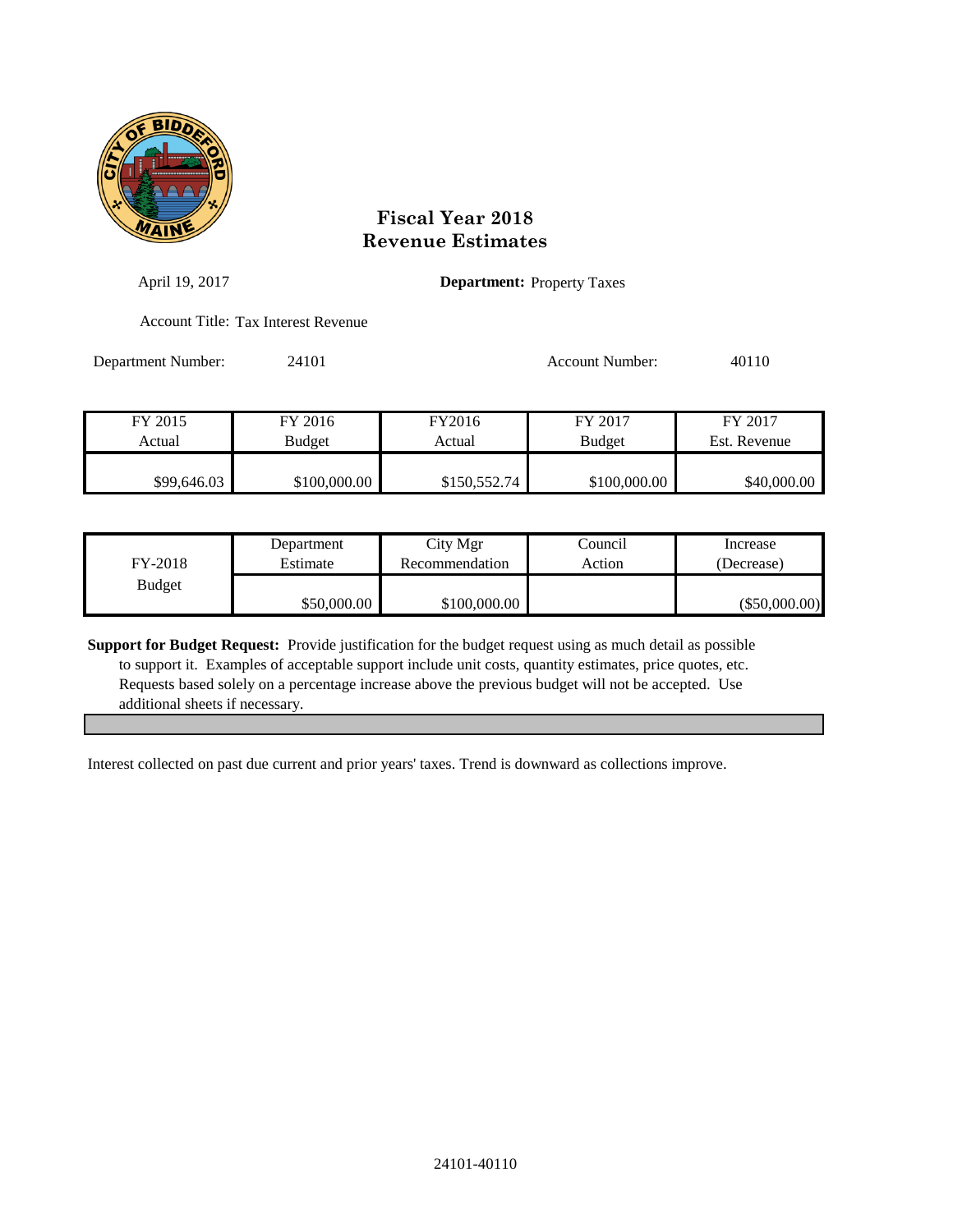

| April 19, 2017     |                                       |             | <b>Department:</b> Property Taxes |              |
|--------------------|---------------------------------------|-------------|-----------------------------------|--------------|
|                    | Account Title: Tax Lien Costs Revenue |             |                                   |              |
| Department Number: | 24101                                 |             | Account Number:                   | 40111        |
| FY 2015            | FY 2016                               | FY2016      | FY 2017                           | FY 2017      |
| Actual             | <b>Budget</b>                         | Actual      | <b>Budget</b>                     | Est. Revenue |
| \$44,928.04        | \$45,000.00                           | \$16,627.36 | \$30,000.00                       | \$15,600.00  |

| FY-2018       | Department  | City Mgr       | Council | Increase        |
|---------------|-------------|----------------|---------|-----------------|
|               | Estimate    | Recommendation | Action  | (Decrease)      |
| <b>Budget</b> | \$20,000.00 | \$25,000.00    |         | $(\$10,000.00)$ |

**Support for Budget Request:** Provide justification for the budget request using as much detail as possible to support it. Examples of acceptable support include unit costs, quantity estimates, price quotes, etc. Requests based solely on a percentage increase above the previous budget will not be accepted. Use additional sheets if necessary.

Fees collected on property taxes through the lien process. Trend is downward as collections improve.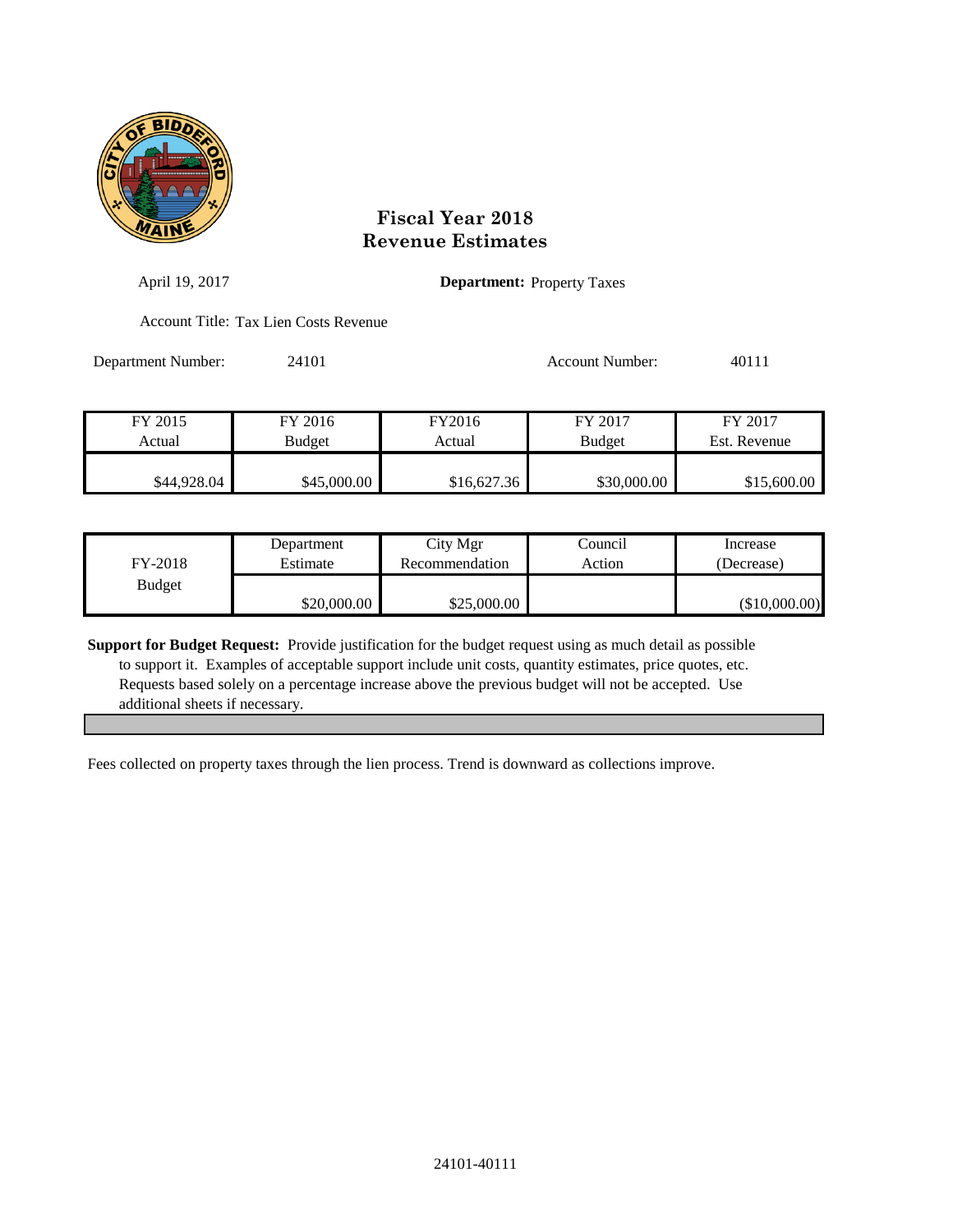

| April 19, 2017     |                                       |            | <b>Department:</b> Property Taxes |              |
|--------------------|---------------------------------------|------------|-----------------------------------|--------------|
|                    | Account Title: Quit Claim Fee Revenue |            |                                   |              |
| Department Number: | 24101                                 |            | <b>Account Number:</b>            | 40112        |
| FY 2015            | FY 2016                               | FY2016     | FY 2017                           | FY 2017      |
| Actual             | <b>Budget</b>                         | Actual     | <b>Budget</b>                     | Est. Revenue |
| \$1,425.00         | \$1,500.00                            | \$4,275.03 | \$2,000.00                        | \$1,000.00   |

| FY-2018       | Department | City Mgr       | Council | Increase     |
|---------------|------------|----------------|---------|--------------|
|               | Estimate   | Recommendation | Action  | (Decrease)   |
| <b>Budget</b> | \$1,000.00 | \$1,500.00     |         | (\$1,000.00) |

**Support for Budget Request:** Provide justification for the budget request using as much detail as possible to support it. Examples of acceptable support include unit costs, quantity estimates, price quotes, etc. Requests based solely on a percentage increase above the previous budget will not be accepted. Use additional sheets if necessary.

Fees collected for providing municipal quit claim deeds for foreclosed properties redeemed by owners.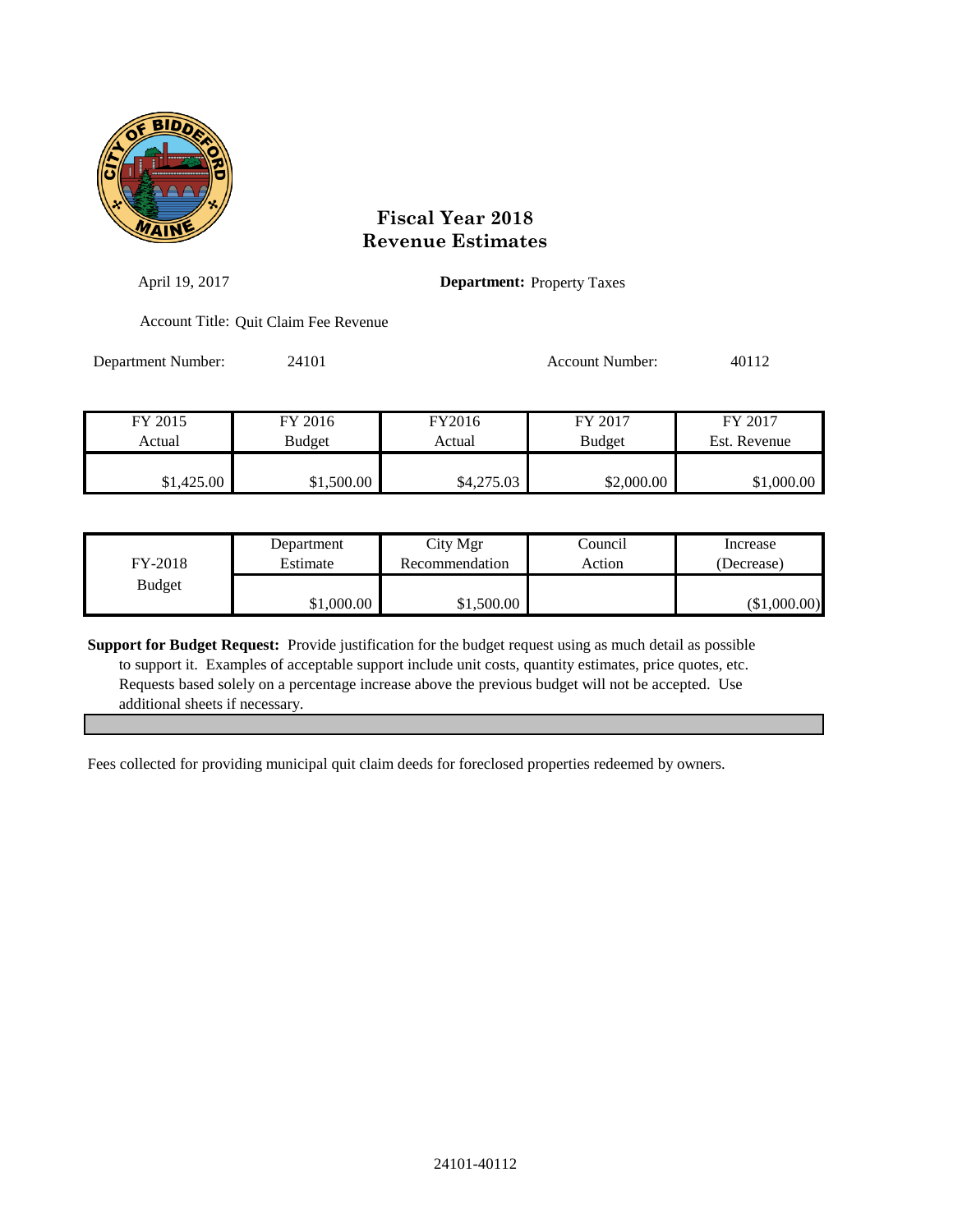

| April 19, 2017     | <b>Department:</b> Excise Taxes             |                  |                          |                         |
|--------------------|---------------------------------------------|------------------|--------------------------|-------------------------|
|                    | Account Title: Motor Vehicle Excise Tax Rev |                  |                          |                         |
| Department Number: | 24102                                       |                  | Account Number:          | 40120                   |
| FY 2015<br>Actual  | FY 2016<br><b>Budget</b>                    | FY2016<br>Actual | FY 2017<br><b>Budget</b> | FY 2017<br>Est. Revenue |
| \$2,884,117.07     | \$2,750,000.00                              | \$3,062,132.00   | \$2,975,000.00           | \$3,000,000.00          |

| FY-2018       | Department     | City Mgr       | Council | Increase    |
|---------------|----------------|----------------|---------|-------------|
|               | Estimate       | Recommendation | Action  | (Decrease)  |
| <b>Budget</b> | \$3,000,000.00 | \$3,025,000.00 |         | \$25,000.00 |

**Support for Budget Request:** Provide justification for the budget request using as much detail as possible to support it. Examples of acceptable support include unit costs, quantity estimates, price quotes, etc. Requests based solely on a percentage increase above the previous budget will not be accepted. Use additional sheets if necessary.

Excise tax history

| July            | <b>FY14</b> | <b>FY15</b> | <b>FY16</b> | <i>Difference</i> |
|-----------------|-------------|-------------|-------------|-------------------|
| August          | \$254,360   | \$256,930   | \$299,239   | \$42,308          |
| September       | \$238,297   | \$232,859   | \$244,527   | \$11,668          |
| <b>October</b>  | \$221,950   | \$268,237   | \$250,222   | $-$18,015$        |
| <b>November</b> | \$229,904   | \$224,999   | \$256,750   | \$31,752          |
| <b>December</b> | \$163,254   | \$187,525   | \$193,296   | \$5,771           |
| January         | \$192,786   | \$201,290   | \$223,488   | \$22,198          |
| February        | \$162,106   | \$168,700   | \$181,349   | \$12,649          |
| <b>March</b>    | \$189,198   | \$185,786   | \$216,062   | \$30,275          |
| <b>April</b>    | \$241,384   | \$259,057   |             |                   |
| May             | \$301,513   | \$302,016   |             |                   |
| June            | \$269,869   | \$305,212   |             |                   |
|                 | \$269,452   | \$292,795   |             |                   |
| actual          |             |             |             |                   |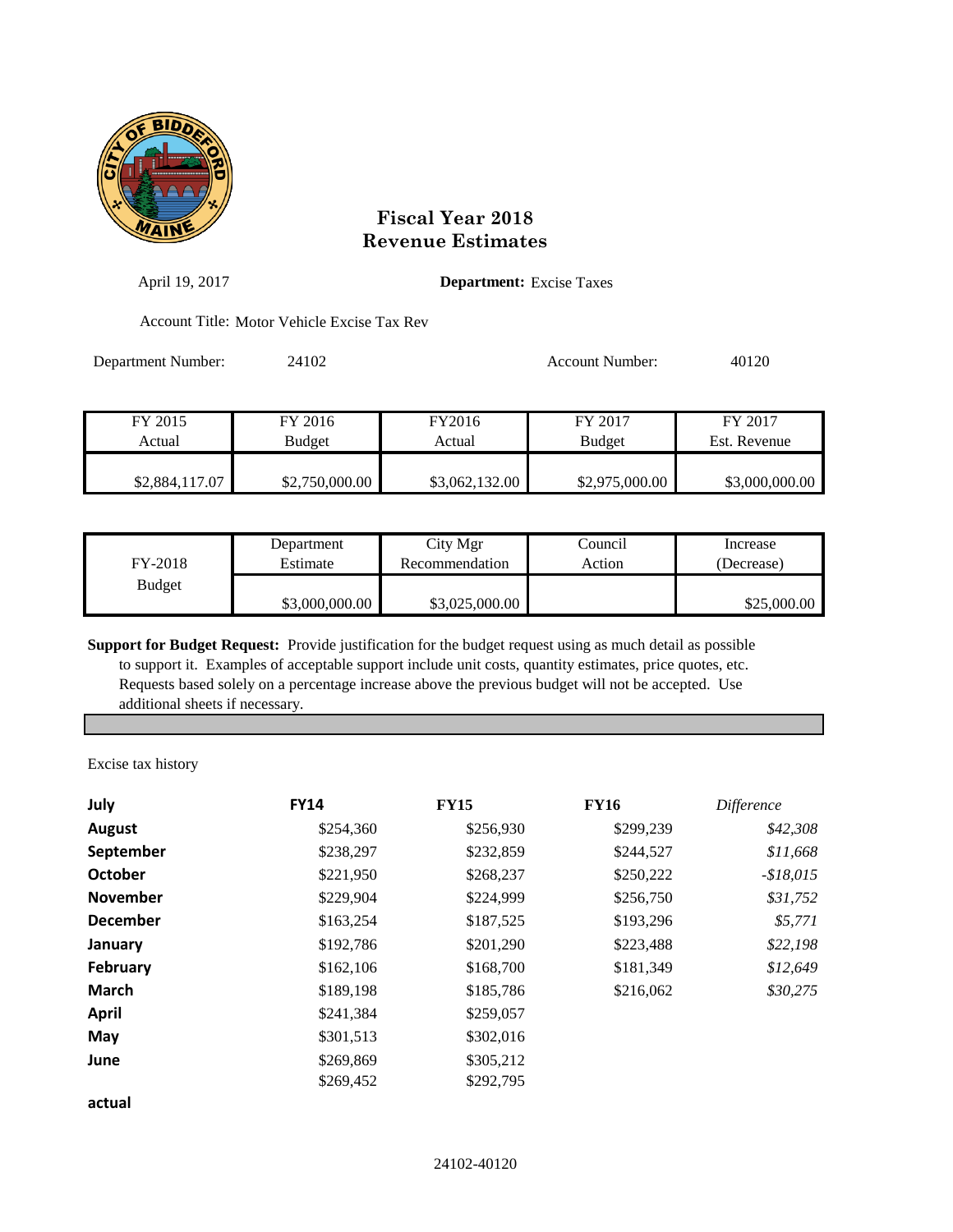\$2,734,073 \$2,885,406 \$1,864,932 *\$138,607*

*ytd we are collecting at a rate that is \$138,607 above last years collection of \$2,885,406; even if flat for balance of the year we would collect \$3,024,013 in FY16; forecast of \$2,975,000 seems conservative but reasonable*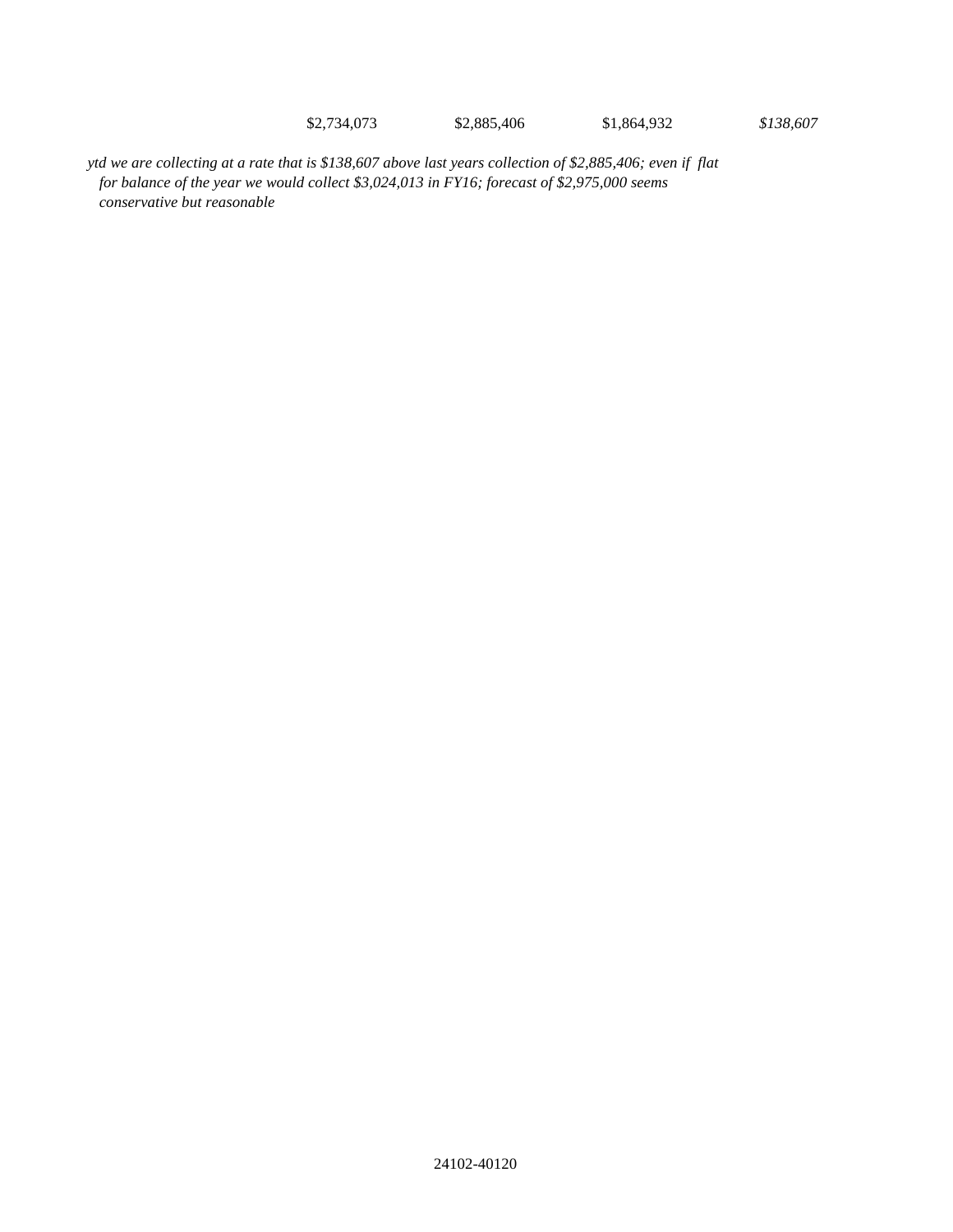

| April 19, 2017     |                                        | <b>Department:</b> Excise Taxes |                          |                         |
|--------------------|----------------------------------------|---------------------------------|--------------------------|-------------------------|
|                    | Account Title: Boat Excise Tax Revenue |                                 |                          |                         |
| Department Number: | 24102                                  |                                 | Account Number:          | 40121                   |
| FY 2015<br>Actual  | FY 2016<br>Budget                      | FY2016<br>Actual                | FY 2017<br><b>Budget</b> | FY 2017<br>Est. Revenue |
| \$16,303.38        | \$17,000.00                            | \$17,649.66                     | \$16,000.00              | \$16,000.00             |

| FY-2018       | Department  | City Mgr       | Council | Increase   |
|---------------|-------------|----------------|---------|------------|
|               | Estimate    | Recommendation | Action  | (Decrease) |
| <b>Budget</b> | \$16,000.00 | \$16,250.00    |         | \$0.00     |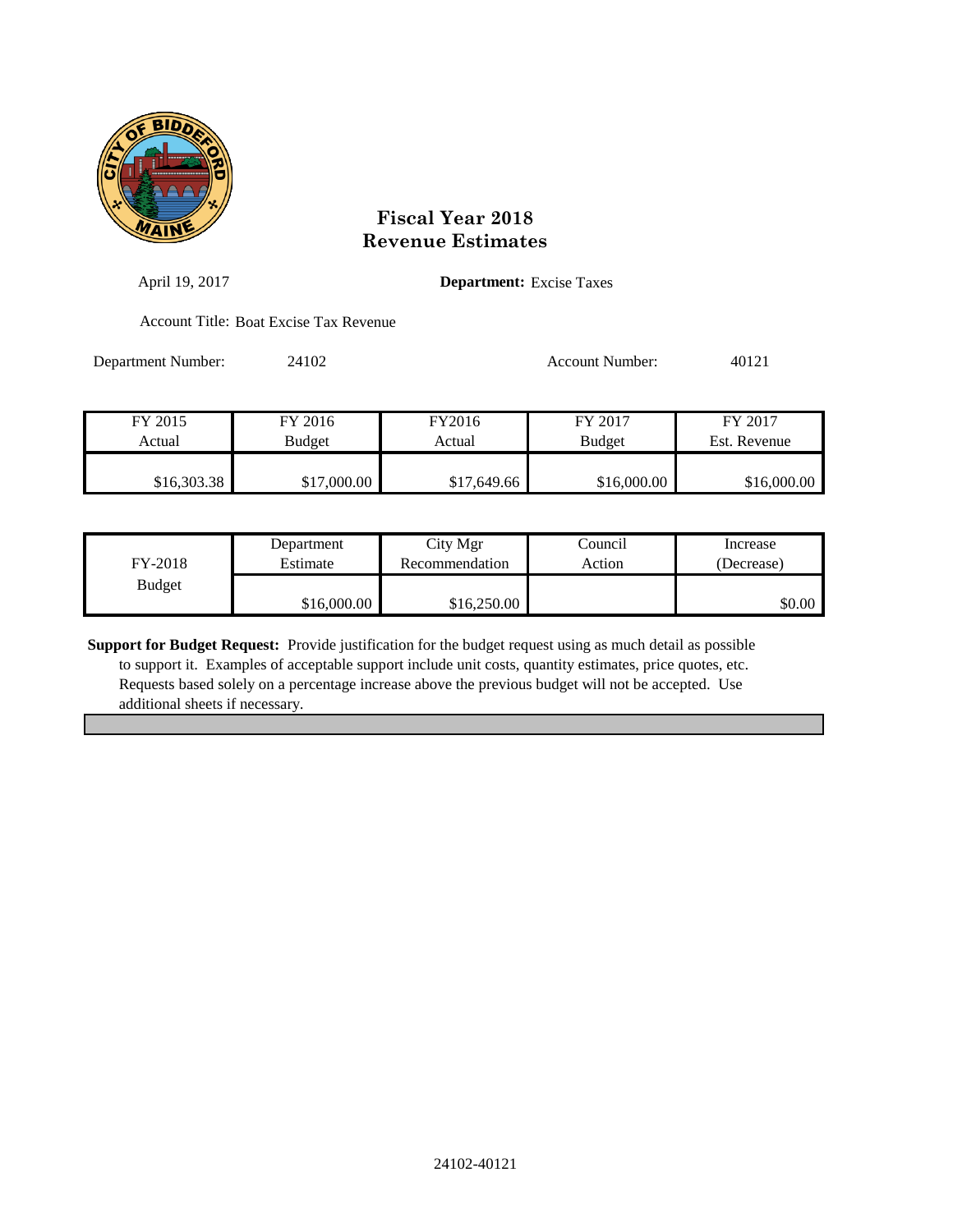

| April 19, 2017     |                                               | <b>Department:</b> Registration Fees |                 |              |  |  |
|--------------------|-----------------------------------------------|--------------------------------------|-----------------|--------------|--|--|
|                    | Account Title: Snowmobile Registration Reimbu |                                      |                 |              |  |  |
| Department Number: | 24110                                         |                                      | Account Number: | 40122        |  |  |
| FY 2015            | FY 2016                                       | FY2016                               | FY 2017         | FY 2017      |  |  |
| Actual             | <b>Budget</b>                                 | Actual                               | <b>Budget</b>   | Est. Revenue |  |  |
|                    |                                               |                                      |                 |              |  |  |
| \$1,707.96         | \$1,700.00                                    | \$1,688.10                           | \$1,650.00      | \$1,650.00   |  |  |

| FY-2018       | Department | City Mgr       | Council | Increase   |
|---------------|------------|----------------|---------|------------|
|               | Estimate   | Recommendation | Action  | (Decrease) |
| <b>Budget</b> | \$1.650.00 | \$1,650.00     |         | \$0.00     |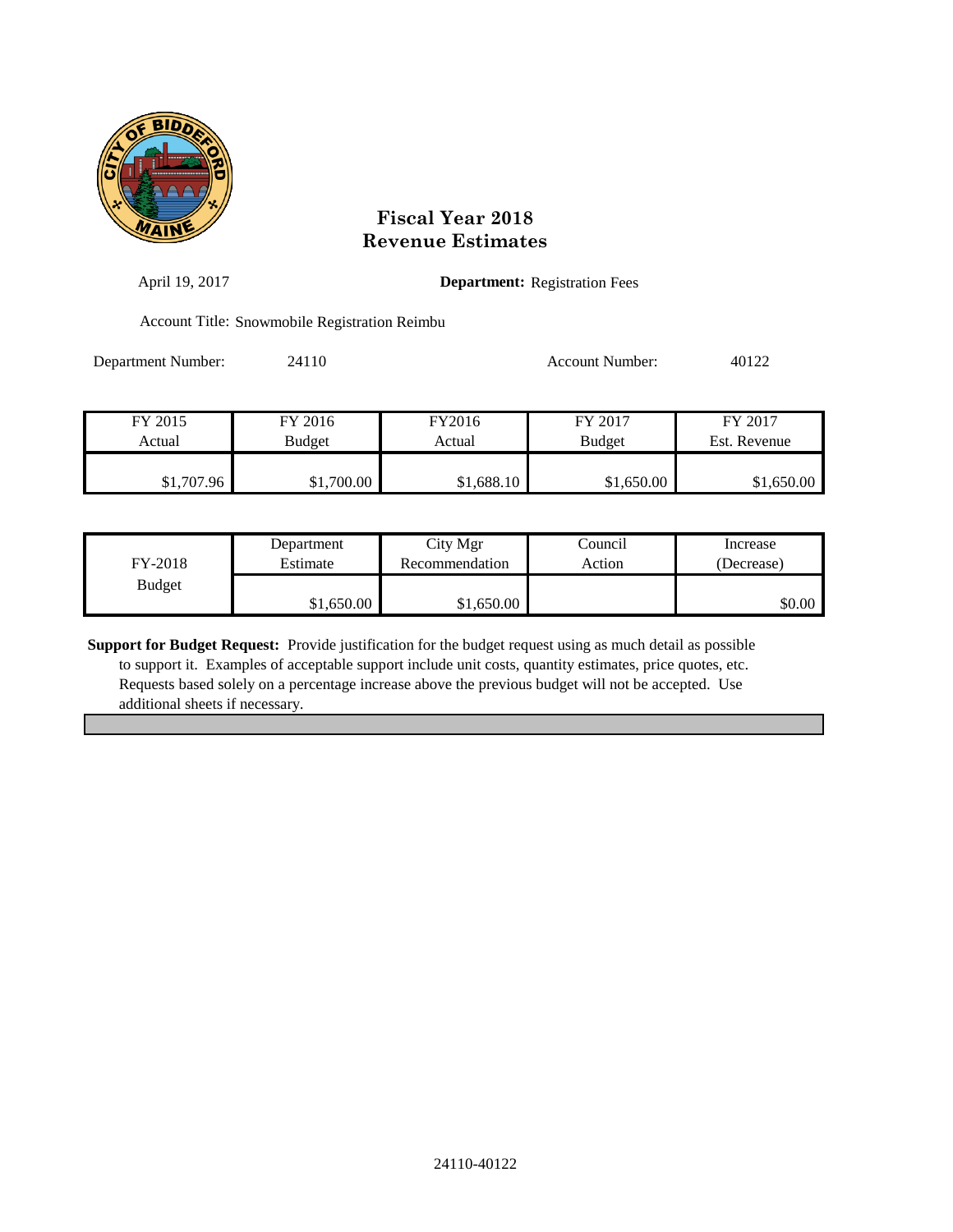

| April 19, 2017     |                                          |             | <b>Department:</b> Registration Fees |              |  |
|--------------------|------------------------------------------|-------------|--------------------------------------|--------------|--|
|                    | Account Title: Motor Vehicle Reg Fee Rev |             |                                      |              |  |
| Department Number: | 24110                                    |             | <b>Account Number:</b>               | 40263        |  |
| FY 2015            | FY 2016                                  | FY2016      | FY 2017                              | FY 2017      |  |
| Actual             | <b>Budget</b>                            | Actual      | <b>Budget</b>                        | Est. Revenue |  |
| \$55,470.03        | \$53,000.00                              | \$58,242.38 | \$56,000.00                          | \$58,000.00  |  |

| FY-2018       | Department  | City Mgr       | Council | Increase   |
|---------------|-------------|----------------|---------|------------|
|               | Estimate    | Recommendation | Action  | (Decrease) |
| <b>Budget</b> | \$58,000.00 | \$58,000.00    |         | \$2,000.00 |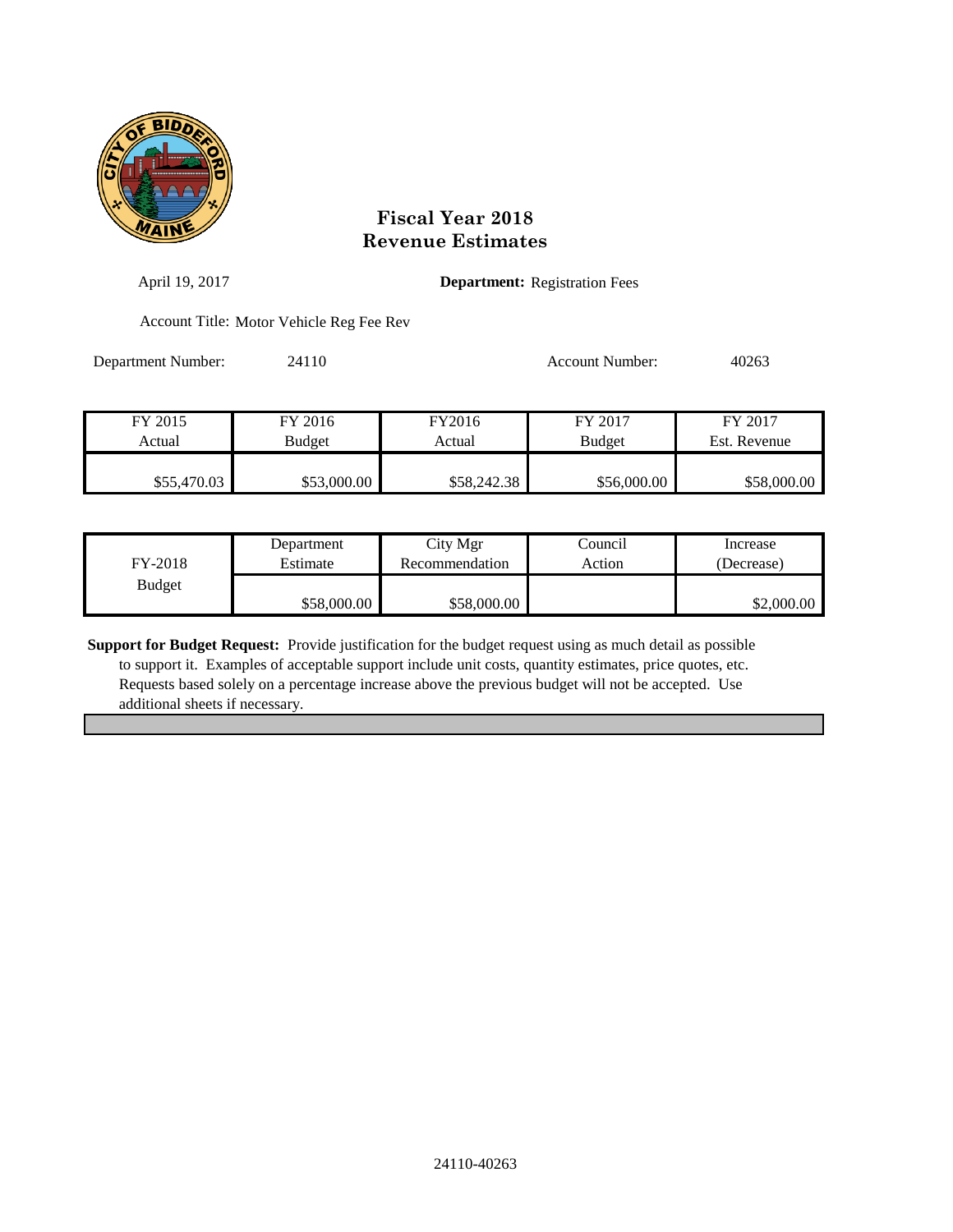

| April 19, 2017     |                                         |            | <b>Department:</b> Registration Fees |              |  |
|--------------------|-----------------------------------------|------------|--------------------------------------|--------------|--|
|                    | Account Title: IFW Registration Fee Rev |            |                                      |              |  |
| Department Number: | 24110                                   |            | <b>Account Number:</b>               | 40264        |  |
| FY 2015            | FY 2016                                 | FY2016     | FY 2017                              | FY 2017      |  |
| Actual             | Budget                                  | Actual     | <b>Budget</b>                        | Est. Revenue |  |
| \$1,655.80         | \$1,500.00                              | \$2,836.00 | \$1,800.00                           | \$3,000.00   |  |

| FY-2018       | Department | City Mgr       | Council | Increase   |
|---------------|------------|----------------|---------|------------|
|               | Estimate   | Recommendation | Action  | (Decrease) |
| <b>Budget</b> | \$2,800.00 | \$2,800.00     |         | \$1,000.00 |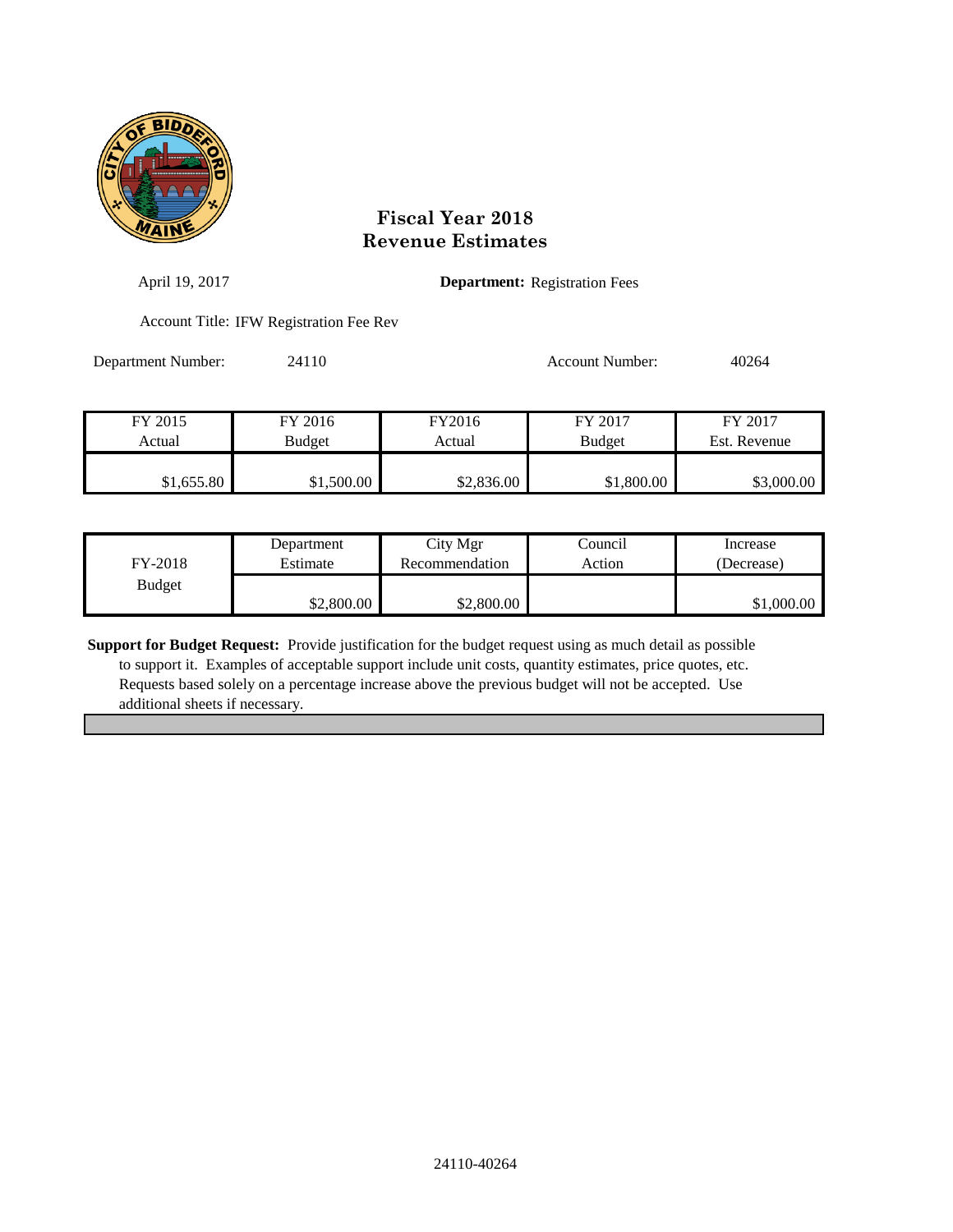

| April 19, 2017     | <b>Department:</b> Airport Operations      |                  |                          |                         |  |
|--------------------|--------------------------------------------|------------------|--------------------------|-------------------------|--|
|                    | Account Title: Aircraft Excise Tax Revenue |                  |                          |                         |  |
| Department Number: | 31132                                      |                  | <b>Account Number:</b>   | 40123                   |  |
| FY 2015<br>Actual  | FY 2016                                    | FY2016<br>Actual | FY 2017<br><b>Budget</b> | FY 2017<br>Est. Revenue |  |
|                    | <b>Budget</b>                              |                  |                          |                         |  |
| \$7,256.97         | \$5,000.00                                 | \$6,104.57       | \$6,250.00               | \$6,250.00              |  |

| FY-2018       | Department | City Mgr       | Council | Increase   |
|---------------|------------|----------------|---------|------------|
|               | Estimate   | Recommendation | Action  | (Decrease) |
| <b>Budget</b> | \$6,250.00 | \$6,250.00     |         | \$0.00     |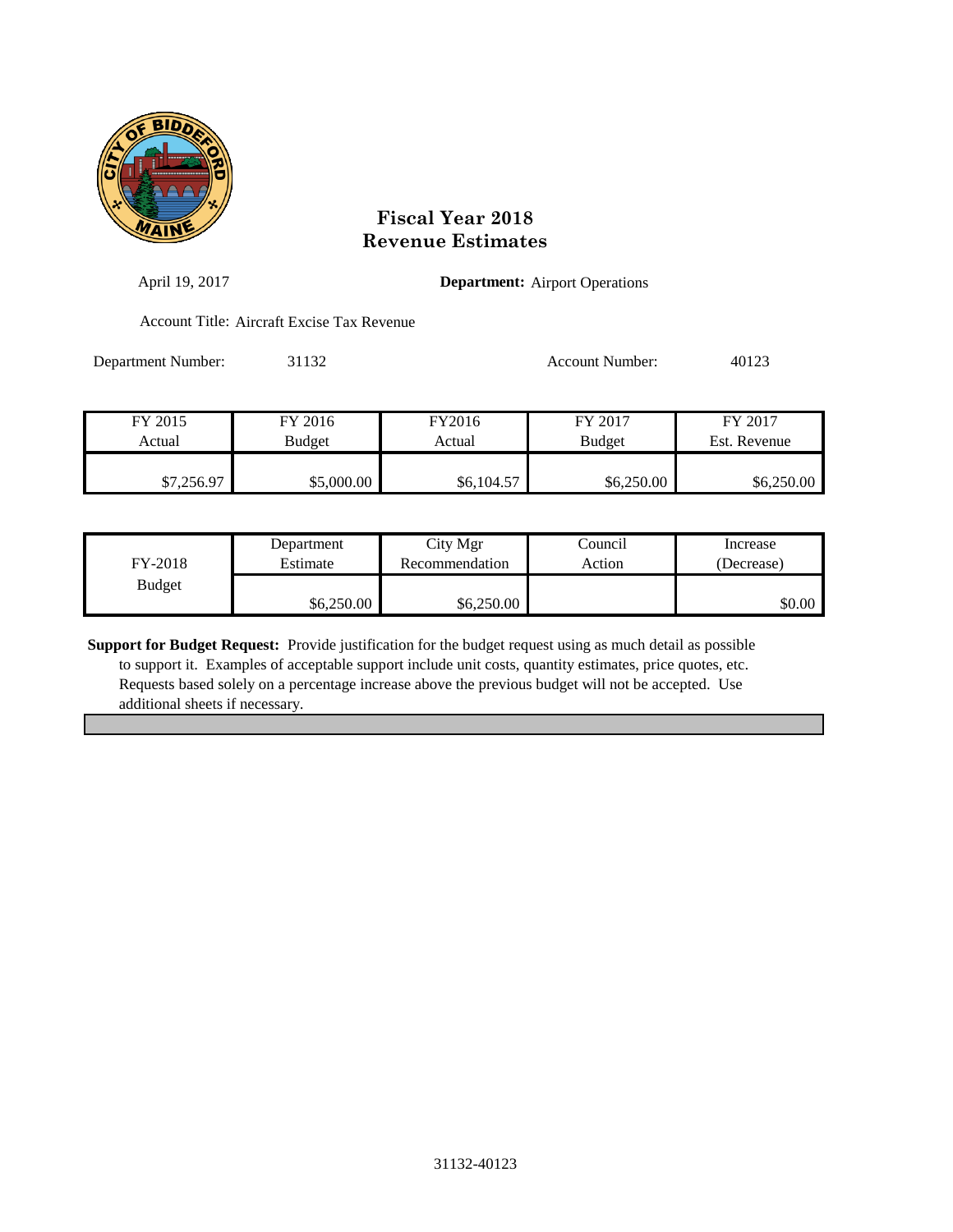

| April 19, 2017     |                                              |                  | Department: Gen Govt Licenses, Permits & F |                         |  |
|--------------------|----------------------------------------------|------------------|--------------------------------------------|-------------------------|--|
|                    | Account Title: Birth Certificate Fee Revenue |                  |                                            |                         |  |
| Department Number: | 24111                                        |                  | Account Number:                            | 40200                   |  |
| FY 2015<br>Actual  | FY 2016<br><b>Budget</b>                     | FY2016<br>Actual | FY 2017<br><b>Budget</b>                   | FY 2017<br>Est. Revenue |  |
| \$21,126.00        | \$20,000.00                                  | \$22,104.40      | \$22,000.00                                | \$21,000.00             |  |

| FY-2018       | Department  | City Mgr       | Council | Increase     |
|---------------|-------------|----------------|---------|--------------|
|               | Estimate    | Recommendation | Action  | (Decrease)   |
| <b>Budget</b> | \$21,000.00 | \$21,000.00    |         | (\$1,000.00) |

**Support for Budget Request:** Provide justification for the budget request using as much detail as possible to support it. Examples of acceptable support include unit costs, quantity estimates, price quotes, etc. Requests based solely on a percentage increase above the previous budget will not be accepted. Use additional sheets if necessary.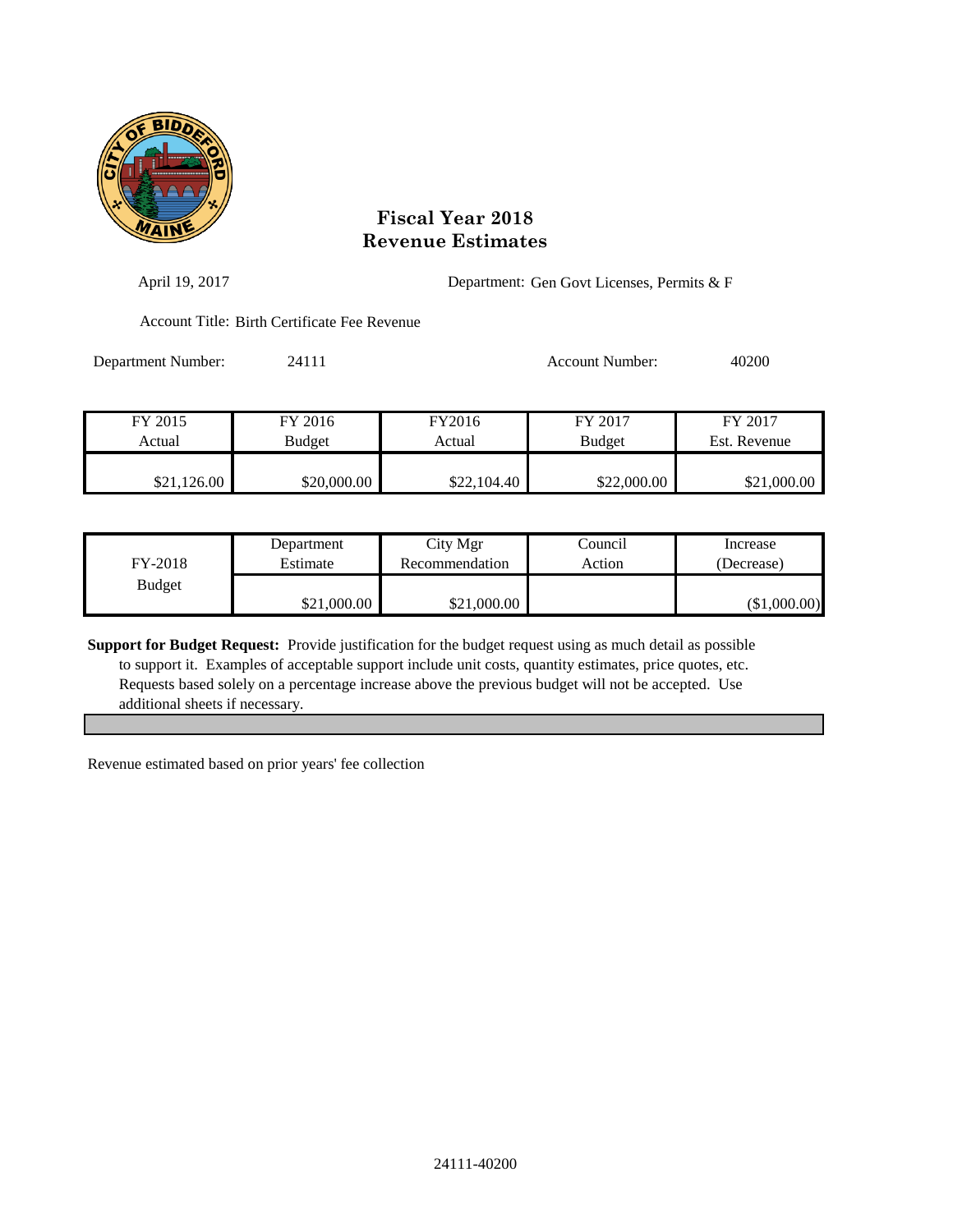

| April 19, 2017     |                                              |                  | Department: Gen Govt Licenses, Permits & F |                         |  |
|--------------------|----------------------------------------------|------------------|--------------------------------------------|-------------------------|--|
|                    | Account Title: Death Certificate Fee Revenue |                  |                                            |                         |  |
| Department Number: | 24111                                        |                  | Account Number:                            | 40201                   |  |
| FY 2015<br>Actual  | FY 2016<br>Budget                            | FY2016<br>Actual | FY 2017<br><b>Budget</b>                   | FY 2017<br>Est. Revenue |  |
| \$11,622.20        | \$11,000.00                                  | \$9,811.80       | \$12,000.00                                | \$10,000.00             |  |

| FY-2018       | Department  | City Mgr       | Council | Increase       |
|---------------|-------------|----------------|---------|----------------|
|               | Estimate    | Recommendation | Action  | (Decrease)     |
| <b>Budget</b> | \$10,000.00 | \$10,500.00    |         | $(\$2,000.00)$ |

**Support for Budget Request:** Provide justification for the budget request using as much detail as possible to support it. Examples of acceptable support include unit costs, quantity estimates, price quotes, etc. Requests based solely on a percentage increase above the previous budget will not be accepted. Use additional sheets if necessary.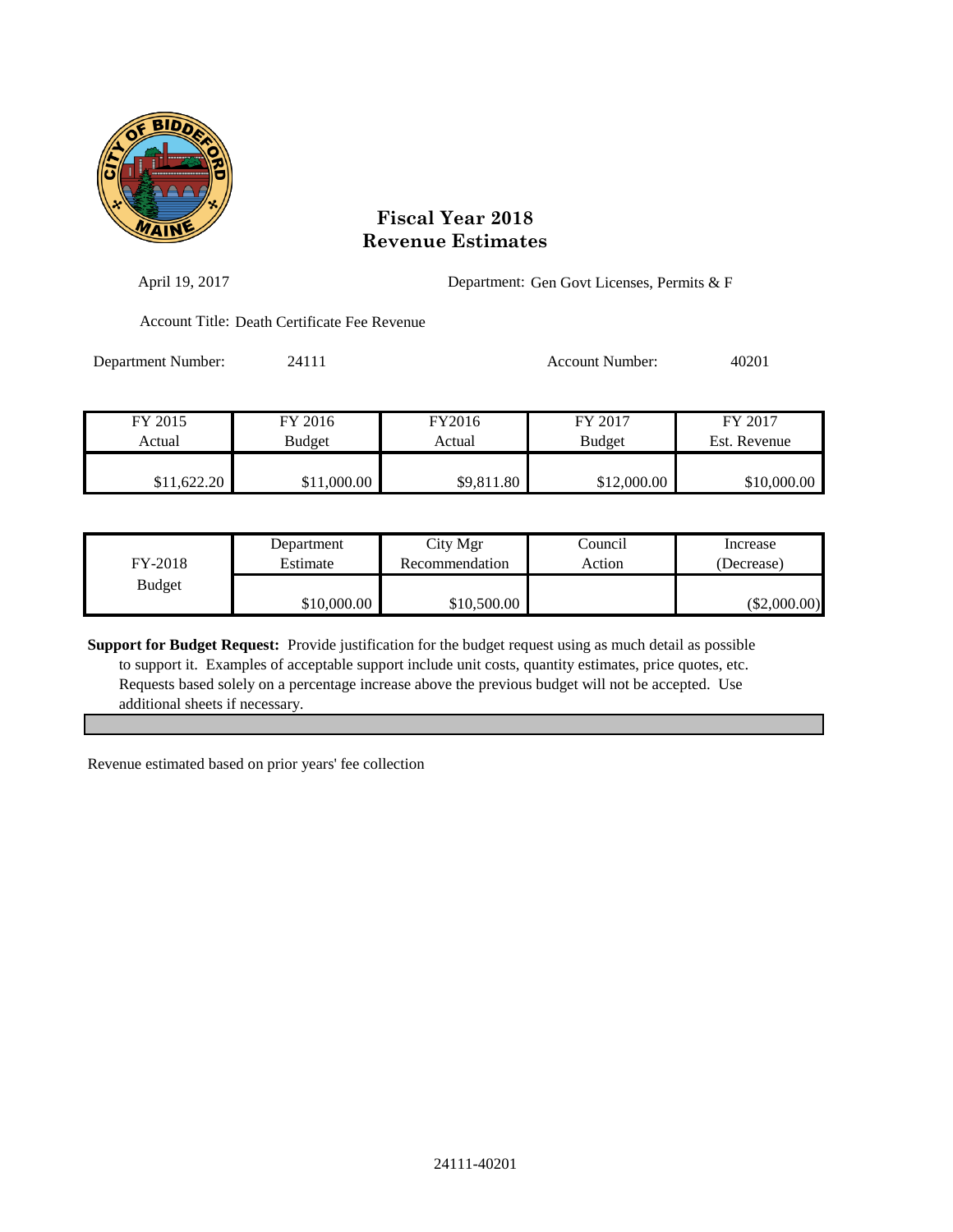

| April 19, 2017     |                                      | Department: Gen Govt Licenses, Permits & F |                        |              |
|--------------------|--------------------------------------|--------------------------------------------|------------------------|--------------|
|                    | Account Title: Burial Permit Revenue |                                            |                        |              |
| Department Number: | 24111                                |                                            | <b>Account Number:</b> | 40202        |
| FY 2015            | FY 2016                              | FY2016                                     | FY 2017                | FY 2017      |
| Actual             | <b>Budget</b>                        | Actual                                     | <b>Budget</b>          | Est. Revenue |
| \$8,448.00         | \$7,500.00                           | \$8,192.00                                 | \$7,750.00             | \$8,600.00   |

| FY-2018       | Department | City Mgr       | Council | Increase   |
|---------------|------------|----------------|---------|------------|
|               | Estimate   | Recommendation | Action  | (Decrease) |
| <b>Budget</b> | \$8,500.00 | \$8,500.00     |         | \$750.00 l |

**Support for Budget Request:** Provide justification for the budget request using as much detail as possible to support it. Examples of acceptable support include unit costs, quantity estimates, price quotes, etc. Requests based solely on a percentage increase above the previous budget will not be accepted. Use additional sheets if necessary.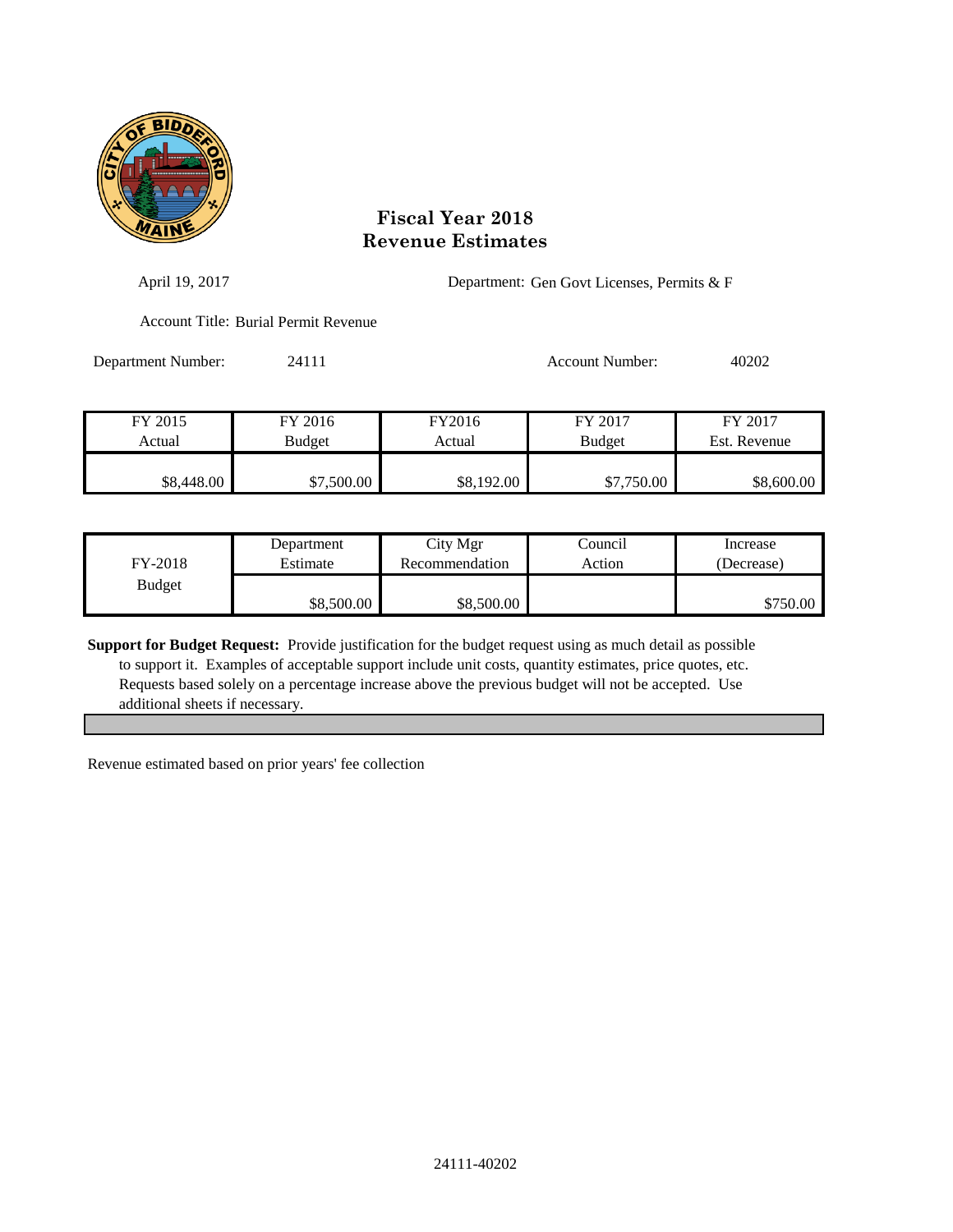

| April 19, 2017     |                                          |        | Department: Gen Govt Licenses, Permits & F |              |  |
|--------------------|------------------------------------------|--------|--------------------------------------------|--------------|--|
|                    | Account Title: Marriage Ceremony Fee Rev |        |                                            |              |  |
| Department Number: | 24111                                    |        | Account Number:                            | 40203        |  |
| FY 2015            | FY 2016                                  | FY2016 | FY 2017                                    | FY 2017      |  |
| Actual             | <b>Budget</b>                            | Actual | <b>Budget</b>                              | Est. Revenue |  |
| \$0.00             | \$0.00                                   | \$0.00 | \$0.00                                     | \$0.00       |  |

| FY-2018       | Department | City Mgr       | Council | Increase   |
|---------------|------------|----------------|---------|------------|
|               | Estimate   | Recommendation | Action  | (Decrease) |
| <b>Budget</b> | \$0.00     | \$0.00         |         | \$0.00     |

**Support for Budget Request:** Provide justification for the budget request using as much detail as possible to support it. Examples of acceptable support include unit costs, quantity estimates, price quotes, etc. Requests based solely on a percentage increase above the previous budget will not be accepted. Use additional sheets if necessary.

The City Clerk's Office no longer performs marriages in the office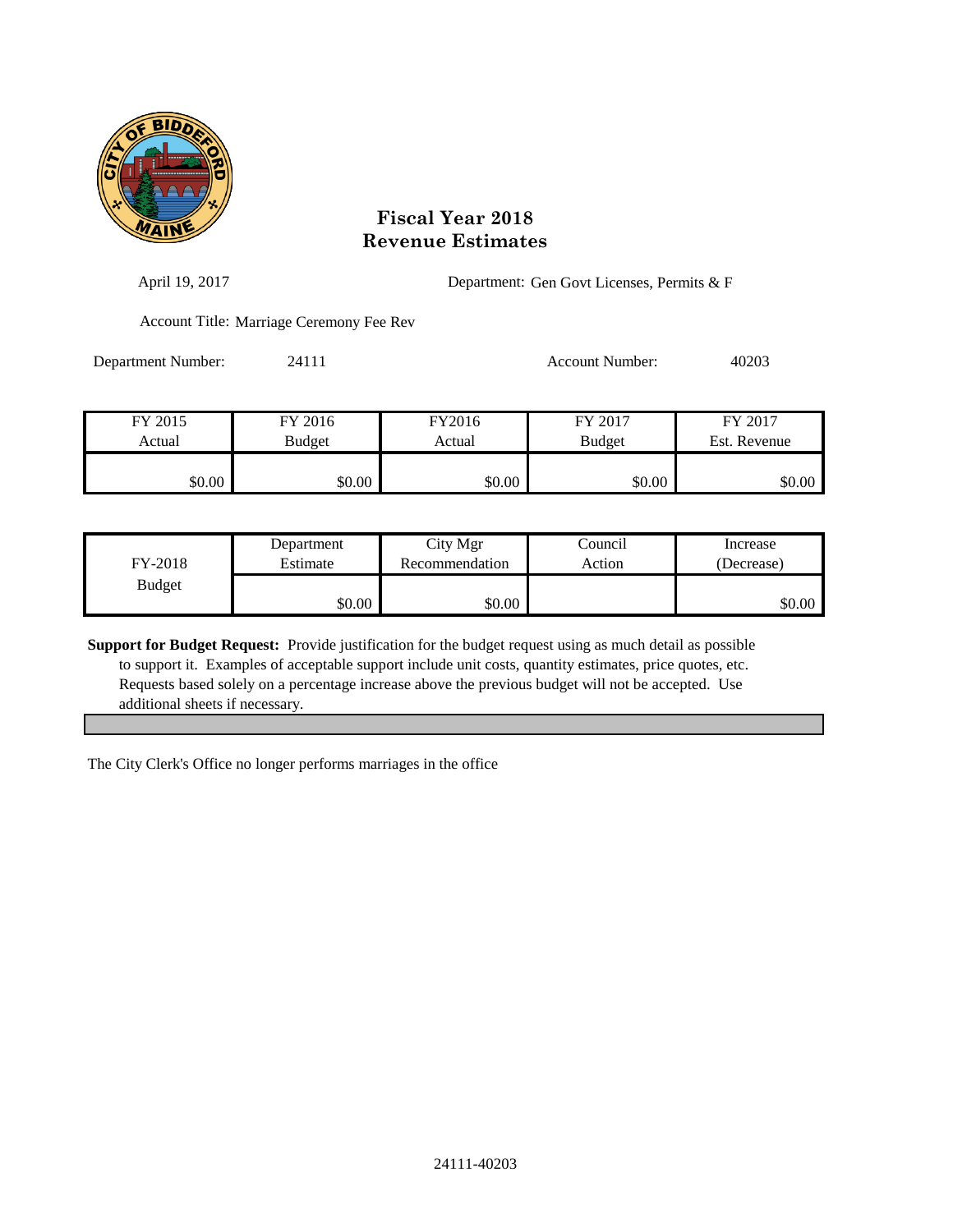

| April 19, 2017     |                                             |            | Department: Gen Govt Licenses, Permits & F |              |  |
|--------------------|---------------------------------------------|------------|--------------------------------------------|--------------|--|
|                    | Account Title: Marriage Certificate Fee Rev |            |                                            |              |  |
| Department Number: | 24111                                       |            | <b>Account Number:</b>                     | 40204        |  |
| FY 2015            | FY 2016                                     | FY2016     | FY 2017                                    | FY 2017      |  |
| Actual             | Budget                                      | Actual     | <b>Budget</b>                              | Est. Revenue |  |
| \$3,733.60         | \$4,000.00                                  | \$4,207.80 | \$4,250.00                                 | \$7,000.00   |  |

| FY-2018       | Department | City Mgr       | Council | Increase   |
|---------------|------------|----------------|---------|------------|
|               | Estimate   | Recommendation | Action  | (Decrease) |
| <b>Budget</b> | \$5,000.00 | \$5,000.00     |         | \$750.00   |

**Support for Budget Request:** Provide justification for the budget request using as much detail as possible to support it. Examples of acceptable support include unit costs, quantity estimates, price quotes, etc. Requests based solely on a percentage increase above the previous budget will not be accepted. Use additional sheets if necessary.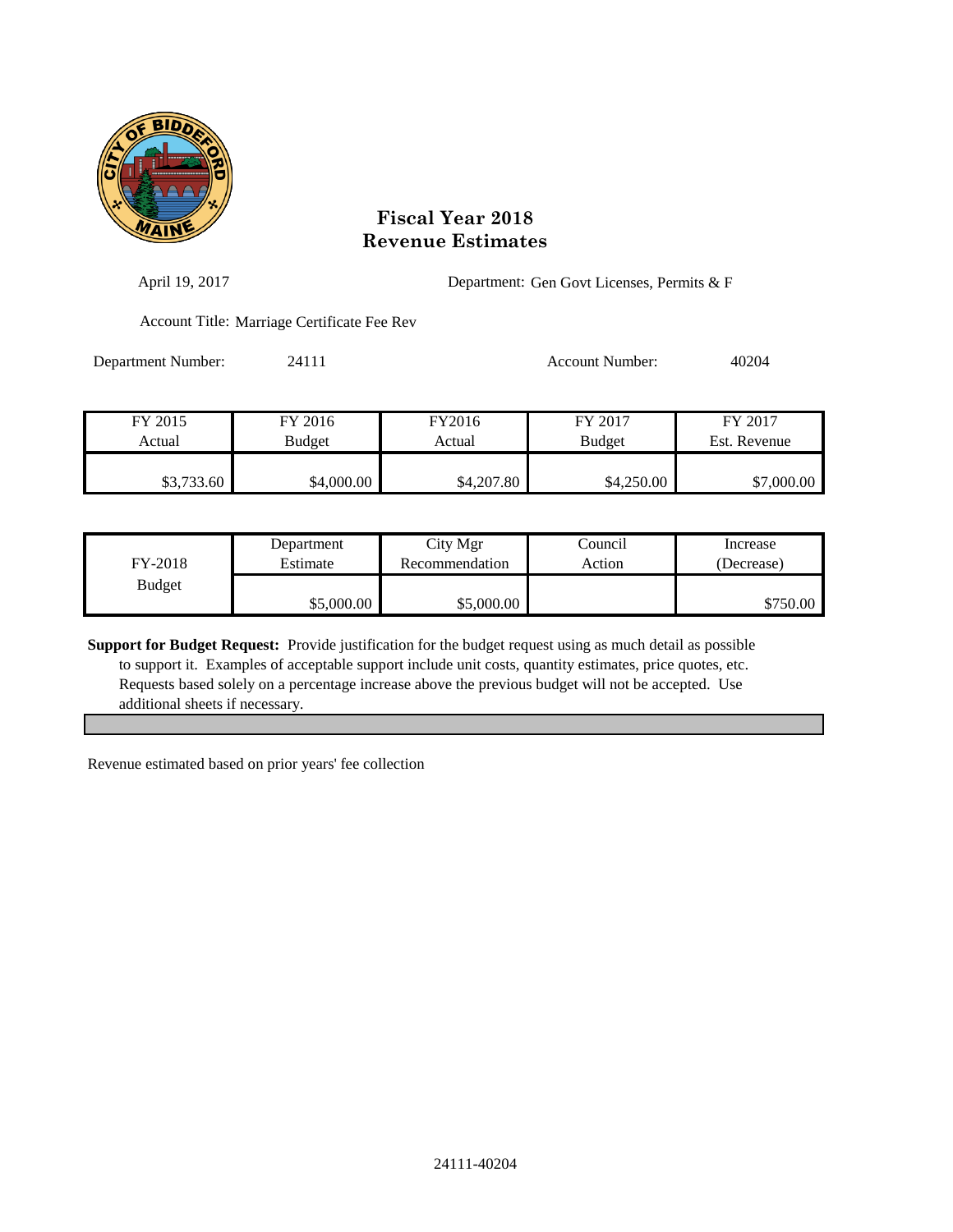

| April 19, 2017     |                                         |                  | Department: Gen Govt Licenses, Permits & F |                         |
|--------------------|-----------------------------------------|------------------|--------------------------------------------|-------------------------|
|                    | Account Title: Marriage License Revenue |                  |                                            |                         |
| Department Number: | 24111                                   |                  | <b>Account Number:</b>                     | 40205                   |
| FY 2015<br>Actual  | FY 2016<br>Budget                       | FY2016<br>Actual | FY 2017<br><b>Budget</b>                   | FY 2017<br>Est. Revenue |
|                    |                                         |                  |                                            |                         |
| \$5,479.00         | \$6,000.00                              | $(\$6,272.00)$   | \$6,100.00                                 | \$7,000.00              |

| FY-2018       | Department | City Mgr       | Council | Increase   |
|---------------|------------|----------------|---------|------------|
|               | Estimate   | Recommendation | Action  | (Decrease) |
| <b>Budget</b> | \$7,000.00 | \$7,000.00     |         | \$900.00   |

**Support for Budget Request:** Provide justification for the budget request using as much detail as possible to support it. Examples of acceptable support include unit costs, quantity estimates, price quotes, etc. Requests based solely on a percentage increase above the previous budget will not be accepted. Use additional sheets if necessary.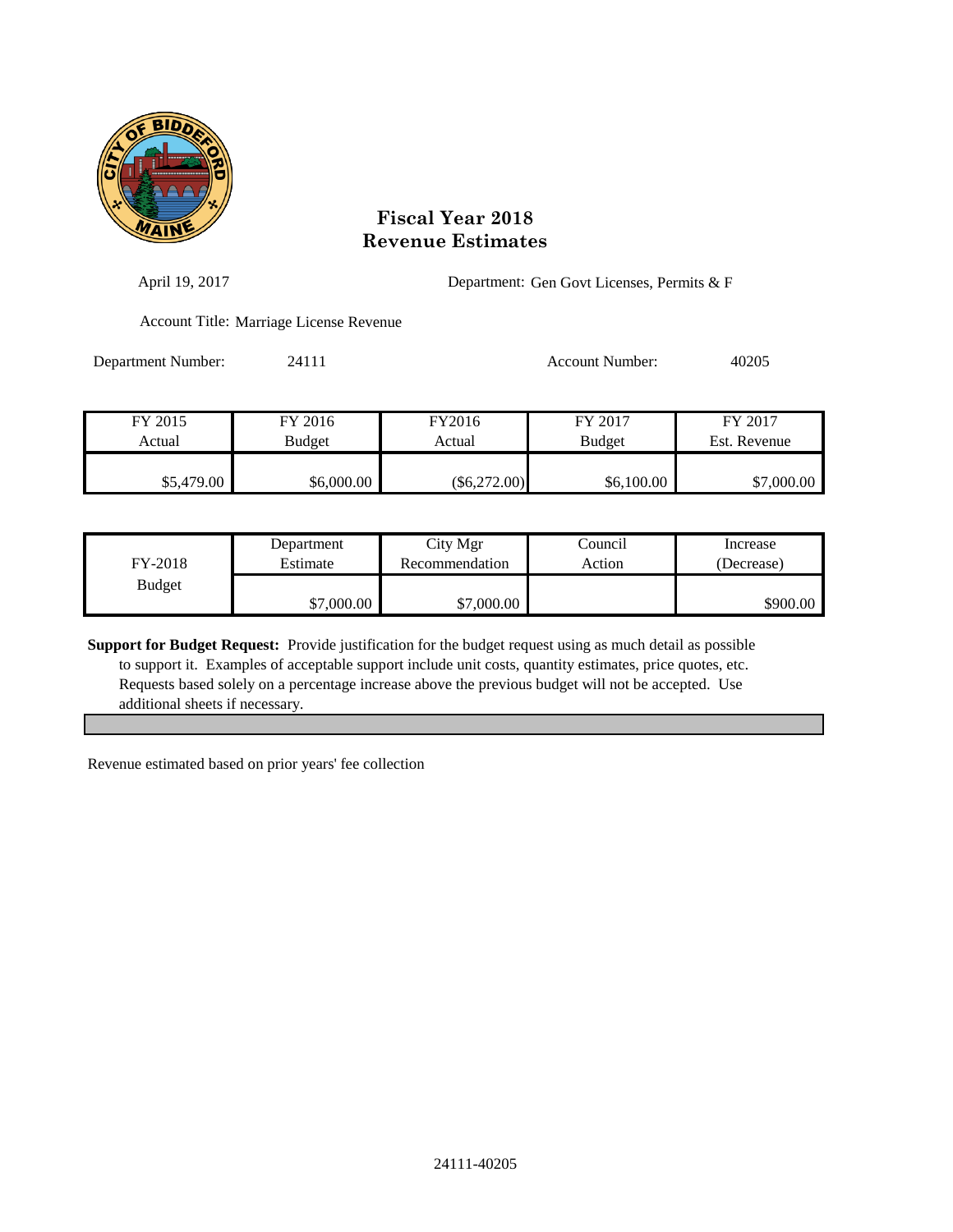

| April 19, 2017     |                                            |         | Department: Gen Govt Licenses, Permits & F |              |  |
|--------------------|--------------------------------------------|---------|--------------------------------------------|--------------|--|
|                    | Account Title: Resident Turkey License Rev |         |                                            |              |  |
| Department Number: | 24111                                      |         | Account Number:                            | 40206        |  |
| FY 2015            | FY 2016                                    | FY2016  | FY 2017                                    | FY 2017      |  |
| Actual             | <b>Budget</b>                              | Actual  | <b>Budget</b>                              | Est. Revenue |  |
| \$36.14            | \$50.00                                    | \$35.26 | \$40.00                                    | \$40.00      |  |

| FY-2018       | Department | City Mgr       | Council | Increase   |
|---------------|------------|----------------|---------|------------|
|               | Estimate   | Recommendation | Action  | (Decrease) |
| <b>Budget</b> | \$40.00    | \$40.00        |         | \$0.00     |

**Support for Budget Request:** Provide justification for the budget request using as much detail as possible to support it. Examples of acceptable support include unit costs, quantity estimates, price quotes, etc. Requests based solely on a percentage increase above the previous budget will not be accepted. Use additional sheets if necessary.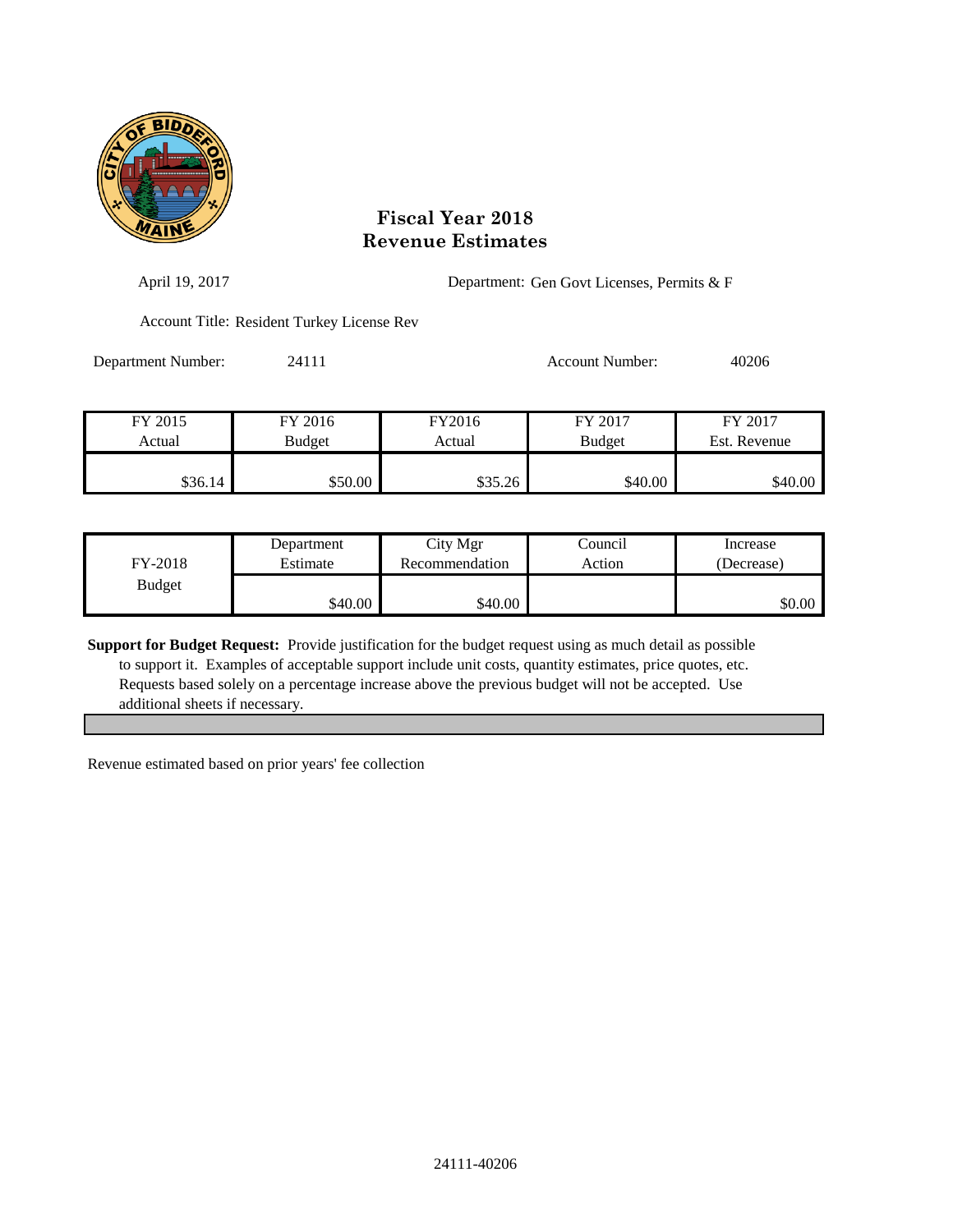

| April 19, 2017     |                                             |          | Department: Gen Govt Licenses, Permits & F |              |  |
|--------------------|---------------------------------------------|----------|--------------------------------------------|--------------|--|
|                    | Account Title: Resident Fishing License Rev |          |                                            |              |  |
| Department Number: | 24111                                       |          | Account Number:                            | 40207        |  |
| FY 2015            | FY 2016                                     | FY2016   | FY 2017                                    | FY 2017      |  |
| Actual             | Budget                                      | Actual   | <b>Budget</b>                              | Est. Revenue |  |
| \$752.00           | \$700.00                                    | \$728.15 | \$750.00                                   | \$750.00     |  |

| FY-2018       | Department | City Mgr       | Council | Increase   |
|---------------|------------|----------------|---------|------------|
|               | Estimate   | Recommendation | Action  | (Decrease) |
| <b>Budget</b> | \$750.00   | \$750.00       |         | \$0.00     |

**Support for Budget Request:** Provide justification for the budget request using as much detail as possible to support it. Examples of acceptable support include unit costs, quantity estimates, price quotes, etc. Requests based solely on a percentage increase above the previous budget will not be accepted. Use additional sheets if necessary.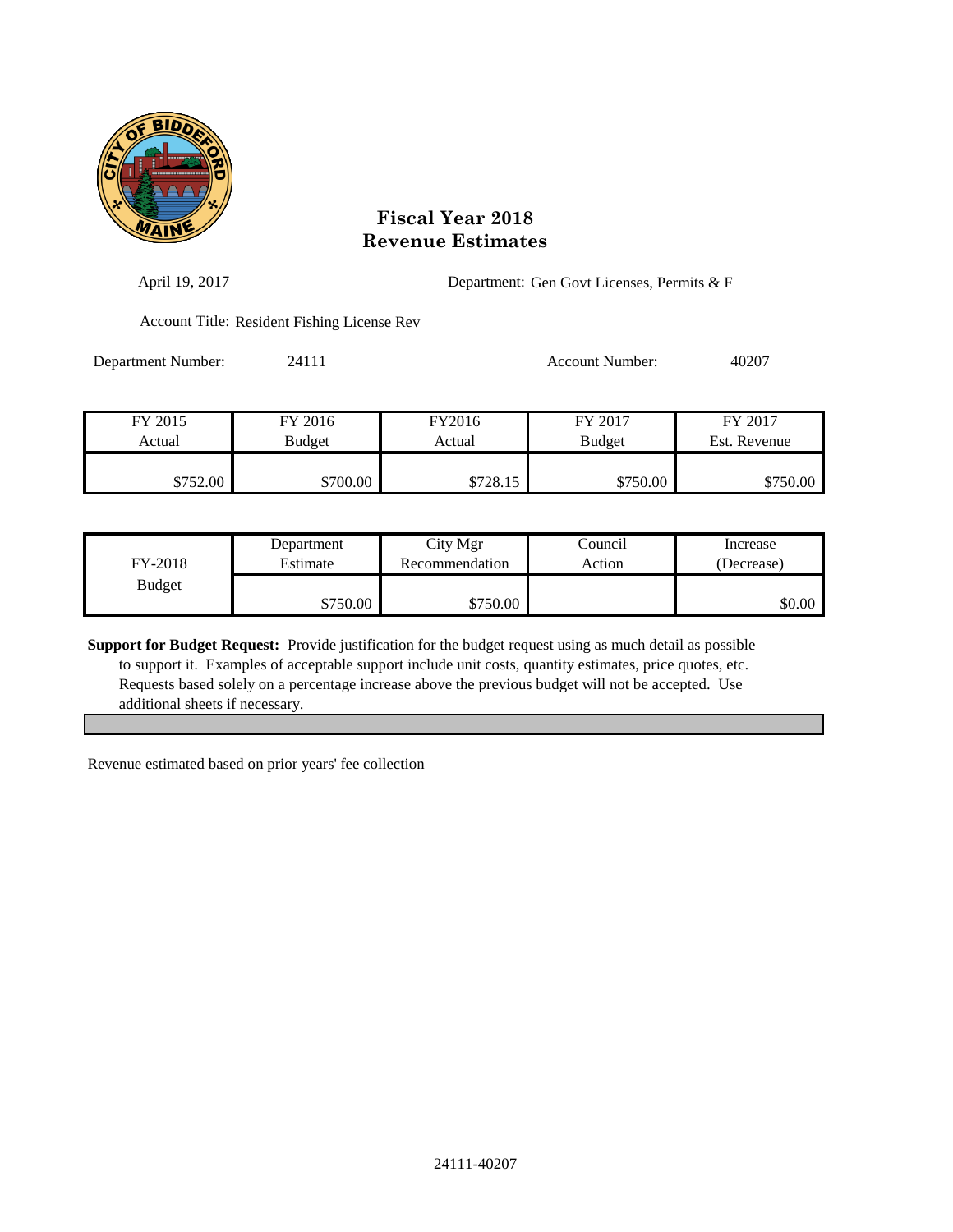

| April 19, 2017     | Department: Gen Govt Licenses, Permits & F    |                  |                          |                         |
|--------------------|-----------------------------------------------|------------------|--------------------------|-------------------------|
|                    | Account Title: Massage Therapy License Revenu |                  |                          |                         |
| Department Number: | 24111                                         |                  | <b>Account Number:</b>   | 40208                   |
| FY 2015<br>Actual  | FY 2016<br><b>Budget</b>                      | FY2016<br>Actual | FY 2017<br><b>Budget</b> | FY 2017<br>Est. Revenue |
| \$500.00           | \$700.00                                      | \$470.00         | \$450.00                 | \$450.00                |

| FY-2018       | Department | City Mgr       | Council | Increase   |
|---------------|------------|----------------|---------|------------|
|               | Estimate   | Recommendation | Action  | (Decrease) |
| <b>Budget</b> | \$450.00   | \$450.00       |         | \$0.00     |

**Support for Budget Request:** Provide justification for the budget request using as much detail as possible to support it. Examples of acceptable support include unit costs, quantity estimates, price quotes, etc. Requests based solely on a percentage increase above the previous budget will not be accepted. Use additional sheets if necessary.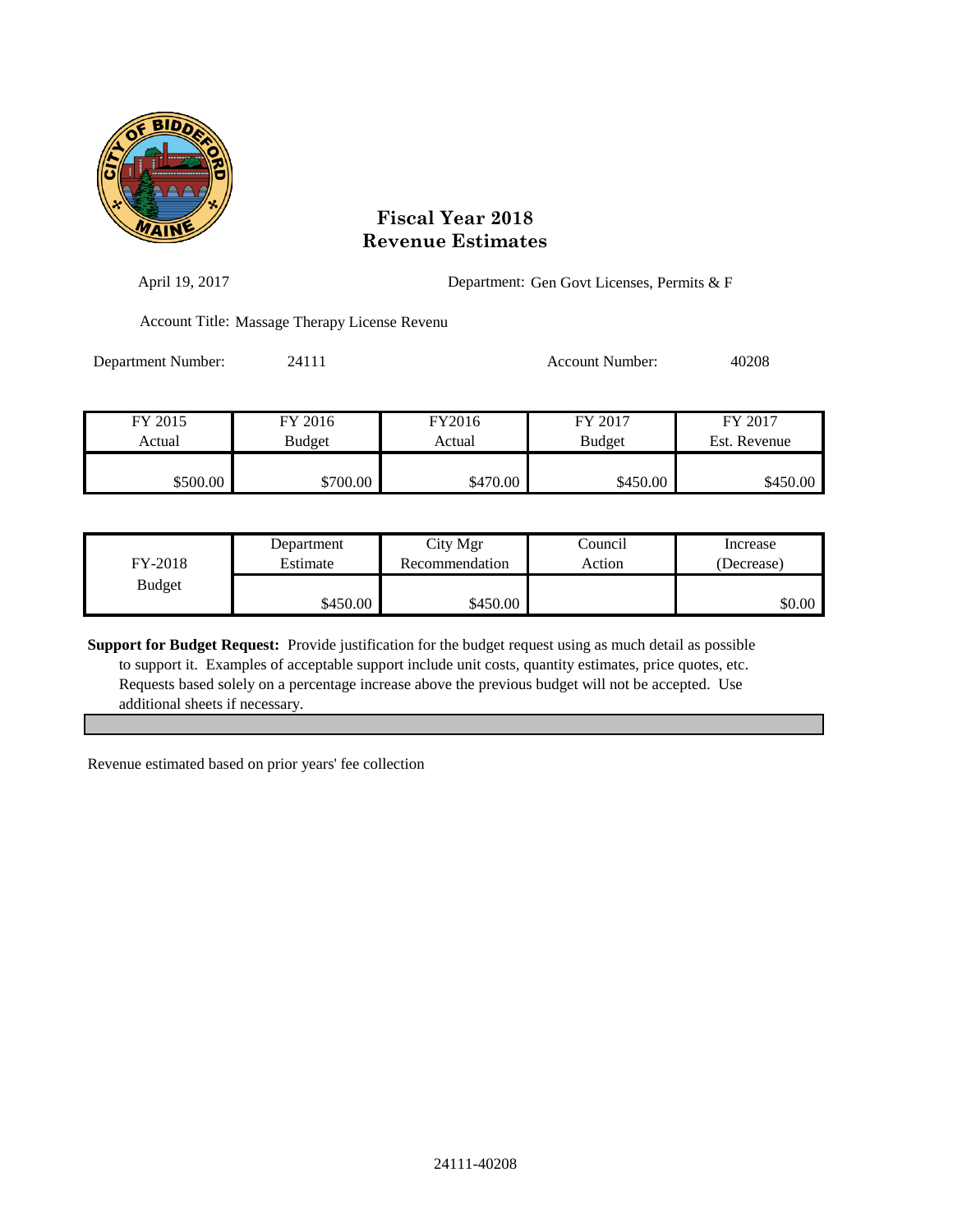

| April 19, 2017     |                                           |         | Department: Gen Govt Licenses, Permits & F |              |  |
|--------------------|-------------------------------------------|---------|--------------------------------------------|--------------|--|
|                    | Account Title: Muzzle Loading License Rev |         |                                            |              |  |
| Department Number: | 24111                                     |         | Account Number:                            | 40209        |  |
|                    |                                           |         |                                            |              |  |
| FY 2015            | FY 2016                                   | FY2016  | FY 2017                                    | FY 2017      |  |
| Actual             | <b>Budget</b>                             | Actual  | <b>Budget</b>                              | Est. Revenue |  |
| \$16.00            | \$20.00                                   | \$21.67 | \$20.00                                    | \$20.00      |  |

| FY-2018       | Department | City Mgr       | Council | Increase   |
|---------------|------------|----------------|---------|------------|
|               | Estimate   | Recommendation | Action  | (Decrease) |
| <b>Budget</b> | \$20.00    | \$20.00        |         | \$0.00     |

**Support for Budget Request:** Provide justification for the budget request using as much detail as possible to support it. Examples of acceptable support include unit costs, quantity estimates, price quotes, etc. Requests based solely on a percentage increase above the previous budget will not be accepted. Use additional sheets if necessary.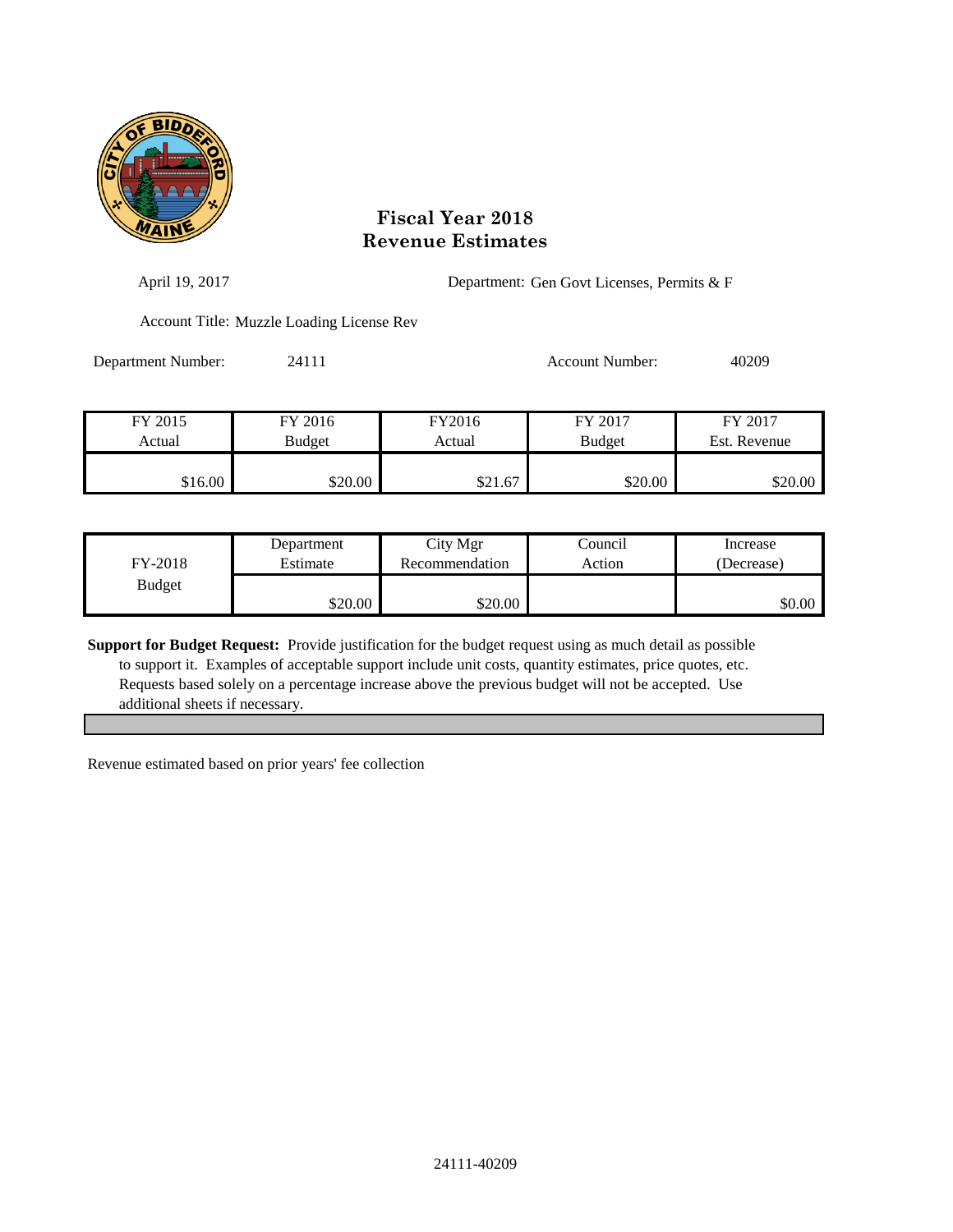

| April 19, 2017     |                                            |                  | Department: Gen Govt Licenses, Permits & F |                         |  |
|--------------------|--------------------------------------------|------------------|--------------------------------------------|-------------------------|--|
|                    | Account Title: Duplicate License-Combo Rev |                  |                                            |                         |  |
| Department Number: | 24111                                      |                  | <b>Account Number:</b>                     | 40210                   |  |
| FY 2015<br>Actual  | FY 2016<br><b>Budget</b>                   | FY2016<br>Actual | FY 2017<br><b>Budget</b>                   | FY 2017<br>Est. Revenue |  |
| \$12.00            | \$20.00                                    | \$14.00          | \$20.00                                    | \$20.00                 |  |

| FY-2018       | Department | City Mgr       | Council | Increase   |
|---------------|------------|----------------|---------|------------|
|               | Estimate   | Recommendation | Action  | (Decrease) |
| <b>Budget</b> | \$20.00    | \$20.00        |         | \$0.00     |

**Support for Budget Request:** Provide justification for the budget request using as much detail as possible to support it. Examples of acceptable support include unit costs, quantity estimates, price quotes, etc. Requests based solely on a percentage increase above the previous budget will not be accepted. Use additional sheets if necessary.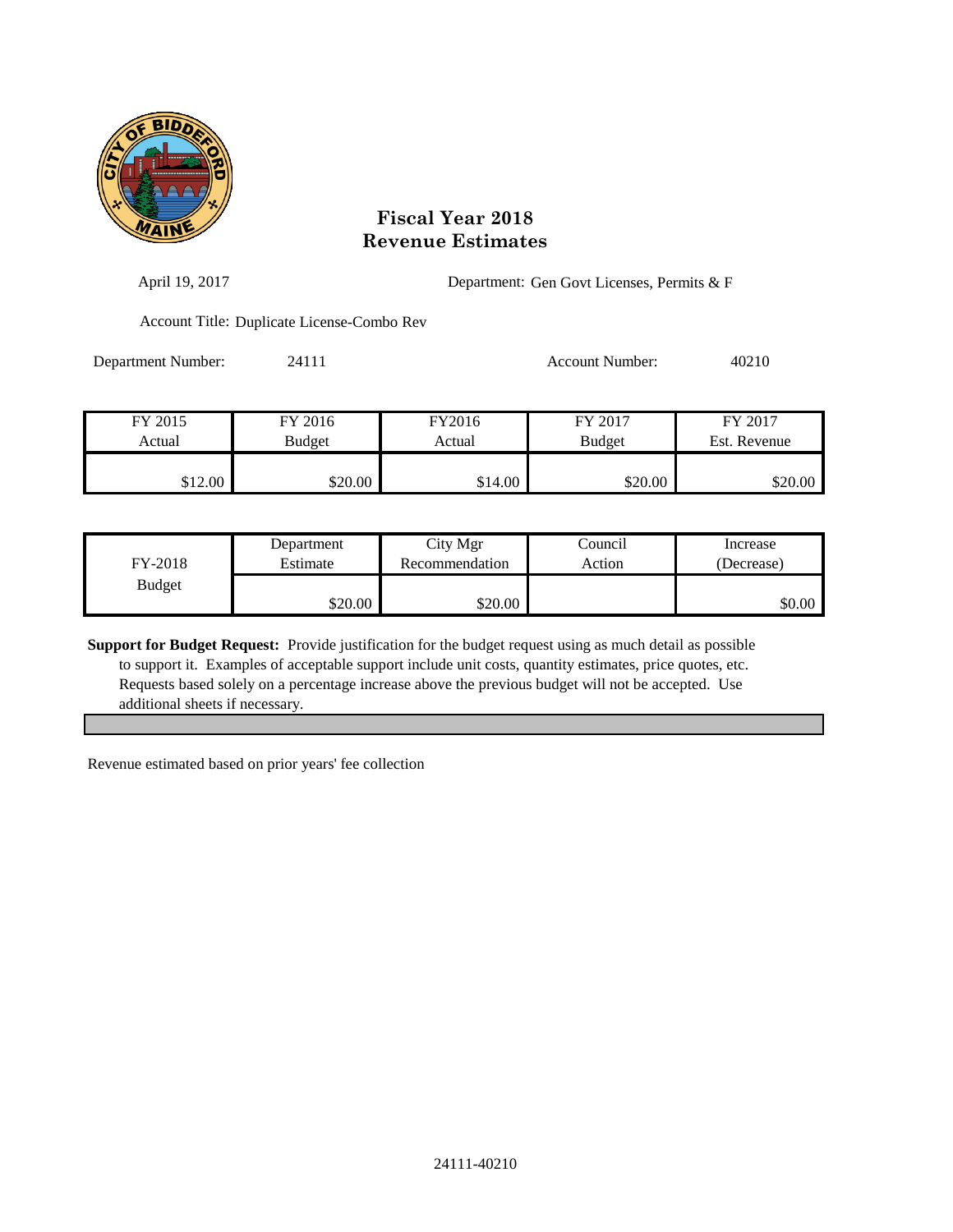

| April 19, 2017     |                                       |                  | Department: Gen Govt Licenses, Permits & F |                         |  |
|--------------------|---------------------------------------|------------------|--------------------------------------------|-------------------------|--|
|                    | Account Title: Coyote License Revenue |                  |                                            |                         |  |
| Department Number: | 24111                                 |                  | <b>Account Number:</b>                     | 40212                   |  |
| FY 2015<br>Actual  | FY 2016<br>Budget                     | FY2016<br>Actual | FY 2017<br><b>Budget</b>                   | FY 2017<br>Est. Revenue |  |
| \$19.64            | \$20.00                               | \$11.31          | \$20.00                                    | \$20.00                 |  |

| FY-2018       | Department | City Mgr       | Council | Increase   |
|---------------|------------|----------------|---------|------------|
|               | Estimate   | Recommendation | Action  | (Decrease) |
| <b>Budget</b> | \$20.00    | \$20.00        |         | \$0.00     |

**Support for Budget Request:** Provide justification for the budget request using as much detail as possible to support it. Examples of acceptable support include unit costs, quantity estimates, price quotes, etc. Requests based solely on a percentage increase above the previous budget will not be accepted. Use additional sheets if necessary.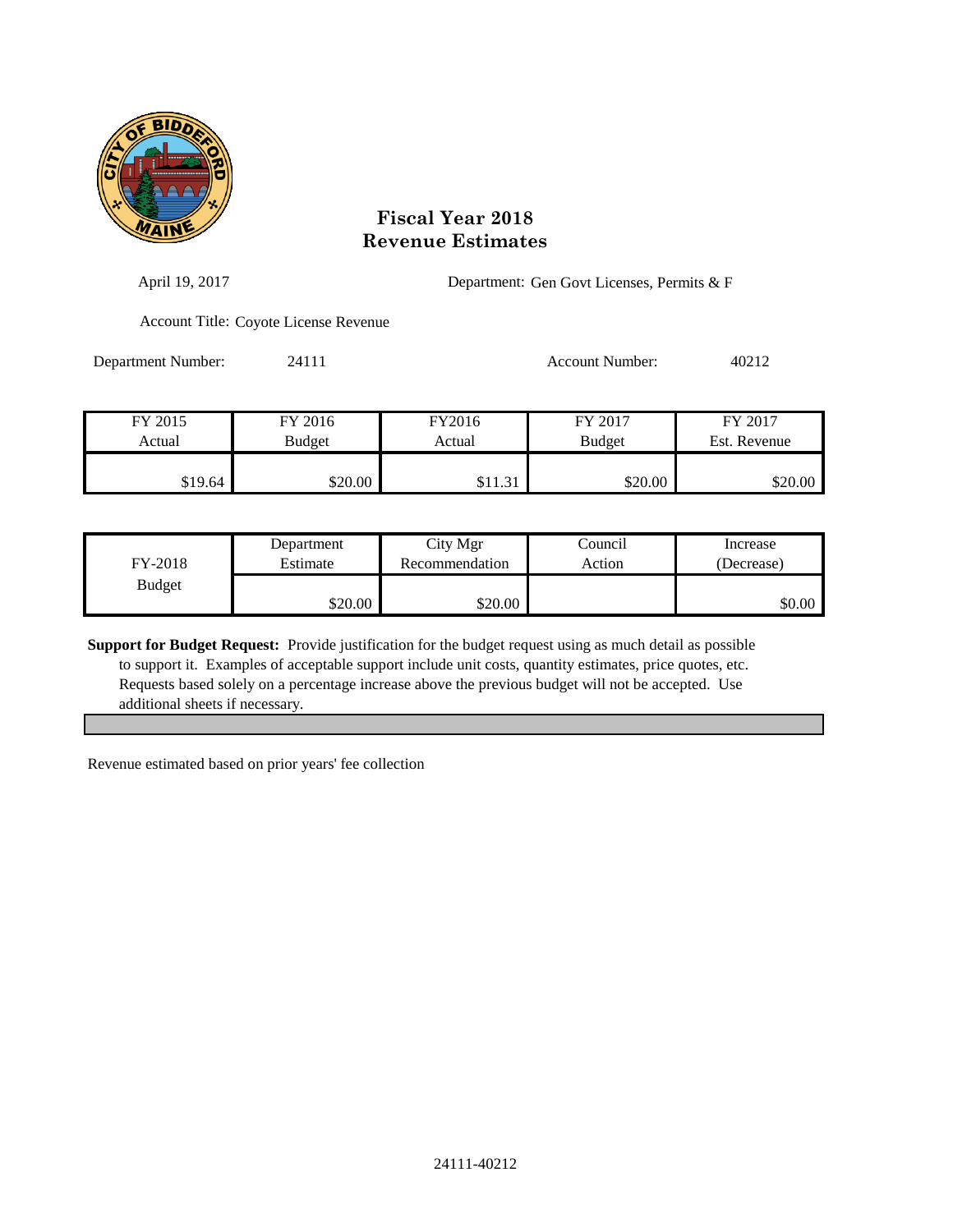

| April 19, 2017     |                                       |        | Department: Gen Govt Licenses, Permits & F |              |  |
|--------------------|---------------------------------------|--------|--------------------------------------------|--------------|--|
|                    | Account Title: Pheasant Stamp Fee Rev |        |                                            |              |  |
| Department Number: | 24111                                 |        | <b>Account Number:</b>                     | 40213        |  |
| FY 2015            | FY 2016                               | FY2016 | FY 2017                                    | FY 2017      |  |
| Actual             | <b>Budget</b>                         | Actual | <b>Budget</b>                              | Est. Revenue |  |
| \$7.00             | \$10.00                               | \$3.00 | \$10.00                                    | \$10.00      |  |

| FY-2018       | Department | City Mgr       | Council | Increase   |
|---------------|------------|----------------|---------|------------|
|               | Estimate   | Recommendation | Action  | (Decrease) |
| <b>Budget</b> | \$10.00    | \$10.00        |         | \$0.00     |

**Support for Budget Request:** Provide justification for the budget request using as much detail as possible to support it. Examples of acceptable support include unit costs, quantity estimates, price quotes, etc. Requests based solely on a percentage increase above the previous budget will not be accepted. Use additional sheets if necessary.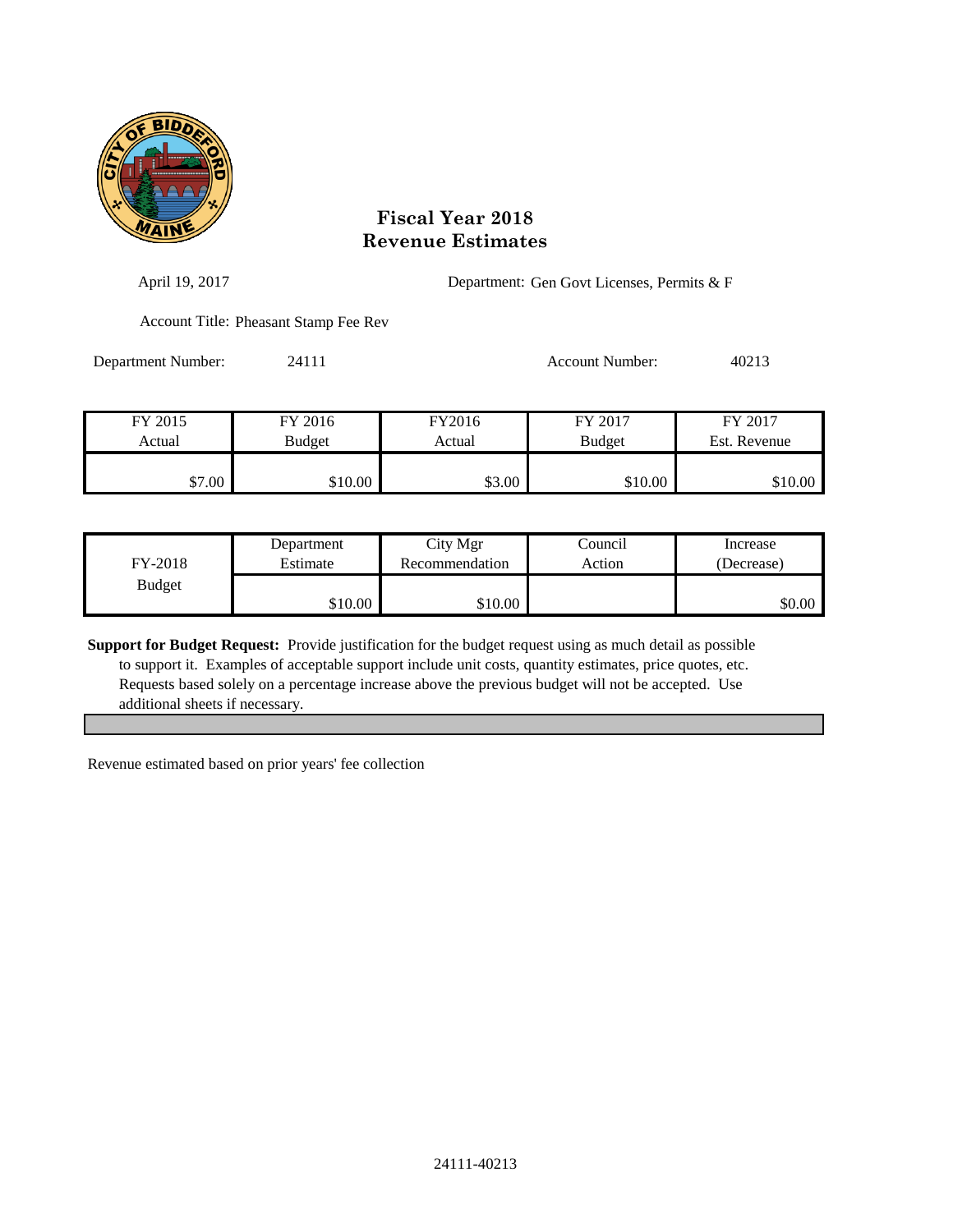

| April 19, 2017     |                                       |        | Department: Gen Govt Licenses, Permits & F |              |  |
|--------------------|---------------------------------------|--------|--------------------------------------------|--------------|--|
|                    | Account Title: Duck Stamp Fee Revenue |        |                                            |              |  |
| Department Number: | 24111                                 |        | <b>Account Number:</b>                     | 40214        |  |
| FY 2015            | FY 2016                               | FY2016 | FY 2017                                    | FY 2017      |  |
| Actual             | <b>Budget</b>                         | Actual | <b>Budget</b>                              | Est. Revenue |  |
| \$5.15             | \$5.00                                | \$3.00 | \$5.00                                     | \$5.00       |  |

| FY-2018       | Department | City Mgr       | Council | Increase   |
|---------------|------------|----------------|---------|------------|
|               | Estimate   | Recommendation | Action  | (Decrease) |
| <b>Budget</b> | \$5.00     | \$5.00         |         | \$0.00     |

**Support for Budget Request:** Provide justification for the budget request using as much detail as possible to support it. Examples of acceptable support include unit costs, quantity estimates, price quotes, etc. Requests based solely on a percentage increase above the previous budget will not be accepted. Use additional sheets if necessary.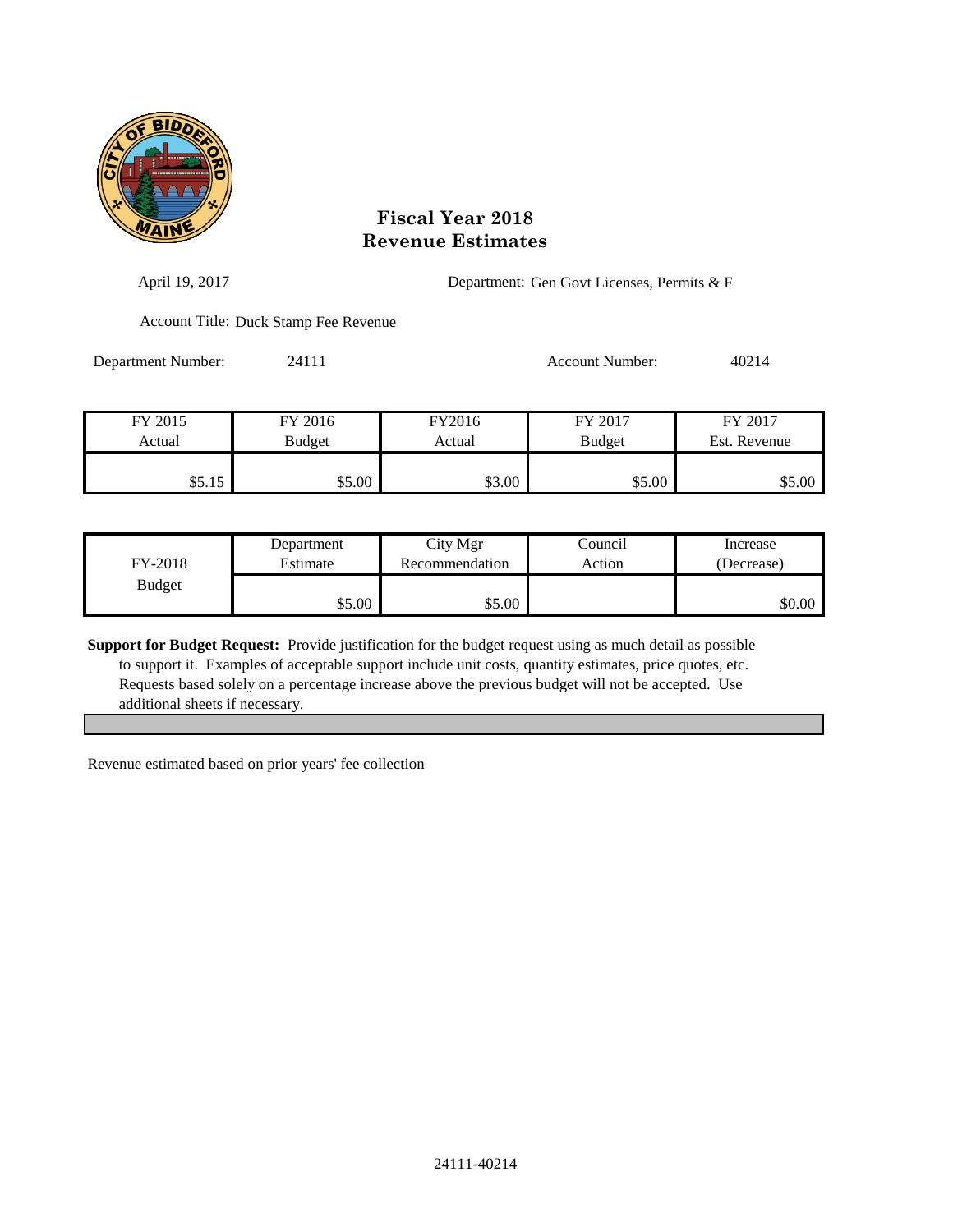

| April 19, 2017     |                                         |          | Department: Gen Govt Licenses, Permits & F |              |  |
|--------------------|-----------------------------------------|----------|--------------------------------------------|--------------|--|
|                    | Account Title: Resident Hunting Lic Rev |          |                                            |              |  |
| Department Number: | 24111                                   |          | <b>Account Number:</b>                     | 40215        |  |
| FY 2015            | FY 2016                                 | FY2016   | FY 2017                                    | FY 2017      |  |
| Actual             | <b>Budget</b>                           | Actual   | <b>Budget</b>                              | Est. Revenue |  |
| \$59.20            | \$200.00                                | \$155.57 | \$200.00                                   | \$200.00     |  |

| FY-2018       | Department | City Mgr       | Council | Increase   |
|---------------|------------|----------------|---------|------------|
|               | Estimate   | Recommendation | Action  | (Decrease) |
| <b>Budget</b> | \$200.00   | \$200.00       |         | \$0.00     |

**Support for Budget Request:** Provide justification for the budget request using as much detail as possible to support it. Examples of acceptable support include unit costs, quantity estimates, price quotes, etc. Requests based solely on a percentage increase above the previous budget will not be accepted. Use additional sheets if necessary.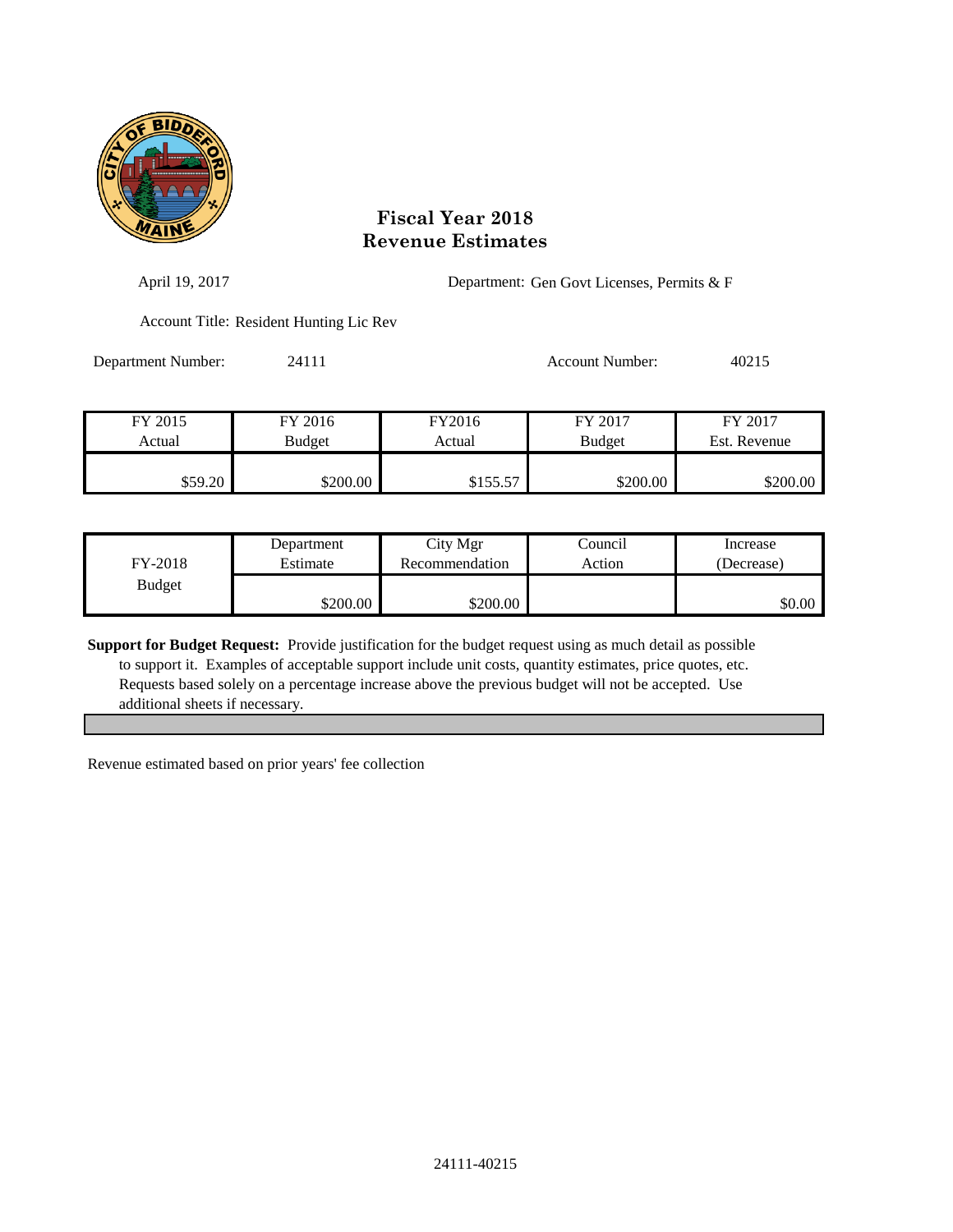

| April 19, 2017     |                                       |                  | Department: Gen Govt Licenses, Permits & F |                         |  |
|--------------------|---------------------------------------|------------------|--------------------------------------------|-------------------------|--|
|                    | Account Title: Junior Hunting Lic Rev |                  |                                            |                         |  |
| Department Number: | 24111                                 |                  | <b>Account Number:</b>                     | 40216                   |  |
| FY 2015<br>Actual  | FY 2016<br><b>Budget</b>              | FY2016<br>Actual | FY 2017<br><b>Budget</b>                   | FY 2017<br>Est. Revenue |  |
| \$26.00            | \$30.00                               | \$14.00          | \$30.00                                    | \$20.00                 |  |

| FY-2018       | Department | City Mgr       | Council | Increase    |
|---------------|------------|----------------|---------|-------------|
|               | Estimate   | Recommendation | Action  | (Decrease)  |
| <b>Budget</b> | \$20.00    | \$20.00        |         | $(\$10.00)$ |

**Support for Budget Request:** Provide justification for the budget request using as much detail as possible to support it. Examples of acceptable support include unit costs, quantity estimates, price quotes, etc. Requests based solely on a percentage increase above the previous budget will not be accepted. Use additional sheets if necessary.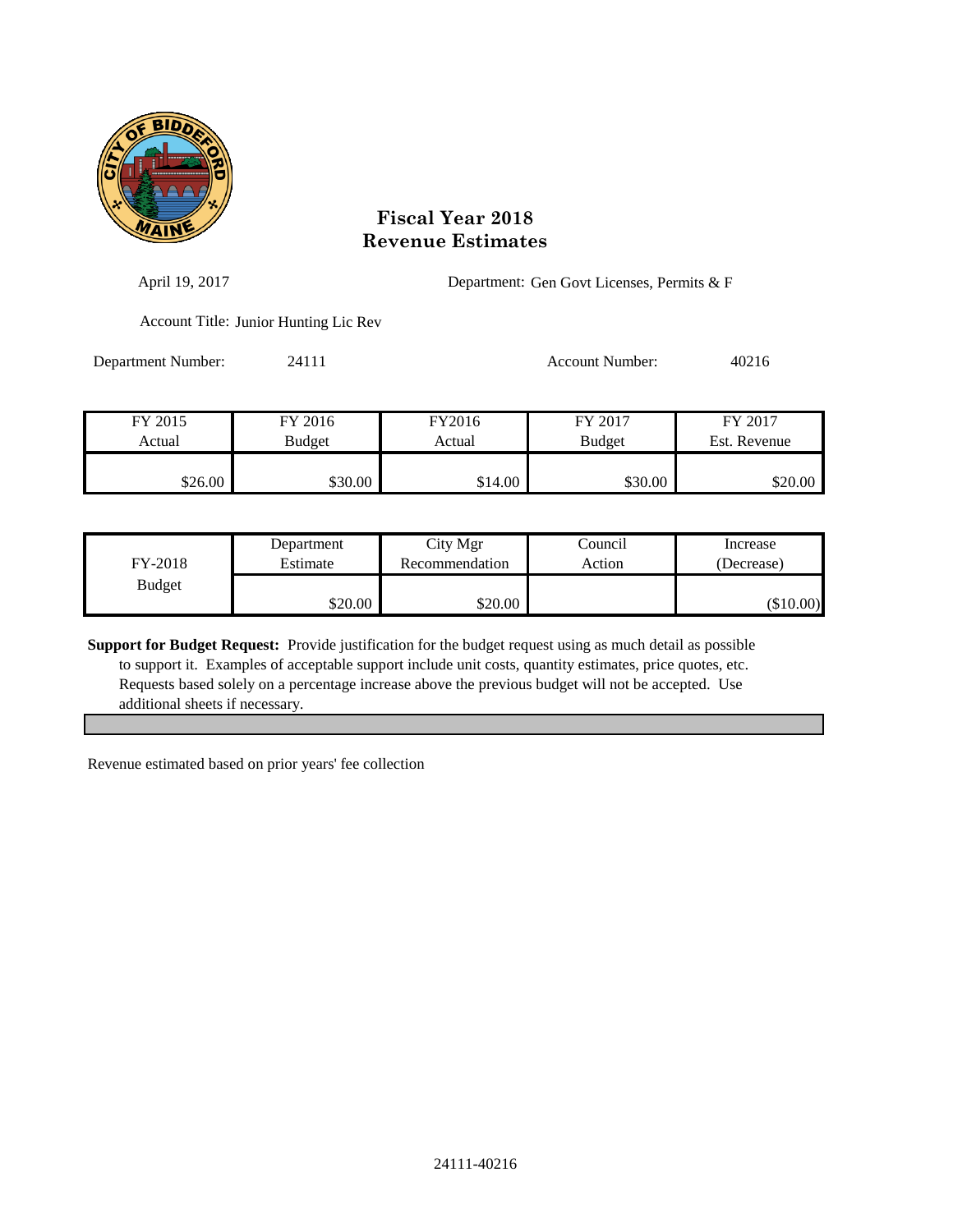

| April 19, 2017     |                                        |         | Department: Gen Govt Licenses, Permits & F |              |  |
|--------------------|----------------------------------------|---------|--------------------------------------------|--------------|--|
|                    | Account Title: Archery License Revenue |         |                                            |              |  |
| Department Number: | 24111                                  |         | <b>Account Number:</b>                     | 40217        |  |
| FY 2015            | FY 2016                                | FY2016  | FY 2017                                    | FY 2017      |  |
| Actual             | <b>Budget</b>                          | Actual  | <b>Budget</b>                              | Est. Revenue |  |
| \$44.32            | \$60.00                                | \$35.28 | \$50.00                                    | \$50.00      |  |

| FY-2018       | Department | City Mgr       | Council | Increase   |
|---------------|------------|----------------|---------|------------|
|               | Estimate   | Recommendation | Action  | (Decrease) |
| <b>Budget</b> | \$50.00    | \$50.00        |         | \$0.00     |

**Support for Budget Request:** Provide justification for the budget request using as much detail as possible to support it. Examples of acceptable support include unit costs, quantity estimates, price quotes, etc. Requests based solely on a percentage increase above the previous budget will not be accepted. Use additional sheets if necessary.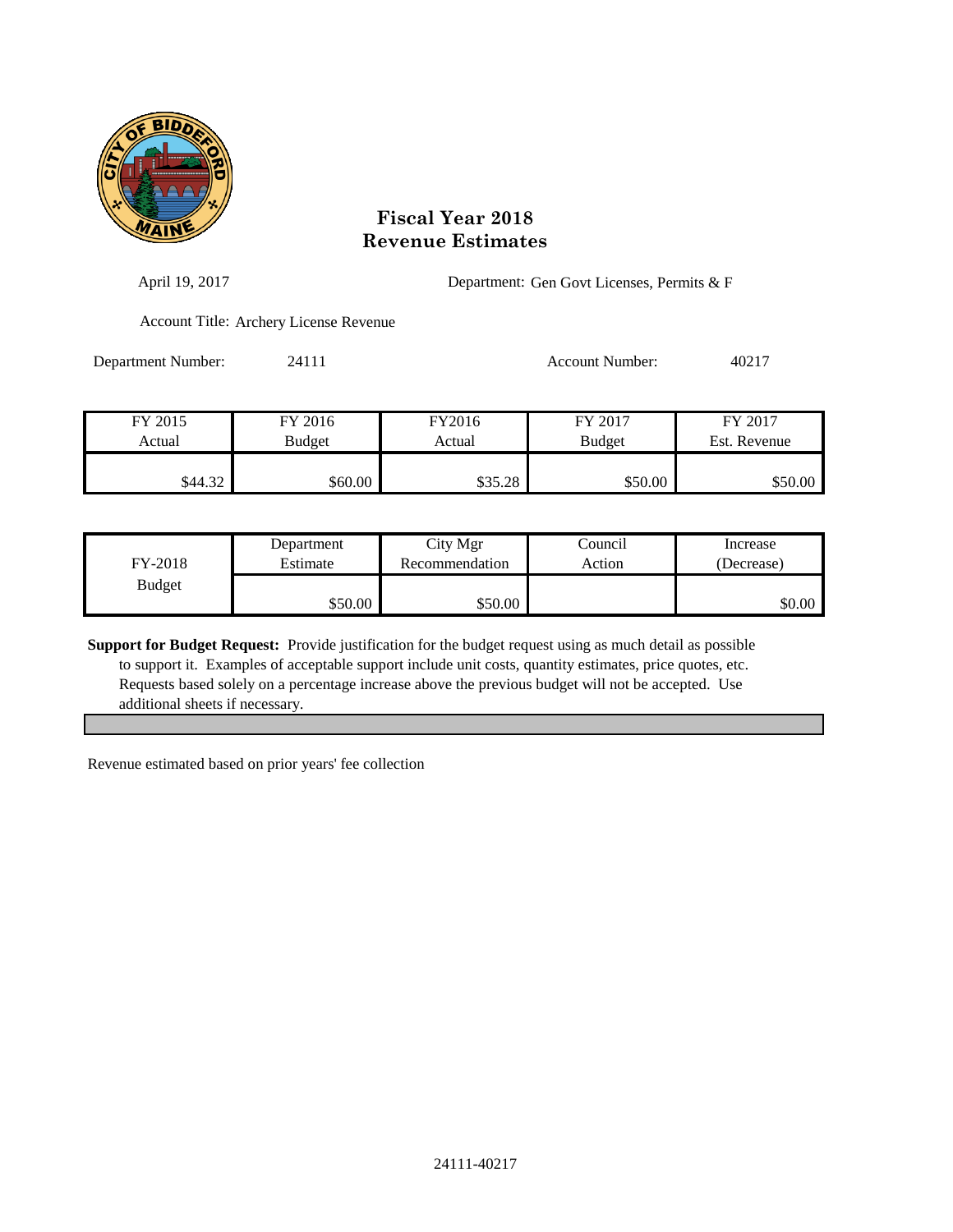

| April 19, 2017     |                                       |          | Department: Gen Govt Licenses, Permits & F |              |  |  |
|--------------------|---------------------------------------|----------|--------------------------------------------|--------------|--|--|
|                    | Account Title: Resident Combo Lic Rev |          |                                            |              |  |  |
| Department Number: | 24111                                 |          | <b>Account Number:</b>                     | 40218        |  |  |
| FY 2015            | FY 2016                               | FY2016   | FY 2017                                    | FY 2017      |  |  |
| Actual             | <b>Budget</b>                         | Actual   | <b>Budget</b>                              | Est. Revenue |  |  |
| \$294.30           | \$300.00                              | \$259.26 | \$300.00                                   | \$300.00     |  |  |

| FY-2018       | Department | City Mgr       | Council | Increase   |
|---------------|------------|----------------|---------|------------|
|               | Estimate   | Recommendation | Action  | (Decrease) |
| <b>Budget</b> | \$300.00   | \$300.00       |         | \$0.00     |

**Support for Budget Request:** Provide justification for the budget request using as much detail as possible to support it. Examples of acceptable support include unit costs, quantity estimates, price quotes, etc. Requests based solely on a percentage increase above the previous budget will not be accepted. Use additional sheets if necessary.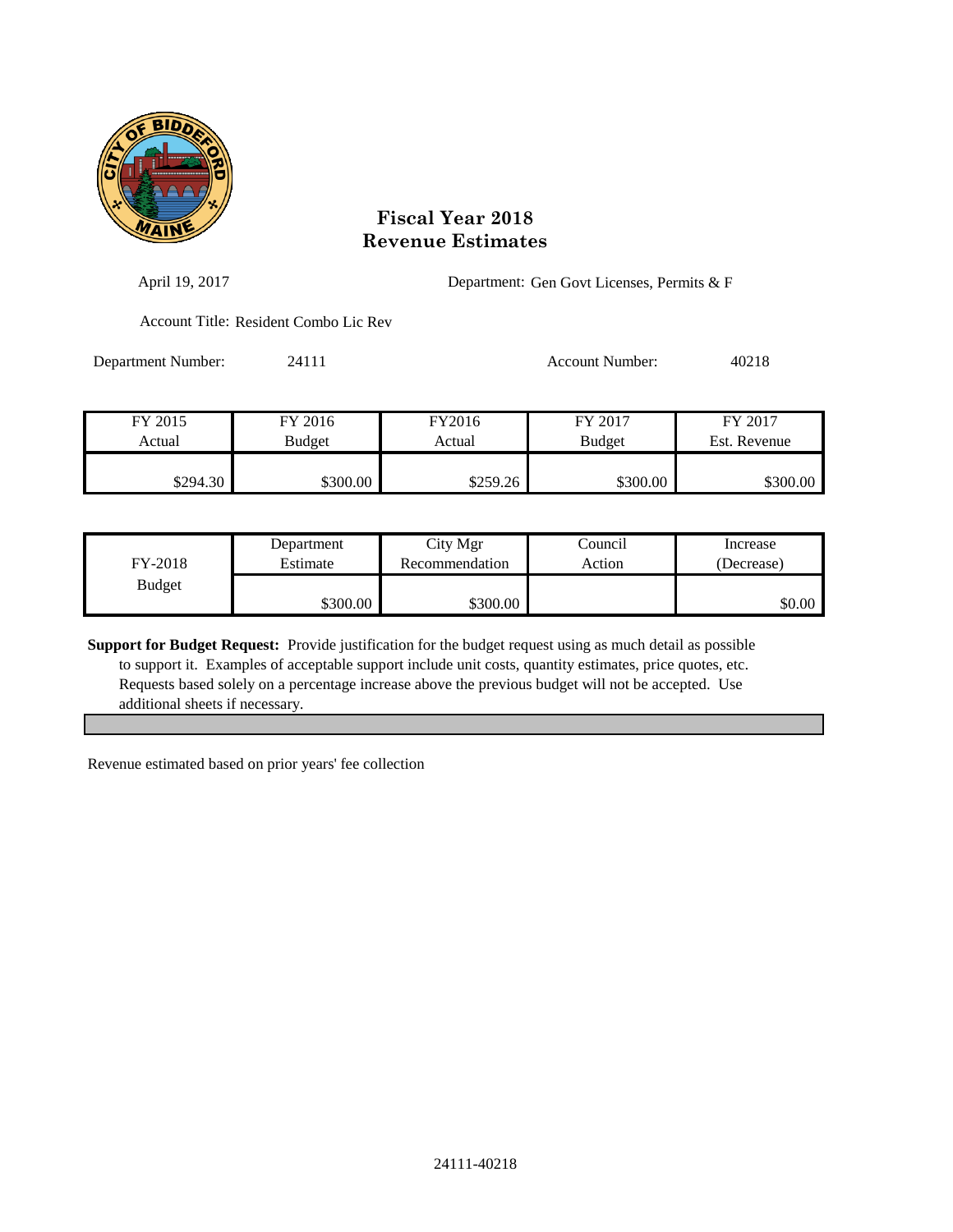

| April 19, 2017     |                                            |                  | Department: Gen Govt Licenses, Permits & F |                         |  |
|--------------------|--------------------------------------------|------------------|--------------------------------------------|-------------------------|--|
|                    | Account Title: Resident Serviceman Lic Rev |                  |                                            |                         |  |
| Department Number: | 24111                                      |                  | Account Number:                            | 40219                   |  |
| FY 2015<br>Actual  | FY 2016<br>Budget                          | FY2016<br>Actual | FY 2017<br><b>Budget</b>                   | FY 2017<br>Est. Revenue |  |
| \$2.00             | \$4.00                                     | \$6.00           | \$2.00                                     | \$2.00                  |  |

| FY-2018       | Department | City Mgr       | Council | Increase   |
|---------------|------------|----------------|---------|------------|
|               | Estimate   | Recommendation | Action  | (Decrease) |
| <b>Budget</b> | \$2.00     | \$2.00         |         | \$0.00     |

**Support for Budget Request:** Provide justification for the budget request using as much detail as possible to support it. Examples of acceptable support include unit costs, quantity estimates, price quotes, etc. Requests based solely on a percentage increase above the previous budget will not be accepted. Use additional sheets if necessary.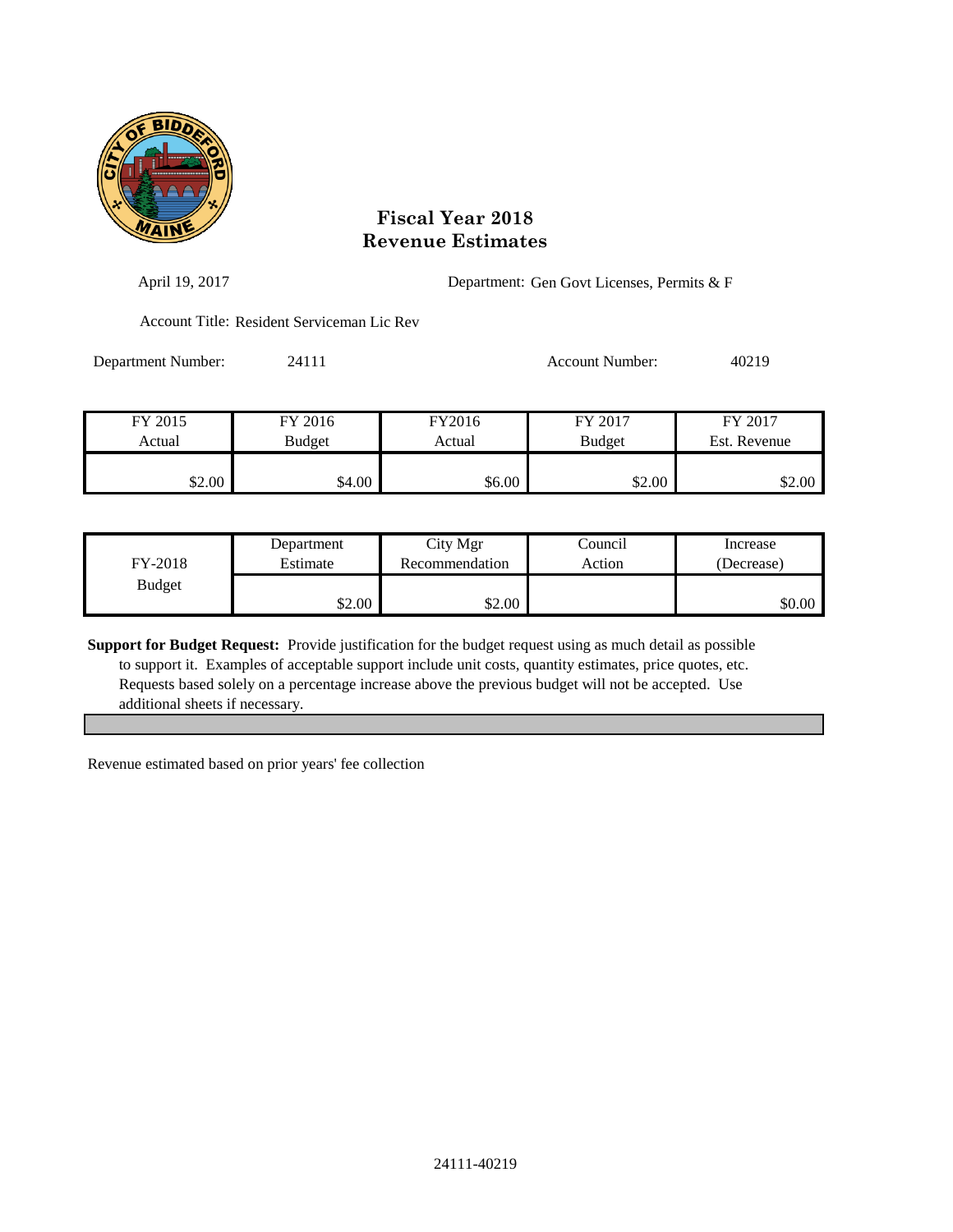

| April 19, 2017     |                                       |        | Department: Gen Govt Licenses, Permits & F |              |
|--------------------|---------------------------------------|--------|--------------------------------------------|--------------|
|                    | Account Title: Small Game License Rev |        |                                            |              |
| Department Number: | 24111                                 |        | <b>Account Number:</b>                     | 40220        |
| FY 2015            | FY 2016                               | FY2016 | FY 2017                                    | FY 2017      |
| Actual             | <b>Budget</b>                         | Actual | <b>Budget</b>                              | Est. Revenue |
| \$0.00             | \$0.00                                | \$4.00 | \$0.00                                     | \$0.00       |

| FY-2018       | Department | City Mgr       | Council | Increase   |
|---------------|------------|----------------|---------|------------|
|               | Estimate   | Recommendation | Action  | (Decrease) |
| <b>Budget</b> | \$0.00     | \$0.00         |         | \$0.00     |

**Support for Budget Request:** Provide justification for the budget request using as much detail as possible to support it. Examples of acceptable support include unit costs, quantity estimates, price quotes, etc. Requests based solely on a percentage increase above the previous budget will not be accepted. Use additional sheets if necessary.

No revenue is expected from this account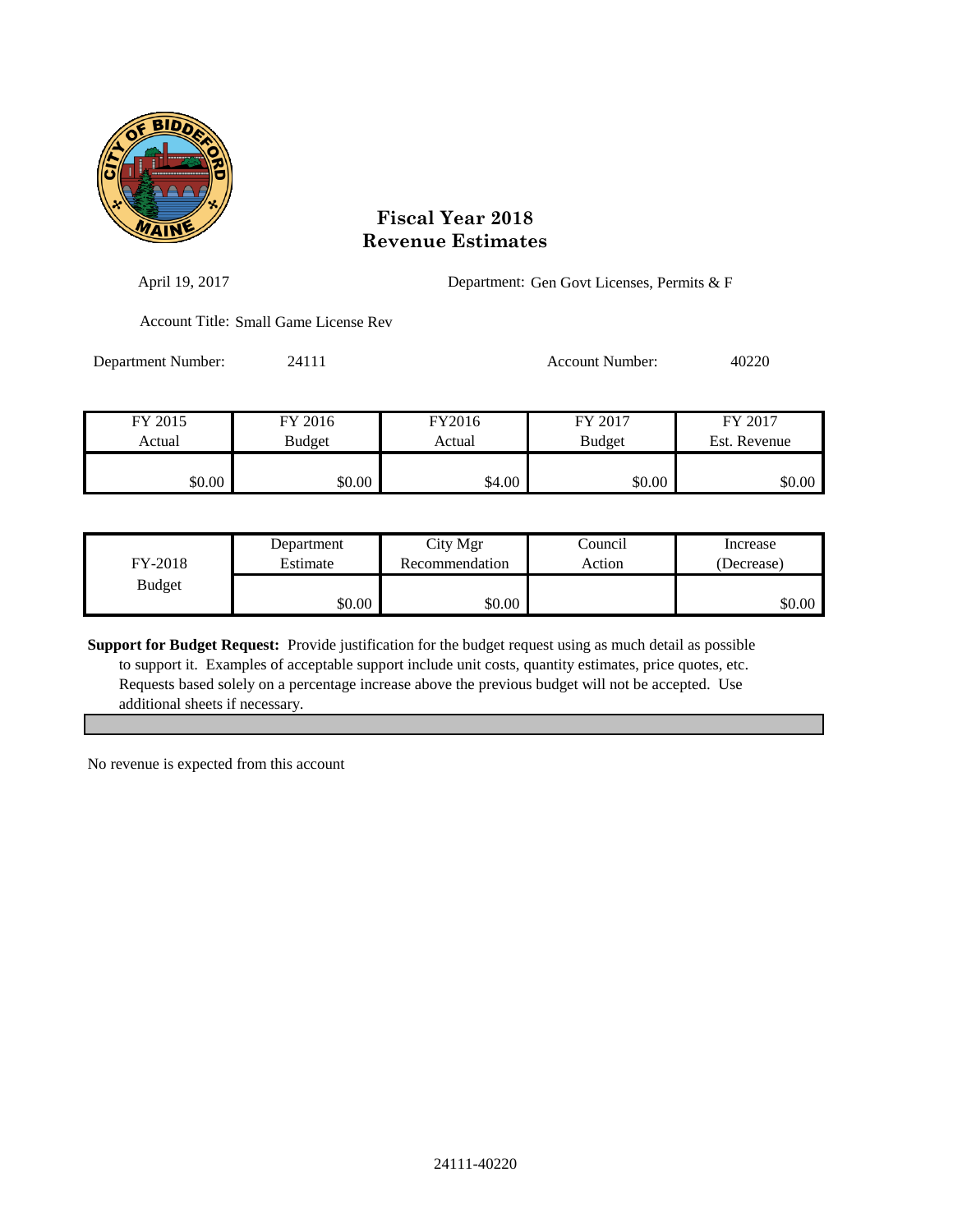

| April 19, 2017     |                                     | Department: Gen Govt Licenses, Permits & F |                          |                         |
|--------------------|-------------------------------------|--------------------------------------------|--------------------------|-------------------------|
|                    | Account Title: Bear License Revenue |                                            |                          |                         |
| Department Number: | 24111                               |                                            | <b>Account Number:</b>   | 40221                   |
| FY 2015<br>Actual  | FY 2016                             | FY2016<br>Actual                           | FY 2017<br><b>Budget</b> | FY 2017<br>Est. Revenue |
|                    | <b>Budget</b>                       |                                            |                          |                         |
| \$12.00            | \$20.00                             | \$17.26                                    | \$15.00                  | \$15.00                 |

| FY-2018       | Department | City Mgr       | Council | Increase   |
|---------------|------------|----------------|---------|------------|
|               | Estimate   | Recommendation | Action  | (Decrease) |
| <b>Budget</b> | \$15.00    | \$15.00        |         | \$0.00     |

**Support for Budget Request:** Provide justification for the budget request using as much detail as possible to support it. Examples of acceptable support include unit costs, quantity estimates, price quotes, etc. Requests based solely on a percentage increase above the previous budget will not be accepted. Use additional sheets if necessary.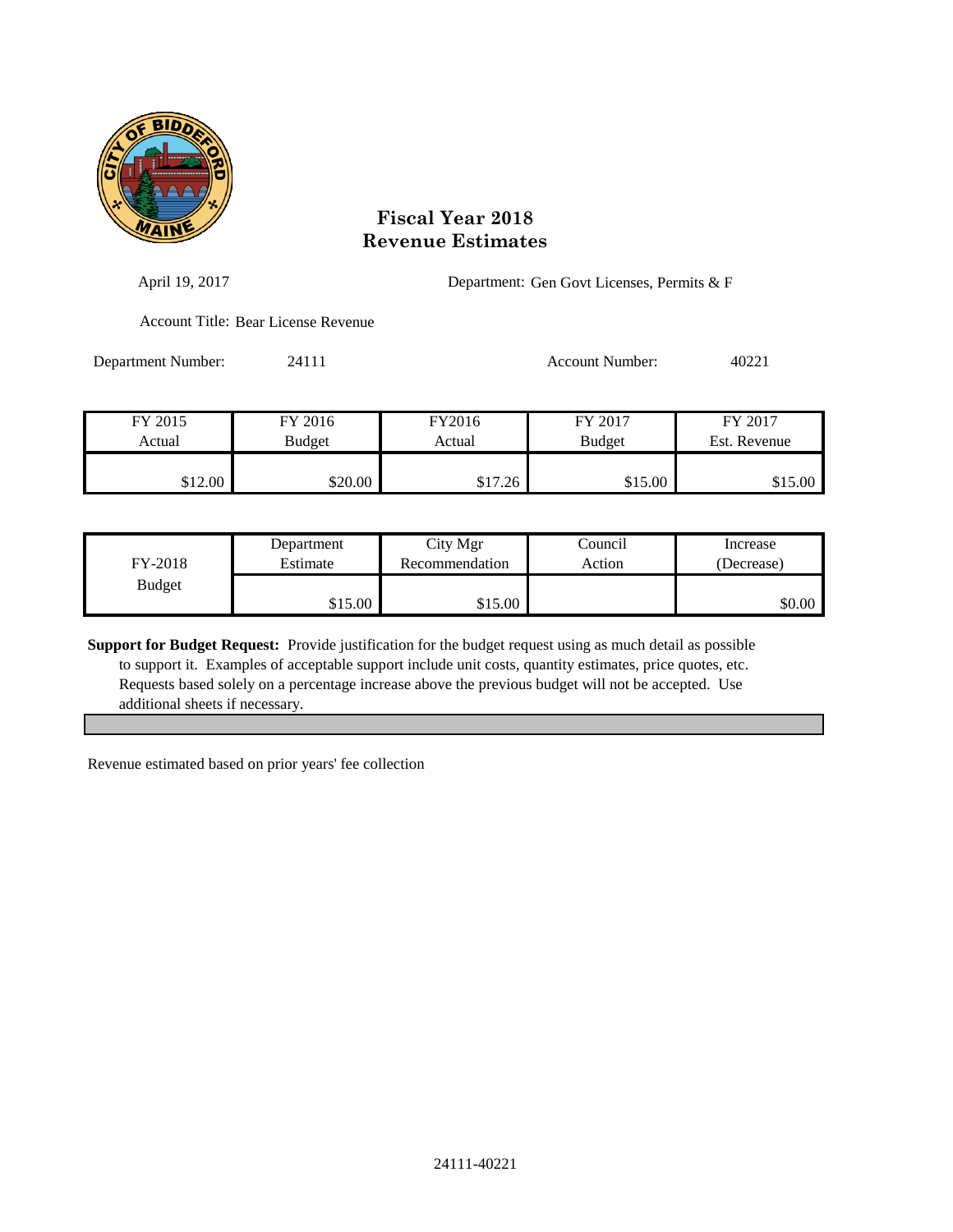

| April 19, 2017     |                                           |             | Department: Gen Govt Licenses, Permits & F |              |  |
|--------------------|-------------------------------------------|-------------|--------------------------------------------|--------------|--|
|                    | Account Title: Victualers License Revenue |             |                                            |              |  |
| Department Number: | 24111                                     |             | Account Number:                            | 40229        |  |
| FY 2015            | FY 2016                                   | FY2016      | FY 2017                                    | FY 2017      |  |
| Actual             | <b>Budget</b>                             | Actual      | <b>Budget</b>                              | Est. Revenue |  |
| \$10,581.25        | \$10,500.00                               | \$10,035.00 | \$10,500.00                                | \$11,000.00  |  |

| FY-2018       | Department  | City Mgr       | Council | Increase   |
|---------------|-------------|----------------|---------|------------|
|               | Estimate    | Recommendation | Action  | (Decrease) |
| <b>Budget</b> | \$11,000.00 | \$11,000.00    |         | \$500.00   |

**Support for Budget Request:** Provide justification for the budget request using as much detail as possible to support it. Examples of acceptable support include unit costs, quantity estimates, price quotes, etc. Requests based solely on a percentage increase above the previous budget will not be accepted. Use additional sheets if necessary.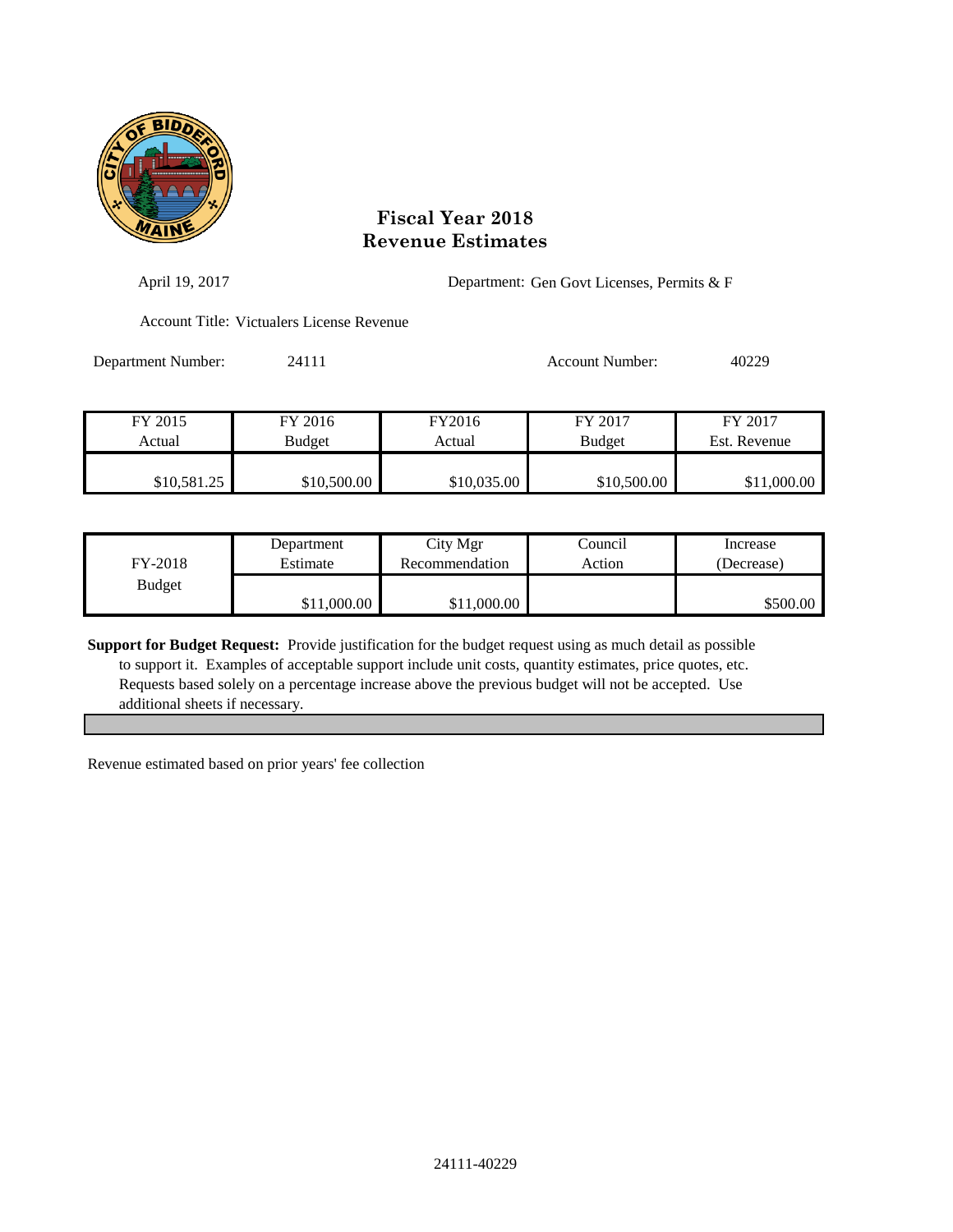

| April 19, 2017     |                                          |            | Department: Gen Govt Licenses, Permits & F |              |
|--------------------|------------------------------------------|------------|--------------------------------------------|--------------|
|                    | Account Title: Entertainment License Rev |            |                                            |              |
| Department Number: | 24111                                    |            | <b>Account Number:</b>                     | 40230        |
| FY 2015            | FY 2016                                  | FY2016     | FY 2017                                    | FY 2017      |
| Actual             | <b>Budget</b>                            | Actual     | <b>Budget</b>                              | Est. Revenue |
| \$3,300.00         | \$3,000.00                               | \$4,000.00 | \$3,500.00                                 | \$4,000.00   |

| FY-2018       | Department | City Mgr       | Council | Increase   |
|---------------|------------|----------------|---------|------------|
|               | Estimate   | Recommendation | Action  | (Decrease) |
| <b>Budget</b> | \$4,000.00 | \$4,000.00     |         | \$500.00   |

**Support for Budget Request:** Provide justification for the budget request using as much detail as possible to support it. Examples of acceptable support include unit costs, quantity estimates, price quotes, etc. Requests based solely on a percentage increase above the previous budget will not be accepted. Use additional sheets if necessary.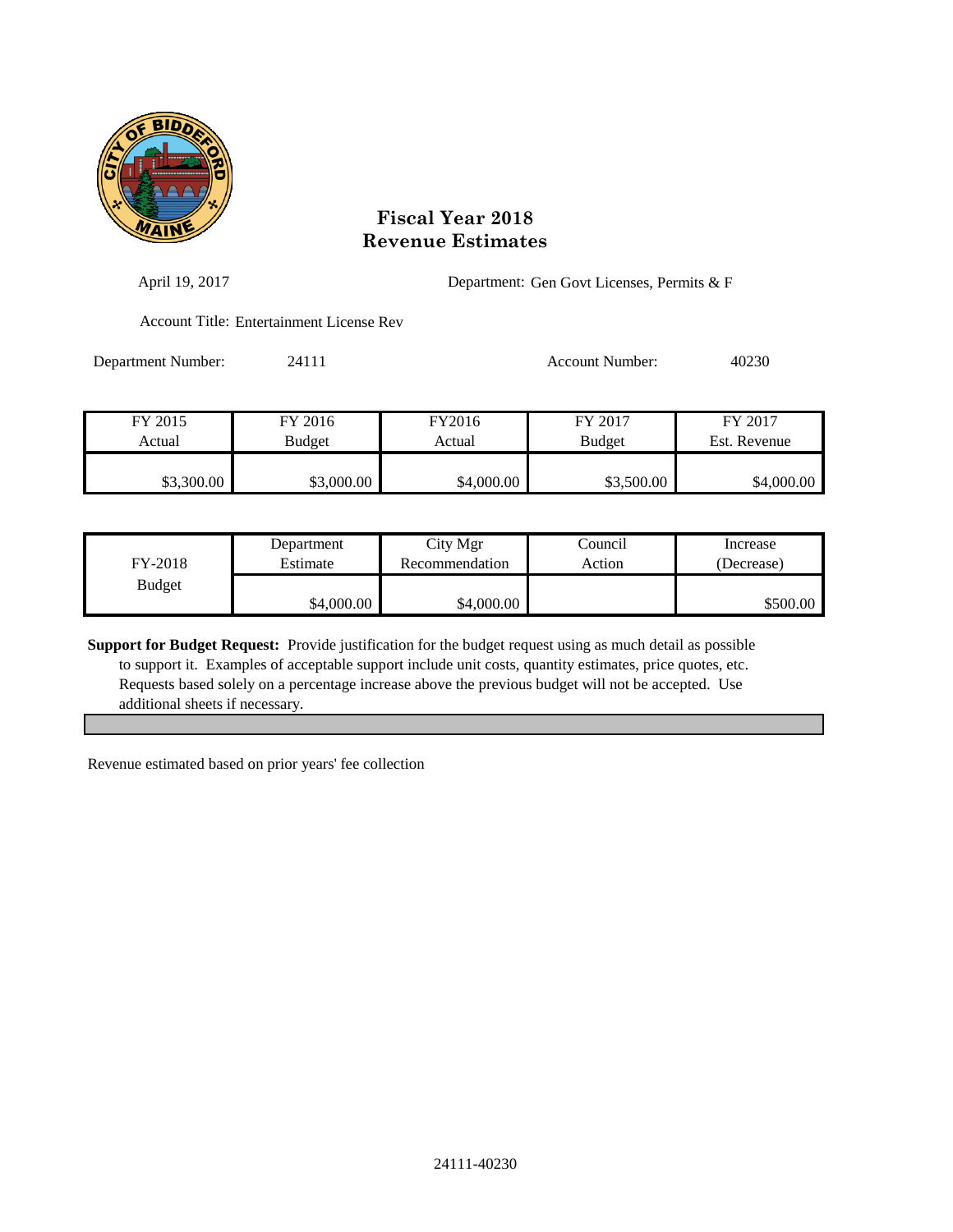

| April 19, 2017     |                                           |            | Department: Gen Govt Licenses, Permits & F |              |
|--------------------|-------------------------------------------|------------|--------------------------------------------|--------------|
|                    | Account Title: Garage/Service Sta Lic Rev |            |                                            |              |
| Department Number: | 24111                                     |            | <b>Account Number:</b>                     | 40232        |
| FY 2015            | FY 2016                                   | FY2016     | FY 2017                                    | FY 2017      |
| Actual             | <b>Budget</b>                             | Actual     | <b>Budget</b>                              | Est. Revenue |
| \$2,331.25         | \$3,000.00                                | \$3,120.00 | \$3,000.00                                 | \$3,000.00   |

| FY-2018       | Department | City Mgr       | Council | Increase   |
|---------------|------------|----------------|---------|------------|
|               | Estimate   | Recommendation | Action  | (Decrease) |
| <b>Budget</b> | \$3,000.00 | \$3,000.00     |         | \$0.00     |

**Support for Budget Request:** Provide justification for the budget request using as much detail as possible to support it. Examples of acceptable support include unit costs, quantity estimates, price quotes, etc. Requests based solely on a percentage increase above the previous budget will not be accepted. Use additional sheets if necessary.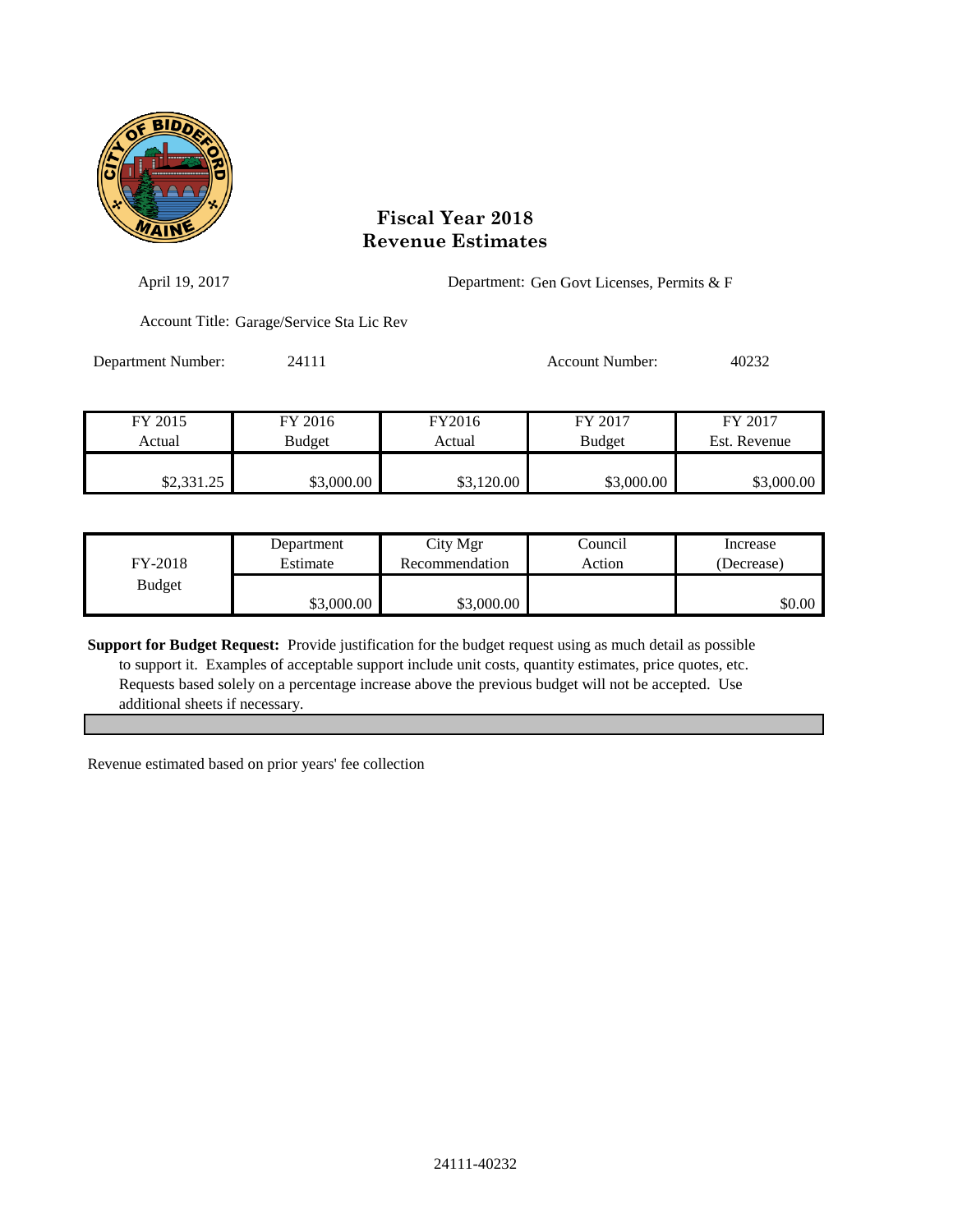

| April 19, 2017     |                                       |          | Department: Gen Govt Licenses, Permits & F |              |  |
|--------------------|---------------------------------------|----------|--------------------------------------------|--------------|--|
|                    | Account Title: Vendor License Revenue |          |                                            |              |  |
| Department Number: | 24111                                 |          | <b>Account Number:</b>                     | 40233        |  |
| FY 2015            | FY 2016                               | FY2016   | FY 2017                                    | FY 2017      |  |
| Actual             | <b>Budget</b>                         | Actual   | <b>Budget</b>                              | Est. Revenue |  |
| \$20.00            | \$315.00                              | \$220.00 | \$300.00                                   | \$300.00     |  |

| FY-2018       | Department | City Mgr       | Council | Increase   |
|---------------|------------|----------------|---------|------------|
|               | Estimate   | Recommendation | Action  | (Decrease) |
| <b>Budget</b> | \$300.00   | \$300.00       |         | \$0.00     |

**Support for Budget Request:** Provide justification for the budget request using as much detail as possible to support it. Examples of acceptable support include unit costs, quantity estimates, price quotes, etc. Requests based solely on a percentage increase above the previous budget will not be accepted. Use additional sheets if necessary.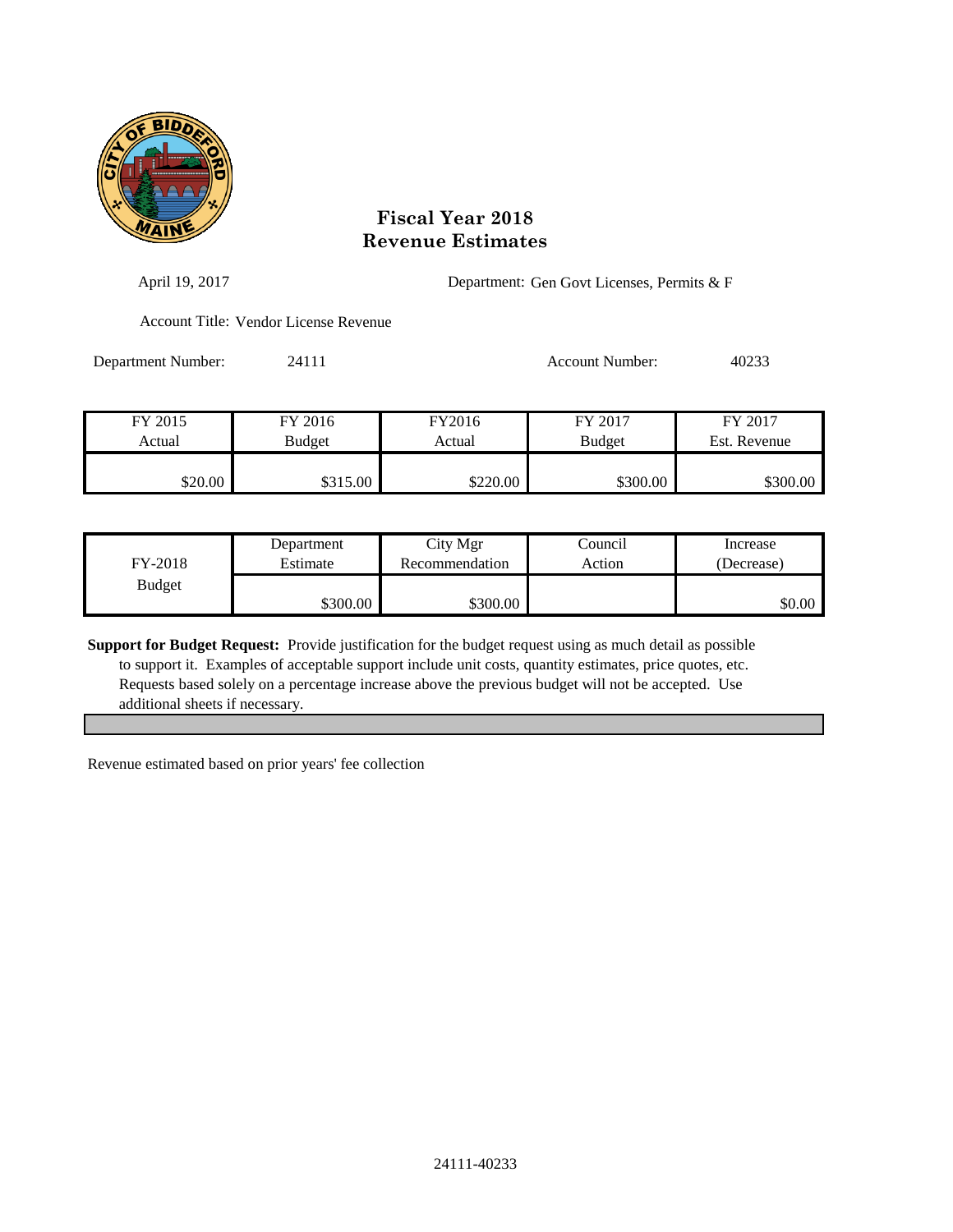

| April 19, 2017     |                                     | Department: Gen Govt Licenses, Permits & F |                 |              |
|--------------------|-------------------------------------|--------------------------------------------|-----------------|--------------|
|                    | Account Title: Taxi License Revenue |                                            |                 |              |
| Department Number: | 24111                               |                                            | Account Number: | 40234        |
| FY 2015            | FY 2016                             | FY2016                                     | FY 2017         | FY 2017      |
| Actual             | Budget                              | Actual                                     | <b>Budget</b>   | Est. Revenue |
| \$780.00           | \$600.00                            | \$680.00                                   | \$600.00        | \$400.00     |

| FY-2018       | Department | City Mgr       | Council | Increase     |
|---------------|------------|----------------|---------|--------------|
|               | Estimate   | Recommendation | Action  | (Decrease)   |
| <b>Budget</b> | \$400.00   | \$400.00       |         | $(\$200.00)$ |

**Support for Budget Request:** Provide justification for the budget request using as much detail as possible to support it. Examples of acceptable support include unit costs, quantity estimates, price quotes, etc. Requests based solely on a percentage increase above the previous budget will not be accepted. Use additional sheets if necessary.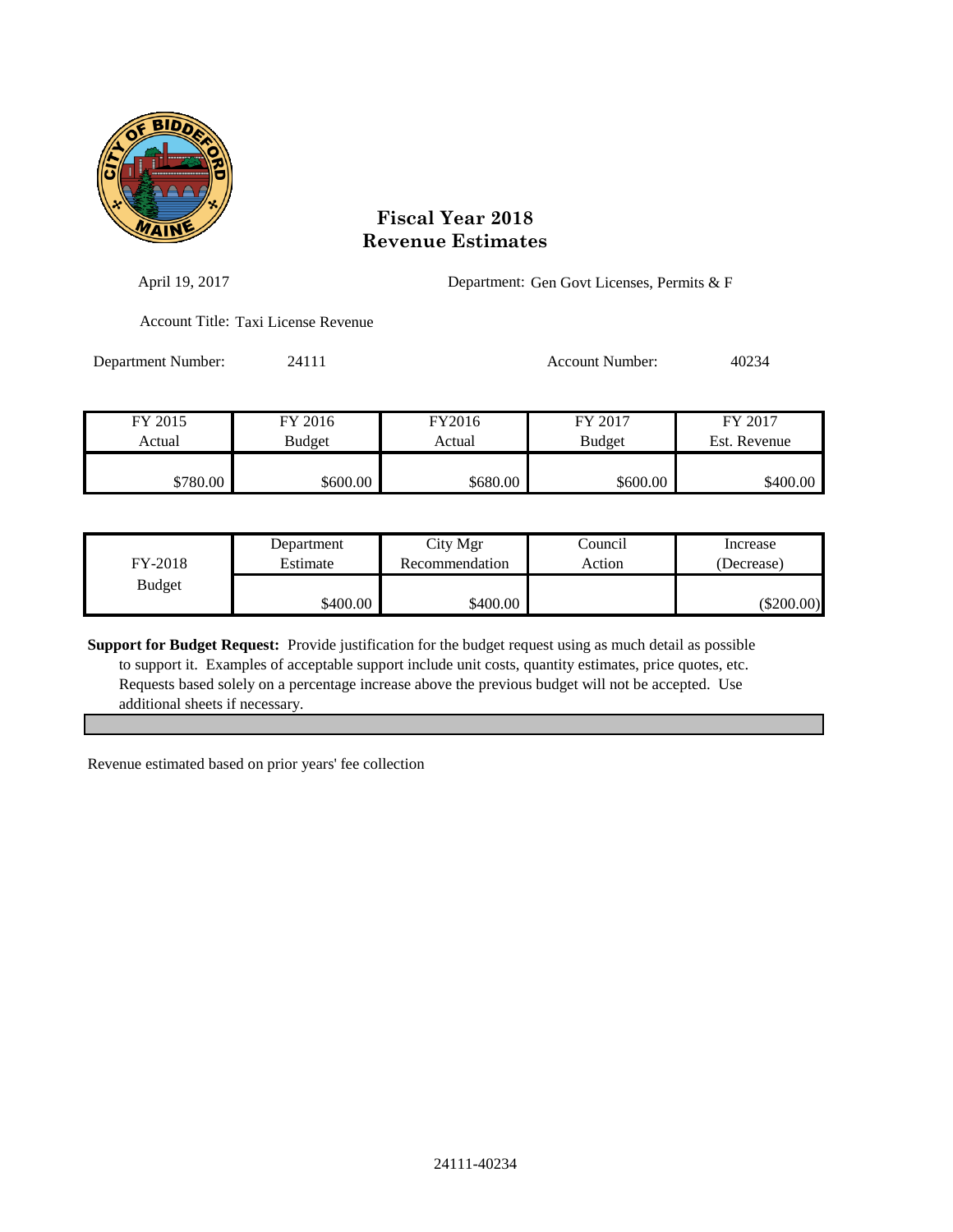

| April 19, 2017     |                                           |            | Department: Gen Govt Licenses, Permits & F |              |  |
|--------------------|-------------------------------------------|------------|--------------------------------------------|--------------|--|
|                    | Account Title: Second Hand Dealer Lic Rev |            |                                            |              |  |
| Department Number: | 24111                                     |            | Account Number:                            | 40237        |  |
| FY 2015            | FY 2016                                   | FY2016     | FY 2017                                    | FY 2017      |  |
| Actual             | Budget                                    | Actual     | <b>Budget</b>                              | Est. Revenue |  |
| \$2,030.00         | \$1,500.00                                | \$1,400.00 | \$1,500.00                                 | \$1,000.00   |  |

| FY-2018       | Department | City Mgr       | Council | Increase     |
|---------------|------------|----------------|---------|--------------|
|               | Estimate   | Recommendation | Action  | (Decrease)   |
| <b>Budget</b> | \$1,000.00 | \$1,000.00     |         | $(\$500.00)$ |

**Support for Budget Request:** Provide justification for the budget request using as much detail as possible to support it. Examples of acceptable support include unit costs, quantity estimates, price quotes, etc. Requests based solely on a percentage increase above the previous budget will not be accepted. Use additional sheets if necessary.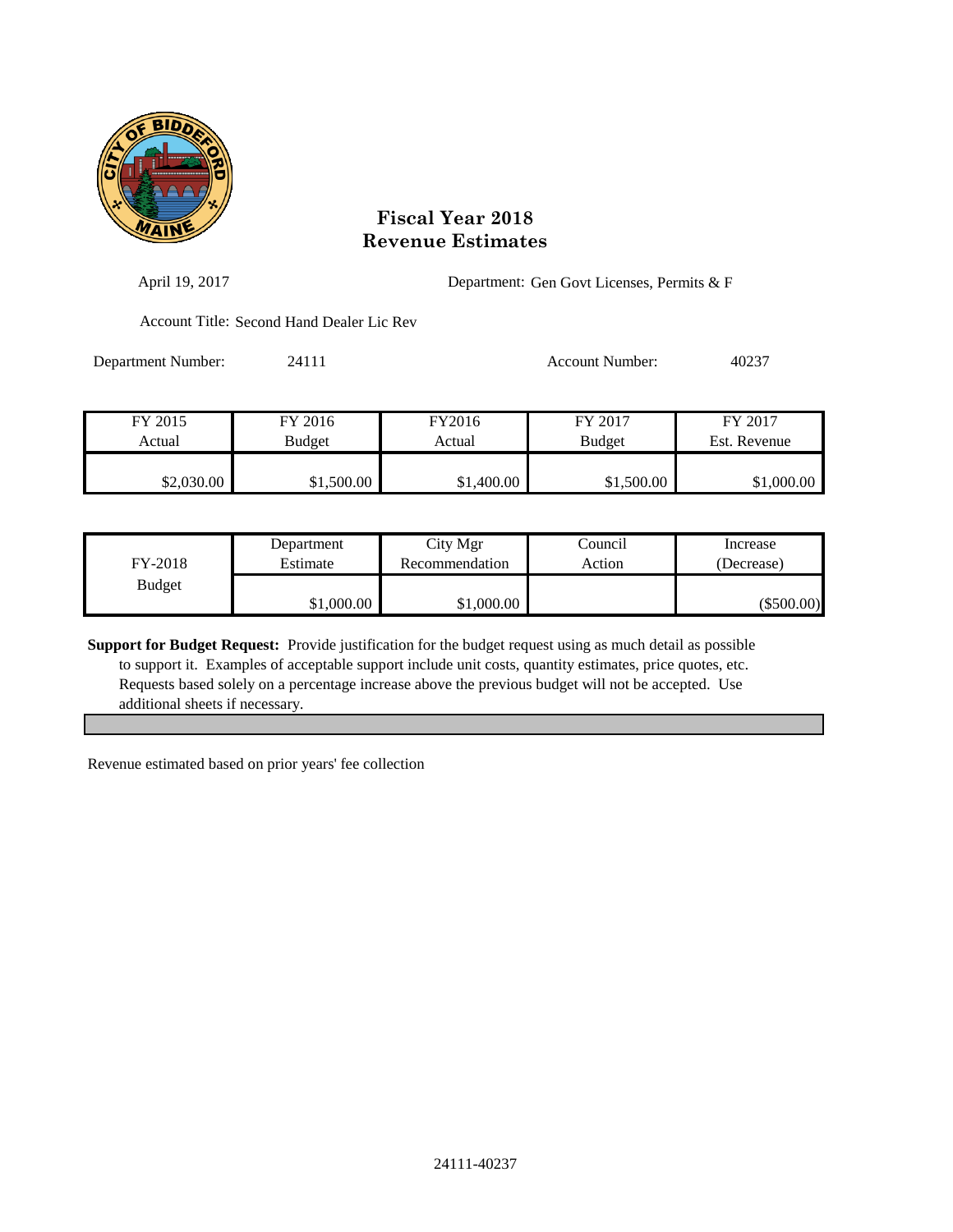

| April 19, 2017     |                                 | Department: Gen Govt Licenses, Permits & F |                          |                         |
|--------------------|---------------------------------|--------------------------------------------|--------------------------|-------------------------|
|                    | Account Title: Research Revenue |                                            |                          |                         |
| Department Number: | 24111                           |                                            | Account Number:          | 40239                   |
| FY 2015<br>Actual  | FY 2016<br>Budget               | FY2016<br>Actual                           | FY 2017<br><b>Budget</b> | FY 2017<br>Est. Revenue |
|                    |                                 |                                            |                          |                         |

| FY-2018       | Department | City Mgr       | Council | Increase    |
|---------------|------------|----------------|---------|-------------|
|               | Estimate   | Recommendation | Action  | (Decrease)  |
| <b>Budget</b> | \$20.00    | \$20.00        |         | $(\$30.00)$ |

\$210.00 \$80.00 \$80.00 \$10.00 \$50.00 \$50.00 \$20.00

**Support for Budget Request:** Provide justification for the budget request using as much detail as possible to support it. Examples of acceptable support include unit costs, quantity estimates, price quotes, etc. Requests based solely on a percentage increase above the previous budget will not be accepted. Use additional sheets if necessary.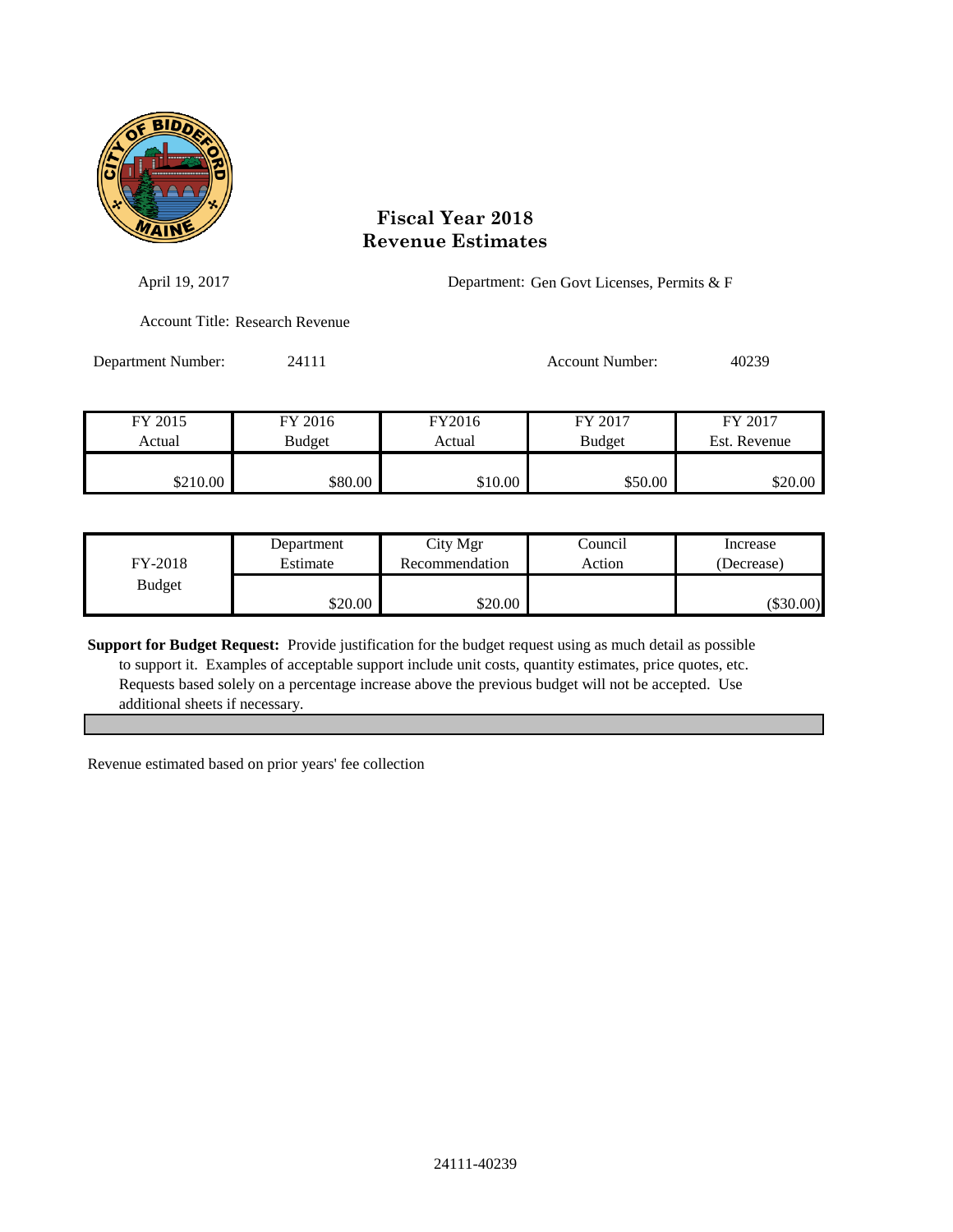

| April 19, 2017     |                                                 |          | Department: Gen Govt Licenses, Permits & F |              |  |
|--------------------|-------------------------------------------------|----------|--------------------------------------------|--------------|--|
|                    | <b>Account Title: Advertising Costs Revenue</b> |          |                                            |              |  |
| Department Number: | 24111                                           |          | Account Number:                            | 40258        |  |
| FY 2015            | FY 2016                                         | FY2016   | FY 2017                                    | FY 2017      |  |
| Actual             | Budget                                          | Actual   | <b>Budget</b>                              | Est. Revenue |  |
| \$520.00           | \$400.00                                        | \$440.00 | \$400.00                                   | \$400.00     |  |

| FY-2018       | Department | City Mgr       | Council | Increase     |
|---------------|------------|----------------|---------|--------------|
|               | Estimate   | Recommendation | Action  | (Decrease)   |
| <b>Budget</b> | \$300.00   | \$300.00       |         | $(\$100.00)$ |

**Support for Budget Request:** Provide justification for the budget request using as much detail as possible to support it. Examples of acceptable support include unit costs, quantity estimates, price quotes, etc. Requests based solely on a percentage increase above the previous budget will not be accepted. Use additional sheets if necessary.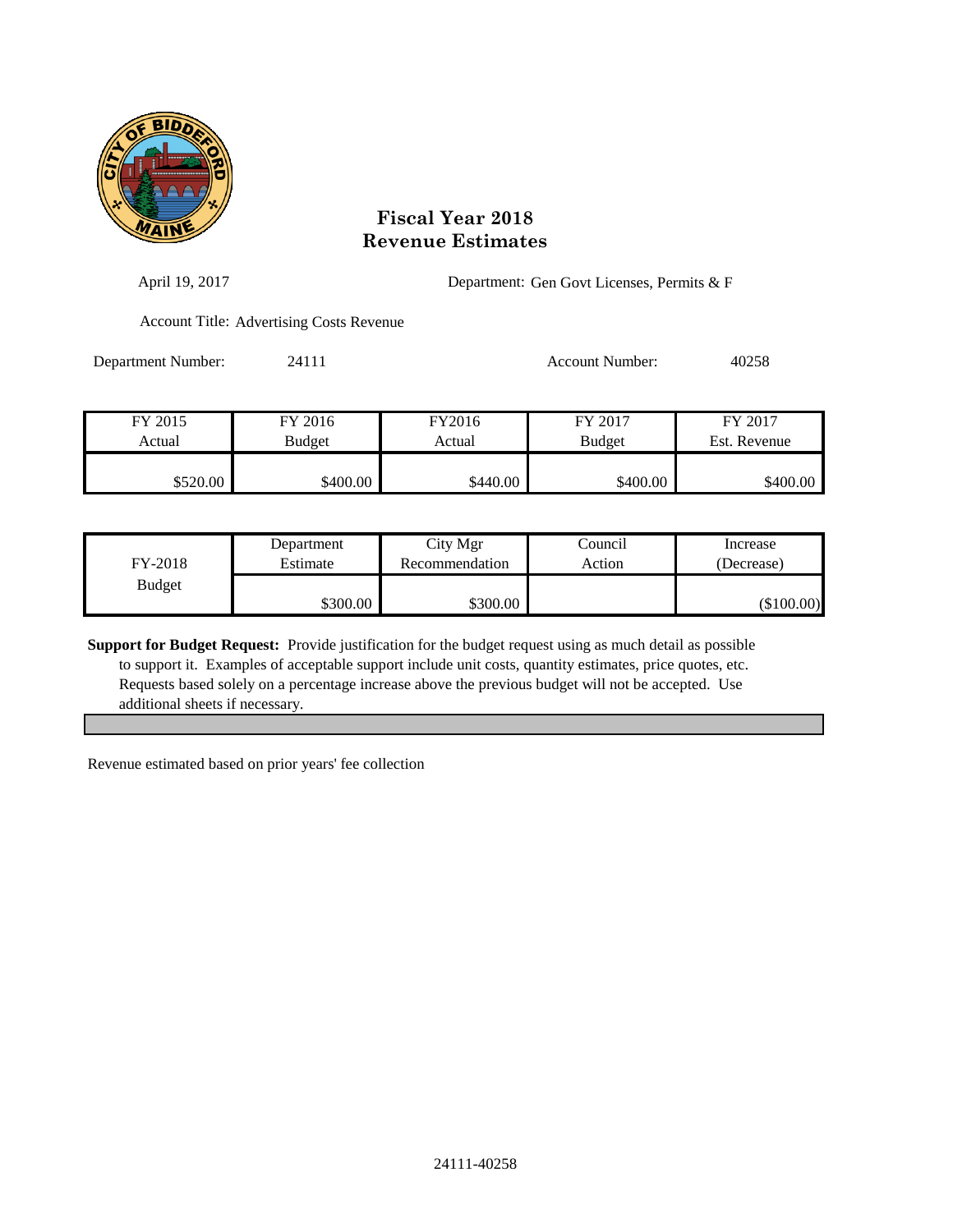

| April 19, 2017     |                                        |                  | Department: Gen Govt Licenses, Permits & F |                         |  |
|--------------------|----------------------------------------|------------------|--------------------------------------------|-------------------------|--|
|                    | Account Title: City Clerk Services Rev |                  |                                            |                         |  |
| Department Number: | 24111                                  |                  | Account Number:                            | 40259                   |  |
| FY 2015<br>Actual  | FY 2016<br>Budget                      | FY2016<br>Actual | FY 2017<br><b>Budget</b>                   | FY 2017<br>Est. Revenue |  |
|                    |                                        |                  |                                            | \$850.00                |  |
| \$819.00           | \$800.00                               | \$987.75         | \$850.00                                   |                         |  |

| FY-2018       | Department | City Mgr       | Council | Increase   |
|---------------|------------|----------------|---------|------------|
|               | Estimate   | Recommendation | Action  | (Decrease) |
| <b>Budget</b> | \$850.00   | \$850.00       |         | \$0.00     |

**Support for Budget Request:** Provide justification for the budget request using as much detail as possible to support it. Examples of acceptable support include unit costs, quantity estimates, price quotes, etc. Requests based solely on a percentage increase above the previous budget will not be accepted. Use additional sheets if necessary.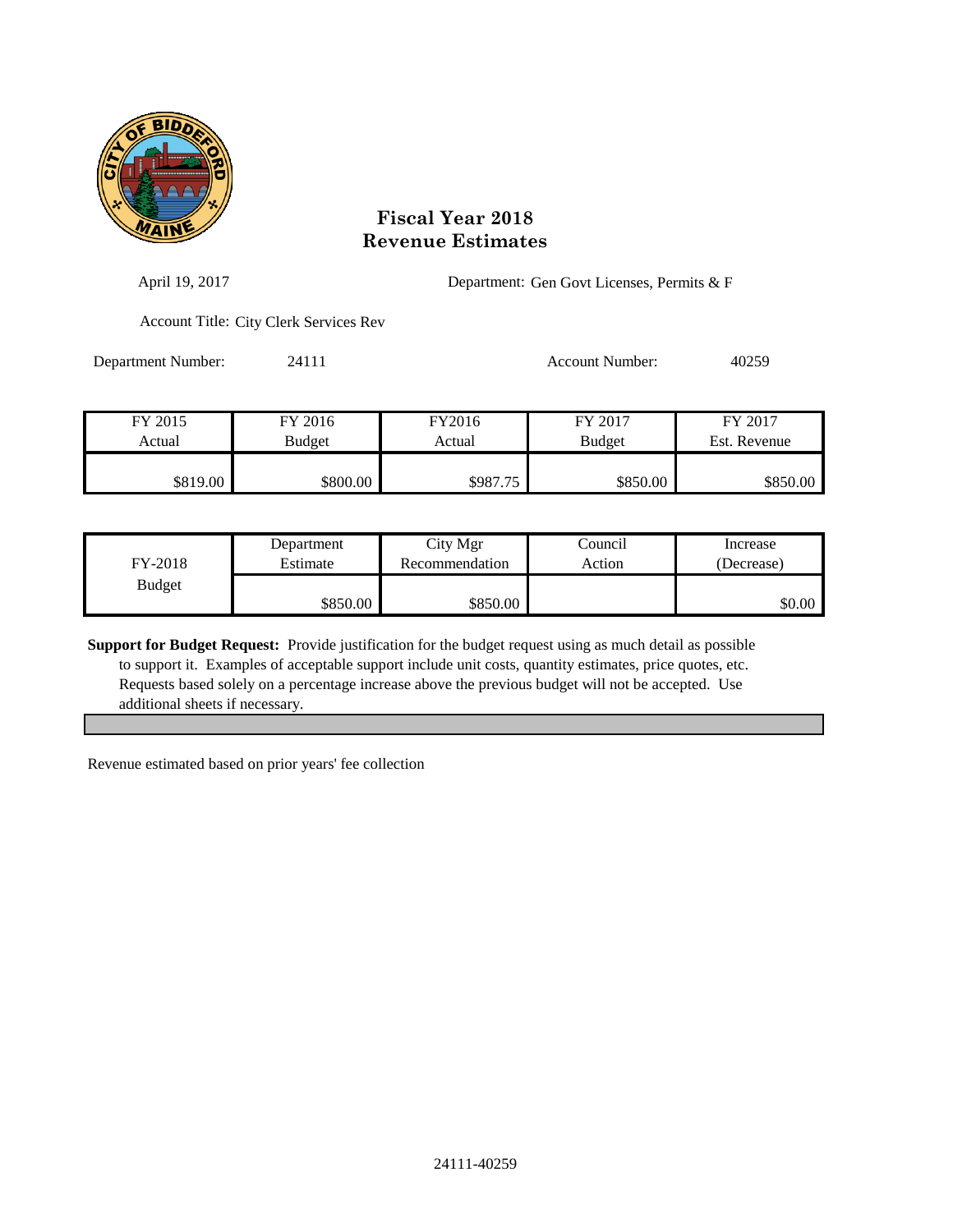

| April 19, 2017     |                                      | Department: Gen Govt Licenses, Permits & F |                 |              |
|--------------------|--------------------------------------|--------------------------------------------|-----------------|--------------|
|                    | <b>Account Title: Copies Revenue</b> |                                            |                 |              |
| Department Number: | 24111                                |                                            | Account Number: | 40260        |
| FY 2015            | FY 2016                              | FY2016                                     | FY 2017         | FY 2017      |
| Actual             | <b>Budget</b>                        | Actual                                     | <b>Budget</b>   | Est. Revenue |

| FY-2018       | Department | City Mgr       | Council | Increase     |
|---------------|------------|----------------|---------|--------------|
|               | Estimate   | Recommendation | Action  | (Decrease)   |
| <b>Budget</b> | \$1,000.00 | \$1,000.00     |         | $(\$500.00)$ |

\$1,456.00 \$1,500.00 \$1,120.60 \$1,500.00 \$1,000.00

**Support for Budget Request:** Provide justification for the budget request using as much detail as possible to support it. Examples of acceptable support include unit costs, quantity estimates, price quotes, etc. Requests based solely on a percentage increase above the previous budget will not be accepted. Use additional sheets if necessary.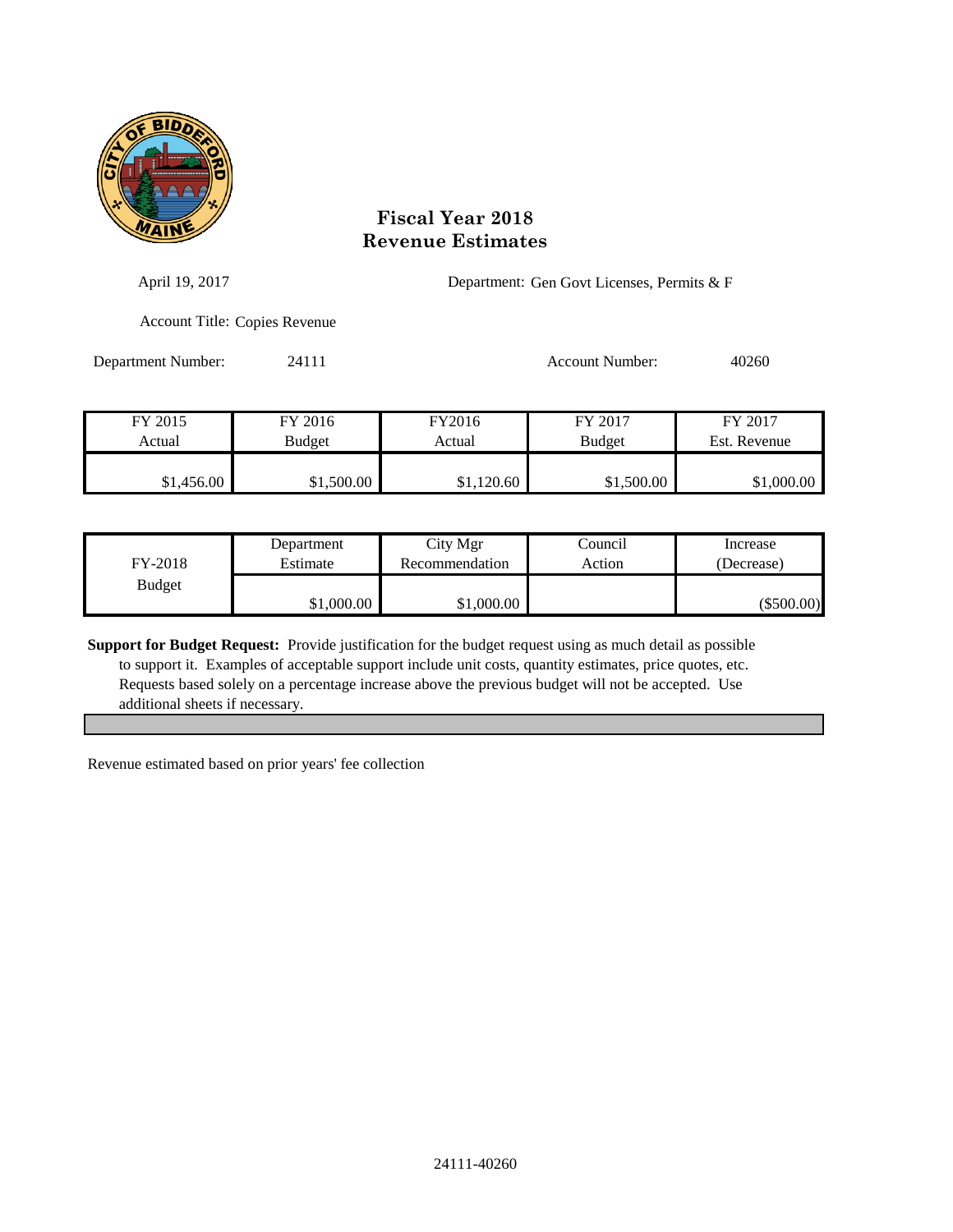

| April 19, 2017     |                                       |                  | Department: Gen Govt Licenses, Permits & F |                         |  |
|--------------------|---------------------------------------|------------------|--------------------------------------------|-------------------------|--|
|                    | Account Title: Hospital Liens Revenue |                  |                                            |                         |  |
| Department Number: | 24111                                 |                  | <b>Account Number:</b>                     | 40261                   |  |
| FY 2015<br>Actual  | FY 2016<br>Budget                     | FY2016<br>Actual | FY 2017<br><b>Budget</b>                   | FY 2017<br>Est. Revenue |  |
| \$0.00             | \$25.00                               | \$0.00           | \$10.00                                    | \$0.00                  |  |

| FY-2018       | Department | City Mgr       | Council | Increase    |
|---------------|------------|----------------|---------|-------------|
|               | Estimate   | Recommendation | Action  | (Decrease)  |
| <b>Budget</b> | \$0.00     | \$0.00         |         | $(\$10.00)$ |

**Support for Budget Request:** Provide justification for the budget request using as much detail as possible to support it. Examples of acceptable support include unit costs, quantity estimates, price quotes, etc. Requests based solely on a percentage increase above the previous budget will not be accepted. Use additional sheets if necessary.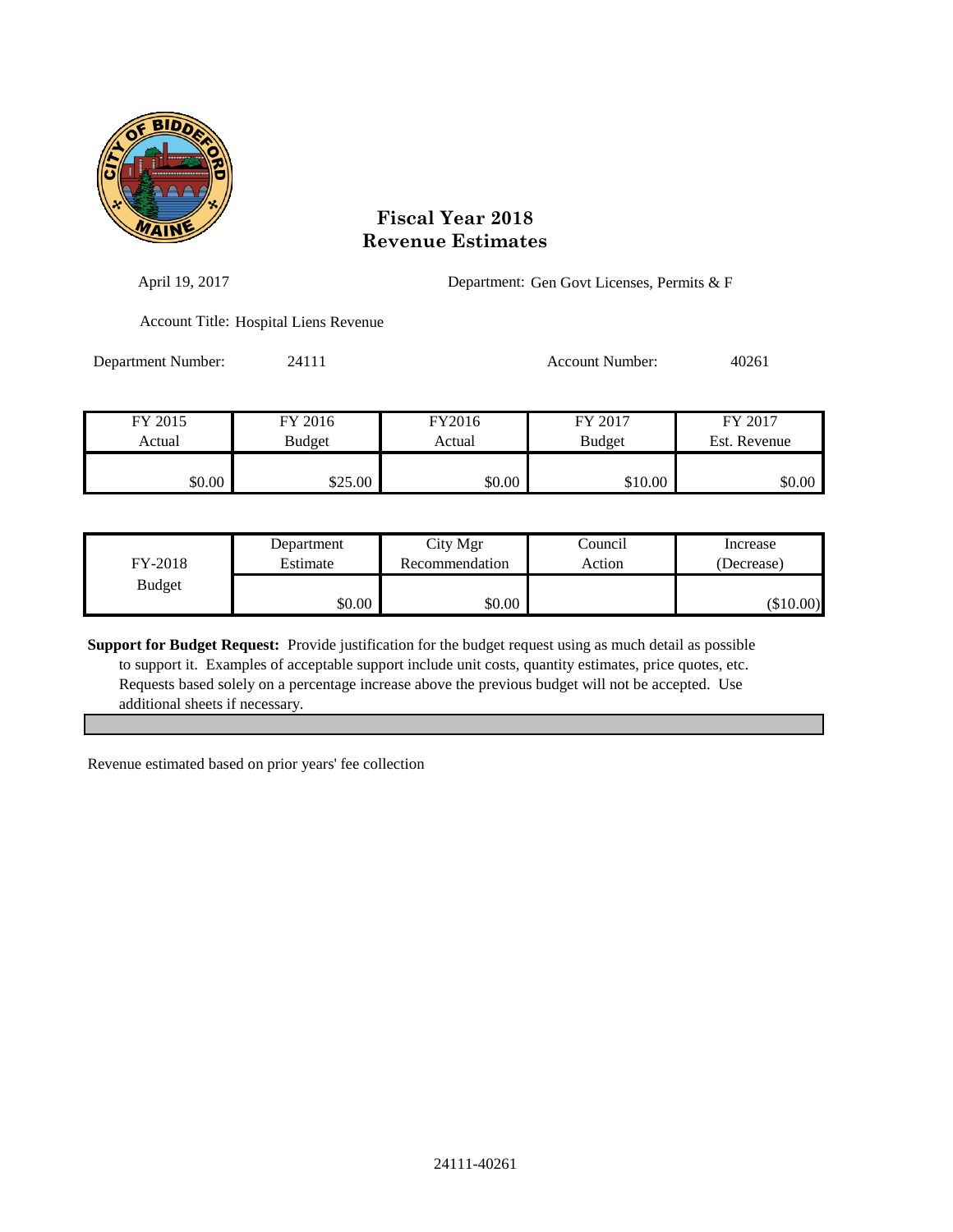

| April 19, 2017     |                                         |          | Department: Gen Govt Licenses, Permits & F |              |  |
|--------------------|-----------------------------------------|----------|--------------------------------------------|--------------|--|
|                    | Account Title: Junk Yard Permit Revenue |          |                                            |              |  |
| Department Number: | 24111                                   |          | Account Number:                            | 40268        |  |
| FY 2015            | FY 2016                                 | FY2016   | FY 2017                                    | FY 2017      |  |
| Actual             | Budget                                  | Actual   | <b>Budget</b>                              | Est. Revenue |  |
| \$400.00           | \$400.00                                | \$200.00 | \$200.00                                   | \$200.00     |  |

| FY-2018       | Department | City Mgr       | Council | Increase   |
|---------------|------------|----------------|---------|------------|
|               | Estimate   | Recommendation | Action  | (Decrease) |
| <b>Budget</b> | \$200.00   | \$200.00       |         | \$0.00     |

**Support for Budget Request:** Provide justification for the budget request using as much detail as possible to support it. Examples of acceptable support include unit costs, quantity estimates, price quotes, etc. Requests based solely on a percentage increase above the previous budget will not be accepted. Use additional sheets if necessary.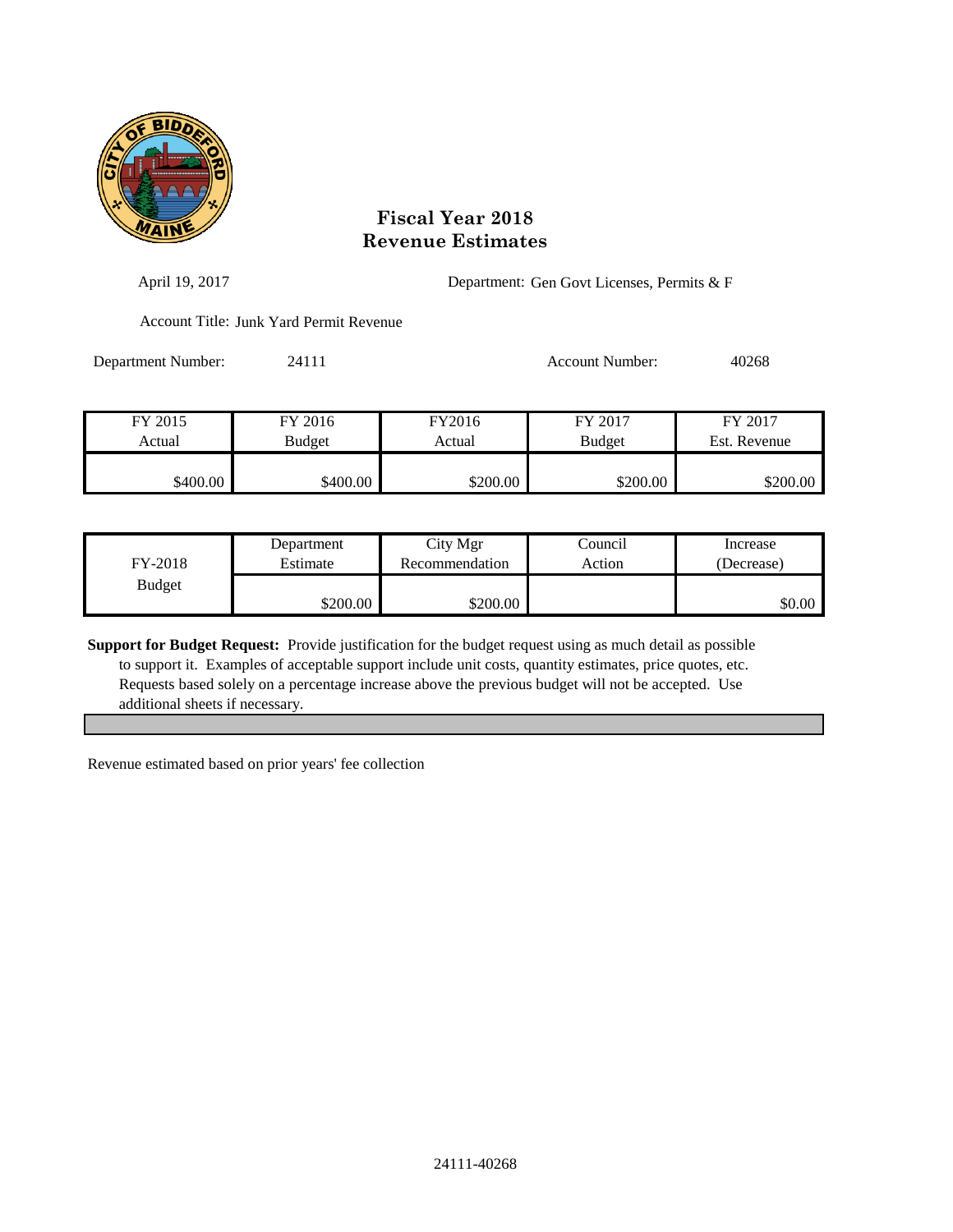

| April 19, 2017     |                                               |                  | Department: Gen Govt Licenses, Permits & F |                         |  |
|--------------------|-----------------------------------------------|------------------|--------------------------------------------|-------------------------|--|
|                    | Account Title: Sole Prioprietor Filing Fee Ry |                  |                                            |                         |  |
| Department Number: | 24111                                         |                  | Account Number:                            | 40310                   |  |
| FY 2015<br>Actual  | FY 2016<br><b>Budget</b>                      | FY2016<br>Actual | FY 2017<br><b>Budget</b>                   | FY 2017<br>Est. Revenue |  |
| \$330.00           | \$200.00                                      | \$130.00         | \$200.00                                   | \$200.00                |  |

| FY-2018       | Department | City Mgr       | Council | Increase   |
|---------------|------------|----------------|---------|------------|
|               | Estimate   | Recommendation | Action  | (Decrease) |
| <b>Budget</b> | \$200.00   | \$200.00       |         | \$0.00     |

**Support for Budget Request:** Provide justification for the budget request using as much detail as possible to support it. Examples of acceptable support include unit costs, quantity estimates, price quotes, etc. Requests based solely on a percentage increase above the previous budget will not be accepted. Use additional sheets if necessary.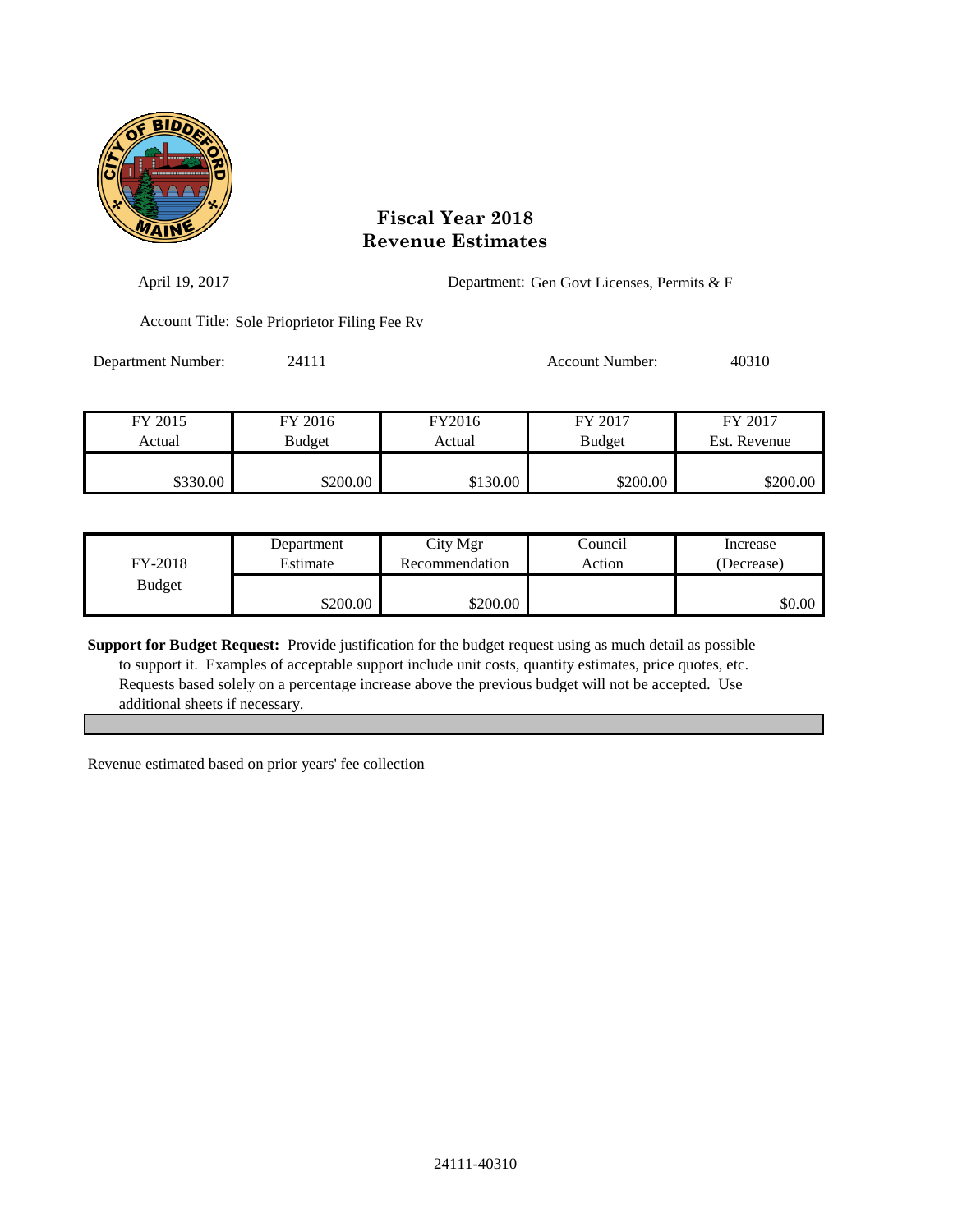

| April 19, 2017     |                                  | Department: Gen Govt Licenses, Permits & F |                          |                         |
|--------------------|----------------------------------|--------------------------------------------|--------------------------|-------------------------|
|                    | Account Title: Maps Sold Revenue |                                            |                          |                         |
| Department Number: | 24111                            |                                            | <b>Account Number:</b>   | 40550                   |
| FY 2015<br>Actual  | FY 2016<br>Budget                | FY2016<br>Actual                           | FY 2017<br><b>Budget</b> | FY 2017<br>Est. Revenue |
|                    |                                  |                                            |                          |                         |
| \$40.00            | \$20.00                          | \$32.00                                    | \$40.00                  | \$20.00                 |

| FY-2018       | Department | City Mgr       | Council | Increase    |
|---------------|------------|----------------|---------|-------------|
|               | Estimate   | Recommendation | Action  | (Decrease)  |
| <b>Budget</b> | \$20.00    | \$20.00        |         | $(\$20.00)$ |

**Support for Budget Request:** Provide justification for the budget request using as much detail as possible to support it. Examples of acceptable support include unit costs, quantity estimates, price quotes, etc. Requests based solely on a percentage increase above the previous budget will not be accepted. Use additional sheets if necessary.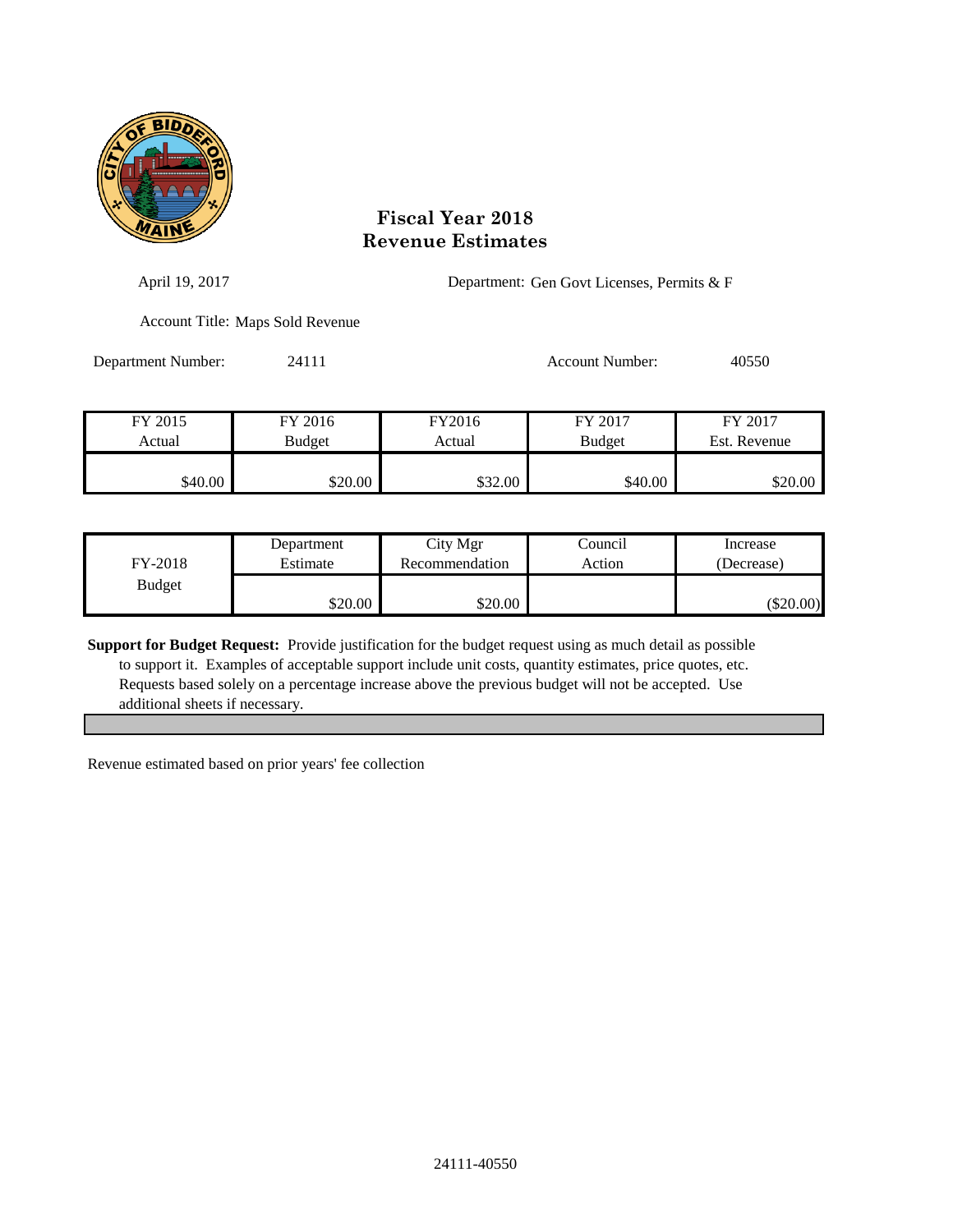

| April 19, 2017     |                                        |                  | Department: Gen Govt Licenses, Permits & F |                         |  |
|--------------------|----------------------------------------|------------------|--------------------------------------------|-------------------------|--|
|                    | Account Title: BOCA Books Sold Revenue |                  |                                            |                         |  |
| Department Number: | 24111                                  |                  | Account Number:                            | 40551                   |  |
| FY 2015<br>Actual  | FY 2016<br>Budget                      | FY2016<br>Actual | FY 2017<br><b>Budget</b>                   | FY 2017<br>Est. Revenue |  |
| \$0.00             | \$0.00                                 | \$0.00           | \$0.00                                     | \$0.00                  |  |

| FY-2018       | Department | City Mgr       | Council | Increase   |
|---------------|------------|----------------|---------|------------|
|               | Estimate   | Recommendation | Action  | (Decrease) |
| <b>Budget</b> | \$0.00     | \$0.00         |         | \$0.00     |

**Support for Budget Request:** Provide justification for the budget request using as much detail as possible to support it. Examples of acceptable support include unit costs, quantity estimates, price quotes, etc. Requests based solely on a percentage increase above the previous budget will not be accepted. Use additional sheets if necessary.

No revenue is expected for this account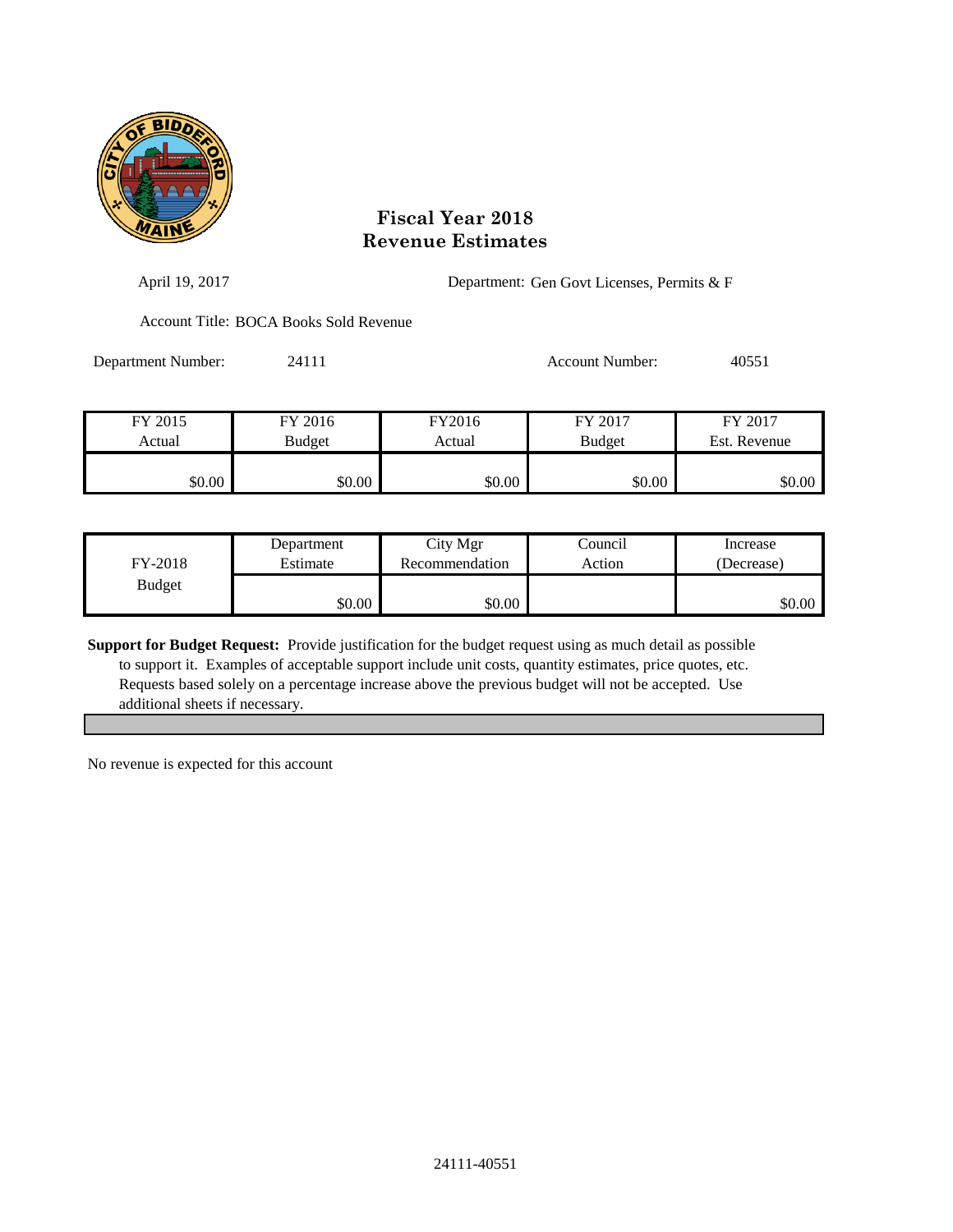

| April 19, 2017     |                                           |        |                        | Department: Gen Govt Licenses, Permits & F |  |  |
|--------------------|-------------------------------------------|--------|------------------------|--------------------------------------------|--|--|
|                    | Account Title: Zoning Ordinance Books Rev |        |                        |                                            |  |  |
| Department Number: | 24111                                     |        | <b>Account Number:</b> | 40552                                      |  |  |
| FY 2015            | FY 2016                                   | FY2016 | FY 2017                | FY 2017                                    |  |  |
| Actual             | <b>Budget</b>                             | Actual | <b>Budget</b>          | Est. Revenue                               |  |  |
| \$0.00             | \$0.00                                    | \$0.00 | \$0.00                 | \$0.00                                     |  |  |

| FY-2018       | Department | City Mgr       | Council | Increase   |
|---------------|------------|----------------|---------|------------|
|               | Estimate   | Recommendation | Action  | (Decrease) |
| <b>Budget</b> | \$0.00     | \$0.00         |         | \$0.00     |

**Support for Budget Request:** Provide justification for the budget request using as much detail as possible to support it. Examples of acceptable support include unit costs, quantity estimates, price quotes, etc. Requests based solely on a percentage increase above the previous budget will not be accepted. Use additional sheets if necessary.

No revenue is expected from this account. The zoning ordinance can be accessed online at no charge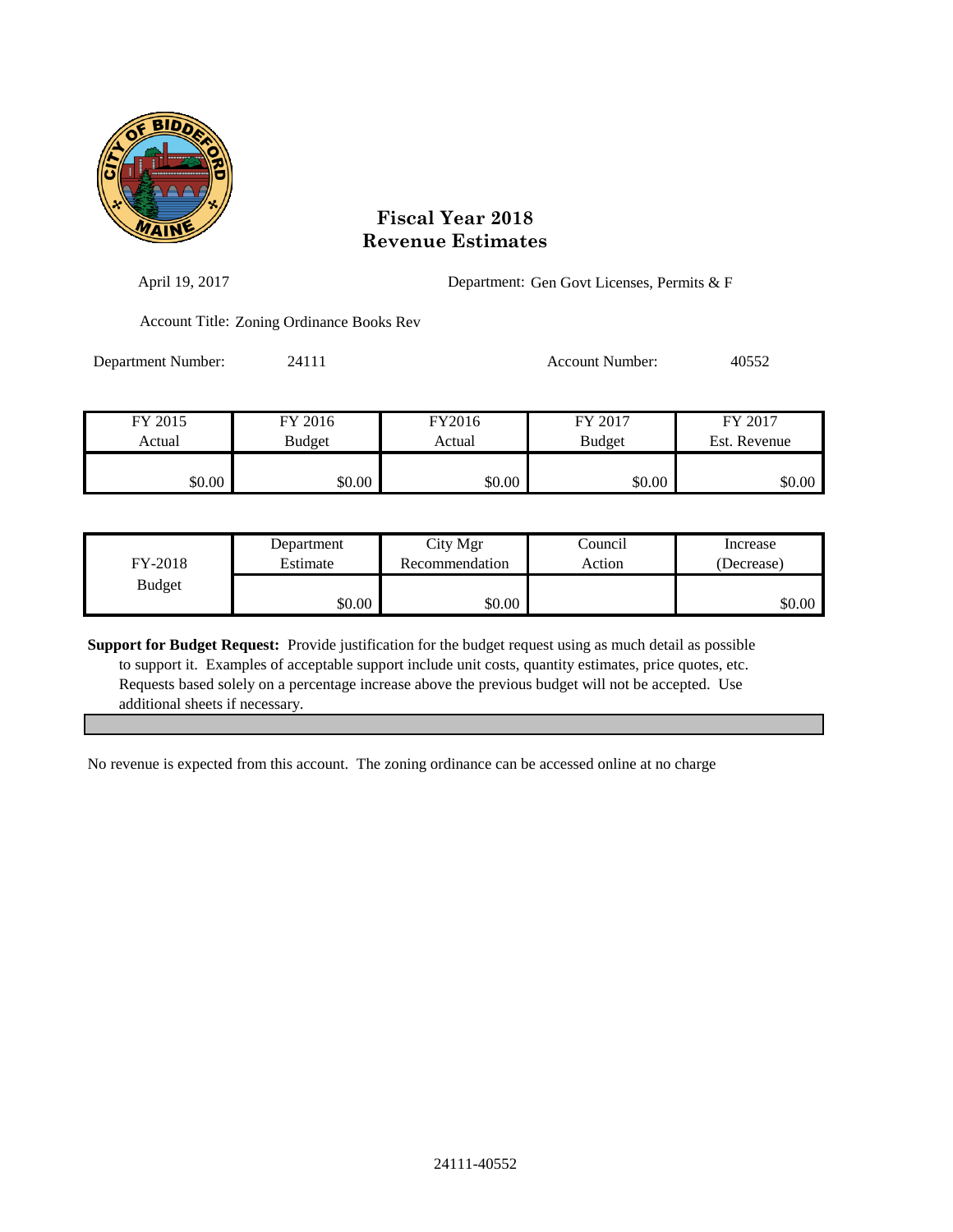

| April 19, 2017     |                                          |        |                 | Department: Gen Govt Licenses, Permits & F |  |  |
|--------------------|------------------------------------------|--------|-----------------|--------------------------------------------|--|--|
|                    | Account Title: Subdivision Ord Books Rev |        |                 |                                            |  |  |
| Department Number: | 24111                                    |        | Account Number: | 40553                                      |  |  |
| FY 2015            | FY 2016                                  | FY2016 | FY 2017         | FY 2017                                    |  |  |
| Actual             | Budget                                   | Actual | <b>Budget</b>   | Est. Revenue                               |  |  |
| \$0.00             | \$0.00                                   | \$0.00 | \$0.00          | \$0.00                                     |  |  |

| FY-2018       | Department | City Mgr       | Council | Increase   |
|---------------|------------|----------------|---------|------------|
|               | Estimate   | Recommendation | Action  | (Decrease) |
| <b>Budget</b> | \$0.00     | \$0.00         |         | \$0.00     |

**Support for Budget Request:** Provide justification for the budget request using as much detail as possible to support it. Examples of acceptable support include unit costs, quantity estimates, price quotes, etc. Requests based solely on a percentage increase above the previous budget will not be accepted. Use additional sheets if necessary.

No revenue is expected from this account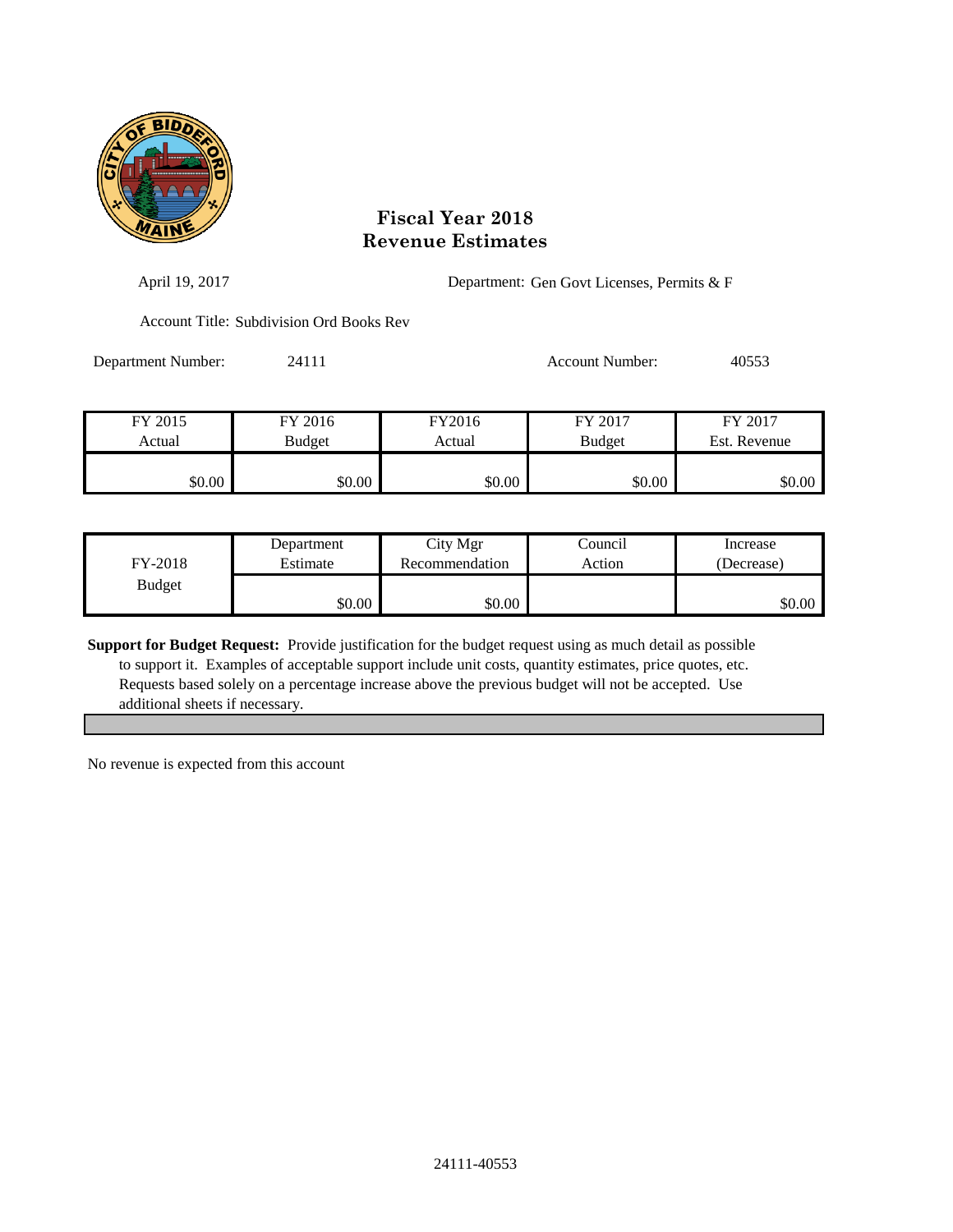

| April 19, 2017     |                                         |        | Department: Gen Govt Licenses, Permits & F |              |  |
|--------------------|-----------------------------------------|--------|--------------------------------------------|--------------|--|
|                    | Account Title: Voter Lists Sold Revenue |        |                                            |              |  |
| Department Number: | 24111                                   |        | <b>Account Number:</b>                     | 40555        |  |
| FY 2015            | FY 2016                                 | FY2016 | FY 2017                                    | FY 2017      |  |
| Actual             | <b>Budget</b>                           | Actual | <b>Budget</b>                              | Est. Revenue |  |
| \$0.00             | \$200.00                                | \$0.00 | \$500.00                                   | \$0.00       |  |

| FY-2018       | Department | City Mgr       | Council | Increase     |
|---------------|------------|----------------|---------|--------------|
|               | Estimate   | Recommendation | Action  | (Decrease)   |
| <b>Budget</b> | \$0.00     | \$0.00         |         | $(\$500.00)$ |

**Support for Budget Request:** Provide justification for the budget request using as much detail as possible to support it. Examples of acceptable support include unit costs, quantity estimates, price quotes, etc. Requests based solely on a percentage increase above the previous budget will not be accepted. Use additional sheets if necessary.

Revenue for voter lists has been entered in the copies account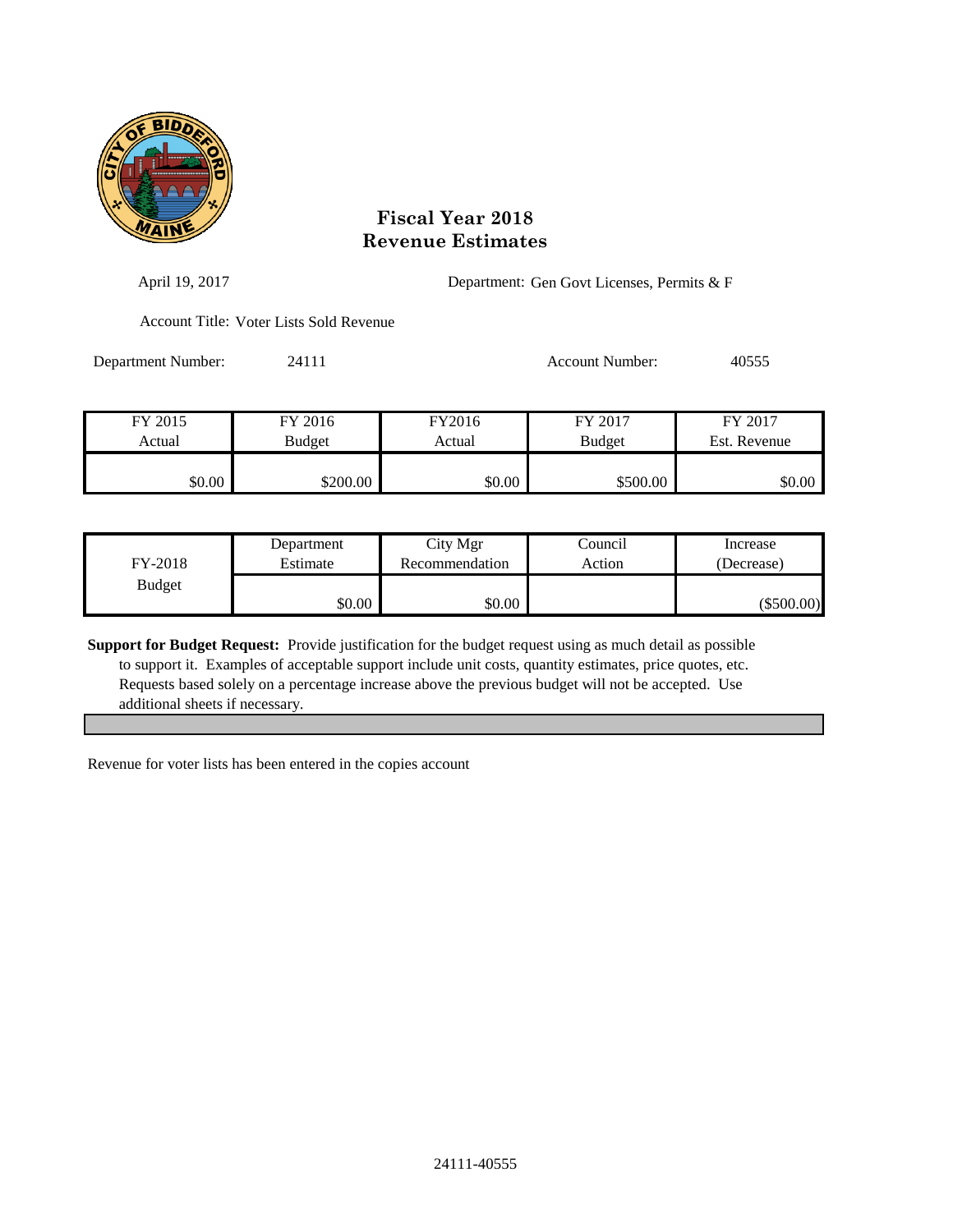

| April 19, 2017     |                                     |            | Department: Pub Works Licenses, Permits & |              |
|--------------------|-------------------------------------|------------|-------------------------------------------|--------------|
|                    | Account Title: Cemetery Fee Revenue |            |                                           |              |
| Department Number: | 24114                               |            | <b>Account Number:</b>                    | 40223        |
| FY 2015            | FY 2016                             | FY2016     | FY 2017                                   | FY 2017      |
| Actual             | <b>Budget</b>                       | Actual     | <b>Budget</b>                             | Est. Revenue |
| \$5,650.00         | \$4,600.00                          | \$5,495.00 | \$5,000.00                                | \$5,000.00   |

| FY-2018       | Department | City Mgr       | Council | Increase   |
|---------------|------------|----------------|---------|------------|
|               | Estimate   | Recommendation | Action  | (Decrease) |
| <b>Budget</b> | \$5,000.00 | \$5,000.00     |         | \$0.00     |

**Support for Budget Request:** Provide justification for the budget request using as much detail as possible to support it. Examples of acceptable support include unit costs, quantity estimates, price quotes, etc. Requests based solely on a percentage increase above the previous budget will not be accepted. Use additional sheets if necessary.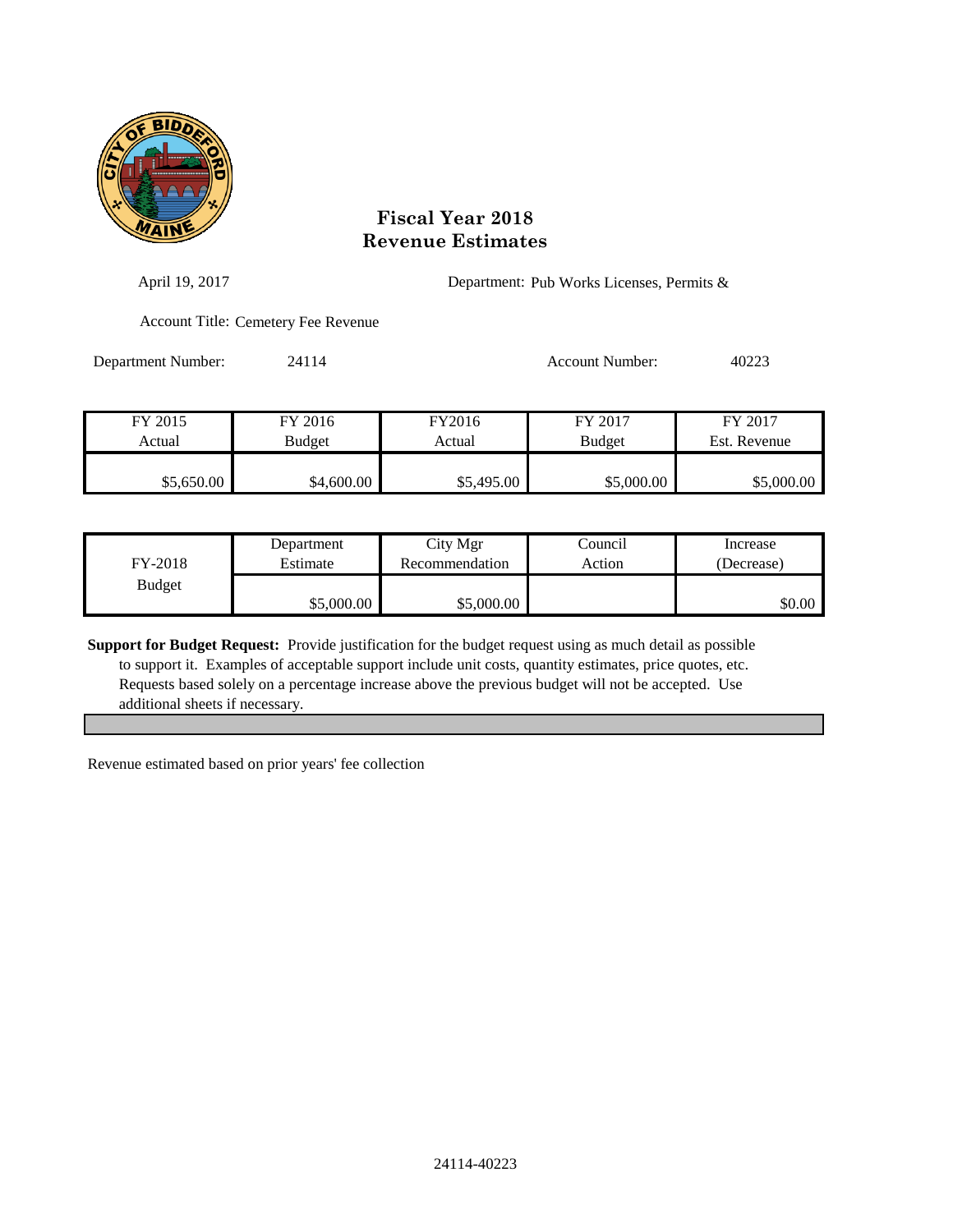

| April 19, 2017     |                                         |          | Department: Pub Works Licenses, Permits & |              |  |
|--------------------|-----------------------------------------|----------|-------------------------------------------|--------------|--|
|                    | Account Title: Septic Sludge Permit Rev |          |                                           |              |  |
| Department Number: | 24114                                   |          | <b>Account Number:</b>                    | 40231        |  |
| FY 2015            | FY 2016                                 | FY2016   | FY 2017                                   | FY 2017      |  |
| Actual             | <b>Budget</b>                           | Actual   | <b>Budget</b>                             | Est. Revenue |  |
| \$150.00           | \$150.00                                | \$100.00 | \$100.00                                  | \$100.00     |  |

| FY-2018       | Department | City Mgr       | Council | Increase   |
|---------------|------------|----------------|---------|------------|
|               | Estimate   | Recommendation | Action  | (Decrease) |
| <b>Budget</b> | \$100.00   | \$100.00       |         | \$0.00     |

**Support for Budget Request:** Provide justification for the budget request using as much detail as possible to support it. Examples of acceptable support include unit costs, quantity estimates, price quotes, etc. Requests based solely on a percentage increase above the previous budget will not be accepted. Use additional sheets if necessary.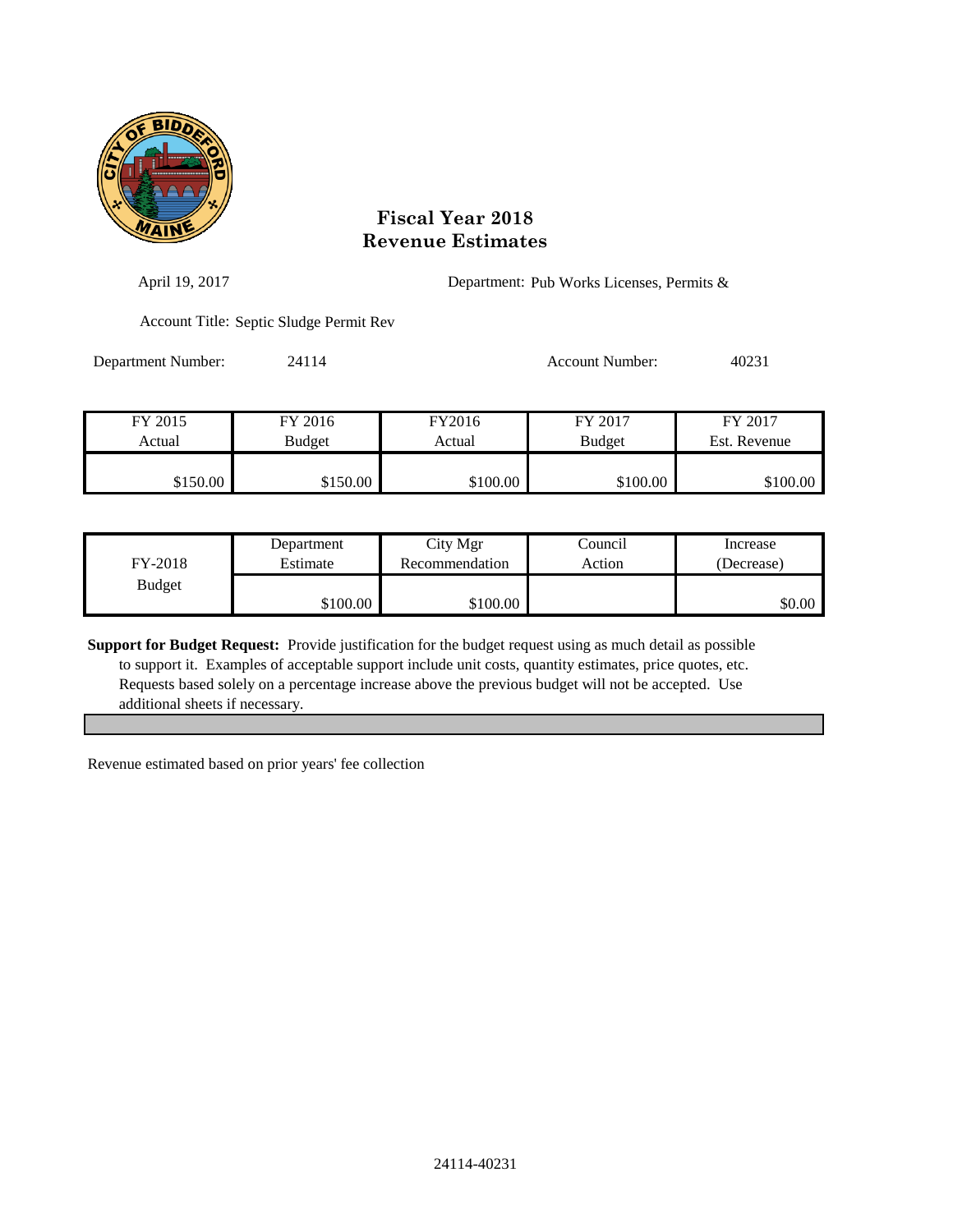

| April 19, 2017     |                                           |             |                 | Department: Pub Works Licenses, Permits & |  |  |
|--------------------|-------------------------------------------|-------------|-----------------|-------------------------------------------|--|--|
|                    | Account Title: Solid Waste Annual Fee Rev |             |                 |                                           |  |  |
| Department Number: | 24114                                     |             | Account Number: | 40235                                     |  |  |
| FY 2015            | FY 2016                                   | FY2016      | FY 2017         | FY 2017                                   |  |  |
| Actual             | Budget                                    | Actual      | <b>Budget</b>   | Est. Revenue                              |  |  |
| \$5,400.00         | \$5,400.00                                | \$19,926.00 | \$5,400.00      | \$5,400.00                                |  |  |

| FY-2018       | Department | City Mgr       | Council | Increase   |
|---------------|------------|----------------|---------|------------|
|               | Estimate   | Recommendation | Action  | (Decrease) |
| <b>Budget</b> | \$5,400.00 | \$5,400.00     |         | \$0.00     |

**Support for Budget Request:** Provide justification for the budget request using as much detail as possible to support it. Examples of acceptable support include unit costs, quantity estimates, price quotes, etc. Requests based solely on a percentage increase above the previous budget will not be accepted. Use additional sheets if necessary.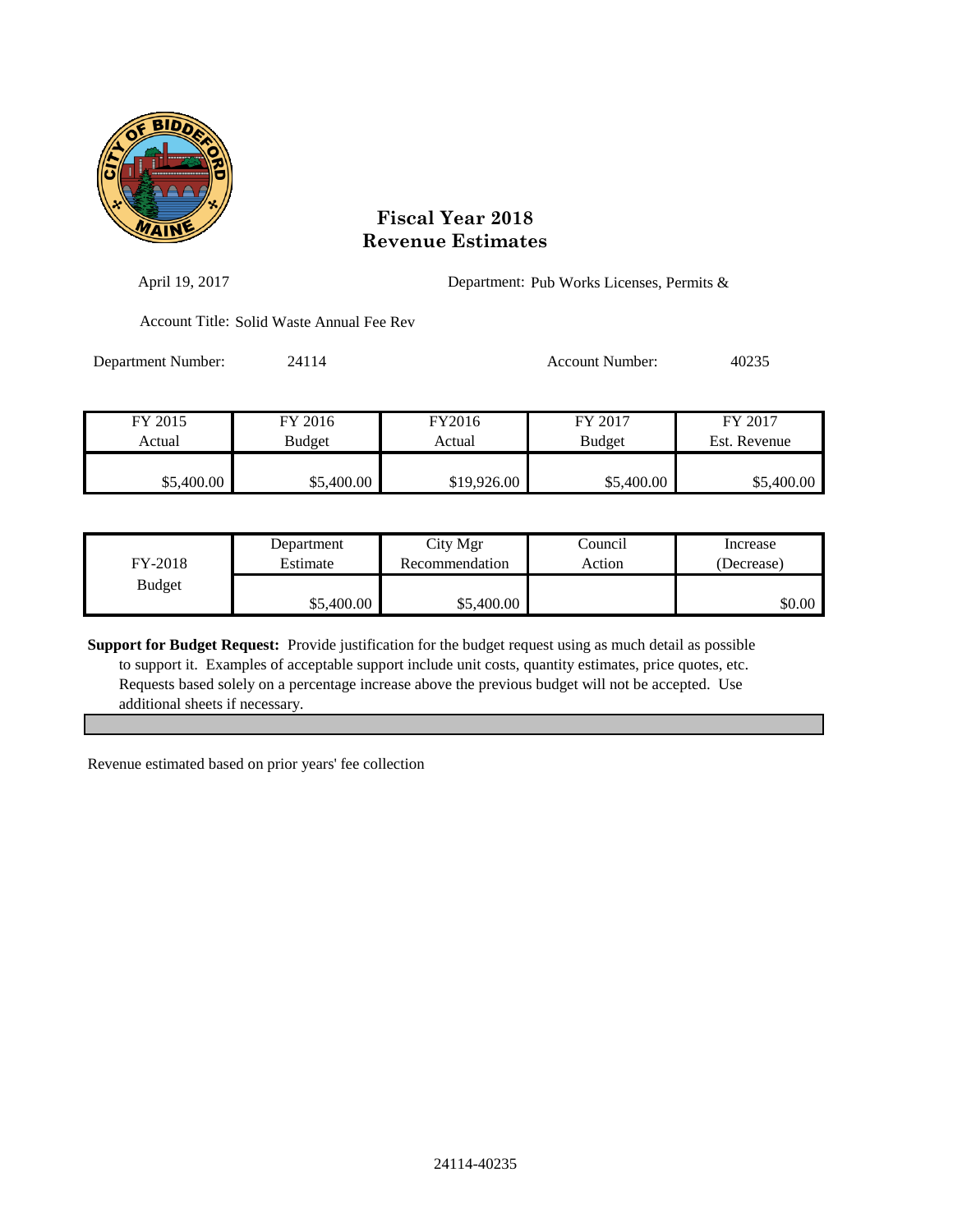

| April 19, 2017     |                                    |             | Department: Mooring Fees |              |
|--------------------|------------------------------------|-------------|--------------------------|--------------|
|                    | Account Title: Mooring Fee Revenue |             |                          |              |
| Department Number: | 31102                              |             | Account Number:          | 40240        |
|                    |                                    |             |                          |              |
| FY 2015            | FY 2016                            | FY2016      | FY 2017                  | FY 2017      |
| Actual             | Budget                             | Actual      | <b>Budget</b>            | Est. Revenue |
|                    |                                    |             |                          |              |
| \$25,410.00        | \$25,000.00                        | \$24,875.00 | \$25,000.00              | \$25,000.00  |

| FY-2018       | Department  | City Mgr       | Council | Increase   |
|---------------|-------------|----------------|---------|------------|
|               | Estimate    | Recommendation | Action  | (Decrease) |
| <b>Budget</b> | \$25,000.00 | \$25,000.00    |         | \$0.00     |

**Support for Budget Request:** Provide justification for the budget request using as much detail as possible to support it. Examples of acceptable support include unit costs, quantity estimates, price quotes, etc. Requests based solely on a percentage increase above the previous budget will not be accepted. Use additional sheets if necessary.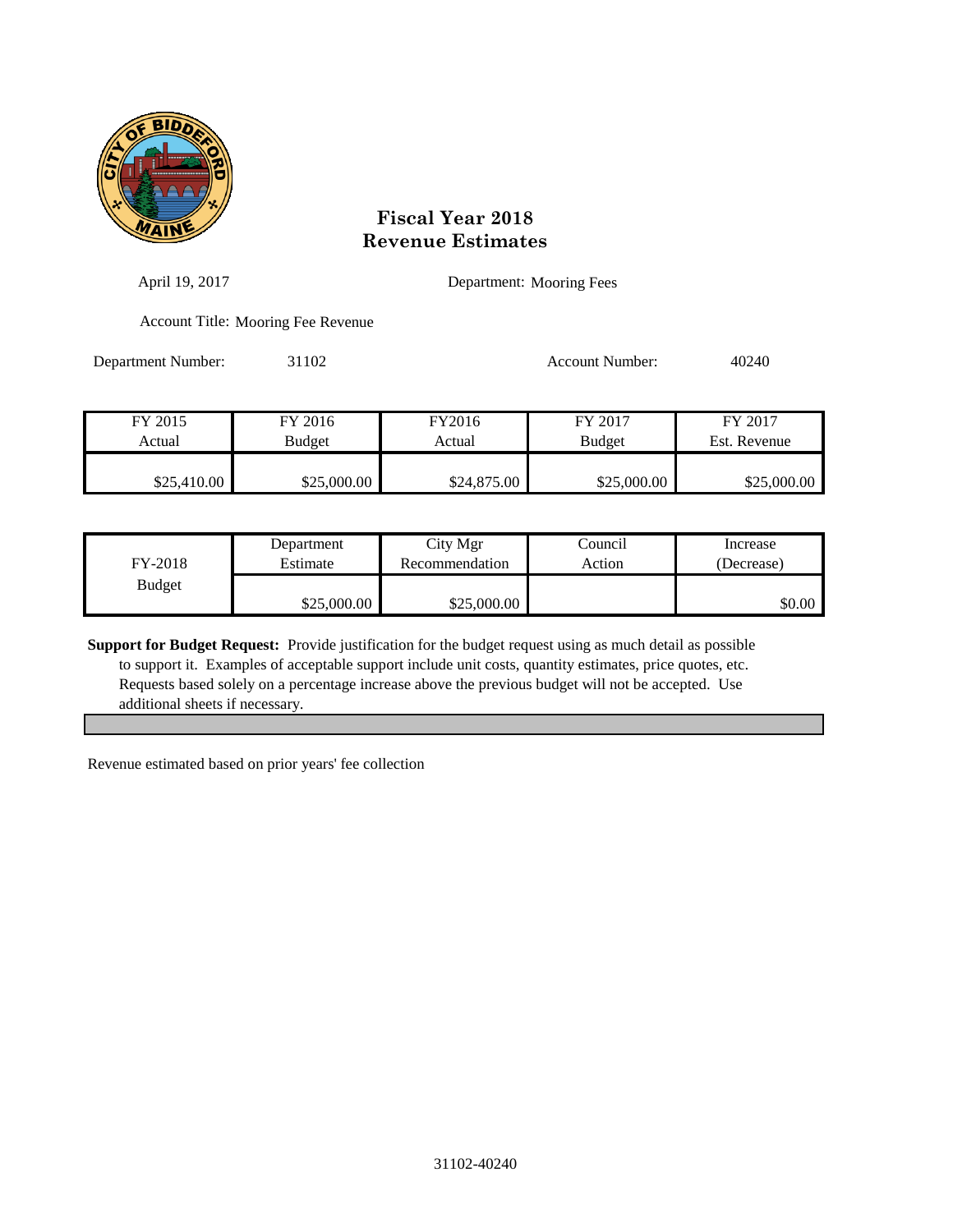

| April 19, 2017     | Department: Pool Beaches Ops/Improves       |                  |                          |                         |
|--------------------|---------------------------------------------|------------------|--------------------------|-------------------------|
|                    | Account Title: Res Beach Parking Permit Rev |                  |                          |                         |
| Department Number: | 31106                                       |                  | Account Number:          | 40241                   |
| FY 2015<br>Actual  | FY 2016<br>Budget                           | FY2016<br>Actual | FY 2017<br><b>Budget</b> | FY 2017<br>Est. Revenue |
| \$42,782.00        | \$51,916.00                                 | \$49,120.75      | \$45,000.00              | \$50,000.00             |

| FY-2018       | Department  | City Mgr       | Council | Increase   |
|---------------|-------------|----------------|---------|------------|
|               | Estimate    | Recommendation | Action  | (Decrease) |
| <b>Budget</b> | \$50,000.00 | \$50,000.00    |         | \$5,000.00 |

**Support for Budget Request:** Provide justification for the budget request using as much detail as possible to support it. Examples of acceptable support include unit costs, quantity estimates, price quotes, etc. Requests based solely on a percentage increase above the previous budget will not be accepted. Use additional sheets if necessary.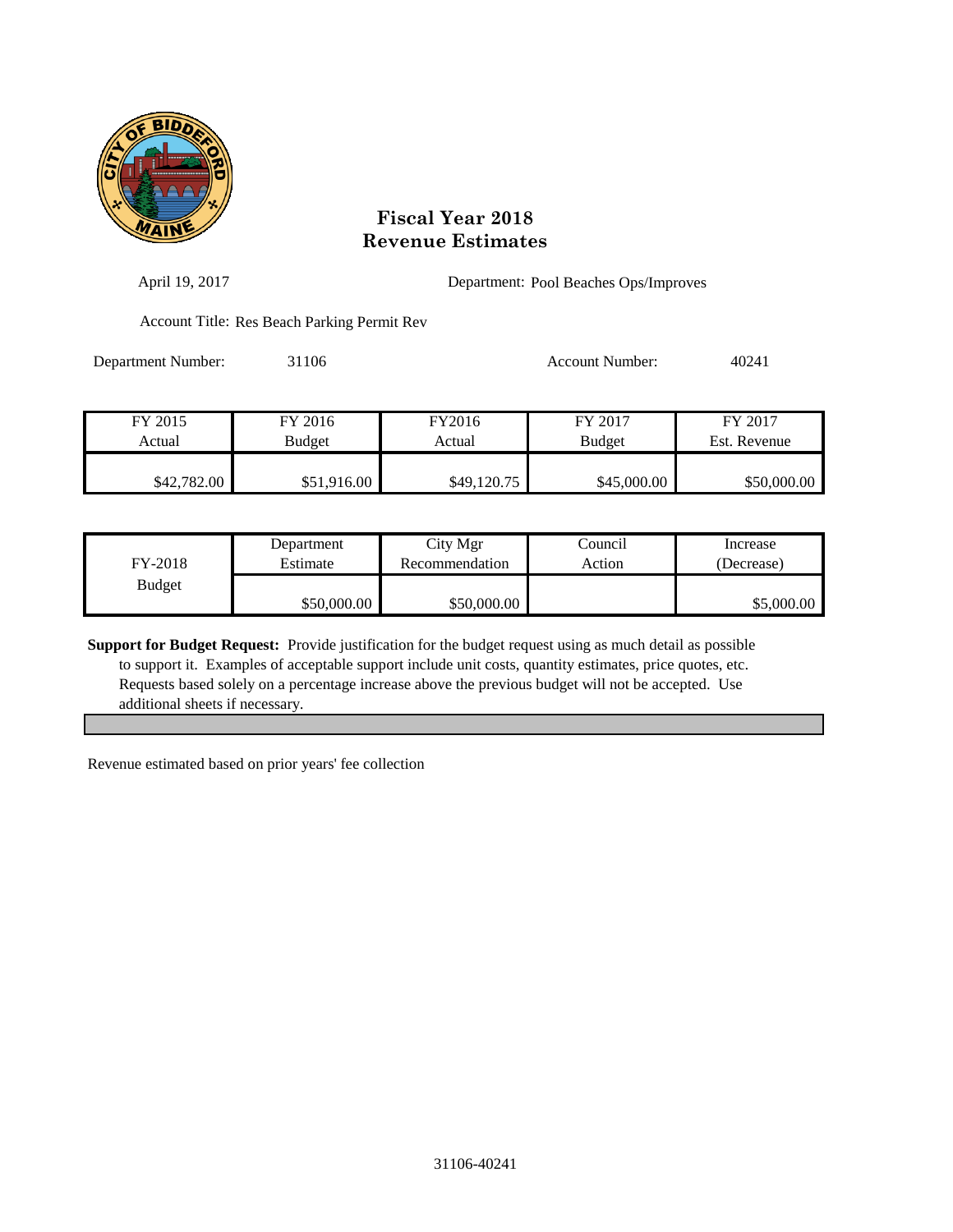

| April 19, 2017     | Department: Pool Beaches Ops/Improves    |                  |                          |                         |
|--------------------|------------------------------------------|------------------|--------------------------|-------------------------|
|                    | Account Title: Non-Res Season Permit Rev |                  |                          |                         |
| Department Number: | 31106                                    |                  | Account Number:          | 40242                   |
| FY 2015<br>Actual  | FY 2016<br>Budget                        | FY2016<br>Actual | FY 2017<br><b>Budget</b> | FY 2017<br>Est. Revenue |
| \$12,651.00        | \$14,000.00                              | \$12,135.00      | \$13,000.00              | \$12,000.00             |

| FY-2018       | Department  | City Mgr       | Council | Increase     |
|---------------|-------------|----------------|---------|--------------|
|               | Estimate    | Recommendation | Action  | (Decrease)   |
| <b>Budget</b> | \$12,000.00 | \$12,000.00    |         | (\$1,000.00) |

**Support for Budget Request:** Provide justification for the budget request using as much detail as possible to support it. Examples of acceptable support include unit costs, quantity estimates, price quotes, etc. Requests based solely on a percentage increase above the previous budget will not be accepted. Use additional sheets if necessary.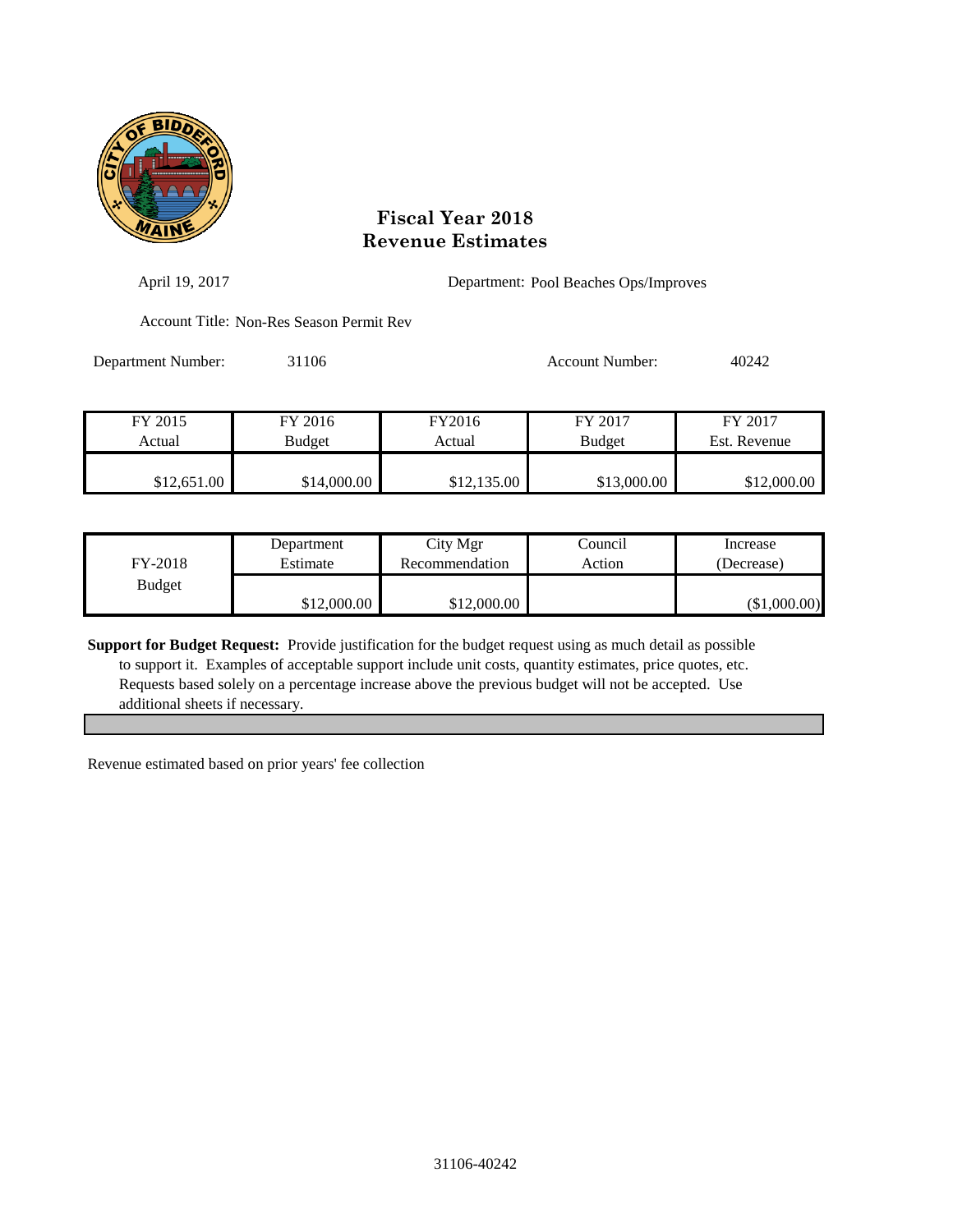

| April 19, 2017     |                                              |            | Department: Pool Beaches Ops/Improves |              |  |
|--------------------|----------------------------------------------|------------|---------------------------------------|--------------|--|
|                    | Account Title: Non-Resident 1 Day Permit Rev |            |                                       |              |  |
| Department Number: | 31106                                        |            | Account Number:                       | 40313        |  |
| FY 2015            | FY 2016                                      | FY2016     | FY 2017                               | FY 2017      |  |
| Actual             | Budget                                       | Actual     | <b>Budget</b>                         | Est. Revenue |  |
| \$5,796.00         | \$4,500.00                                   | \$6,349.75 | \$7,000.00                            | \$6,500.00   |  |

| FY-2018       | Department | City Mgr       | Council | Increase     |
|---------------|------------|----------------|---------|--------------|
|               | Estimate   | Recommendation | Action  | (Decrease)   |
| <b>Budget</b> | \$6,500.00 | \$6,500.00     |         | $(\$500.00)$ |

**Support for Budget Request:** Provide justification for the budget request using as much detail as possible to support it. Examples of acceptable support include unit costs, quantity estimates, price quotes, etc. Requests based solely on a percentage increase above the previous budget will not be accepted. Use additional sheets if necessary.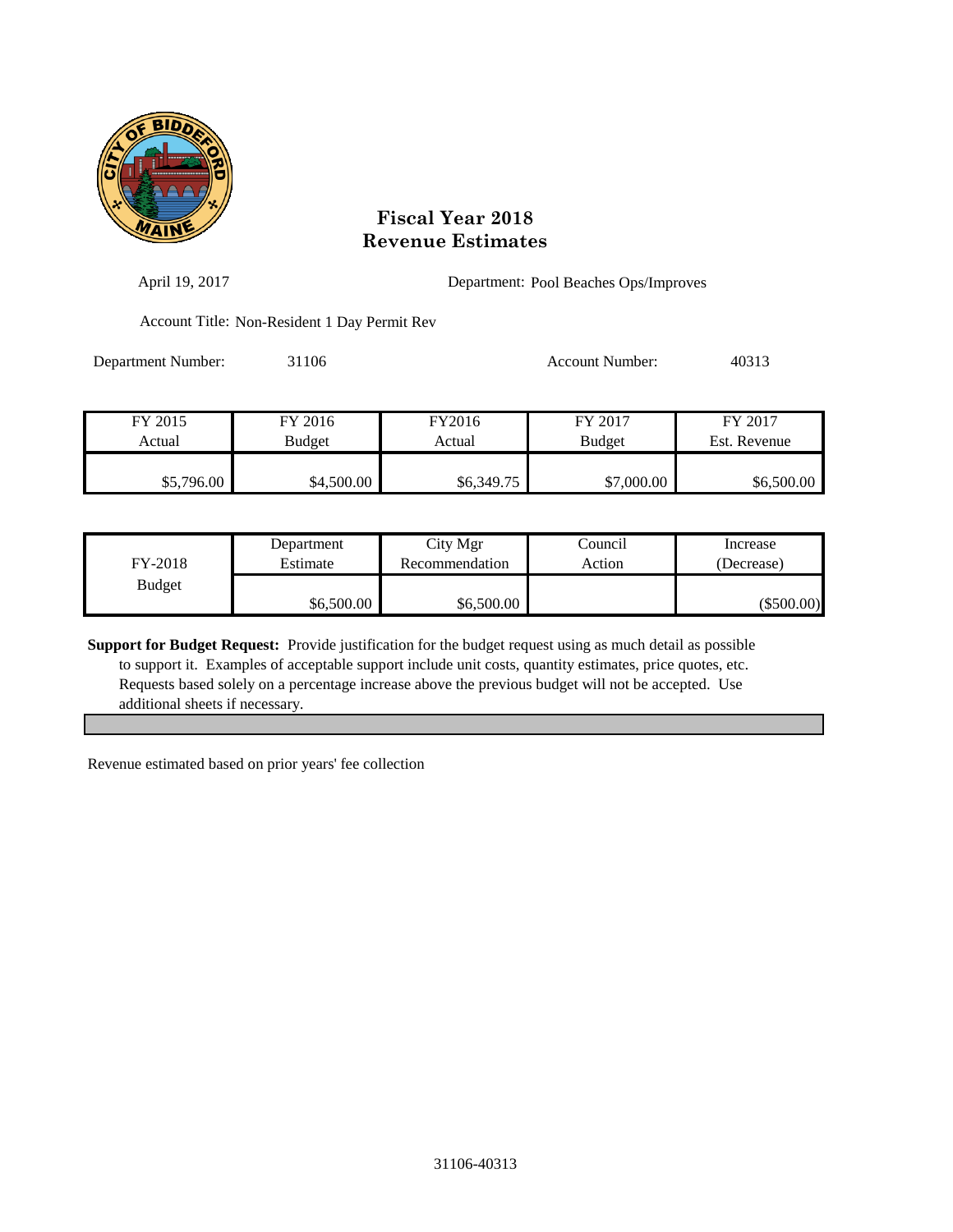

| April 19, 2017     |                                              |                  | Department: Pool Beaches Ops/Improves |                         |  |
|--------------------|----------------------------------------------|------------------|---------------------------------------|-------------------------|--|
|                    | Account Title: Non-Resident 3 Day Permit Rev |                  |                                       |                         |  |
| Department Number: | 31106                                        |                  | Account Number:                       | 40314                   |  |
| FY 2015<br>Actual  | FY 2016<br><b>Budget</b>                     | FY2016<br>Actual | FY 2017<br><b>Budget</b>              | FY 2017<br>Est. Revenue |  |
| \$2,502.88         | \$4,000.00                                   | \$3,815.00       | \$4,000.00                            | \$4,000.00              |  |

| FY-2018       | Department | City Mgr       | Council | Increase   |
|---------------|------------|----------------|---------|------------|
|               | Estimate   | Recommendation | Action  | (Decrease) |
| <b>Budget</b> | \$4,000.00 | \$4,000.00     |         | \$0.00     |

**Support for Budget Request:** Provide justification for the budget request using as much detail as possible to support it. Examples of acceptable support include unit costs, quantity estimates, price quotes, etc. Requests based solely on a percentage increase above the previous budget will not be accepted. Use additional sheets if necessary.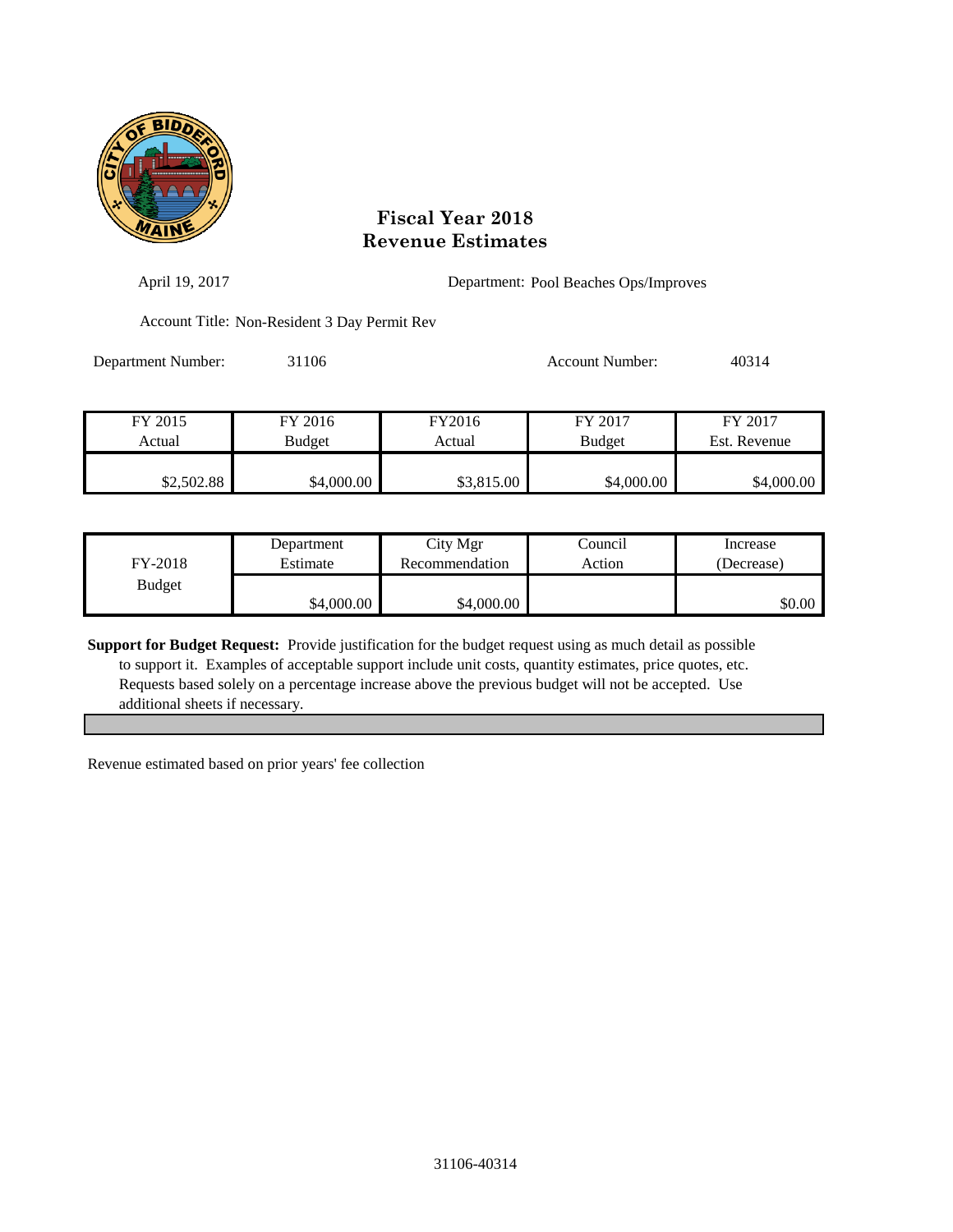

| April 19, 2017     |                                              |                  | Department: Pool Beaches Ops/Improves |                         |  |
|--------------------|----------------------------------------------|------------------|---------------------------------------|-------------------------|--|
|                    | Account Title: Non-Resident 7 Day Permit Rev |                  |                                       |                         |  |
| Department Number: | 31106                                        |                  | Account Number:                       | 40315                   |  |
| FY 2015<br>Actual  | FY 2016<br>Budget                            | FY2016<br>Actual | FY 2017<br><b>Budget</b>              | FY 2017<br>Est. Revenue |  |
| \$7,655.00         | \$8,500.00                                   | \$9,215.00       | \$9,000.00                            | \$9,000.00              |  |

| FY-2018       | Department | City Mgr       | Council | Increase   |
|---------------|------------|----------------|---------|------------|
|               | Estimate   | Recommendation | Action  | (Decrease) |
| <b>Budget</b> | \$9,000.00 | \$9,000.00     |         | \$0.00     |

**Support for Budget Request:** Provide justification for the budget request using as much detail as possible to support it. Examples of acceptable support include unit costs, quantity estimates, price quotes, etc. Requests based solely on a percentage increase above the previous budget will not be accepted. Use additional sheets if necessary.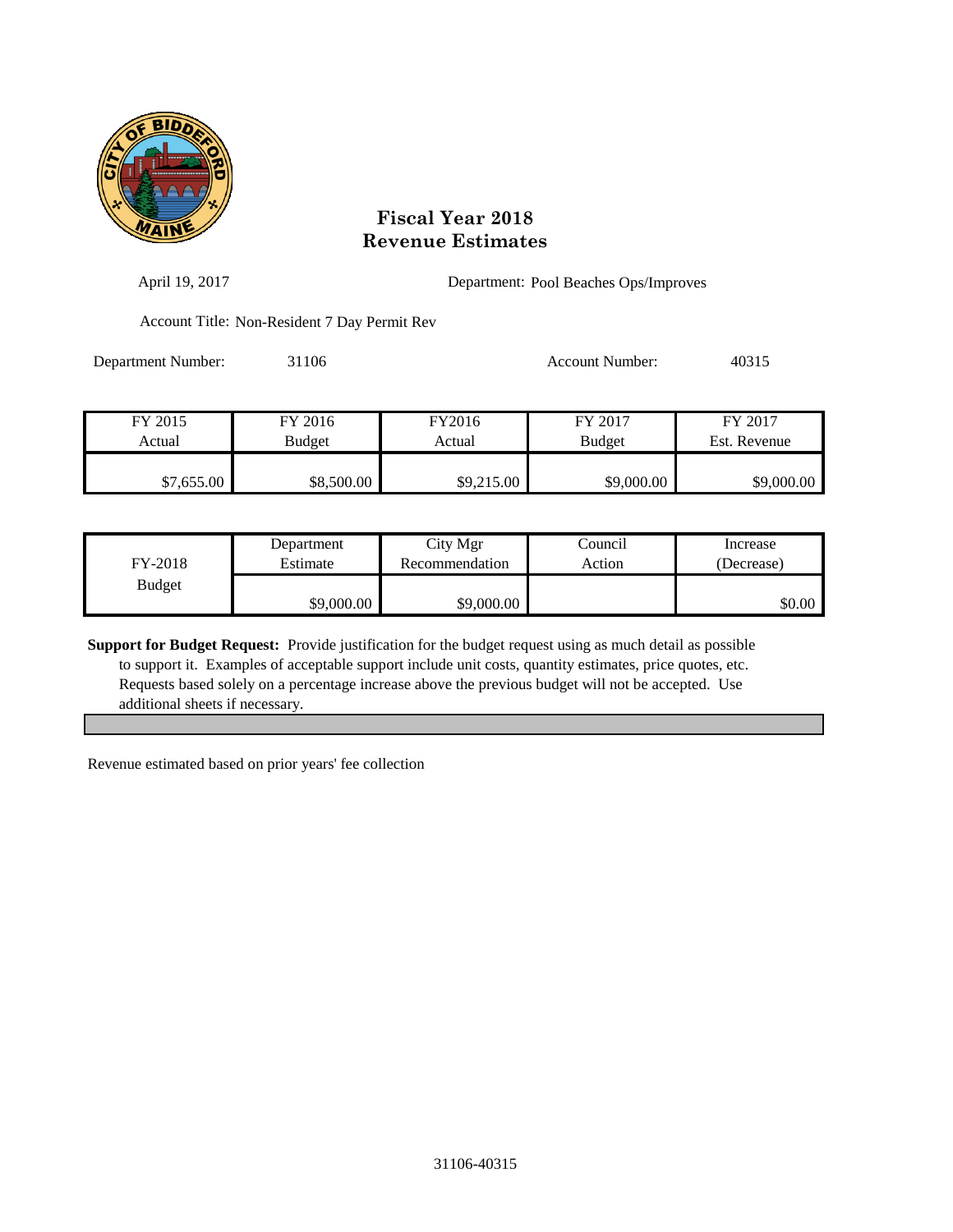

| April 19, 2017     |                                               | <b>Department:</b> Gen Govt Licenses, Permits & F |                 |              |
|--------------------|-----------------------------------------------|---------------------------------------------------|-----------------|--------------|
|                    | <b>Account Title: Building Permit Revenue</b> |                                                   |                 |              |
| Department Number: | 24111                                         |                                                   | Account Number: | 40265        |
| FY 2015            | FY 2016                                       | FY2016                                            | FY 2017         | FY 2017      |
| Actual             | Budget                                        | Actual                                            | <b>Budget</b>   | Est. Revenue |
| \$354,412.68       | \$600,000.00                                  | \$481,358.94                                      | \$375,000.00    | \$425,000.00 |

| FY-2018       | Department   | City Mgr       | Council | Increase    |
|---------------|--------------|----------------|---------|-------------|
|               | Estimate     | Recommendation | Action  | (Decrease)  |
| <b>Budget</b> | \$375,000.00 | \$425,000.00   |         | \$50,000.00 |

**Support for Budget Request:** Provide justification for the budget request using as much detail as possible to support it. Examples of acceptable support include unit costs, quantity estimates, price quotes, etc. Requests based solely on a percentage increase above the previous budget will not be accepted. Use additional sheets if necessary.

*Not budgeted as a revenue is two anticipated large projects; revenue applied in 'Part II' budget*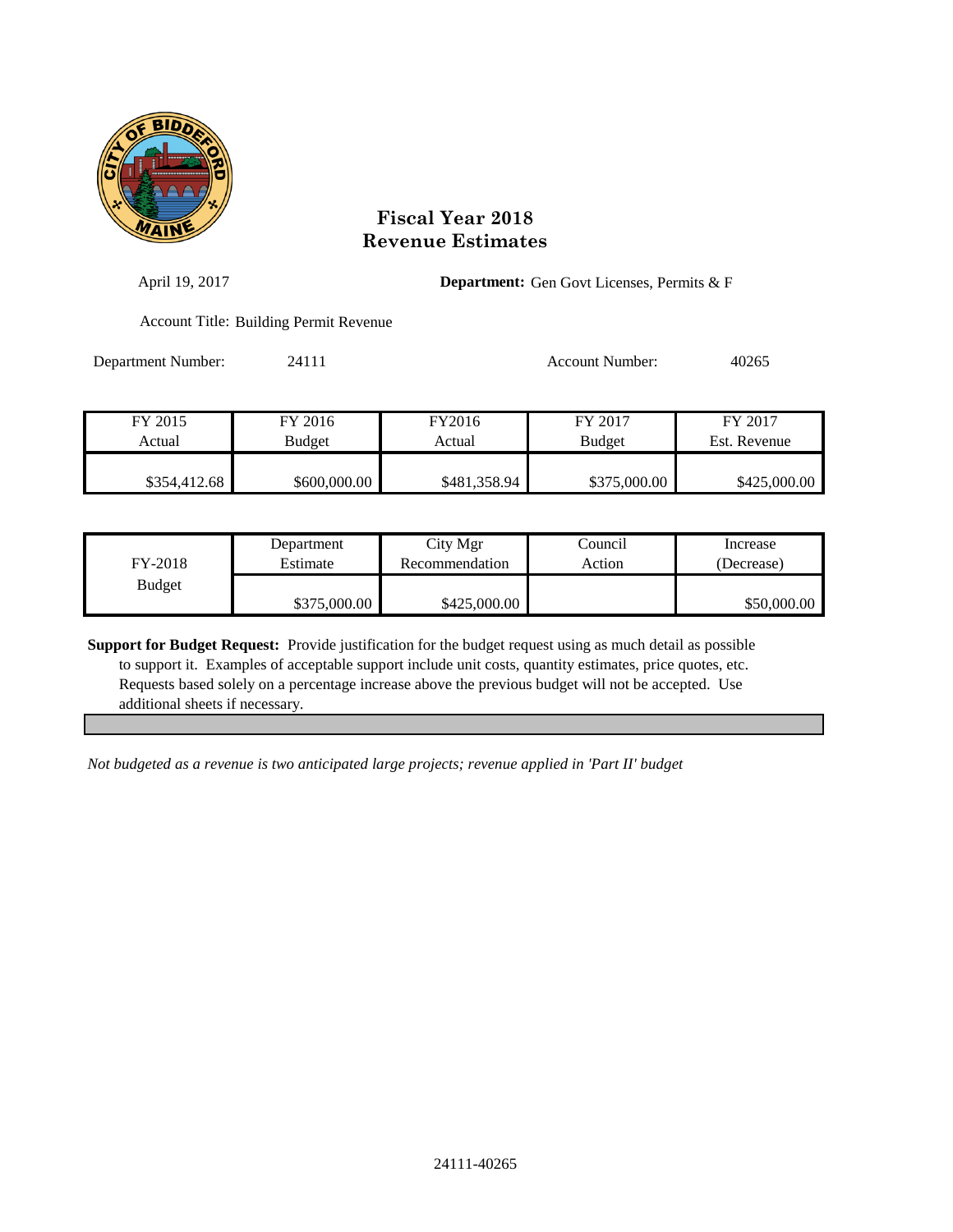

| April 19, 2017     |                                          |                  | <b>Department:</b> Gen Govt Licenses, Permits & F |                         |  |
|--------------------|------------------------------------------|------------------|---------------------------------------------------|-------------------------|--|
|                    | Account Title: Electrical Permit Revenue |                  |                                                   |                         |  |
| Department Number: | 24111                                    |                  | Account Number:                                   | 40266                   |  |
| FY 2015<br>Actual  | FY 2016<br><b>Budget</b>                 | FY2016<br>Actual | FY 2017<br><b>Budget</b>                          | FY 2017<br>Est. Revenue |  |
|                    |                                          |                  |                                                   |                         |  |

| FY-2018       | Department  | City Mgr       | Council | Increase   |
|---------------|-------------|----------------|---------|------------|
|               | Estimate    | Recommendation | Action  | (Decrease) |
| <b>Budget</b> | \$60,000.00 | \$60,000.00    |         | \$0.00     |

\$55,921.91 \$55,000.00 \$55,920.41 \$60,000.00 \$62,000.00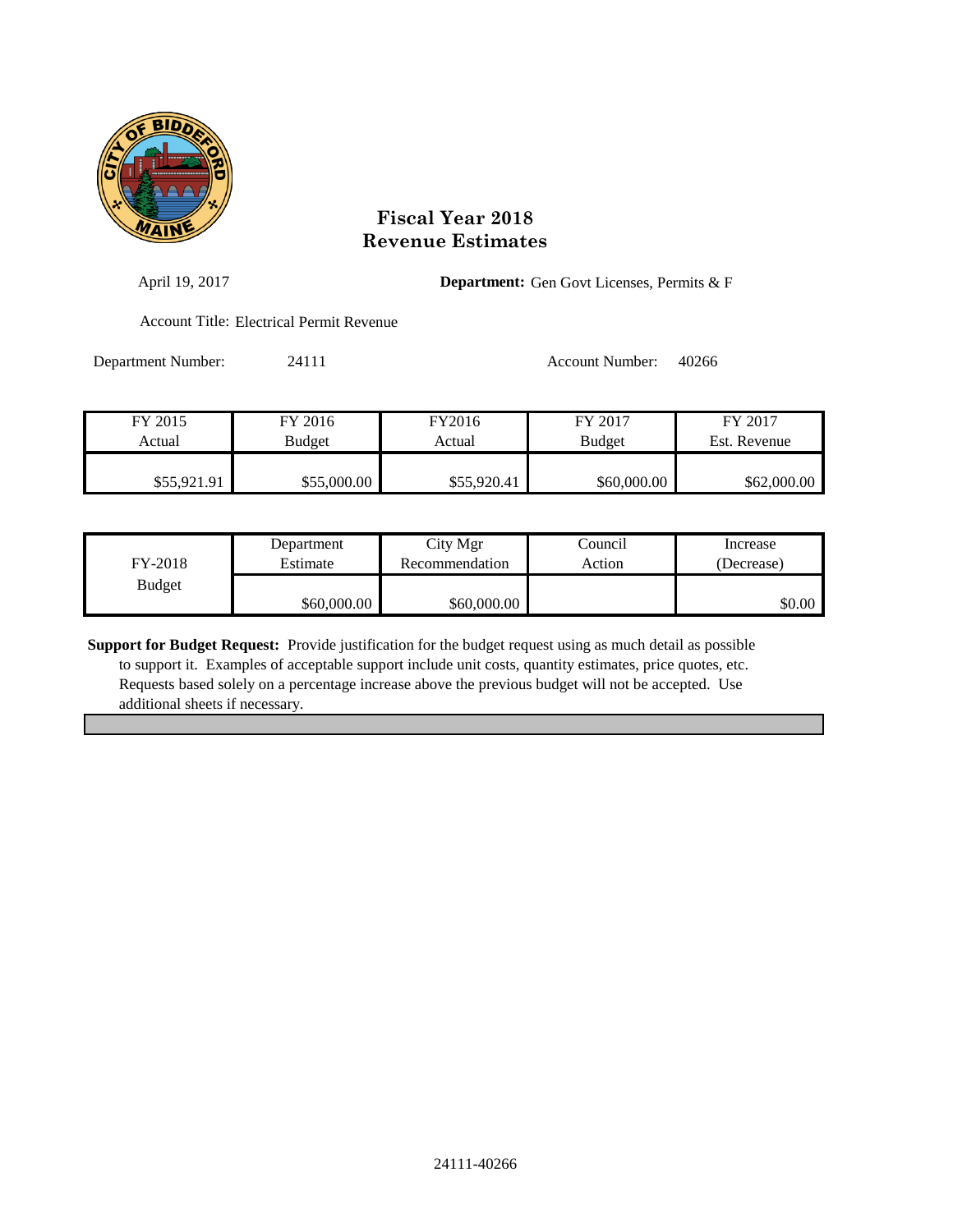

| April 19, 2017     |                                        |                  | <b>Department:</b> Gen Govt Licenses, Permits & F |                         |
|--------------------|----------------------------------------|------------------|---------------------------------------------------|-------------------------|
|                    | Account Title: Plumbing Permit Revenue |                  |                                                   |                         |
| Department Number: | 24111                                  |                  | <b>Account Number:</b>                            | 40267                   |
| FY 2015<br>Actual  | FY 2016<br><b>Budget</b>               | FY2016<br>Actual | FY 2017<br><b>Budget</b>                          | FY 2017<br>Est. Revenue |
| \$16,882.50        | \$20,000.00                            | \$22,085.00      | \$27,500.00                                       | \$27,500.00             |

| FY-2018       | Department  | City Mgr       | Council | Increase     |
|---------------|-------------|----------------|---------|--------------|
|               | Estimate    | Recommendation | Action  | (Decrease)   |
| <b>Budget</b> | \$27,000.00 | \$27,000.00    |         | $(\$500.00)$ |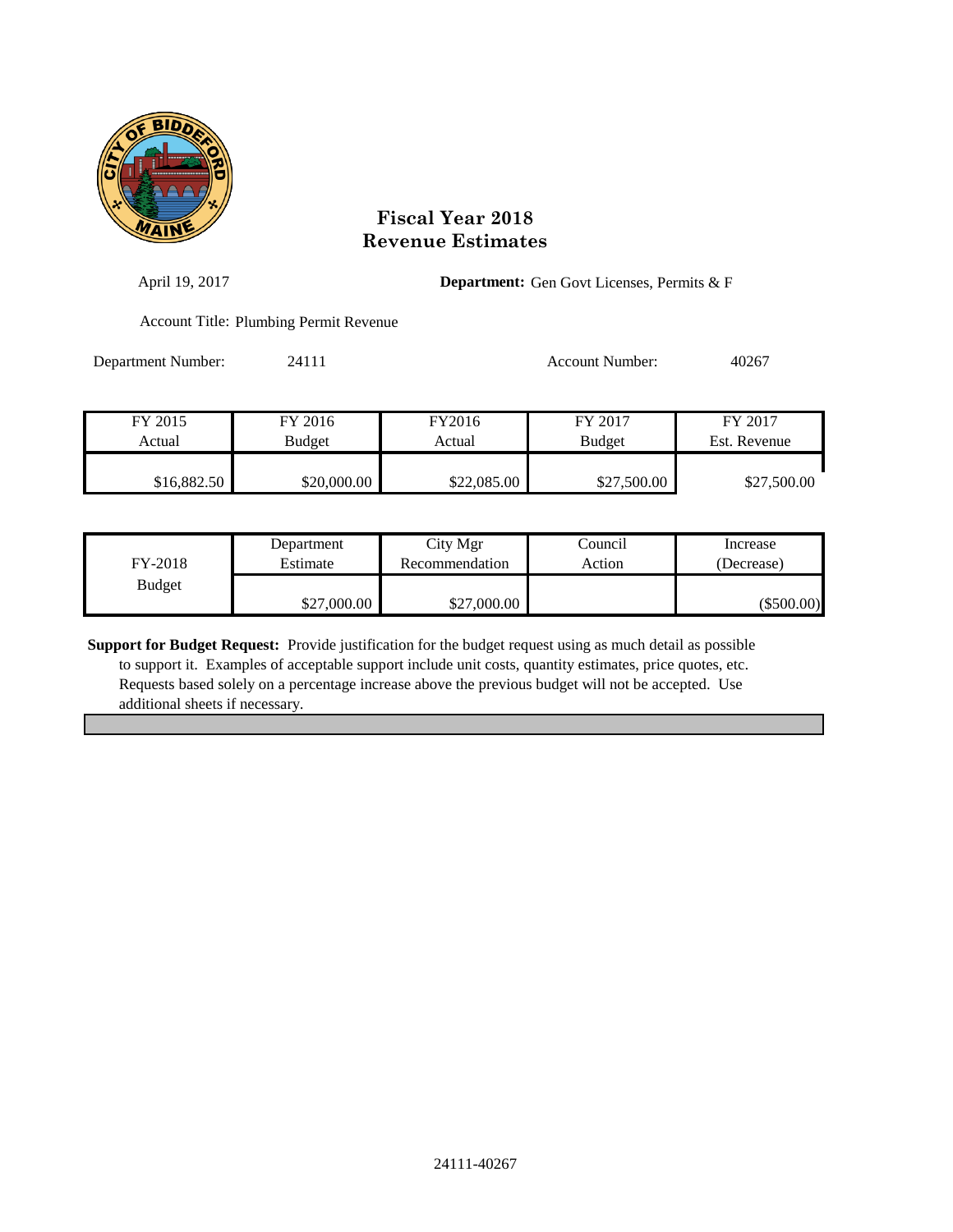

| April 19, 2017     |                                             |            | <b>Department:</b> Gen Govt Licenses, Permits & F |              |  |
|--------------------|---------------------------------------------|------------|---------------------------------------------------|--------------|--|
|                    | Account Title: Code Violations Fine Revenue |            |                                                   |              |  |
| Department Number: | 24111                                       |            | Account Number:                                   | 40271        |  |
|                    |                                             |            |                                                   |              |  |
| FY 2015            | FY 2016                                     | FY2016     | FY 2017                                           | FY 2017      |  |
| Actual             | <b>Budget</b>                               | Actual     | <b>Budget</b>                                     | Est. Revenue |  |
|                    |                                             |            |                                                   |              |  |
| \$2,450.00         | \$5,000.00                                  | \$3,050.00 | \$5,000.00                                        | \$3,500.00   |  |
|                    |                                             |            |                                                   |              |  |

| FY-2018       | Department | City Mgr       | Council | Increase     |
|---------------|------------|----------------|---------|--------------|
|               | Estimate   | Recommendation | Action  | (Decrease)   |
| <b>Budget</b> | \$3,500.00 | \$3,500.00     |         | (\$1,500.00) |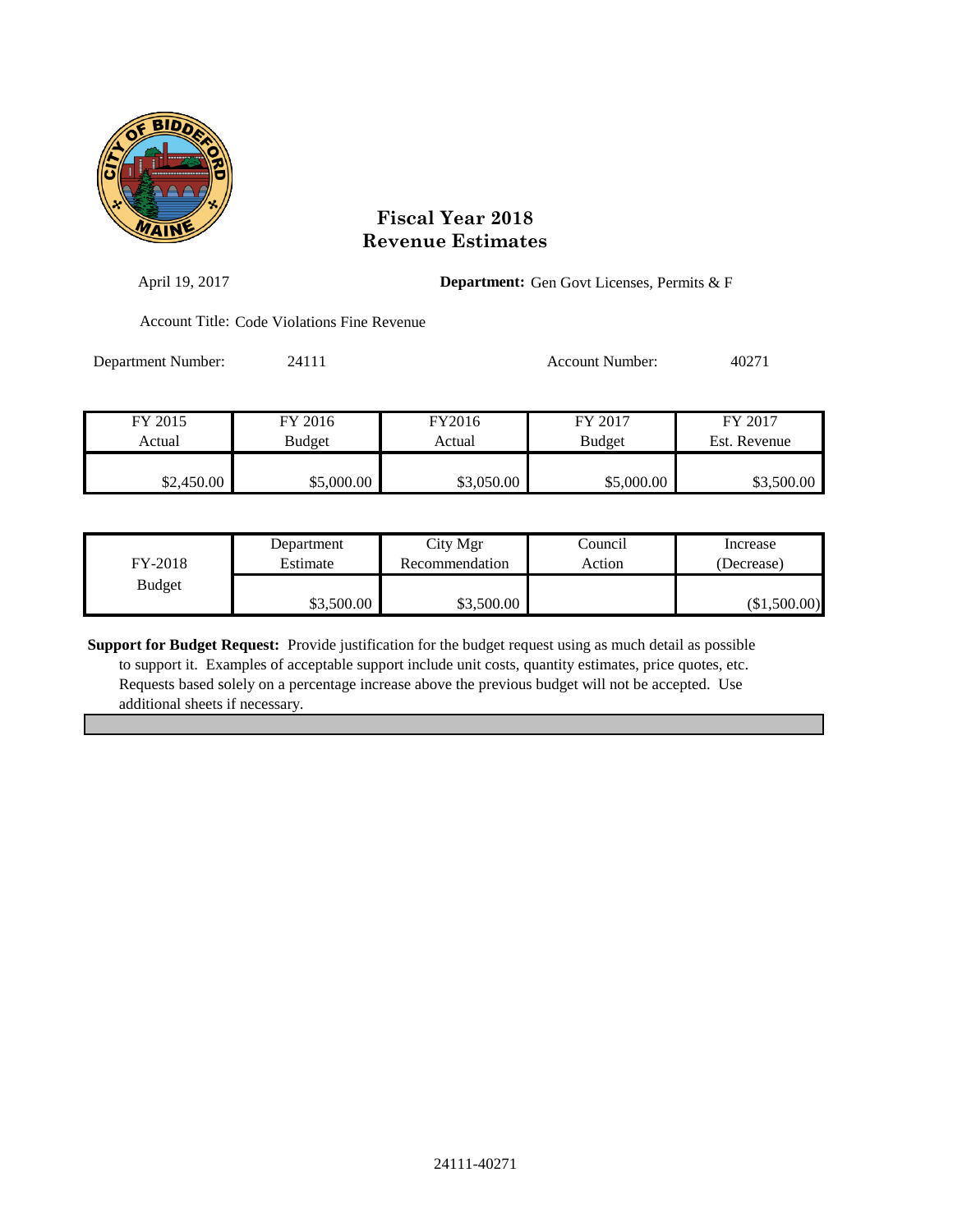

| April 19, 2017     |                                         | <b>Department:</b> Gen Govt Licenses, Permits & F |                        |              |
|--------------------|-----------------------------------------|---------------------------------------------------|------------------------|--------------|
|                    | Account Title: Code Prof Review Fee Rev |                                                   |                        |              |
| Department Number: | 24111                                   |                                                   | <b>Account Number:</b> | 40272        |
|                    |                                         |                                                   |                        |              |
| FY 2015            | FY 2016                                 | FY2016                                            | FY 2017                | FY 2017      |
| Actual             | <b>Budget</b>                           | Actual                                            | <b>Budget</b>          | Est. Revenue |
| \$0.00             | \$0.00                                  | \$0.00                                            | \$0.00                 |              |

| FY-2018       | Department | City Mgr       | Council | Increase   |
|---------------|------------|----------------|---------|------------|
|               | Estimate   | Recommendation | Action  | (Decrease) |
| <b>Budget</b> | \$0.00     | \$0.00         |         | \$0.00     |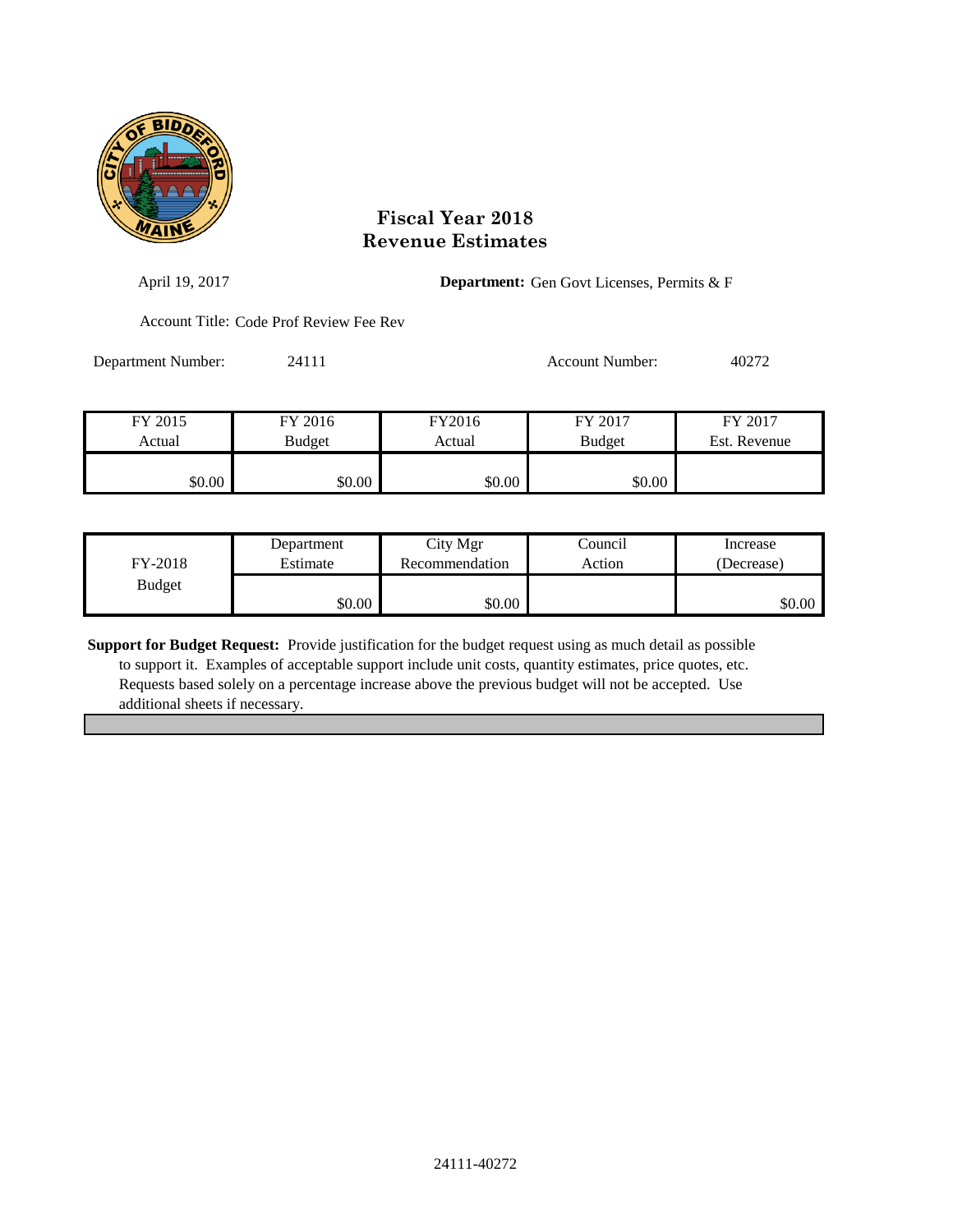

| April 19, 2017     |                                | <b>Department:</b> Gen Govt Licenses, Permits & F |                 |              |
|--------------------|--------------------------------|---------------------------------------------------|-----------------|--------------|
|                    | Account Title: ZBA Fee Revenue |                                                   |                 |              |
| Department Number: | 24111                          |                                                   | Account Number: | 40273        |
| FY 2015            | FY 2016                        | FY2016                                            | FY 2017         | FY 2017      |
| Actual             | <b>Budget</b>                  | Actual                                            | <b>Budget</b>   | Est. Revenue |

| FY-2018       | Department | City Mgr       | Council | Increase     |
|---------------|------------|----------------|---------|--------------|
|               | Estimate   | Recommendation | Action  | (Decrease)   |
| <b>Budget</b> | \$500.00   | \$500.00       |         | $(\$100.00)$ |

\$400.00 \$600.00 \$600.00 \$100.00 \$600.00 \$600.00 \$300.00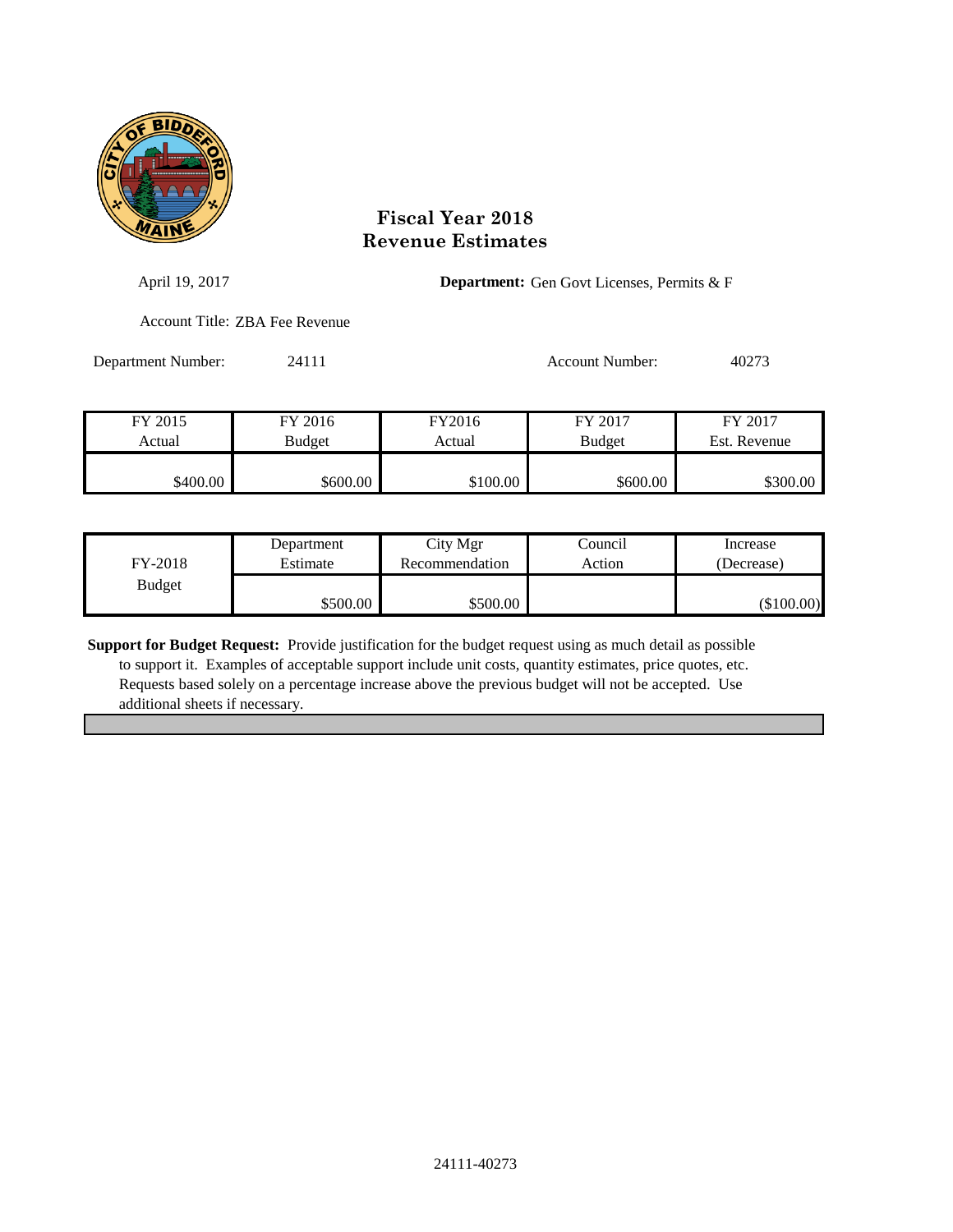

| April 19, 2017     | <b>Department:</b> Gen Govt Licenses, Permits & F |                  |                          |                         |
|--------------------|---------------------------------------------------|------------------|--------------------------|-------------------------|
|                    | Account Title: Code Permit Application Fee Rv     |                  |                          |                         |
| Department Number: | 24111                                             |                  | <b>Account Number:</b>   | 40317                   |
| FY 2015<br>Actual  | FY 2016<br>Budget                                 | FY2016<br>Actual | FY 2017<br><b>Budget</b> | FY 2017<br>Est. Revenue |
| \$24,360.00        | \$20,000.00                                       | \$29,970.00      | \$22,000.00              | \$30,000.00             |

|               | Department  | City Mgr       | Council | Increase   |
|---------------|-------------|----------------|---------|------------|
| FY-2018       | Estimate    | Recommendation | Action  | (Decrease) |
| <b>Budget</b> |             |                |         |            |
|               | \$30,000.00 | \$30,000.00    |         | \$8,000.00 |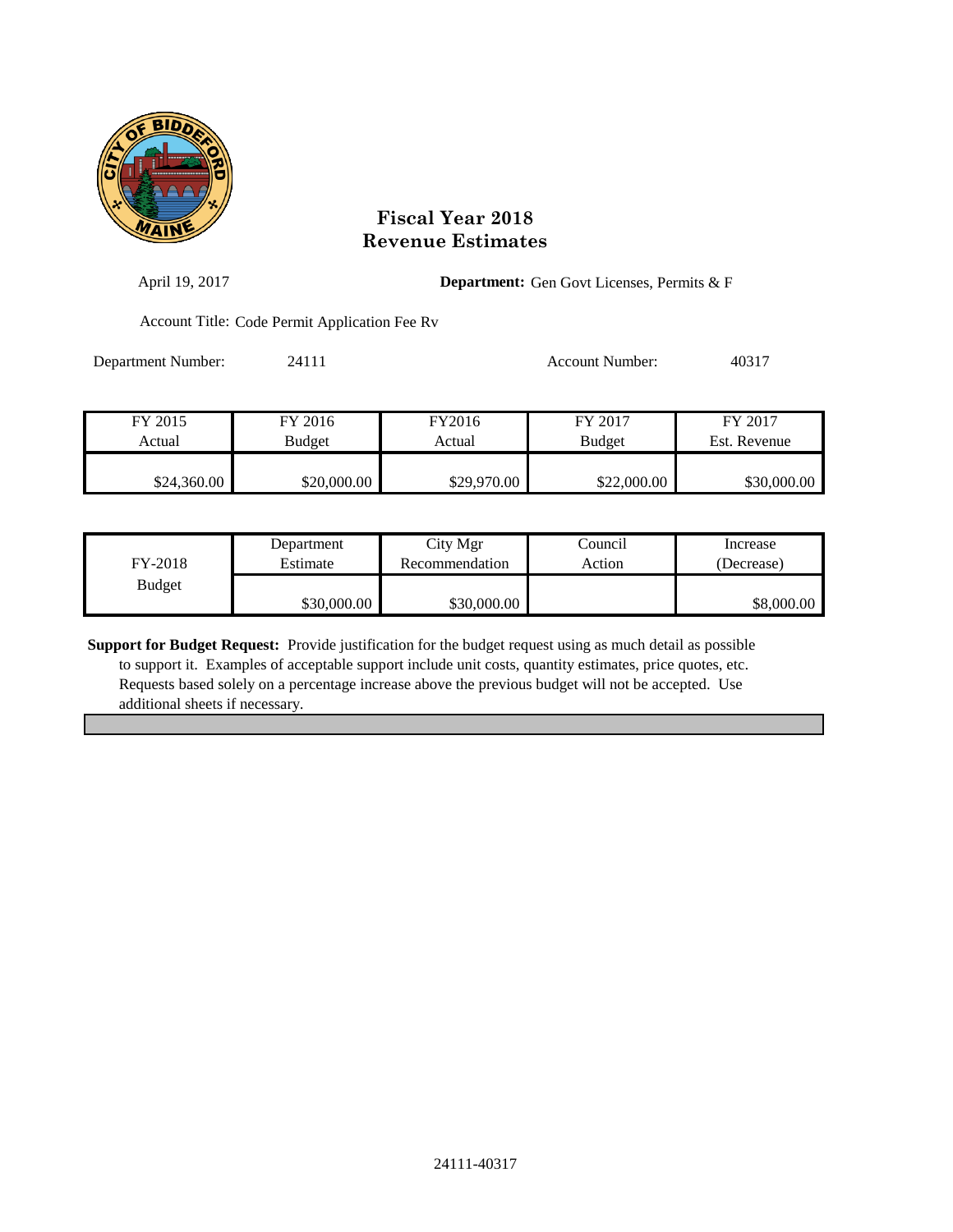

| April 19, 2017     |                                             |                  | <b>Department:</b> Pub Safety Licenses, Permits & |              |  |
|--------------------|---------------------------------------------|------------------|---------------------------------------------------|--------------|--|
|                    | Account Title: Animal Cntrl Collections Rev |                  |                                                   |              |  |
| Department Number: | 24113                                       |                  | Account Number:                                   | 40299        |  |
| FY 2015            | FY 2016                                     | FY2016<br>Actual | FY 2017                                           | FY 2017      |  |
| Actual             | Budget                                      |                  | <b>Budget</b>                                     | Est. Revenue |  |
| \$3,459.00         | \$3,500.00                                  | \$7,141.00       | \$3,750.00                                        |              |  |

| FY-2018       | Department | City Mgr       | Council | Increase   |
|---------------|------------|----------------|---------|------------|
|               | Estimate   | Recommendation | Action  | (Decrease) |
| <b>Budget</b> | \$3,750.00 | \$3,750.00     |         | \$0.00     |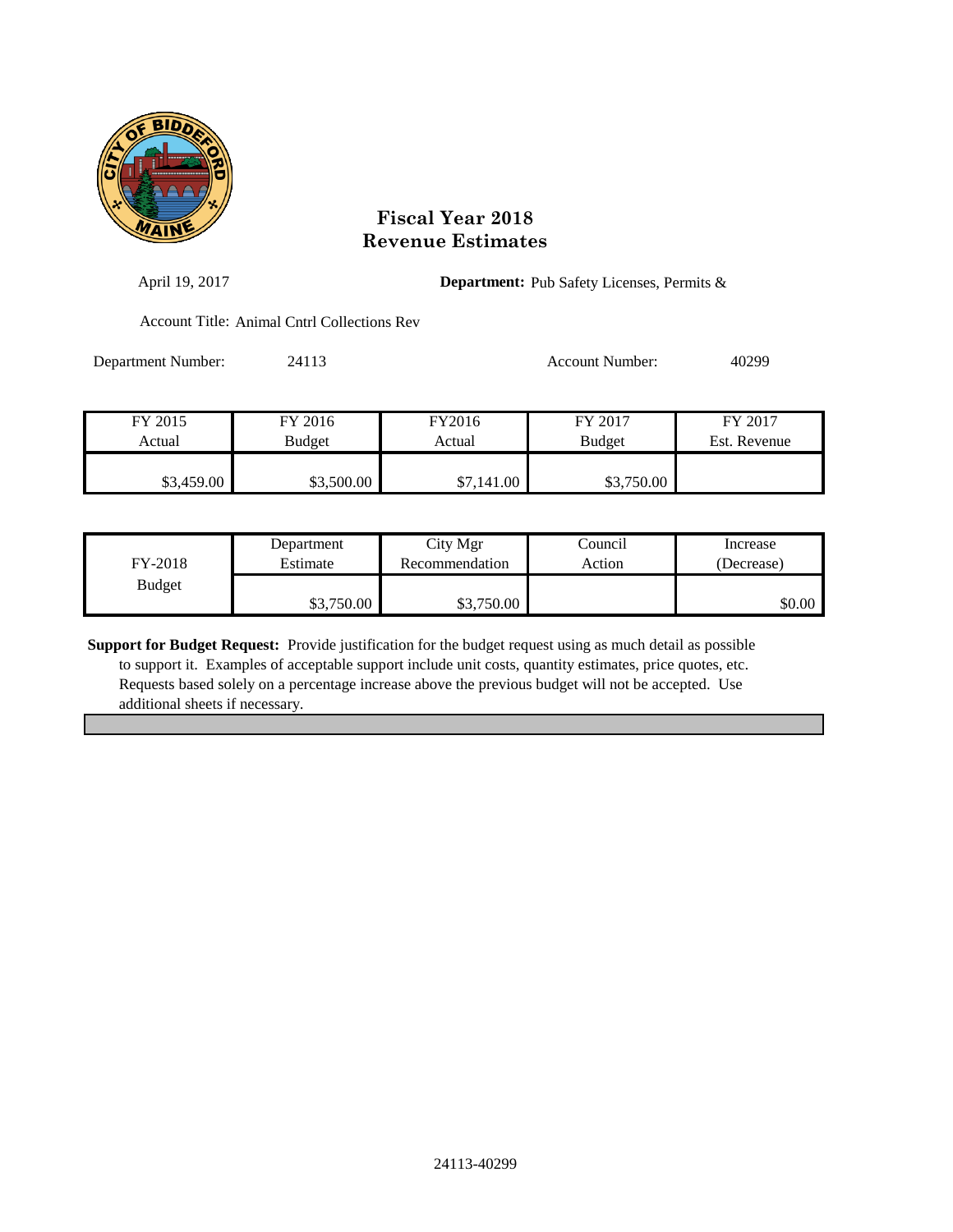

| April 19, 2017     |                                               |        | <b>Department:</b> Gen Govt Licenses, Permits & F |              |  |
|--------------------|-----------------------------------------------|--------|---------------------------------------------------|--------------|--|
|                    | <b>Account Title: Contract Zoning Revenue</b> |        |                                                   |              |  |
| Department Number: | 24111                                         |        | <b>Account Number:</b>                            | 40274        |  |
| FY 2015            | FY 2016                                       | FY2016 | FY 2017                                           | FY 2017      |  |
| Actual             | <b>Budget</b>                                 | Actual | <b>Budget</b>                                     | Est. Revenue |  |
| \$0.00             | \$0.00                                        | \$0.00 | \$0.00                                            | \$1,000.00   |  |

| FY-2018       | Department | City Mgr       | Council | Increase   |
|---------------|------------|----------------|---------|------------|
|               | Estimate   | Recommendation | Action  | (Decrease) |
| <b>Budget</b> | \$0.00     | \$0.00         |         | \$0.00     |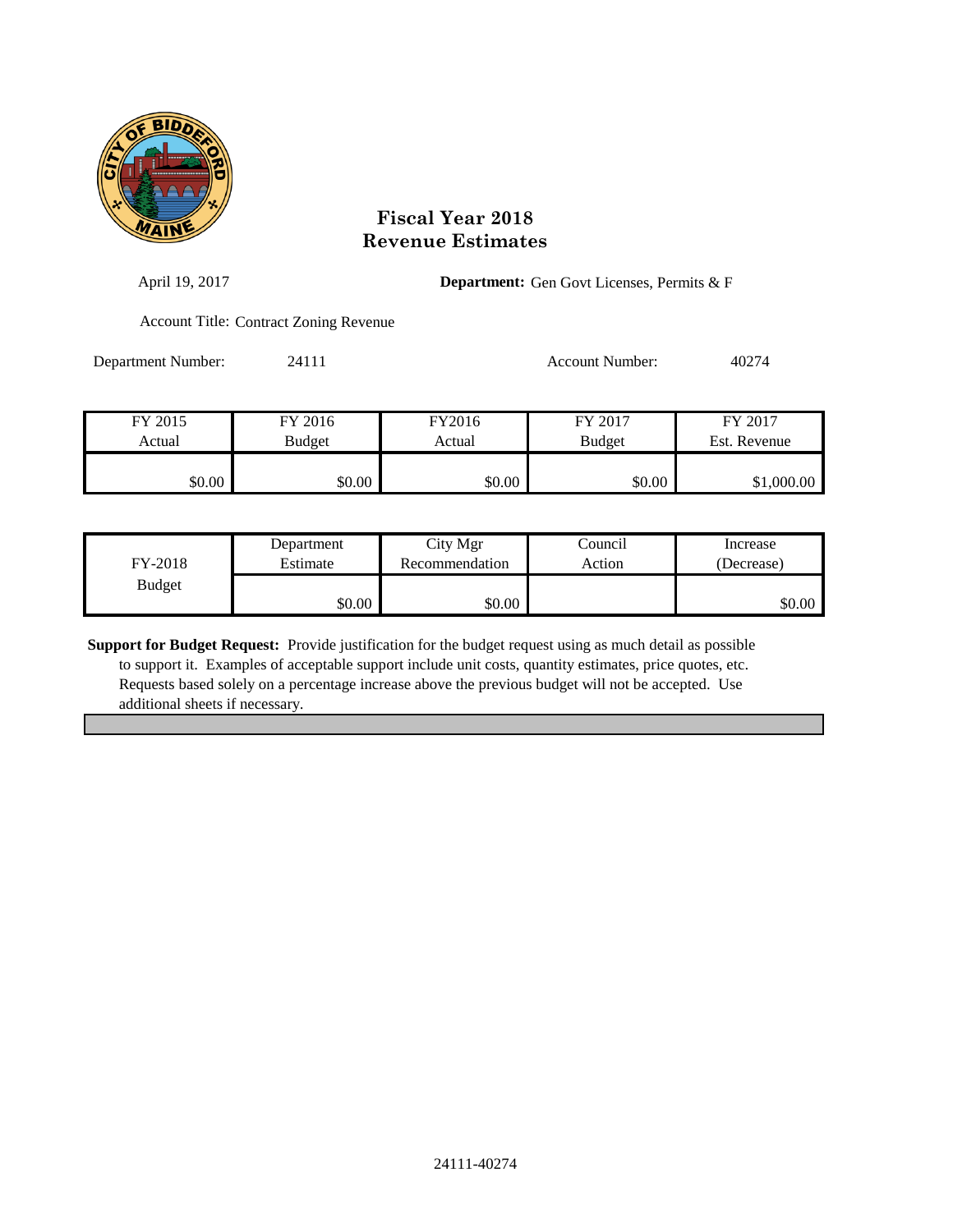

| April 19, 2017     |                                      |            | <b>Department:</b> Gen Govt Licenses, Permits & F |              |  |
|--------------------|--------------------------------------|------------|---------------------------------------------------|--------------|--|
|                    | Account Title: Plan Bd Admin Fee Rev |            |                                                   |              |  |
| Department Number: | 24111                                |            | <b>Account Number:</b>                            | 40275        |  |
| FY 2015            | FY 2016                              | FY2016     | FY 2017                                           | FY 2017      |  |
| Actual             | <b>Budget</b>                        | Actual     | <b>Budget</b>                                     | Est. Revenue |  |
| \$1,960.00         | \$1,000.00                           | \$1,360.00 | \$1,350.00                                        | \$1,480.00   |  |

| FY-2018       | Department | City Mgr       | Council | Increase   |
|---------------|------------|----------------|---------|------------|
|               | Estimate   | Recommendation | Action  | (Decrease) |
| <b>Budget</b> | \$1,280.00 | \$1,350.00     |         | \$0.00     |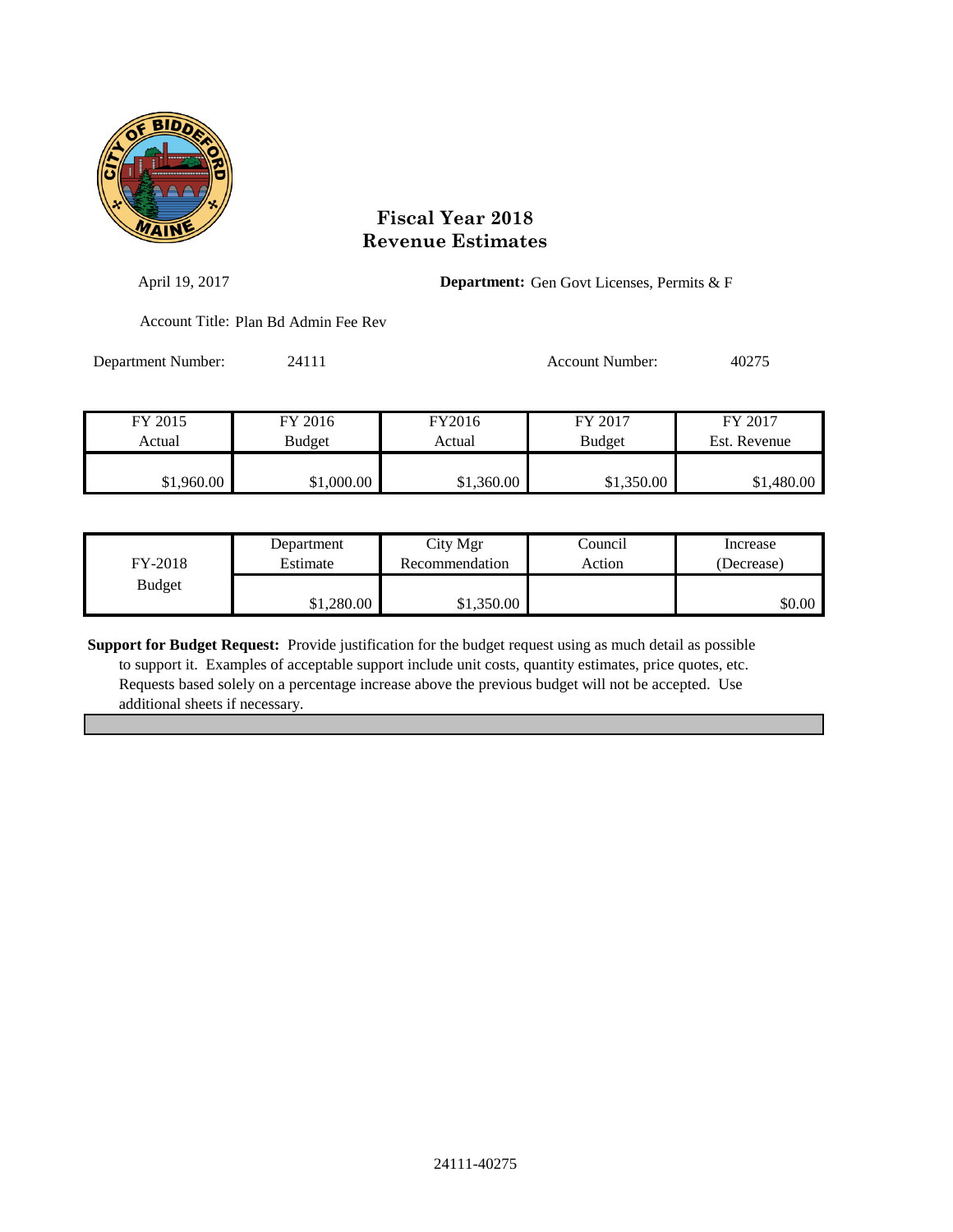

| April 19, 2017     |                                            |            | <b>Department:</b> Gen Govt Licenses, Permits & F |                         |  |
|--------------------|--------------------------------------------|------------|---------------------------------------------------|-------------------------|--|
|                    | Account Title: Plan Bd Eng Inspect Fee Rev |            |                                                   |                         |  |
| Department Number: | 24111                                      |            | <b>Account Number:</b>                            | 40276                   |  |
| FY 2015            | FY 2016                                    | FY2016     | FY 2017                                           | FY 2017<br>Est. Revenue |  |
| Actual             | Budget                                     | Actual     | <b>Budget</b>                                     |                         |  |
| \$12,493.50        | \$10,000.00                                | \$8,581.50 | \$12,000.00                                       | \$13,000.00             |  |

| FY-2018       | Department  | City Mgr       | Council | Increase   |
|---------------|-------------|----------------|---------|------------|
|               | Estimate    | Recommendation | Action  | (Decrease) |
| <b>Budget</b> | \$12,000.00 | \$12,000.00    |         | \$0.00     |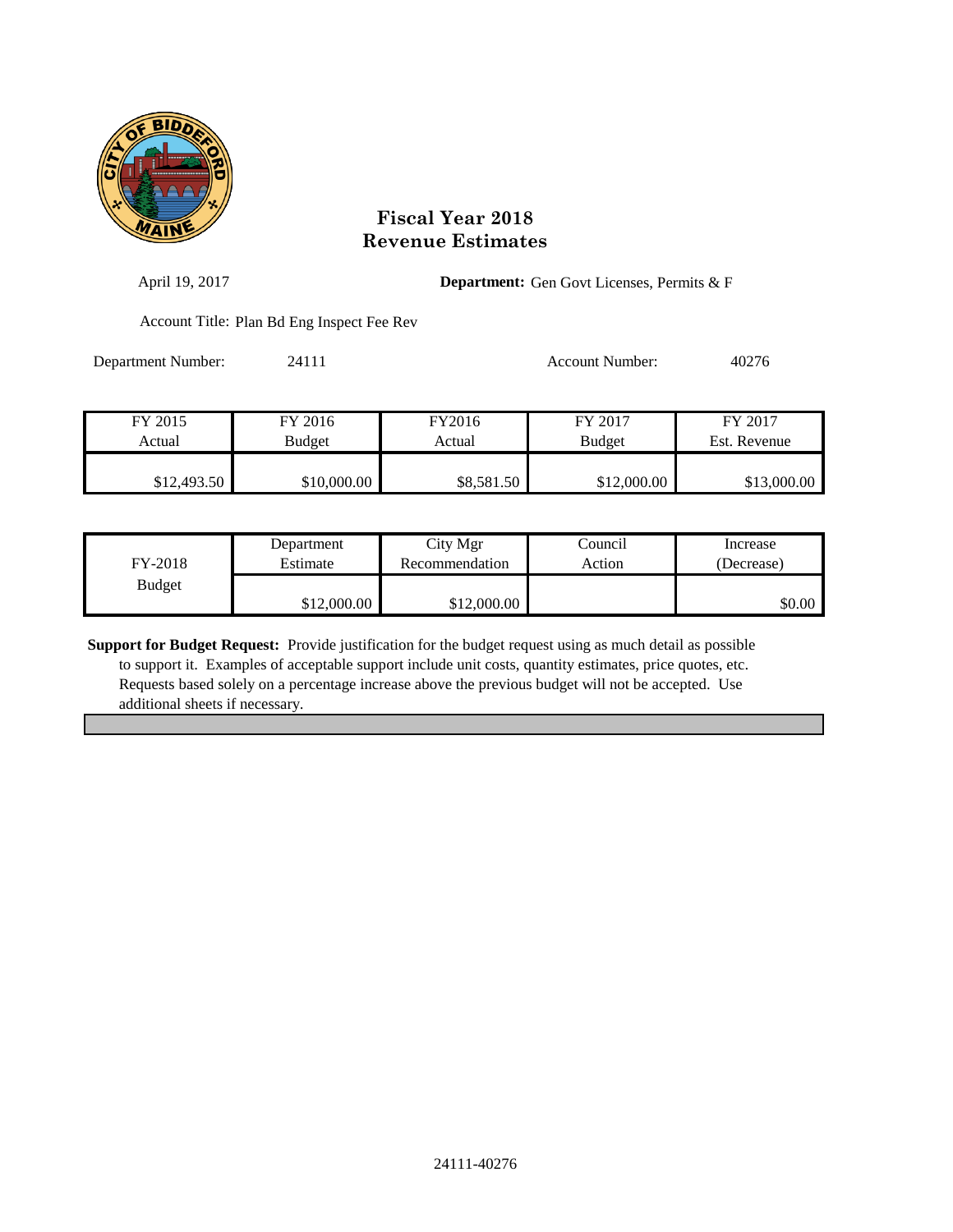

| April 19, 2017     |                                              |                  | <b>Department:</b> Gen Govt Licenses, Permits & F |                         |
|--------------------|----------------------------------------------|------------------|---------------------------------------------------|-------------------------|
|                    | Account Title: Plan Bd Minor Subdivision Rev |                  |                                                   |                         |
| Department Number: | 24111                                        |                  | <b>Account Number:</b>                            | 40277                   |
| FY 2015<br>Actual  | FY 2016<br>Budget                            | FY2016<br>Actual | FY 2017<br><b>Budget</b>                          | FY 2017<br>Est. Revenue |
| \$800.00           | \$1,000.00                                   | \$100.00         | \$500.00                                          | \$0.00                  |

| FY-2018       | Department | City Mgr       | Council | Increase     |
|---------------|------------|----------------|---------|--------------|
|               | Estimate   | Recommendation | Action  | (Decrease)   |
| <b>Budget</b> | \$0.00     | \$0.00         |         | $(\$500.00)$ |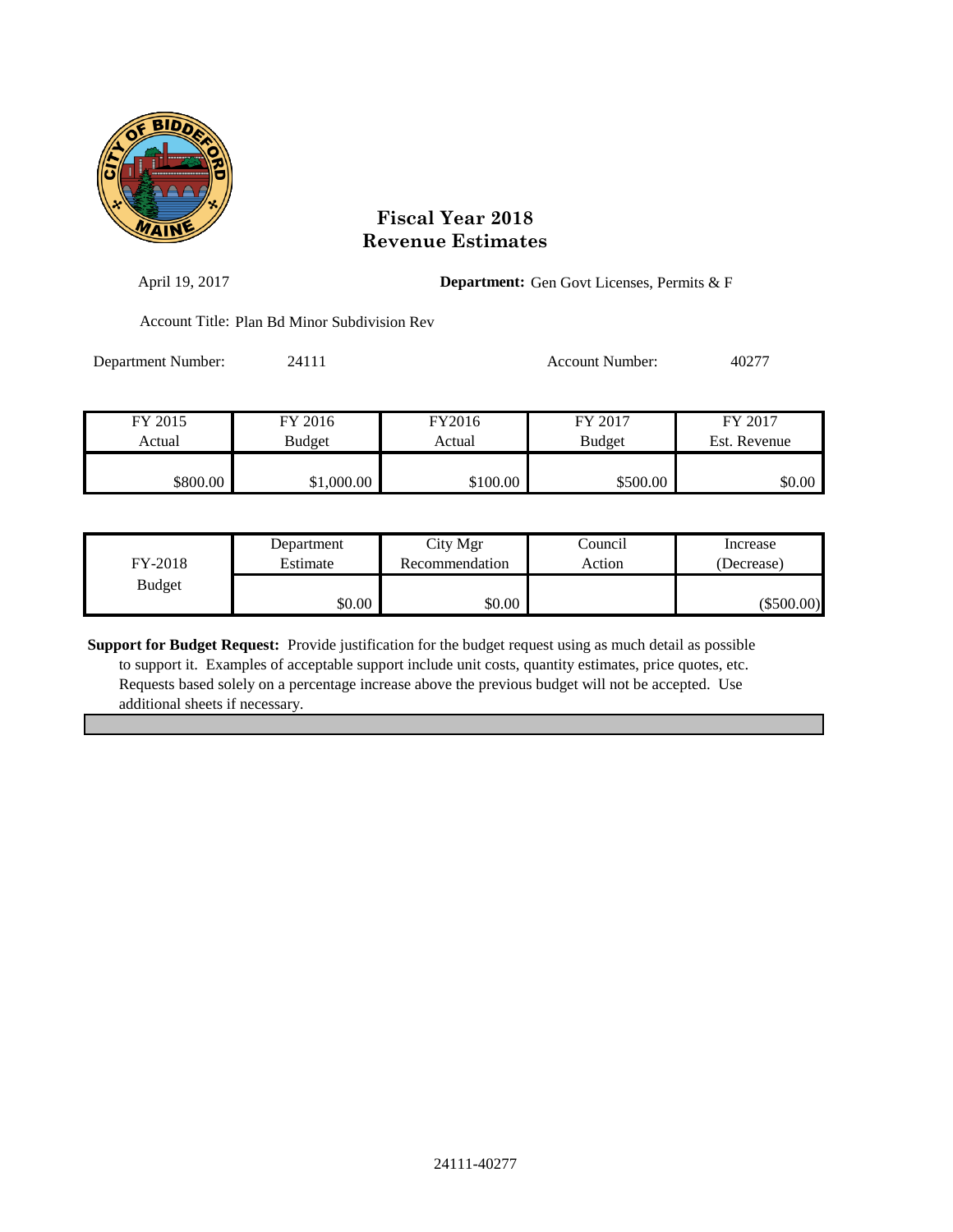

| April 19, 2017     |                                              |                  | <b>Department:</b> Gen Govt Licenses, Permits & F |                         |  |
|--------------------|----------------------------------------------|------------------|---------------------------------------------------|-------------------------|--|
|                    | Account Title: Plan Bd Major Subdivision Rev |                  |                                                   |                         |  |
| Department Number: | 24111                                        |                  | <b>Account Number:</b>                            | 40278                   |  |
| FY 2015<br>Actual  | FY 2016<br><b>Budget</b>                     | FY2016<br>Actual | FY 2017<br><b>Budget</b>                          | FY 2017<br>Est. Revenue |  |
| \$13,400.00        | \$5,000.00                                   | \$9,080.00       | \$8,500.00                                        | \$3,000.00              |  |

| FY-2018       | Department | City Mgr       | Council | Increase       |
|---------------|------------|----------------|---------|----------------|
|               | Estimate   | Recommendation | Action  | (Decrease)     |
| <b>Budget</b> | \$3,000.00 | \$3,000.00     |         | $(\$5,500.00)$ |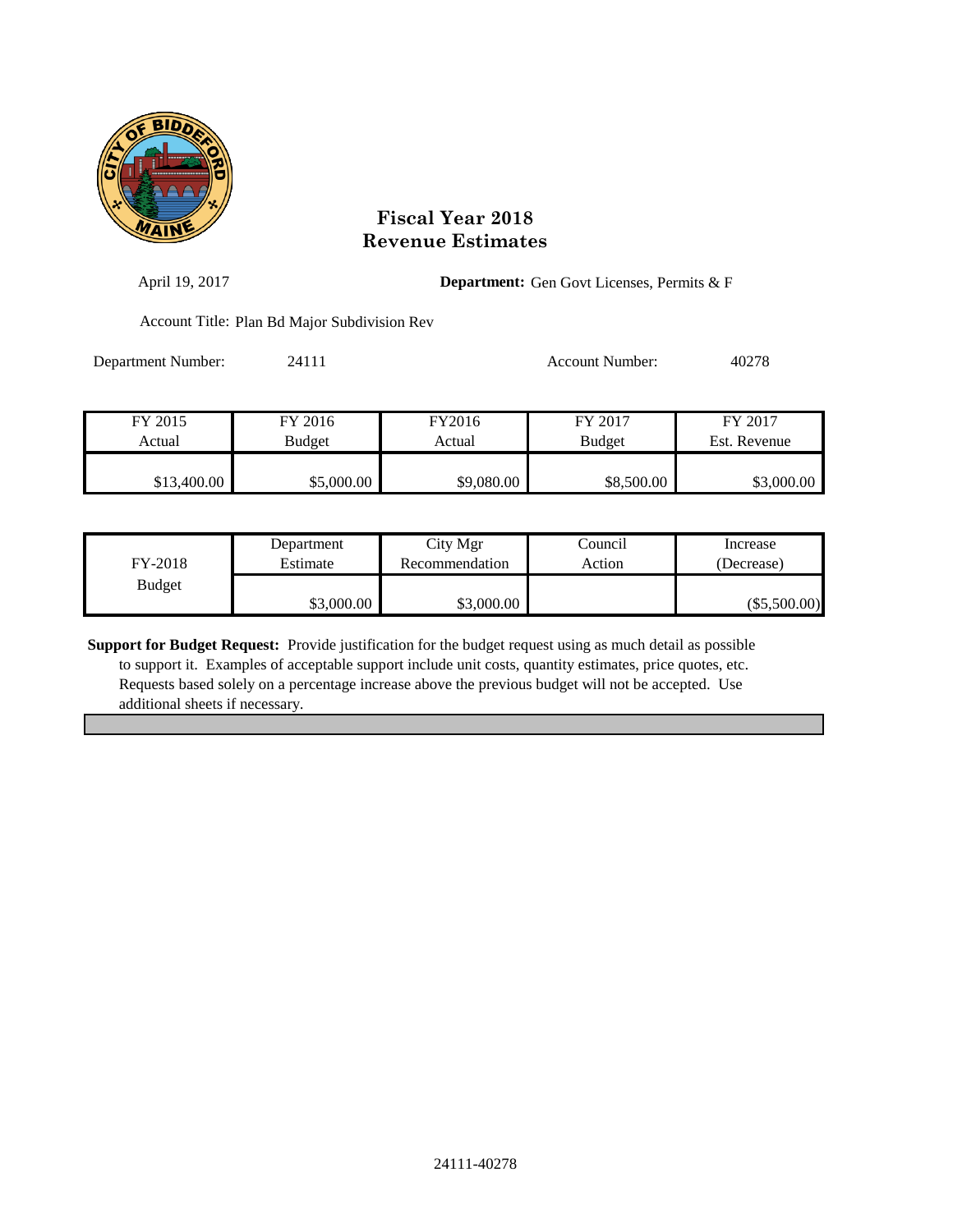

| April 19, 2017     |                                        |             | <b>Department:</b> Gen Govt Licenses, Permits & F |              |  |
|--------------------|----------------------------------------|-------------|---------------------------------------------------|--------------|--|
|                    | Account Title: Plan Bd Site Review Rev |             |                                                   |              |  |
| Department Number: | 24111                                  |             | Account Number:                                   | 40279        |  |
| FY 2015            | FY 2016                                | FY2016      | FY 2017                                           | FY 2017      |  |
| Actual             | Budget                                 | Actual      | <b>Budget</b>                                     | Est. Revenue |  |
|                    |                                        |             |                                                   |              |  |
| \$9,462.00         | \$4,000.00                             | \$10,348.00 | \$7,500.00                                        | \$7,500.00   |  |

| FY-2018       | Department | City Mgr       | Council | Increase   |
|---------------|------------|----------------|---------|------------|
|               | Estimate   | Recommendation | Action  | (Decrease) |
| <b>Budget</b> | \$7,500.00 | \$7,500.00     |         | \$0.00     |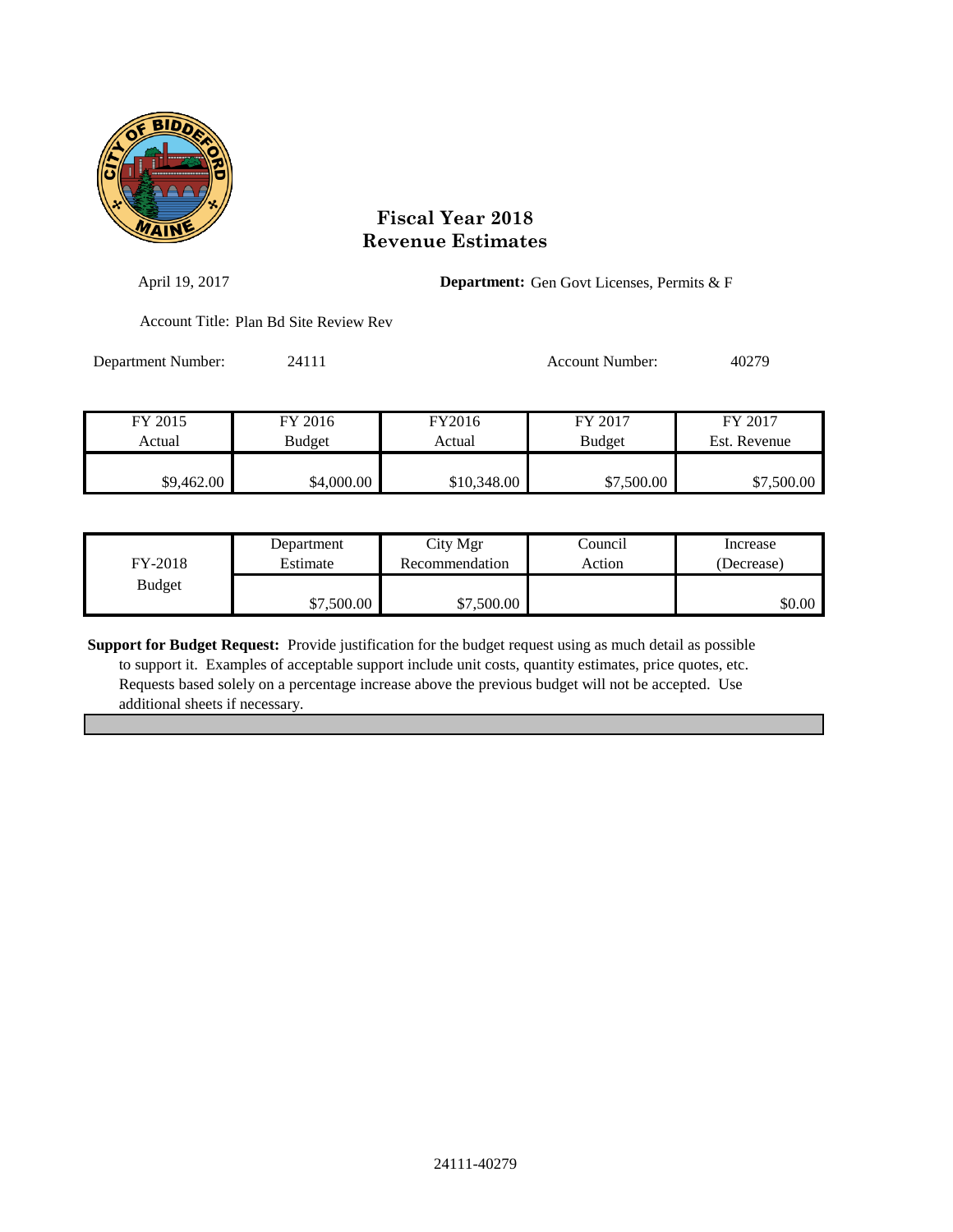

| April 19, 2017     |                                            |                  | <b>Department:</b> Gen Govt Licenses, Permits & F |                         |  |
|--------------------|--------------------------------------------|------------------|---------------------------------------------------|-------------------------|--|
|                    | Account Title: Plan Bd Eng Site Review Rev |                  |                                                   |                         |  |
| Department Number: | 24111                                      |                  | <b>Account Number:</b>                            | 40284                   |  |
| FY 2015<br>Actual  | FY 2016<br><b>Budget</b>                   | FY2016<br>Actual | FY 2017<br><b>Budget</b>                          | FY 2017<br>Est. Revenue |  |
| \$9,200.00         | \$15,000.00                                | \$7,200.00       | \$10,000.00                                       | \$8,000.00              |  |

| FY-2018       | Department | City Mgr       | Council | Increase       |
|---------------|------------|----------------|---------|----------------|
|               | Estimate   | Recommendation | Action  | (Decrease)     |
| <b>Budget</b> | \$8,000.00 | \$8,000.00     |         | $(\$2,000.00)$ |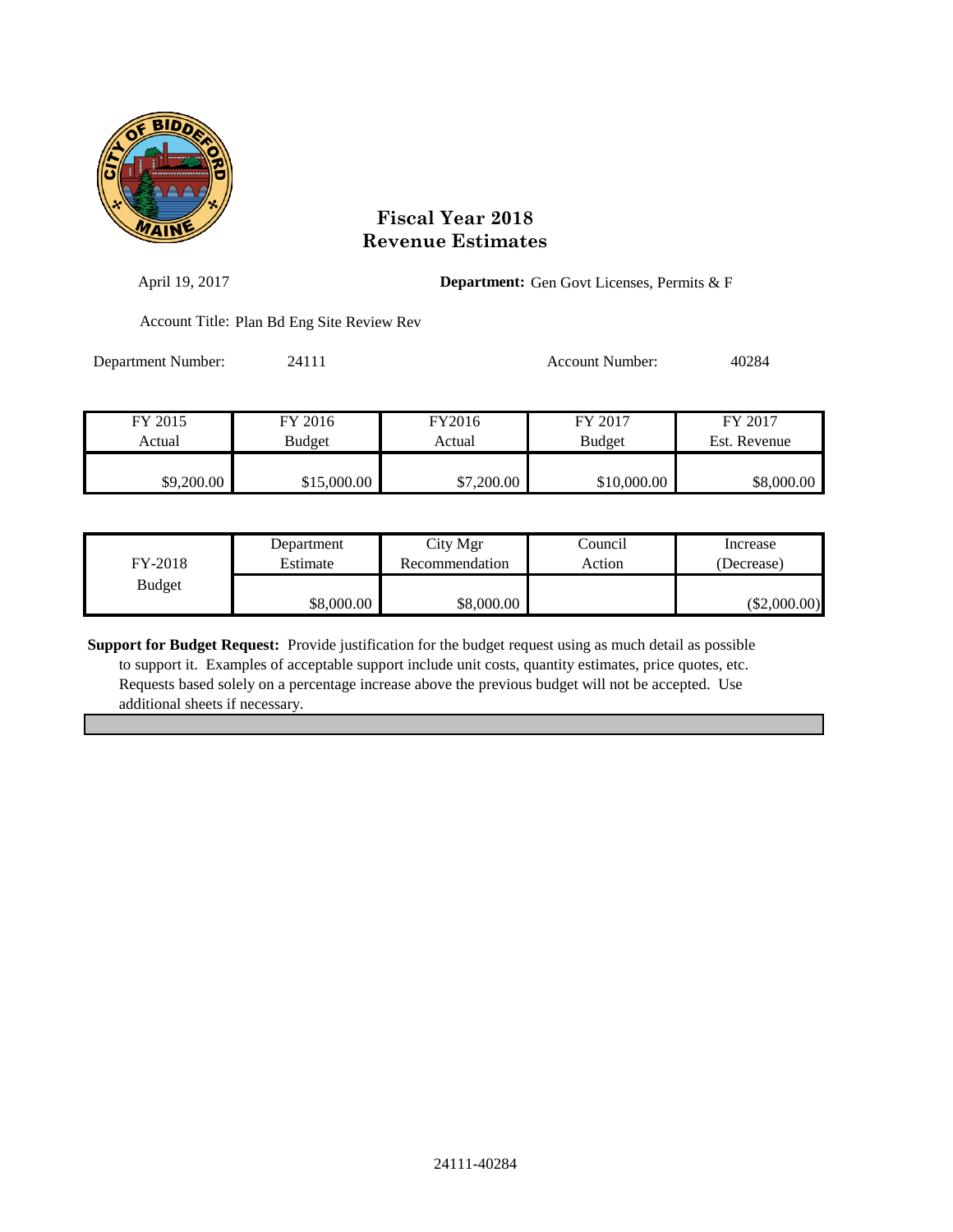

| April 19, 2017     |                                          |                  | <b>Department:</b> Gen Govt Licenses, Permits & F |                         |  |
|--------------------|------------------------------------------|------------------|---------------------------------------------------|-------------------------|--|
|                    | Account Title: Plan Bd Cond Use/Oth1 Rev |                  |                                                   |                         |  |
| Department Number: | 24111                                    |                  | Account Number:                                   | 40285                   |  |
| FY 2015<br>Actual  | FY 2016<br><b>Budget</b>                 | FY2016<br>Actual | FY 2017<br><b>Budget</b>                          | FY 2017<br>Est. Revenue |  |
| \$2,700.00         | \$1,800.00                               | \$600.00         | \$1,800.00                                        | \$1,800.00              |  |
|                    |                                          |                  |                                                   |                         |  |

| FY-2018       | Department | City Mgr       | Council | Increase   |
|---------------|------------|----------------|---------|------------|
|               | Estimate   | Recommendation | Action  | (Decrease) |
| <b>Budget</b> | \$1,800.00 | \$1,800.00     |         | \$0.00     |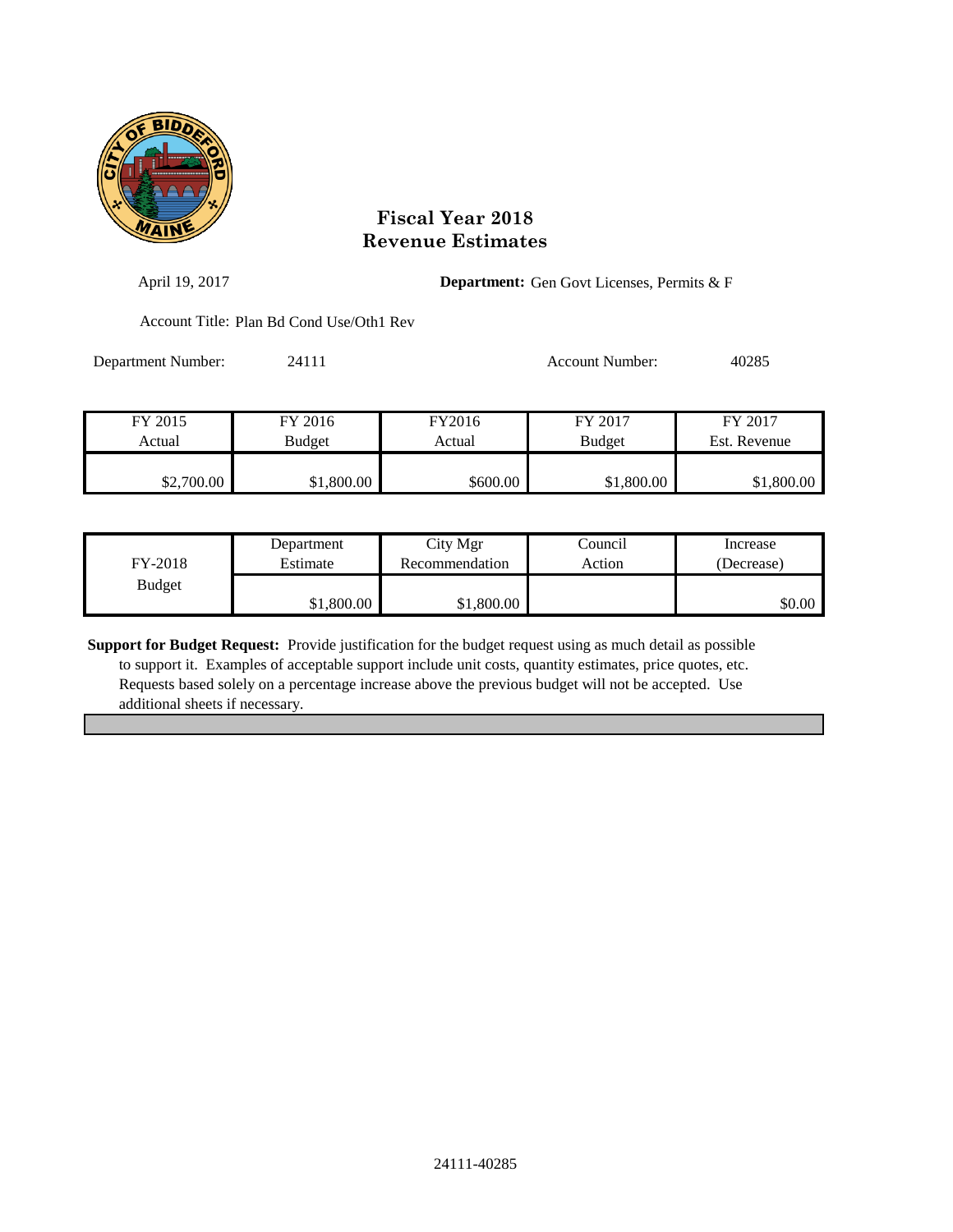

| April 19, 2017     |                                            |                  | <b>Department:</b> Gen Govt Licenses, Permits & F |                         |
|--------------------|--------------------------------------------|------------------|---------------------------------------------------|-------------------------|
|                    | Account Title: Plan Bd Cond Use/Other2 Rev |                  |                                                   |                         |
| Department Number: | 24111                                      |                  | Account Number:                                   | 40286                   |
| FY 2015<br>Actual  | FY 2016<br>Budget                          | FY2016<br>Actual | FY 2017<br><b>Budget</b>                          | FY 2017<br>Est. Revenue |
| \$0.00             | \$0.00                                     | \$0.00           | \$0.00                                            | \$0.00                  |

| FY-2018       | Department | City Mgr       | Council | Increase   |
|---------------|------------|----------------|---------|------------|
|               | Estimate   | Recommendation | Action  | (Decrease) |
| <b>Budget</b> | \$0.00     | \$0.00         |         | \$0.00     |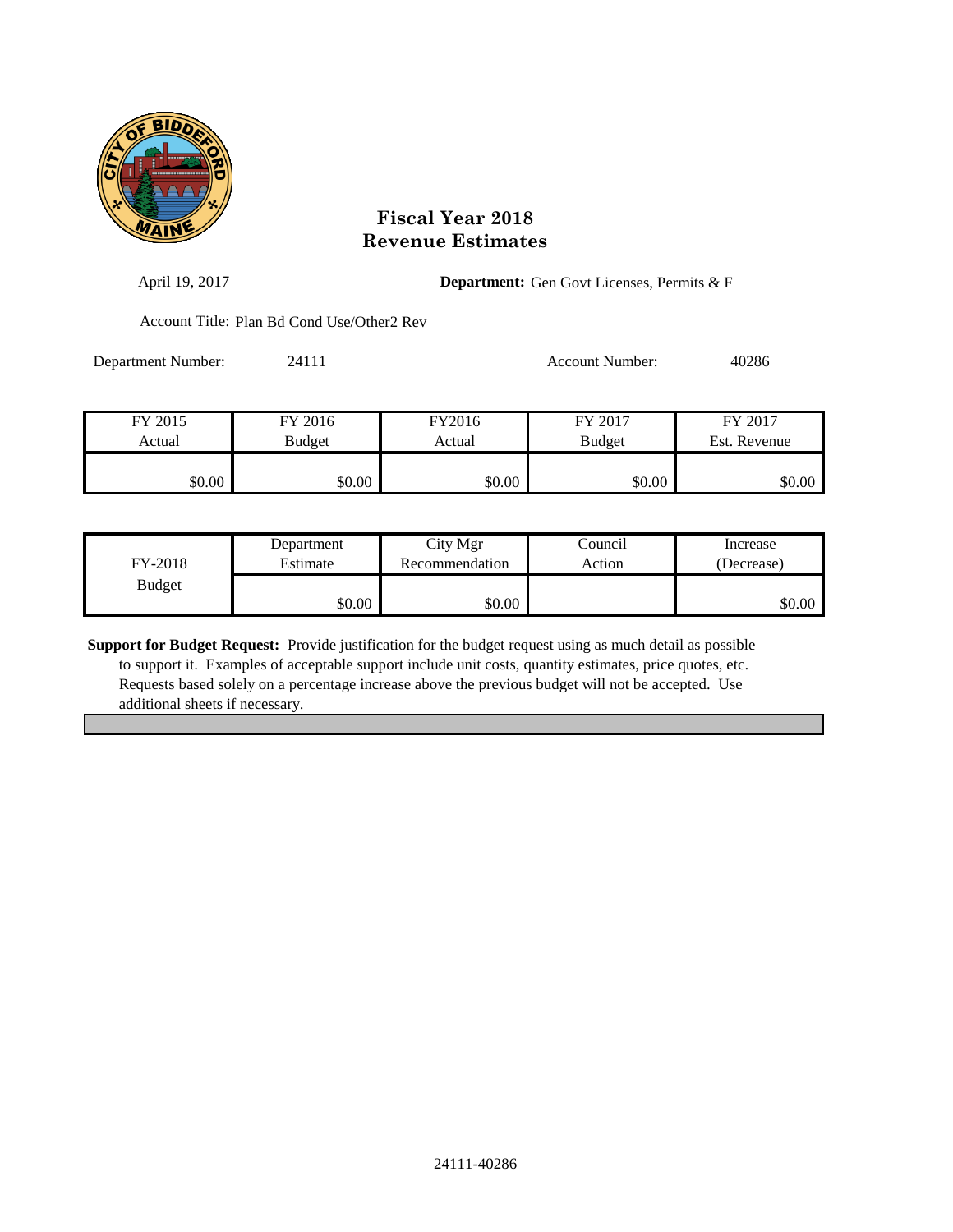

| April 19, 2017     |                                             |                  | <b>Department:</b> Gen Govt Licenses, Permits & F |                         |
|--------------------|---------------------------------------------|------------------|---------------------------------------------------|-------------------------|
|                    | Account Title: Plan Bd Cont/Cond Zone l Rev |                  |                                                   |                         |
| Department Number: | 24111                                       |                  | Account Number:                                   | 40288                   |
| FY 2015<br>Actual  | FY 2016<br><b>Budget</b>                    | FY2016<br>Actual | FY 2017<br><b>Budget</b>                          | FY 2017<br>Est. Revenue |
| \$3,000.00         | \$0.00                                      | \$2,000.00       | \$0.00                                            | \$1,000.00              |

| FY-2018       | Department | City Mgr       | Council | Increase   |
|---------------|------------|----------------|---------|------------|
|               | Estimate   | Recommendation | Action  | (Decrease) |
| <b>Budget</b> | \$2,000.00 | \$2,000.00     |         | \$2,000.00 |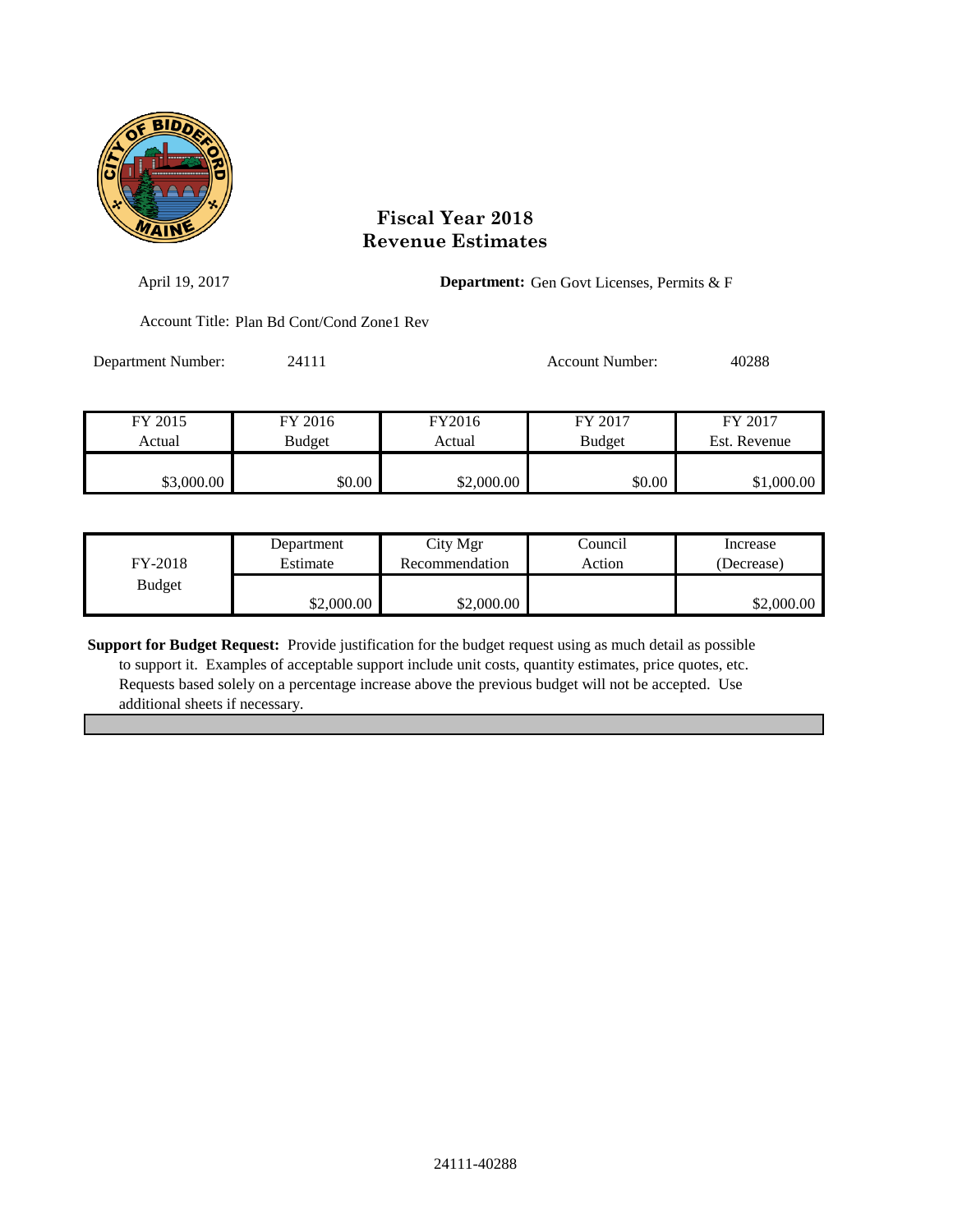

| April 19, 2017     |                                           |                  | <b>Department:</b> Gen Govt Licenses, Permits & F |                         |  |
|--------------------|-------------------------------------------|------------------|---------------------------------------------------|-------------------------|--|
|                    | Account Title: Plan Bd Shoreland Zone Rev |                  |                                                   |                         |  |
| Department Number: | 24111                                     |                  | Account Number:                                   | 40294                   |  |
| FY 2015<br>Actual  | FY 2016<br><b>Budget</b>                  | FY2016<br>Actual | FY 2017<br><b>Budget</b>                          | FY 2017<br>Est. Revenue |  |
| \$300.00           | \$400.00                                  | \$600.00         | \$400.00                                          | \$1,200.00              |  |

| FY-2018       | Department | City Mgr       | Council | Increase   |
|---------------|------------|----------------|---------|------------|
|               | Estimate   | Recommendation | Action  | (Decrease) |
| <b>Budget</b> | \$600.00]  | \$600.00       |         | \$200.00   |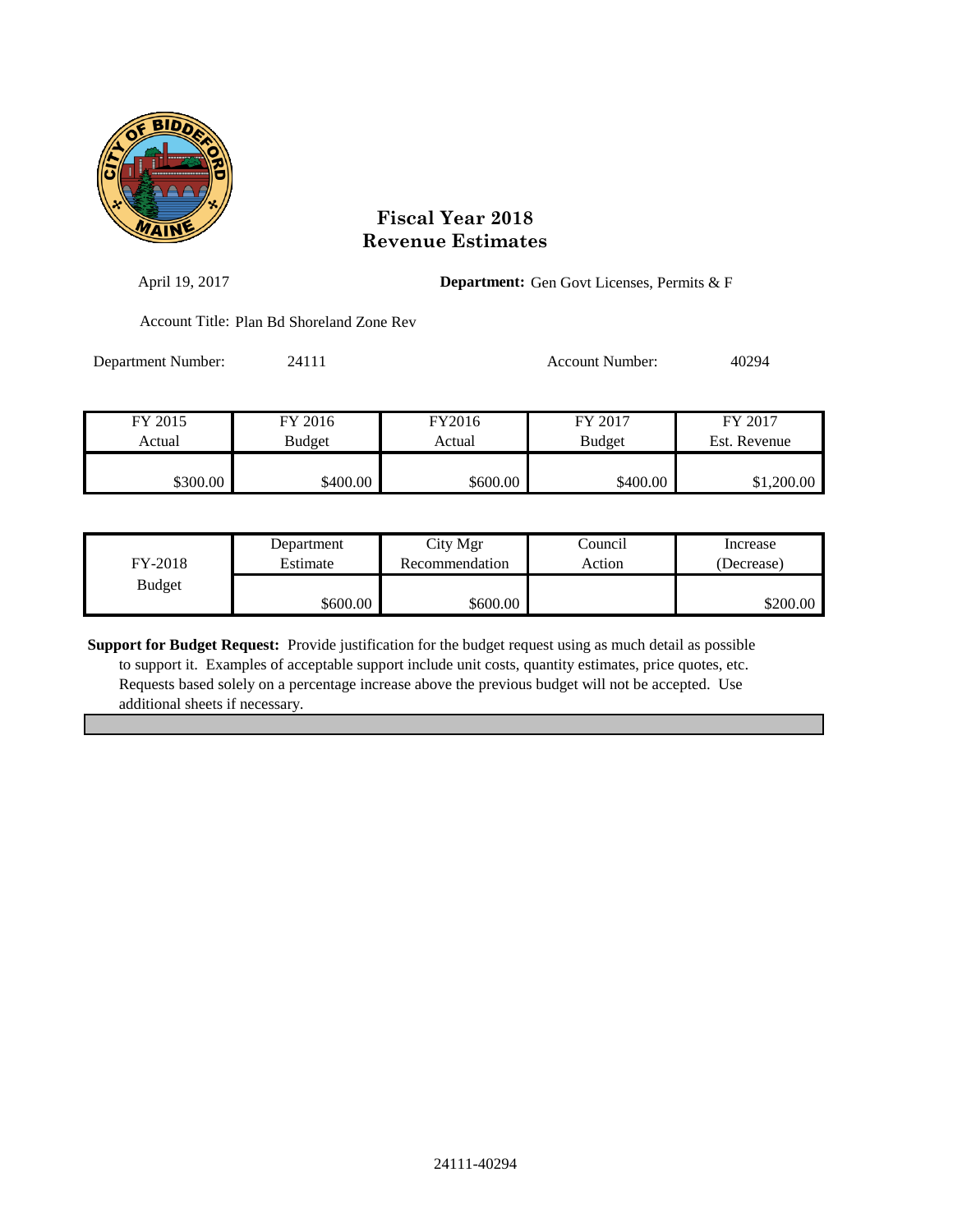

| April 19, 2017     |                                              |          | <b>Department:</b> Gen Govt Licenses, Permits & F |              |  |
|--------------------|----------------------------------------------|----------|---------------------------------------------------|--------------|--|
|                    | Account Title: Historic Preservation App Fee |          |                                                   |              |  |
| Department Number: | 24111                                        |          | Account Number:                                   | 40318        |  |
|                    |                                              |          |                                                   |              |  |
| FY 2015            | FY 2016                                      | FY2016   | FY 2017                                           | FY 2017      |  |
| Actual             | <b>Budget</b>                                | Actual   | <b>Budget</b>                                     | Est. Revenue |  |
|                    |                                              |          |                                                   |              |  |
| \$950.00           | \$750.00                                     | \$600.00 | \$750.00                                          | \$200.00     |  |

| FY-2018       | Department | City Mgr       | Council | Increase     |
|---------------|------------|----------------|---------|--------------|
|               | Estimate   | Recommendation | Action  | (Decrease)   |
| <b>Budget</b> | \$400.00   | \$400.00       |         | $(\$350.00)$ |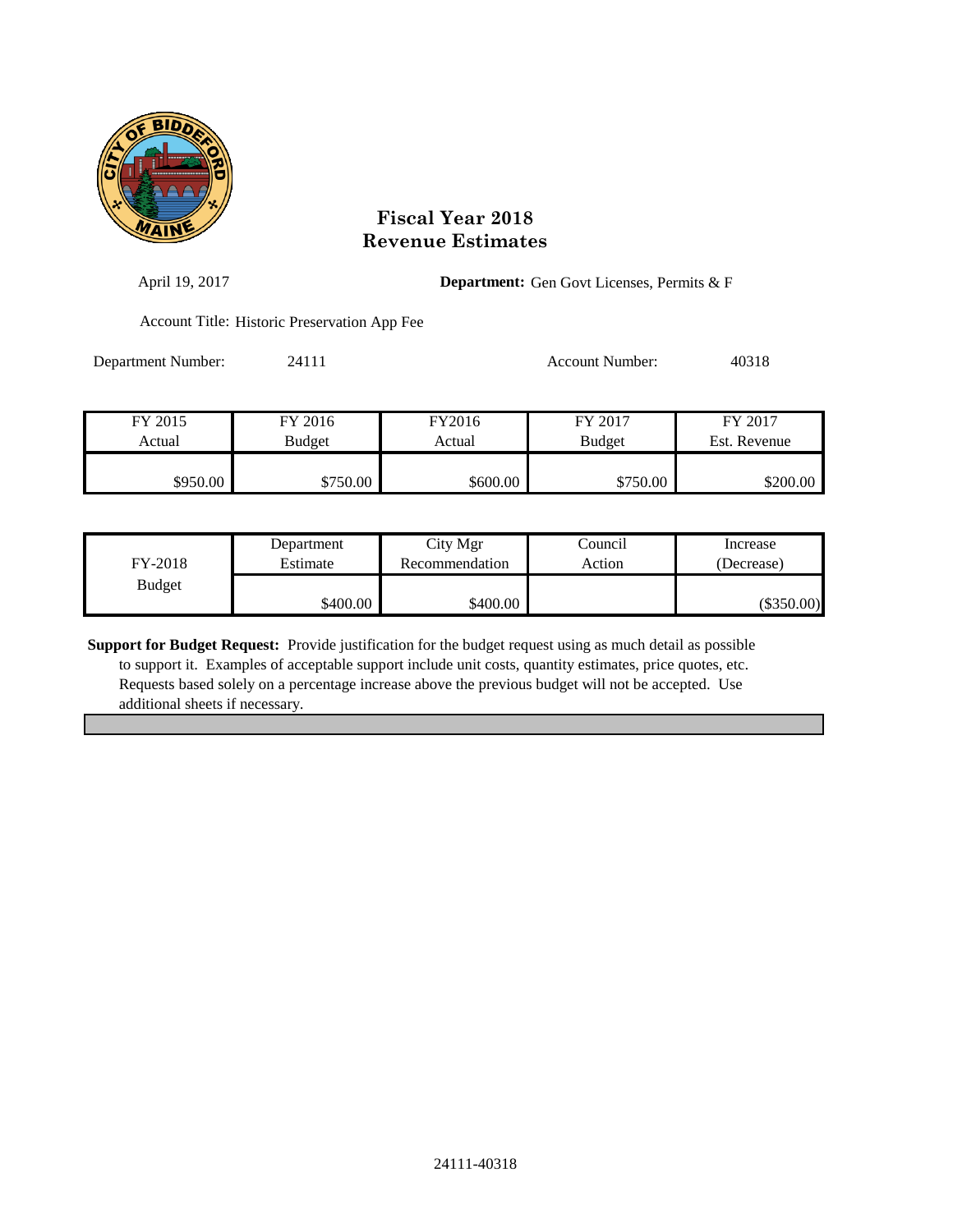

| April 19, 2017     |                                            |                  | <b>Department:</b> Pub Safety Licenses, Permits & |                         |  |
|--------------------|--------------------------------------------|------------------|---------------------------------------------------|-------------------------|--|
|                    | Account Title: Blasting Permit Fee Revenue |                  |                                                   |                         |  |
| Department Number: | 24113                                      |                  | Account Number:                                   | 40309                   |  |
| FY 2015<br>Actual  | FY 2016<br><b>Budget</b>                   | FY2016<br>Actual | FY 2017<br><b>Budget</b>                          | FY 2017<br>Est. Revenue |  |
|                    |                                            |                  |                                                   |                         |  |
| \$650.00           | \$150.00                                   | \$1,050.00       | \$500.00                                          | \$600.00                |  |

| FY-2018       | Department | City Mgr       | Council | Increase   |
|---------------|------------|----------------|---------|------------|
|               | Estimate   | Recommendation | Action  | (Decrease) |
| <b>Budget</b> | \$500.00   | \$500.00       |         | \$0.00     |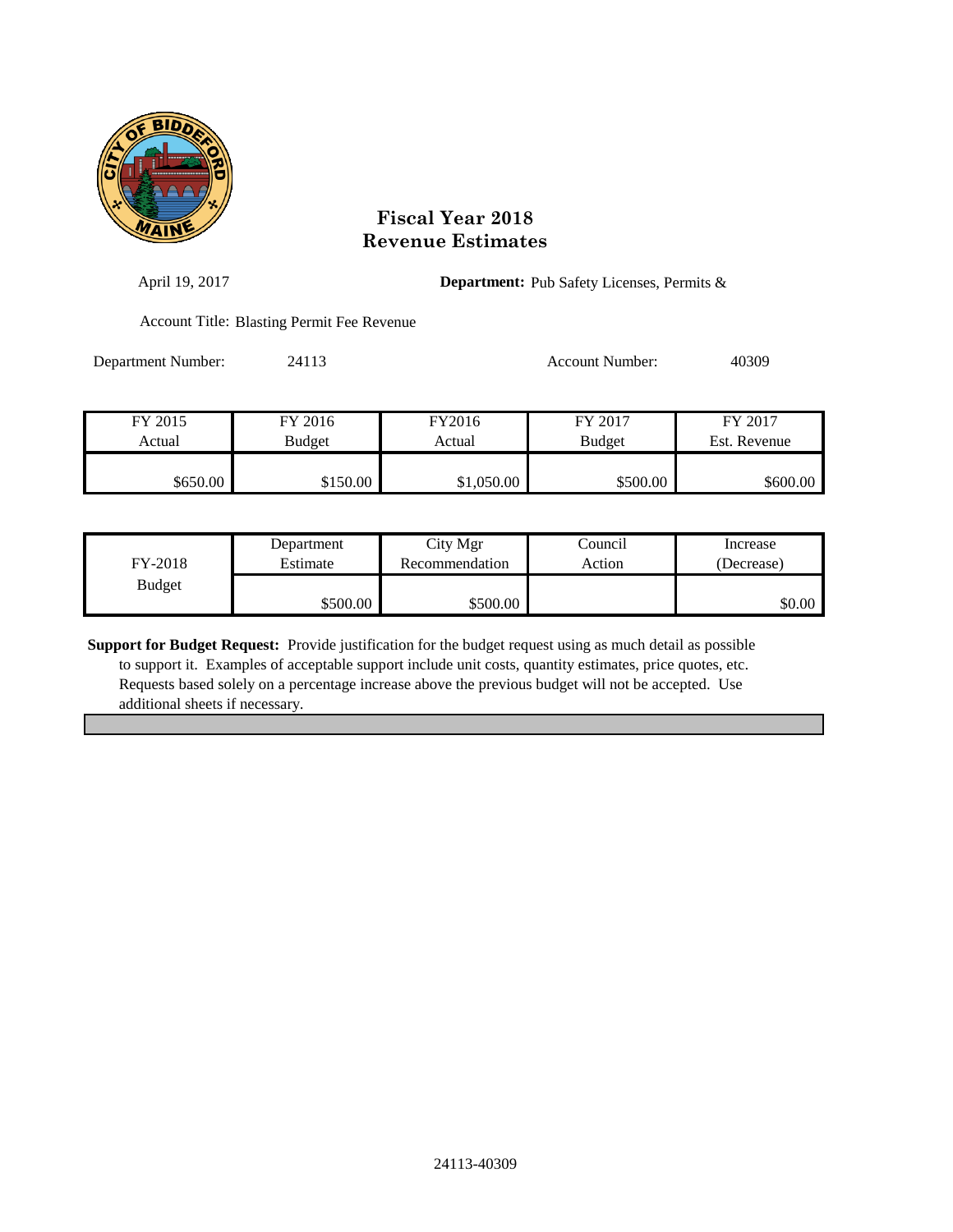

| April 19, 2017     |                                        |             | <b>Department:</b> Pub Safety Licenses, Permits & |              |  |
|--------------------|----------------------------------------|-------------|---------------------------------------------------|--------------|--|
|                    | Account Title: False Alarm Fee Revenue |             |                                                   |              |  |
| Department Number: | 24113                                  |             | Account Number:                                   | 40297        |  |
| FY 2015            | FY 2016                                | FY2016      | FY 2017                                           | FY 2017      |  |
| Actual             | Budget                                 | Actual      | <b>Budget</b>                                     | Est. Revenue |  |
| \$20,691.62        | \$15,000.00                            | \$25,318.77 | \$16,500.00                                       | \$35,000.00  |  |

| FY-2018       | Department  | City Mgr       | Council | Increase   |
|---------------|-------------|----------------|---------|------------|
|               | Estimate    | Recommendation | Action  | (Decrease) |
| <b>Budget</b> | \$25,000.00 | \$25,000.00    |         | \$8,500.00 |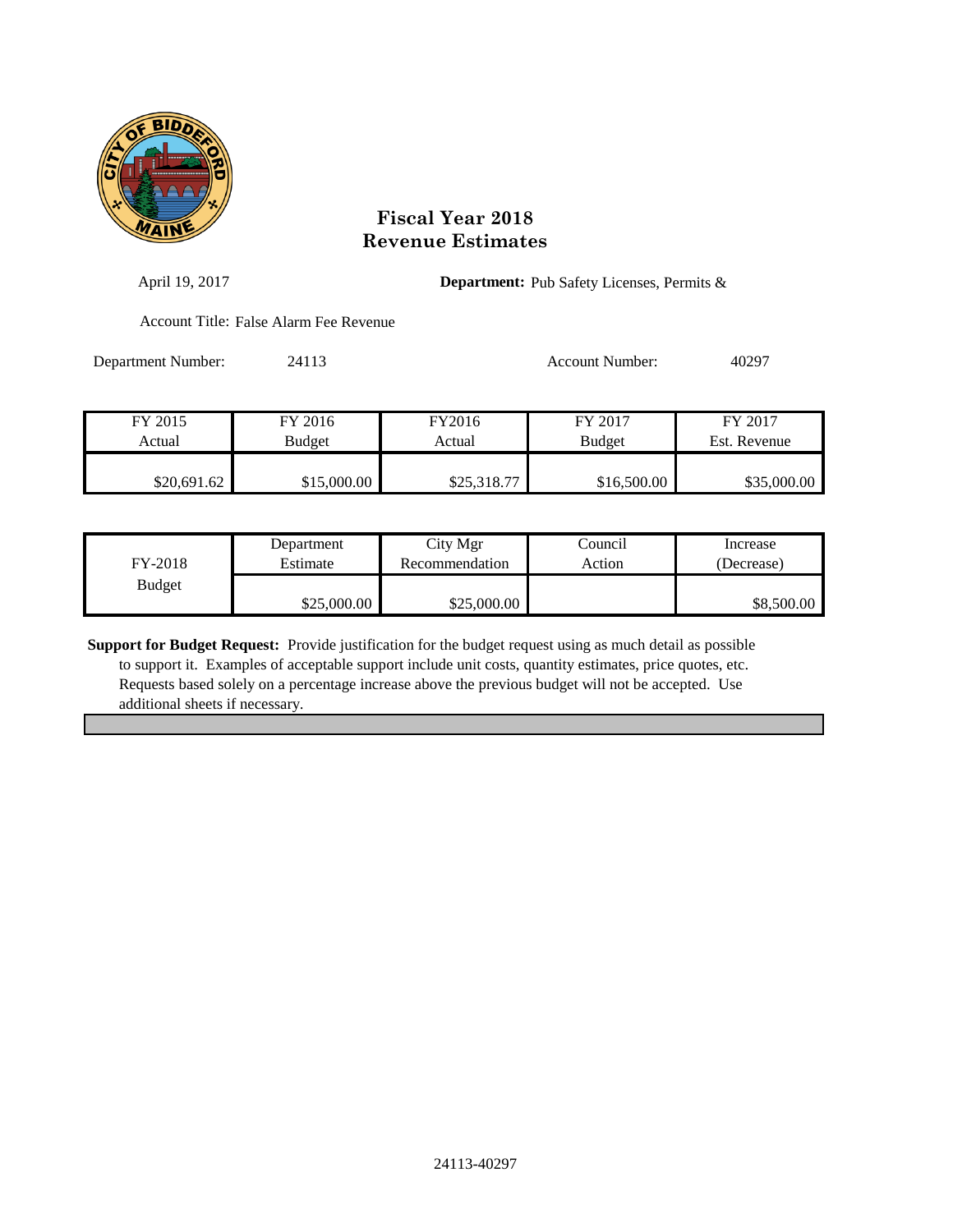

| April 19, 2017     |                                        |            | <b>Department:</b> Pub Safety Licenses, Permits & |              |  |
|--------------------|----------------------------------------|------------|---------------------------------------------------|--------------|--|
|                    | Account Title: Ordinance Fines Revenue |            |                                                   |              |  |
| Department Number: | 24113                                  |            | Account Number:                                   | 40298        |  |
| FY 2015            | FY 2016                                | FY2016     | FY 2017                                           | FY 2017      |  |
| Actual             | Budget                                 | Actual     | <b>Budget</b>                                     | Est. Revenue |  |
| \$3,080.37         | \$2,500.00                             | \$1,346.00 | \$2,000.00                                        | \$2,100.00   |  |

| FY-2018       | Department | City Mgr       | Council | Increase   |
|---------------|------------|----------------|---------|------------|
|               | Estimate   | Recommendation | Action  | (Decrease) |
| <b>Budget</b> | \$2,000.00 | \$2,000.00     |         | \$0.00     |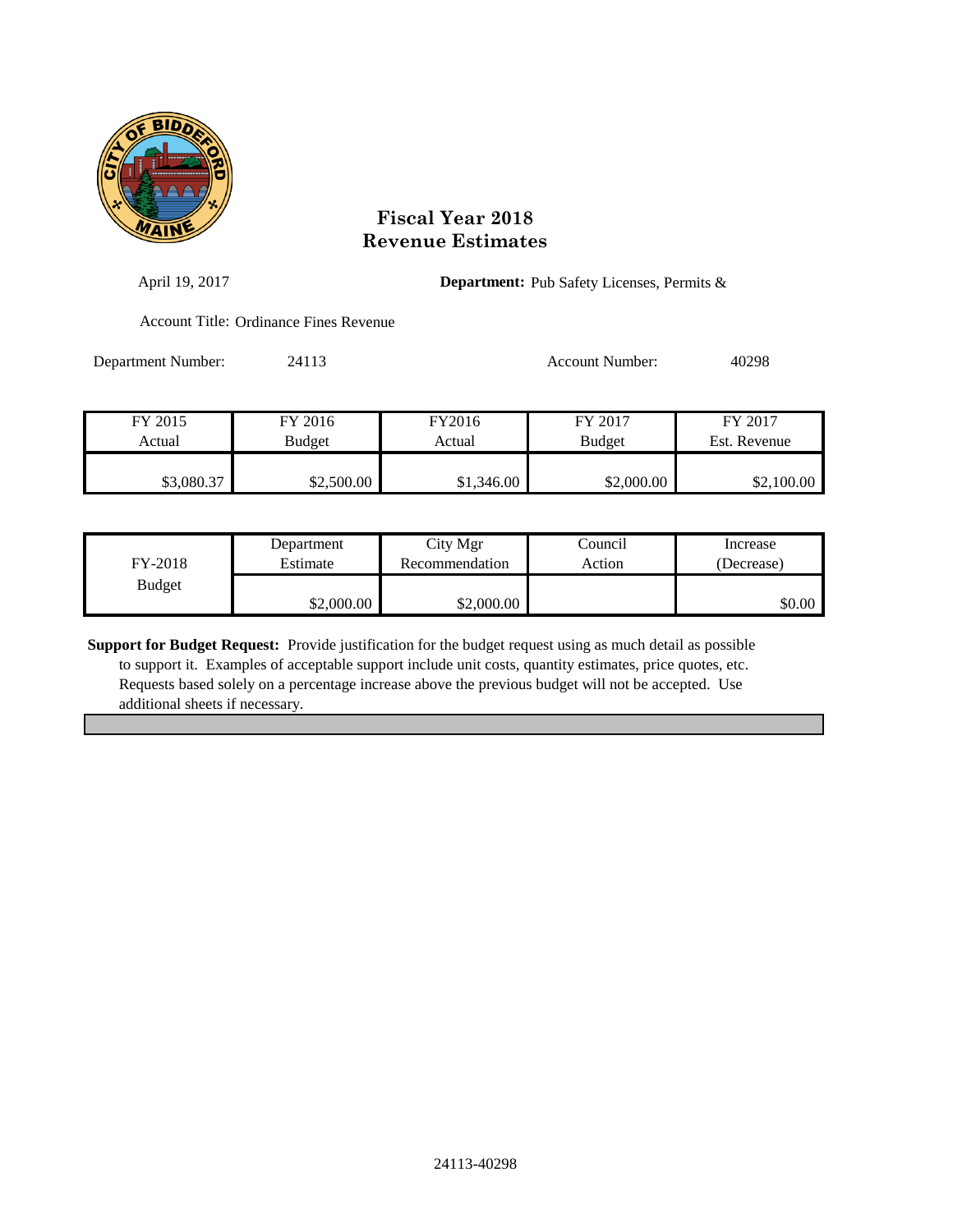

| April 19, 2017     |                                       |            |                        | <b>Department:</b> Pub Safety Licenses, Permits & |  |
|--------------------|---------------------------------------|------------|------------------------|---------------------------------------------------|--|
|                    | Account Title: Police Reports Revenue |            |                        |                                                   |  |
| Department Number: | 24113                                 |            | <b>Account Number:</b> | 40300                                             |  |
| FY 2015            | FY 2016                               | FY2016     | FY 2017                | FY 2017                                           |  |
| Actual             | Budget                                | Actual     | <b>Budget</b>          | Est. Revenue                                      |  |
|                    |                                       |            |                        |                                                   |  |
| \$9,206.00         | \$8,000.00                            | \$8,344.00 | \$9,000.00             | \$8,900.00                                        |  |

| FY-2018       | Department | City Mgr       | Council | Increase   |
|---------------|------------|----------------|---------|------------|
|               | Estimate   | Recommendation | Action  | (Decrease) |
| <b>Budget</b> | \$9,000.00 | \$9,000.00     |         | \$0.00     |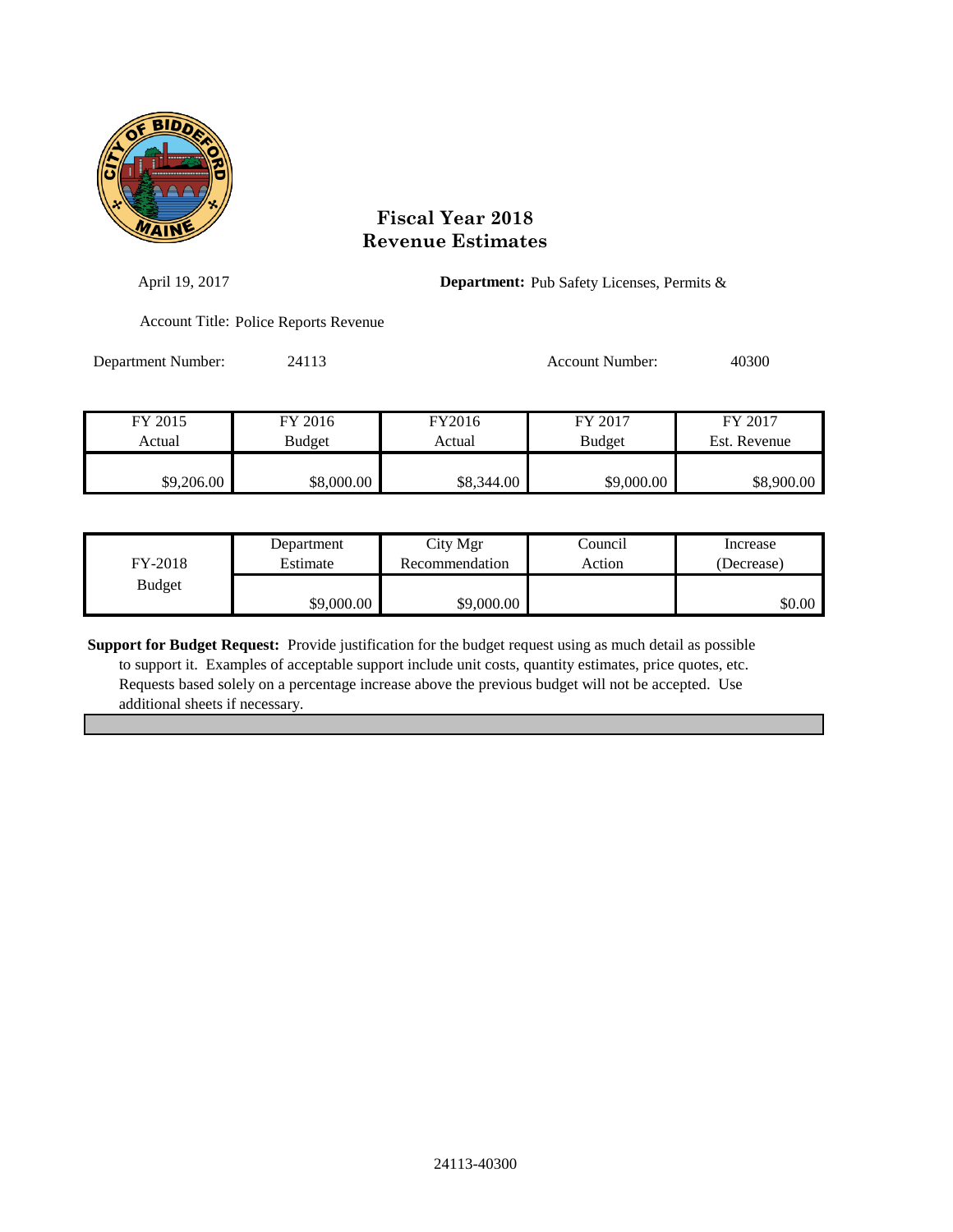

| April 19, 2017     | <b>Department:</b> Pub Safety Licenses, Permits & |                  |                          |                         |  |
|--------------------|---------------------------------------------------|------------------|--------------------------|-------------------------|--|
|                    | <b>Account Title: Parking Fines Revenue</b>       |                  |                          |                         |  |
| Department Number: | 24113                                             |                  | Account Number:          | 40316                   |  |
| FY 2015<br>Actual  | FY 2016<br>Budget                                 | FY2016<br>Actual | FY 2017<br><b>Budget</b> | FY 2017<br>Est. Revenue |  |
| \$40,530.56        | \$35,000.00                                       | \$35,952.46      | \$37,500.00              | \$38,500.00             |  |

| FY-2018       | Department  | City Mgr       | Council | Increase   |
|---------------|-------------|----------------|---------|------------|
|               | Estimate    | Recommendation | Action  | (Decrease) |
| <b>Budget</b> | \$40,000.00 | \$40,000.00    |         | \$2,500.00 |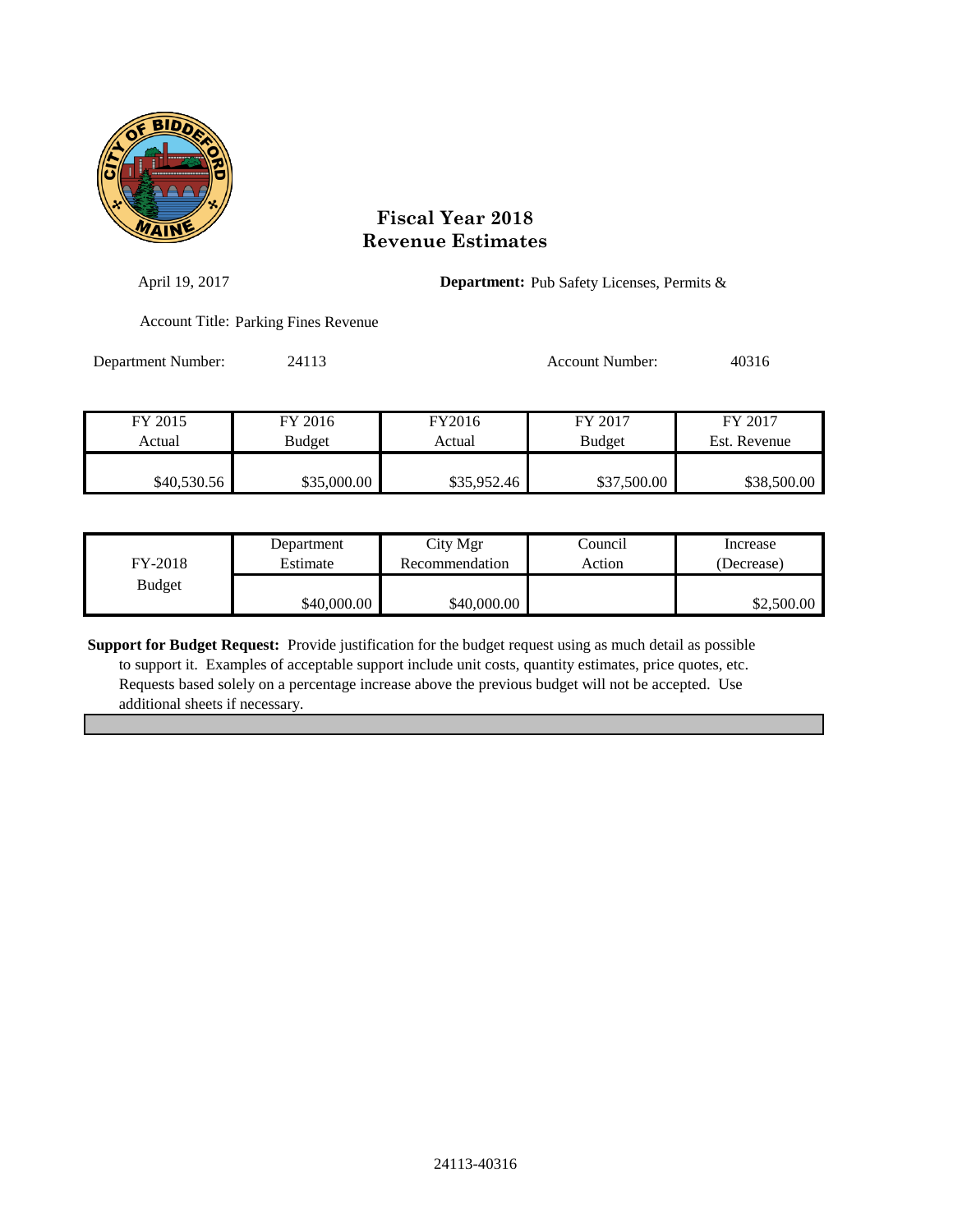

| April 19, 2017     |                                       |                  | <b>Department:</b> Pub Safety Licenses, Permits & |                         |  |  |
|--------------------|---------------------------------------|------------------|---------------------------------------------------|-------------------------|--|--|
|                    | Account Title: MDEA/DEA Reimburse Rev |                  |                                                   |                         |  |  |
| Department Number: | 24113                                 |                  | Account Number:                                   | 40409                   |  |  |
| FY 2015<br>Actual  | FY 2016<br><b>Budget</b>              | FY2016<br>Actual | FY 2017<br><b>Budget</b>                          | FY 2017<br>Est. Revenue |  |  |
| \$146,128.88       | \$130,000.00                          | \$187,142.15     | \$210,249.00                                      | \$210,249.00            |  |  |

| FY-2018       | Department   | City Mgr       | Council | Increase    |
|---------------|--------------|----------------|---------|-------------|
|               | Estimate     | Recommendation | Action  | (Decrease)  |
| <b>Budget</b> | \$278,535.34 | \$278,535.34   |         | \$68,286.34 |

**Support for Budget Request:** Provide justification for the budget request using as much detail as possible to support it. Examples of acceptable support include unit costs, quantity estimates, price quotes, etc. Requests based solely on a percentage increase above the previous budget will not be accepted. Use additional sheets if necessary.

*MDEA reimbursement*

| <i>Mador</i>             | \$116,269  |
|--------------------------|------------|
| <i>McDonald</i>          | \$98,766.6 |
| <b>SBOII State Grant</b> | 56000      |
| <b>SBOII Saco Share</b>  | 7500       |
|                          | \$278,535  |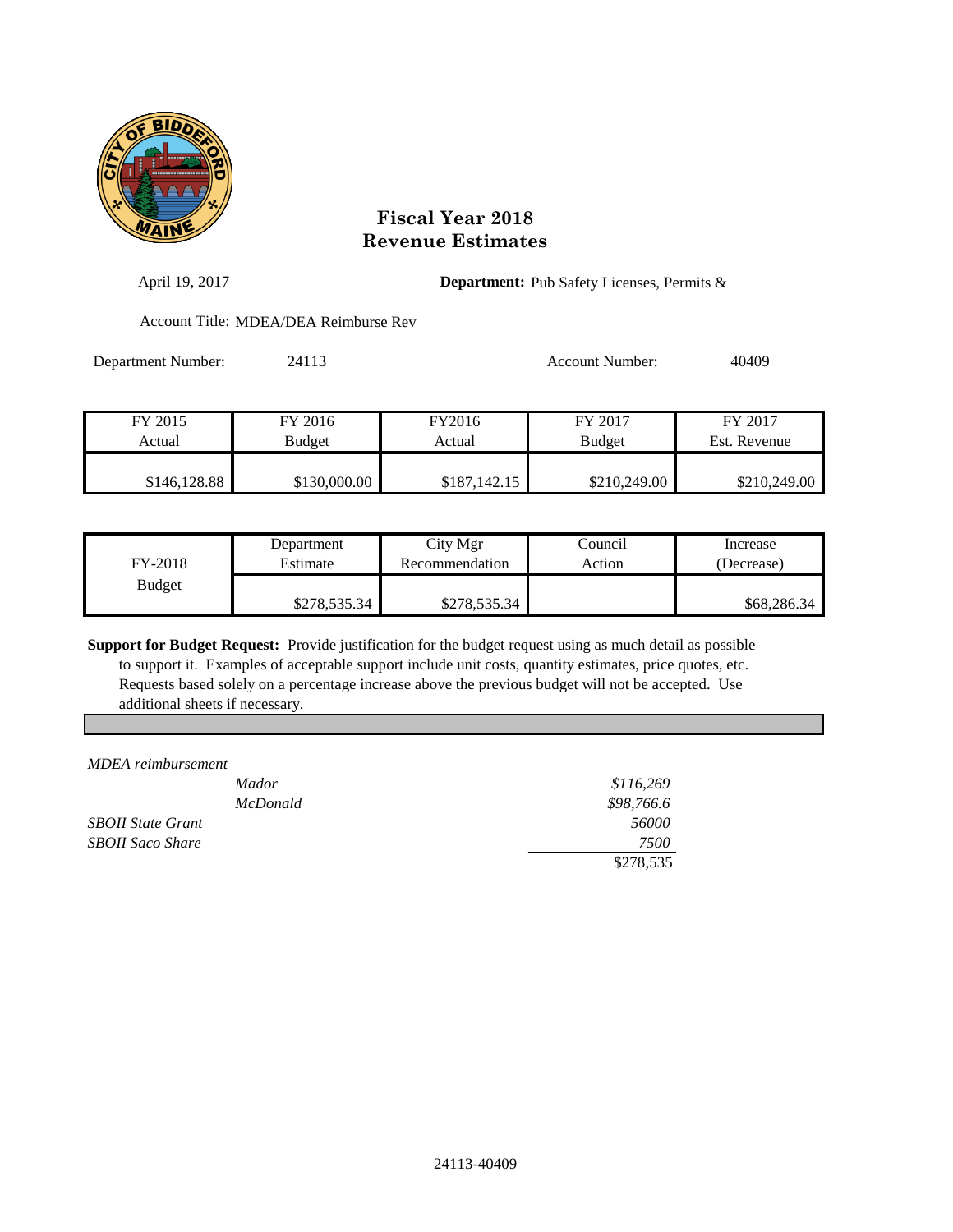

| April 19, 2017     | <b>Department:</b> Pub Safety Licenses, Permits & |              |                 |              |  |
|--------------------|---------------------------------------------------|--------------|-----------------|--------------|--|
|                    | Account Title: School Resource Officers Reimb     |              |                 |              |  |
| Department Number: | 24113                                             |              | Account Number: | 40430        |  |
| FY 2015            | FY 2016                                           | FY2016       | FY 2017         | FY 2017      |  |
| Actual             | <b>Budget</b>                                     | Actual       | <b>Budget</b>   | Est. Revenue |  |
| \$22,000.00        | \$100,000.00                                      | \$106,519.11 | \$60,000.00     | \$60,000.00  |  |

| FY-2018       | Department   | City Mgr       | Council | Increase    |
|---------------|--------------|----------------|---------|-------------|
|               | Estimate     | Recommendation | Action  | (Decrease)  |
| <b>Budget</b> | \$113,480.43 | \$113,480.43   |         | \$53,480.43 |

**Support for Budget Request:** Provide justification for the budget request using as much detail as possible to support it. Examples of acceptable support include unit costs, quantity estimates, price quotes, etc. Requests based solely on a percentage increase above the previous budget will not be accepted. Use additional sheets if necessary.

last year of SRO grant and associated funding.

COPS Grant School Resource Officer (2014) \$3,480.43 **COPS** 2015 \$110,000.00

\$113,480.43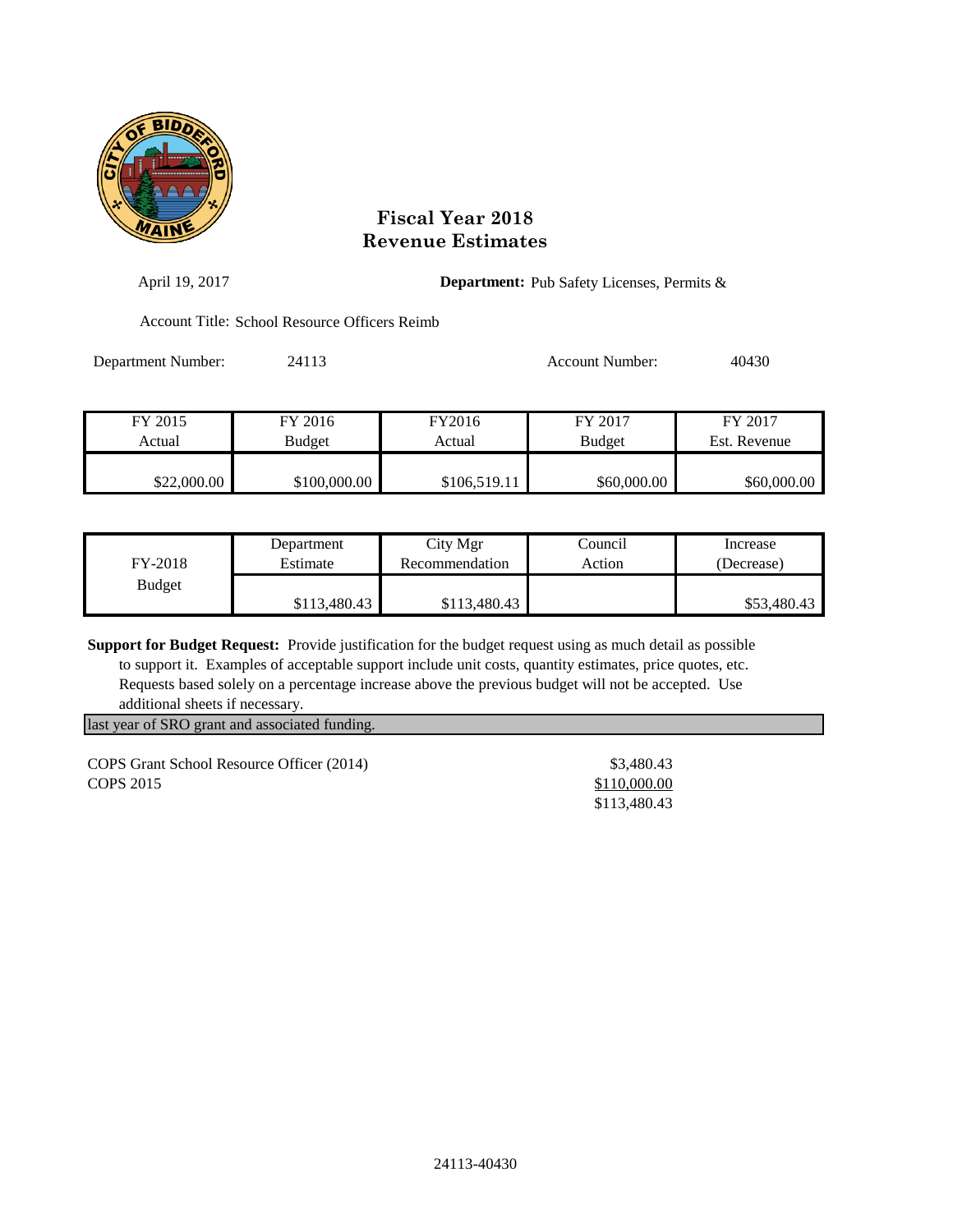

| April 19, 2017     |                                         | <b>Department:</b> Pub Safety Licenses, Permits & |                          |                         |  |
|--------------------|-----------------------------------------|---------------------------------------------------|--------------------------|-------------------------|--|
|                    | <b>Account Title: PSAP Service Fees</b> |                                                   |                          |                         |  |
| Department Number: | 24113                                   |                                                   | Account Number:          | 40460                   |  |
| FY 2015<br>Actual  | FY 2016<br><b>Budget</b>                | FY2016<br>Actual                                  | FY 2017<br><b>Budget</b> | FY 2017<br>Est. Revenue |  |
|                    |                                         |                                                   |                          |                         |  |

| FY-2018       | Department   | City Mgr       | Council | Increase   |
|---------------|--------------|----------------|---------|------------|
|               | Estimate     | Recommendation | Action  | (Decrease) |
| <b>Budget</b> | \$208,166.50 | \$208,167.00   |         | \$4,671.00 |

\$183,487.80 \$200,000.00 \$198,330.50 \$203,496.00 \$203,496.00

**Support for Budget Request:** Provide justification for the budget request using as much detail as possible to support it. Examples of acceptable support include unit costs, quantity estimates, price quotes, etc. Requests based solely on a percentage increase above the previous budget will not be accepted. Use additional sheets if necessary.

Grant funding reimbursements for Domestic Violence Investigator, and Street Crimes Unit. & SBOII coordinator.